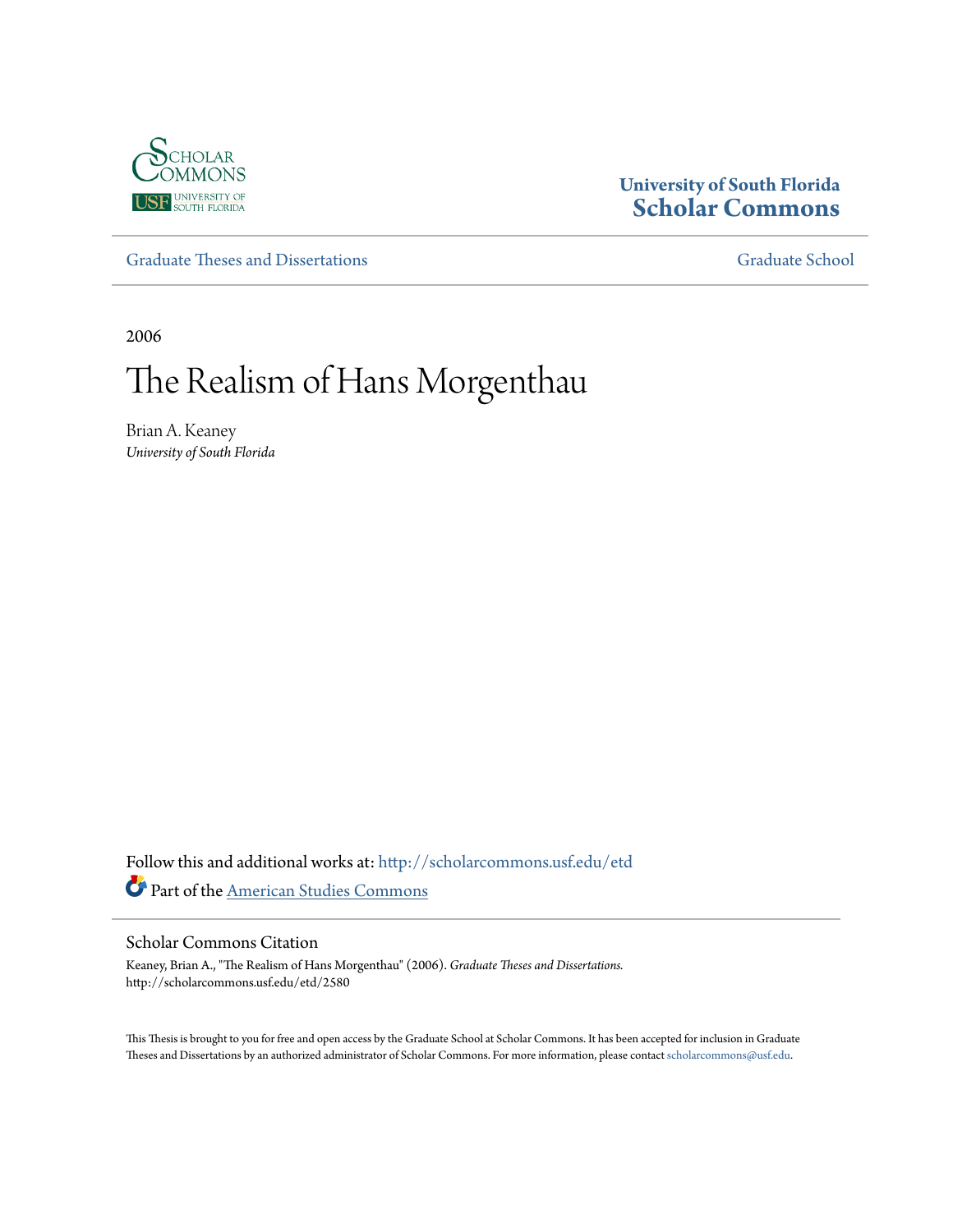The Realism of Hans Morgenthau

by

Brian A. Keaney

A thesis submitted in partial fulfillment of the requirements for the degree of Master of Arts Department of Government and International Affairs College of Arts and Sciences University of South Florida

> Major Professor: Mark Amen, Ph.D. Susan Northcutt, Ph.D. Earl Conteh-Morgan, Ph.D.

> > Date of Approval: May 1 2006

Keywords: theory, international relations, evolution, progressive, liberatory potential

© Copyright 2006, Brian A. Keaney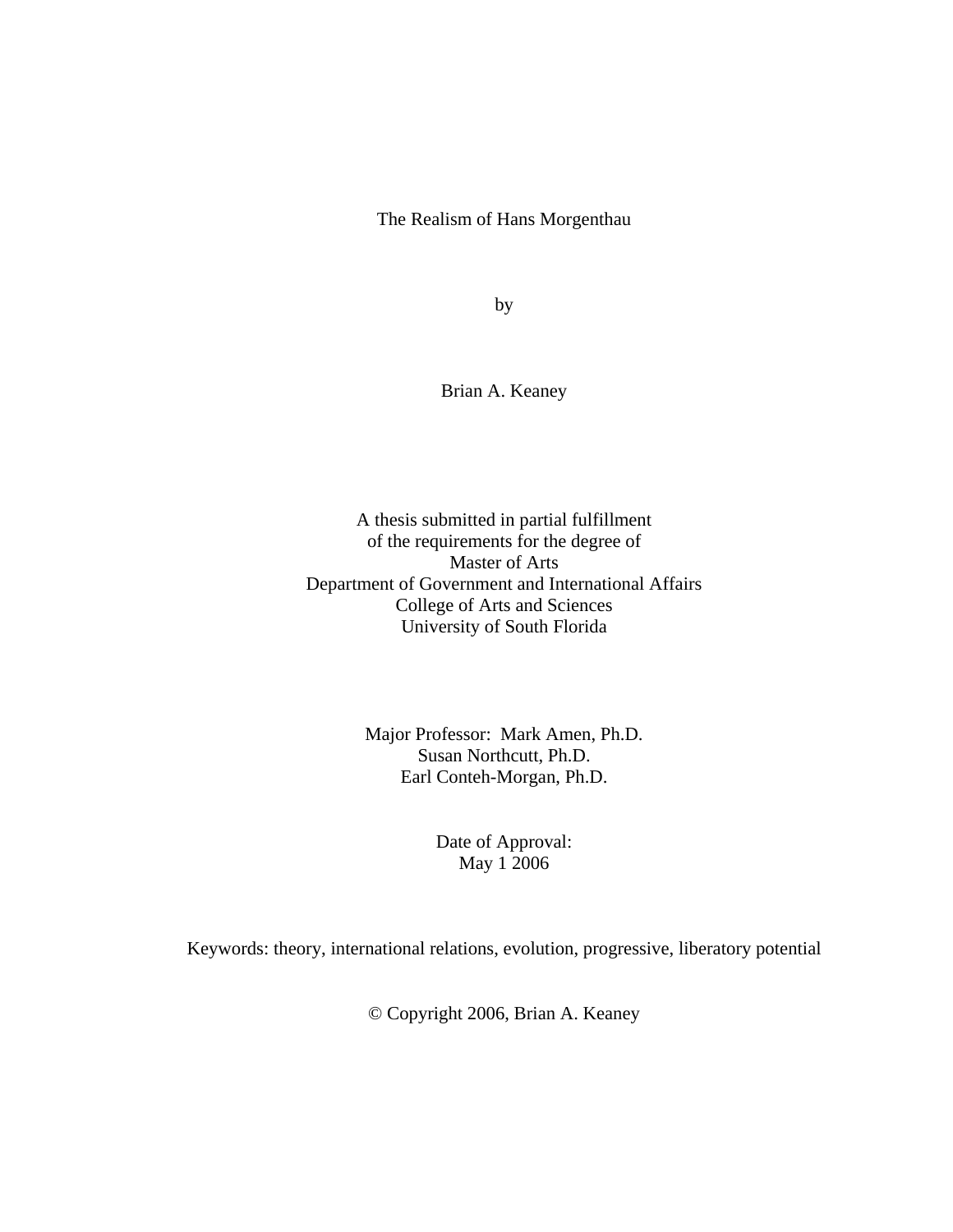Dedication

For Patricia

and in memory of

Moyra, Charlie and Jim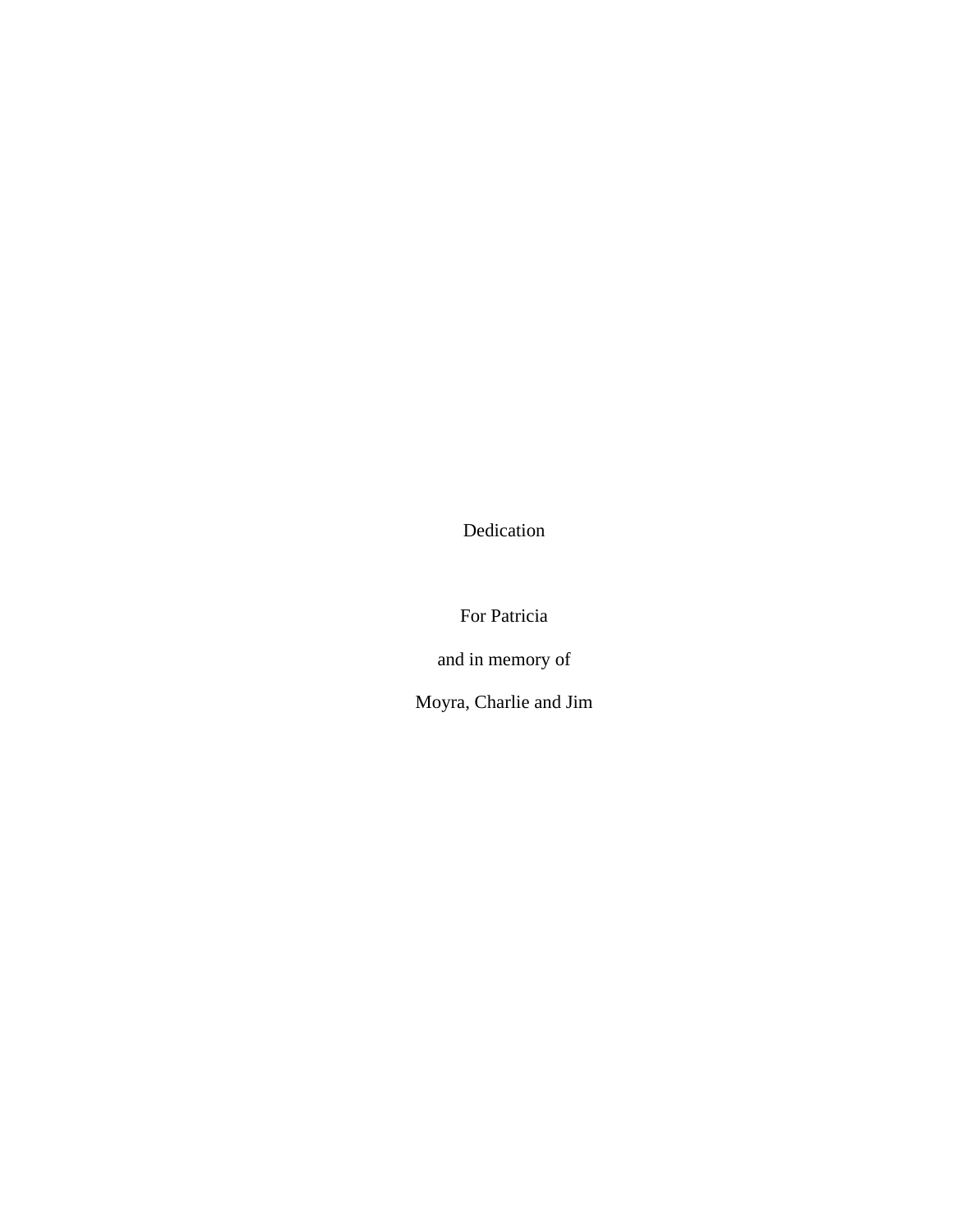#### Acknowledgments

I would like to thank Professor Susan Northcutt for all her assistance over the years. I am very grateful to Professor Mark Amen for his support, guidance and interest to and Professor Earl Conteh-Morgan, for being a member of my thesis committee, and for his interest and his most insightful comments. I would also like to thank Ms. Doris Kearney, Graduate Secretary of the Department of Government and International Studies for her support. As always, I owe a deep debt of gratitude for so much to Kathleen Paul. I also want to thank Alexandra Keaney and Abigail Keaney who gave me the incentive to complete this project.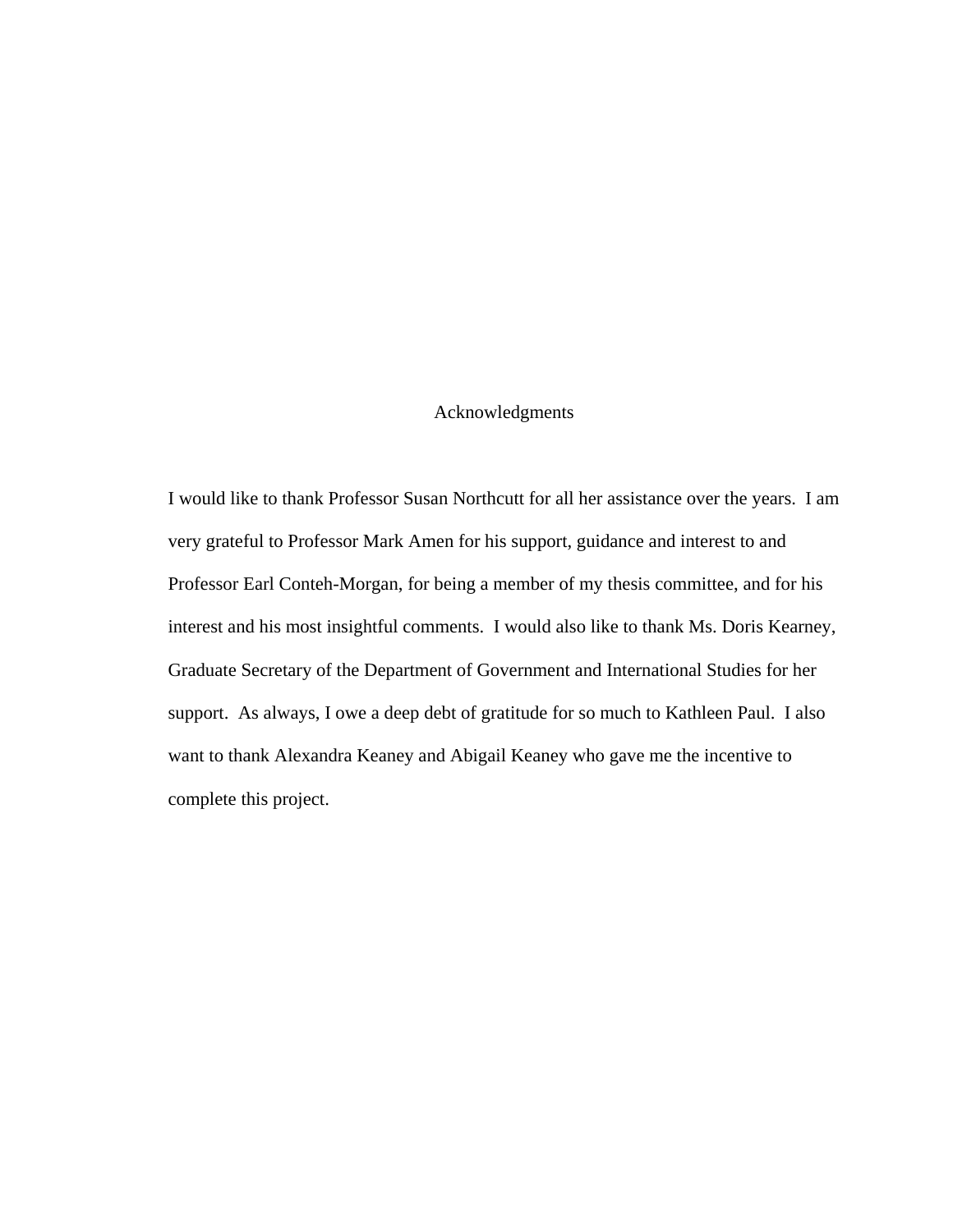### Table of Contents

| Abstract             |                                                                    | $\overline{\mathbf{u}}$ |
|----------------------|--------------------------------------------------------------------|-------------------------|
| Introduction         | Defining Realism                                                   | $\mathbf{1}$            |
| <b>Chapter One</b>   | Morgenthau: From Realist to Realist                                | $\overline{7}$          |
| <b>Chapter Two</b>   | Politics Among Nations: The Duality of Realism                     | 32                      |
| <b>Chapter Three</b> | Five Monographs: Morgenthau's Approach Applied                     | 50                      |
| <b>Chapter Four</b>  | From Germany to Nuclear Weapons: Realism in Practice               | 58                      |
| <b>Chapter Five</b>  | Realism Through Other People's Words:<br>Morgenthau's Book Reviews | 67                      |
| Conclusion           | Toward A New Paradigm?                                             | 76                      |
| References           |                                                                    | 81                      |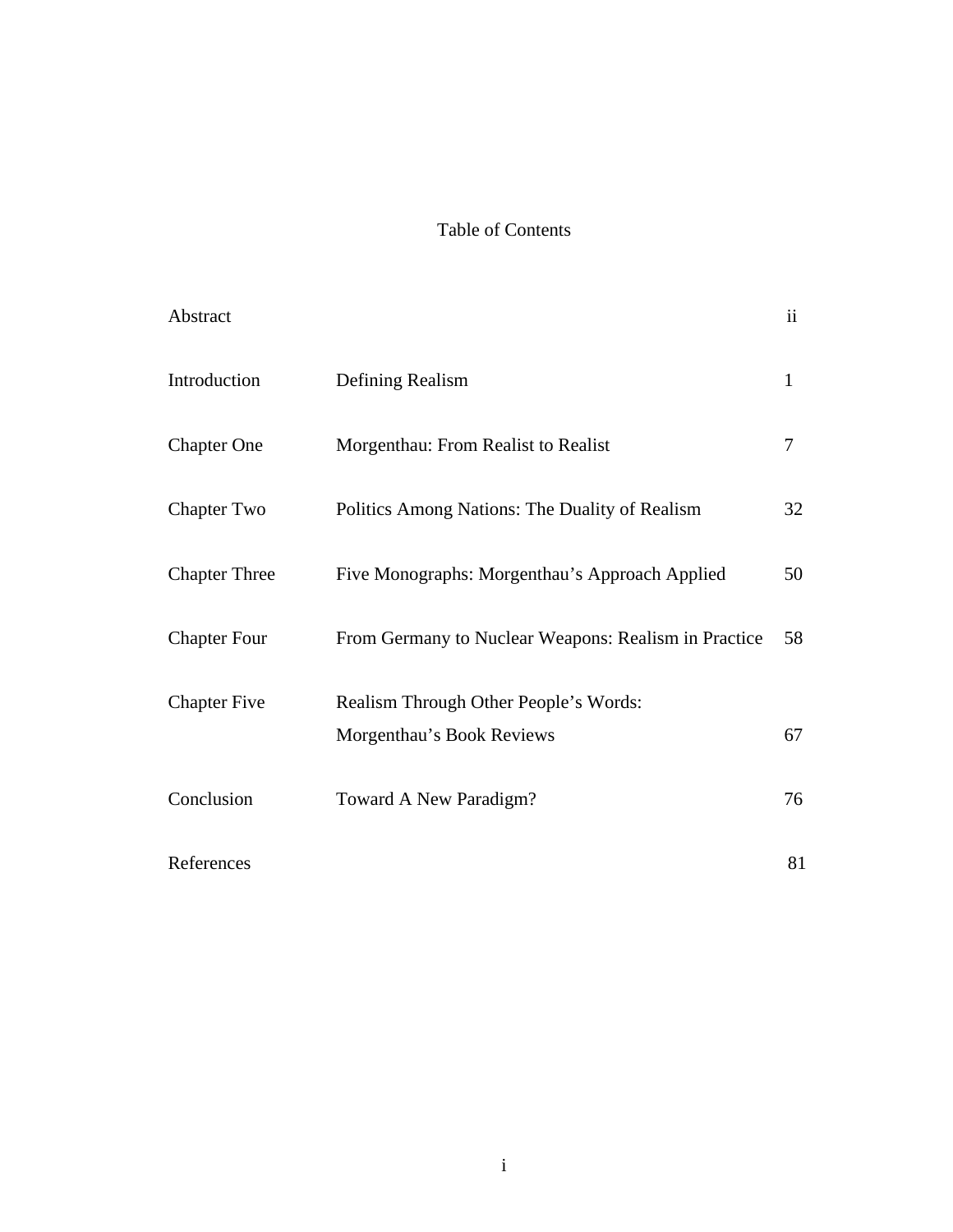#### The Realism of Hans Morgenthau

#### Brian A. Keaney

#### **ABSTRACT**

This thesis analyzes the life and career of Hans J. Morgenthau, commonly accepted as the father of the realist paradigm within the field of international relations. It does so by offering a dynamic revisionist account of the nature of Morgenthau's classical realism and suggests how the approach discussed might have wider application in the field of international relations. Traditional perspectives of Morgenthau suggest that in the course of his career, he changed from holding what would generally be labeled a conservative political viewpoint to a liberal political viewpoint. This thesis takes a different starting point. It does so by suggesting that constancy, not change, was the hallmark of Morgenthau's intellectual development. Thus, what appeared to be a shift from right to left, was in fact merely the different applications of a consistent reading of international relations.

Central to this interpretation of Morgenthau's work is the second innovative argument of this thesis: that Morgenthau's realism contained within it the potential for both conservative (as traditionally defined) and progressive (as traditionally defined) applications. Acknowledging that realism as conservatism is already an accepted understanding within the field of international relations, this thesis focuses on drawing out the progressive potential of Morgenthau's realism, by proving that what appeared in Morgenthau's later career to be an intellectual shift in fact stemmed from the progressivism inherent in the actual existing realism of Morgenthau's early career applied to new situations met in his later career

Based on this analysis of what has been accomplished within the framework of classical realism by Morgenthau, it is the challenge of this thesis to invite contemporary

ii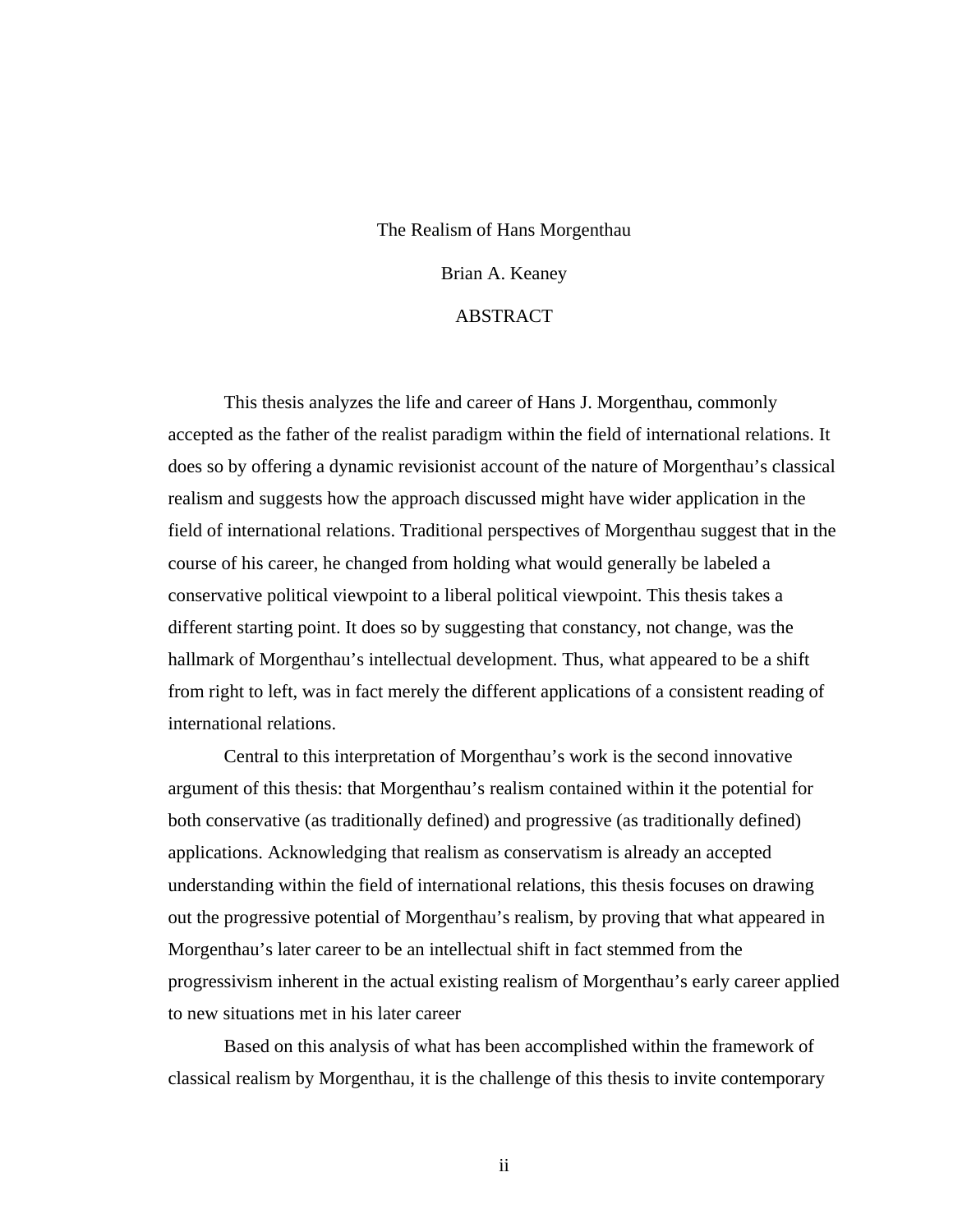realist thinkers to do the same. In short, the thesis invites contemporary theorists to explore, recover and reclaim the liberatory and progressive potential of classical realism. In so doing, the thesis suggests the potential for two new research programs. First, reclaiming the liberatory potential of Morgenthau's approach and use of realism provides for the creation of a new understanding of contemporary realism which can transcend both the essentially sterile internal debates between classical and neo-realism and those between classical realism, neo-realism and neo-classical realism. Second, foregrounding the liberatory possibilities of classical realism offers a fruitful approach for the recreation of common ground between realism and other more 'politically progressive' paradigms in contemporary international relations theory such as peace research or constructivism. It is the final hope for this thesis that it might, by building bridges within and between different fields, lay the foundations of a possible path for the reintegration of the whole discipline of international relations.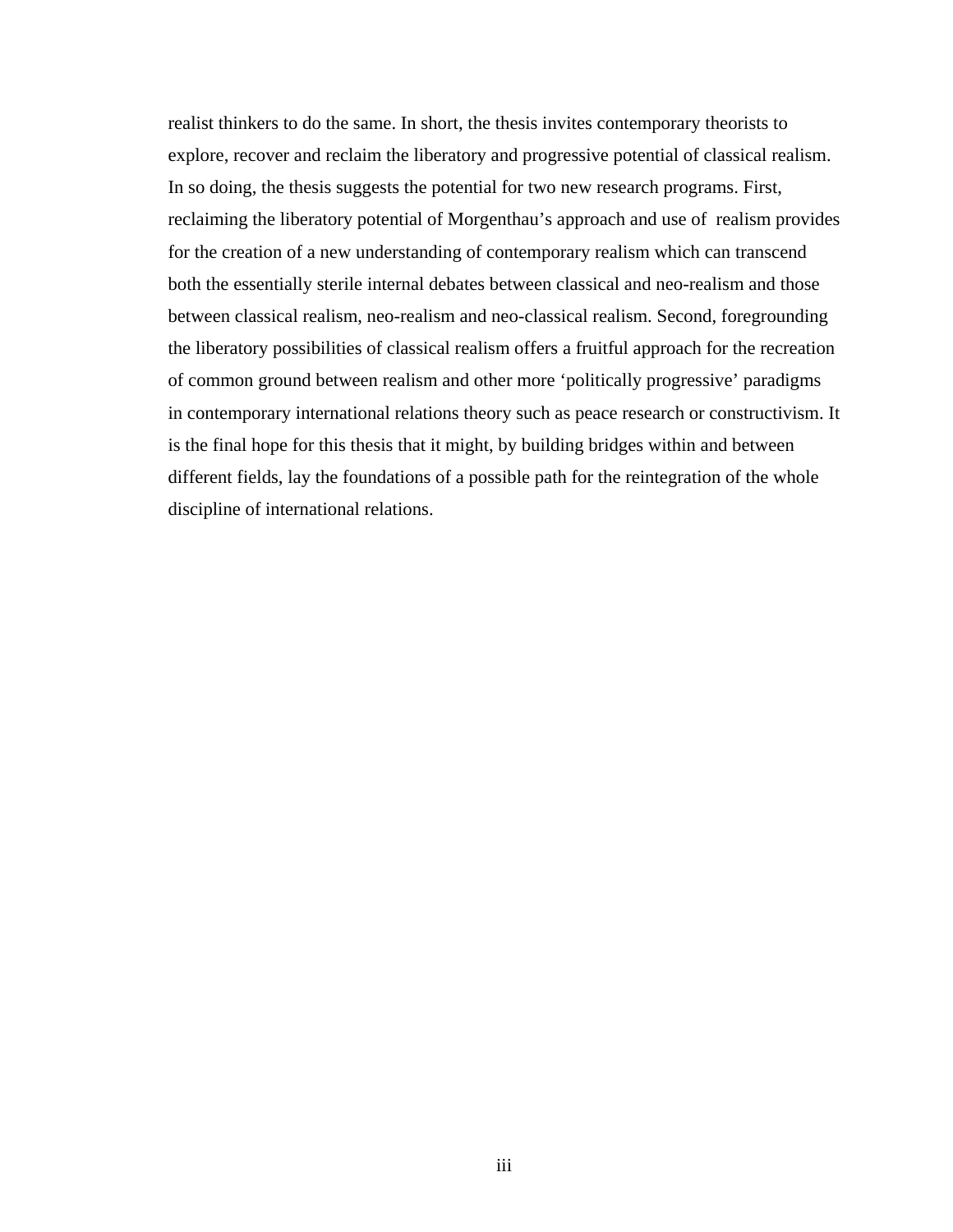# Introduction: Defining Realism

Over the course of the past half-century, realism, or the attempt to understand the behavior of states based on the recognition that "international politics, like all politics, is a struggle for power," has been one of the central paradigms in United States International Relations theory.<sup>1</sup> The concept of realism or realpolitik can be dated back to Thucydides and Ancient Greece or perhaps Cardinal Richelieu of the French Ancien Regime. $<sup>2</sup>$  It is, however, more commonly associated with Otto Von Bismarck, the first</sup> Chancellor of Germany and his efforts to create a nuanced counter-balancing between the great European powers so as to avoid a general war in the later half of the nineteenth century.<sup>3</sup> In the United States it is yet more commonly associated with the work of Hans J. Morgenthau, who both as a professor at the University of Chicago, and as the author of *Politics Among Nations: The Struggle for Power and Peace*, the seminal textbook of realist theory, articulated what came to be accepted as the foundations of a realist understanding of the post-war Cold War world.

If Morgenthau articulated and defended realism for over thirty years from within the academy, it was policy makers in Washington who attempted to apply its theories to the reality of international relations. Represented in such key policies as containment the conviction on the part of U.S. policy makers that they should try and 'contain' the power and influence of the Soviet Union - realism came to be as central to the post-1945

1

<sup>1</sup> Hans J. Morgenthau, *Politics Among Nations: The Struggle for Power and Peace*, (New York: Alfred A. Knopf, 1948),

<sup>2</sup> Thucydides, *The Melian Dialogue, The History of the Peloponnesian War*, trans. Rex Warner (Harmonsworth: Penguin Classics, 1954) cited in John A. Vasquez, *Classics of International Relations*, 3rd Edition, (New Jersey: Prentice Hall, 1996). Cardinal Armand Jean du Plessis Richelieu, *The Political Testament of Cardinal Richelieu*, trans. Henry Bertram Hill, (Madison: University of Wisconsin Press, 1964).

<sup>3</sup> A.J.P. Taylor, *Bismarck: The Man and Statesman*, (New York: Knopf, 1955); David Blackbourn, *A History of Germany 1780-1918: The Long Nineteenth Century*, 2<sup>nd</sup> edition, (Oxford: Blackwell, 2003).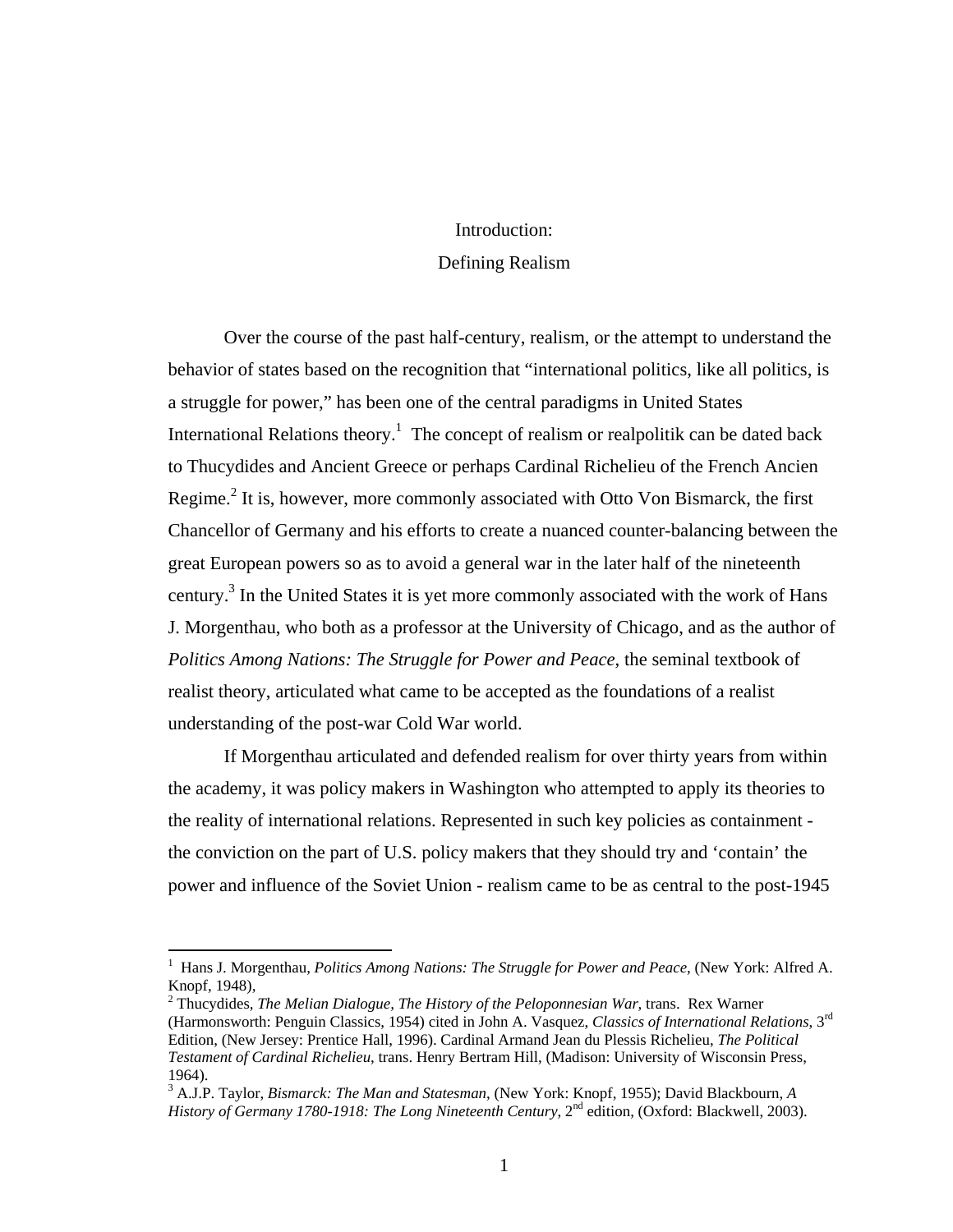foreign policy of the United States as it was to the field of international relations.<sup>4</sup> Although the practical application of containment was first laid out in George F. Kennan's famous Long Telegram, made public in 1947 in his anonymous *Foreign Affairs* article "The Sources of Soviet Conduct," better known as Article X, it was Hans Morgenthau who provided the intellectual basis for the policy.<sup>5</sup> The readiness of United States policymakers to embrace both the theory and practice of realism may be traced in part to the tremendous influence exerted by Morgenthau over the future U.S. policymaking elite. Indeed, it would not be too much to suggest that for many U.S. diplomats, politicians and civil servants, Morgenthau's realism was the framework through which they understood their world.

 As significant as the theory of realism has proven to be to the practice of politics, however, its importance within International Relations theory has declined. As Francis A. Beer and Robert Hariman have pointed out, "realists believe that realism is the only story of world politics. Post-realists assert that realism is only one story among many: although it is an important story, it provides neither the only plausible explanation nor the only possible world."<sup>6</sup> In a similar vein, theorists such as Alexander Wendt have argued that contrary to realism's focus upon power and material power structures, it is ideas and culture that govern relations between states.<sup>7</sup>

This thesis takes a different starting point. As it does so, it offers three major conclusions. First, through an analysis of the published writings of Hans Morgenthau over the course of his forty-year career, the thesis suggests that Morgenthau, despite appearances to the contrary remained consistent in his thought and analyses. Simply put, Morgenthau, in the course of his career, appeared to shift from what would generally be labeled a conservative political viewpoint to a liberal political viewpoint. In 1948, he laid out the basis for what would become the containment of communism in Eastern Europe by advocating an aggressive stance toward the Soviet Union; in 1968, he argued for the acceptance of communism in South East Asia by advocating the withdrawal of U.S.

<sup>4</sup> Kenneth Waltz Theory of International Politics Reading. MA: Addison Wesley, 1979.

<sup>&</sup>lt;sup>5</sup> George F. Kennan "The Sources of Soviet conduct," *Foreign Affairs*, XXV (July, 1947), 566-82<br><sup>6</sup> Francis A. Bear and Bobert Heriman. "Beelign and Bhataria in International Belations" in Franc

Francis A. Beer and Robert Hariman, "Realism and Rhetoric in International Relations," in Francis A.

Beer and Robert Hariman ed., *Post Realism: The Rhetorical Turn in International Relations*, (East Lansing: Michigan State University Press, 1996), 7.

Alexander Wendt, *Social Theory of International Politics* (Cambridge: Cambridge University Press, 1999).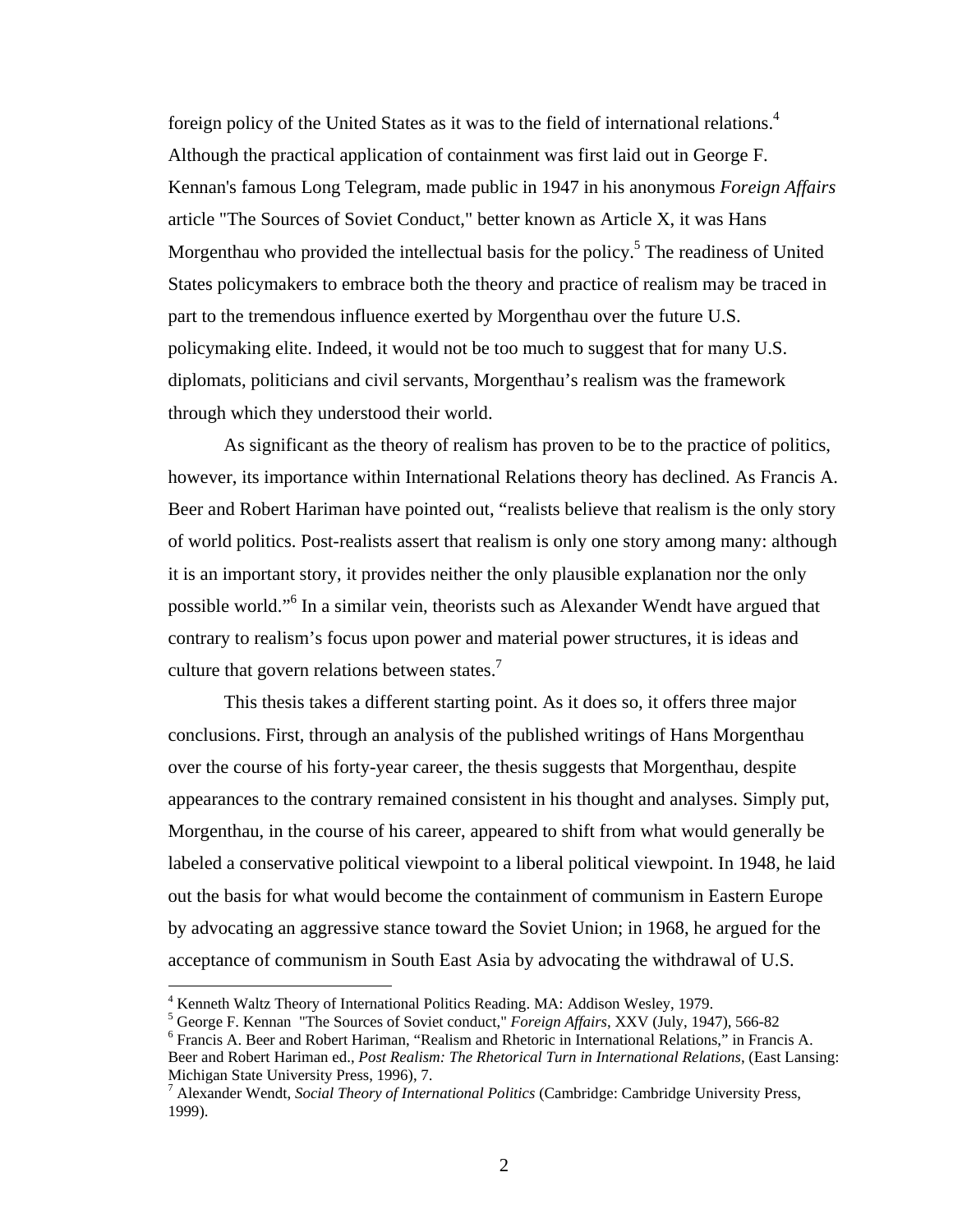troops. Despite the apparent shift in thought suggested by these different policies, however, it is the thesis of this paper that they in fact represent two sides of the same intellectual understanding of international relations, two sides of realism.

The second conclusion offered by the thesis is contained within the first: that realism contains within it the potential for both conservative and progressive analyses, and that the likelihood of one or the other being suggested at any given time or in any given situation depends on the particulars of the time and situation. Thus, contrary to traditional understandings of realism as a purely conservative doctrine, this thesis demonstrates that realism contains within in it a progressive, liberatory and even moral component. It is this component which will provide the mechanism by which Morgenthau will appear to shift from conservative to liberal. The conservative component of realism has long been recognized. It is the aim of this thesis to break new ground by highlighting the progressive component – not as a sign of Morgenthau's change of heart but as a sign of the progressivism inherent within realism.

Third, the thesis suggests that accepting the legitimacy of these understandings of Morgenthau changes the manner in which Morgenthau's work should be read, and thereby changes both our understanding of what realism really is or was meant to be, and our understanding of the consequences of the implementation of realist theory by so many practical disciples in the years since 1945.

 In order to understand both the subtleties of Morgenthau's original concepts of realism along with the significance of his evolving applications, it is best to begin with an analysis of what might best be termed 'basic' realist theory. As proposed by Morgenthau in the first edition of *Politics Among Nations,* published in 1948, realism may be said to be based on a number of key assumptions. Firstly, that the state is the central actor on the world stage. Thus for Morgenthau, the implication is that international organizations and other non-governmental formations, whether commercial enterprises or co-coordinated networks of individuals of like mind, are either essentially reflective of the interests of established sovereign states, and thus would be covered under the general rubric of his classical realism, or are simply not relevant in terms of his paradigm. Secondly, that the natural state of international politics is that of anarchy - anarchy not in the sense of a war of all against all but anarchy in the sense that there is no legal authority to bind a state

3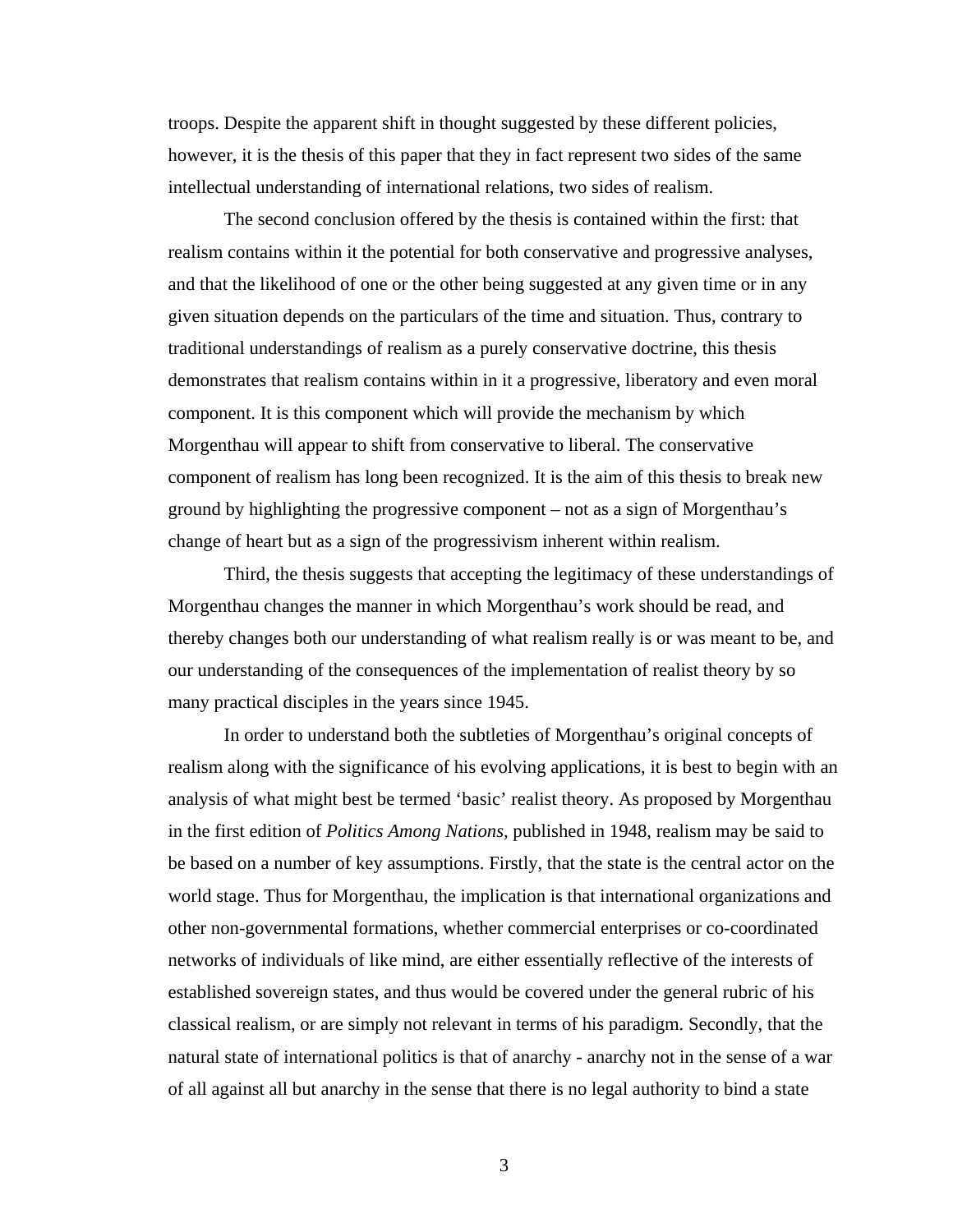when it perceives that breaking any agreement with other states is in its interests. Morgenthau did not suggest that the international legal order of conventions, treaties, agreements, understandings and common shared practices of states have no effect but rather that their effect is contingent upon the value placed upon them by the states which observe them. Thirdly, that all states will seek to have the greatest amount of power that they possibly can. Fourth, that it is the intrinsic nature of the human actors who control the states that causes states to behave as they do. Fifth, that in their pursuit of security or power, states will conduct politics and adopt policies according to a rational framework. Sixth, that force, or the ability and willingness to use force when perceived to be necessary, is an integral part of statehood.

 Building on Morgenthau's work, Kenneth Walz later adapted realist theory to incorporate the notion that it was the international structure, not the deliberate willed actions of men and women, which influenced states' behavior. According to Walz it is the structure of the international system itself that determines the behavior of states.<sup>8</sup> In the years since, Walz' neo-realism, or structural realism, has of course been further refined by other scholars. Indeed, contemporary realist theory or neo-classical realism now contains within it a number of critical debates. There is, for example, the debate between offensive and defensive realists. Offensive realists hold the view that the constant ebb and flow of security and power between states guarantees that the international system will be dominated by opportunistic states forever fearfully looking over their shoulders at potential and actual competitors. According to this offensive interpretation, states must continuously seek to strengthen themselves and their position vis-à-vis other states, even in the absence of a directly perceived threat. As a result, the behavior and desire of states are mainly shaped by a perception of the relative capability of other states. Thus the unknowable future and risk of threat are characteristics of the offensive realist.<sup>9</sup>

By contrast, defensive realists hold the view that real security is available, and that the best way for a state to achieve it is to forgo overtly offensive postures. In other words, because of the anarchical nature of the international environment, the security of

1

<sup>&</sup>lt;sup>8</sup> Waltz, Theory of International Politics.

<sup>&</sup>lt;sup>9</sup> For an explication of offensive realism see, John J. Mearsheimer The Tragedy of Great *Power Politics*, (New York: W.W. Norton & Company, 2001).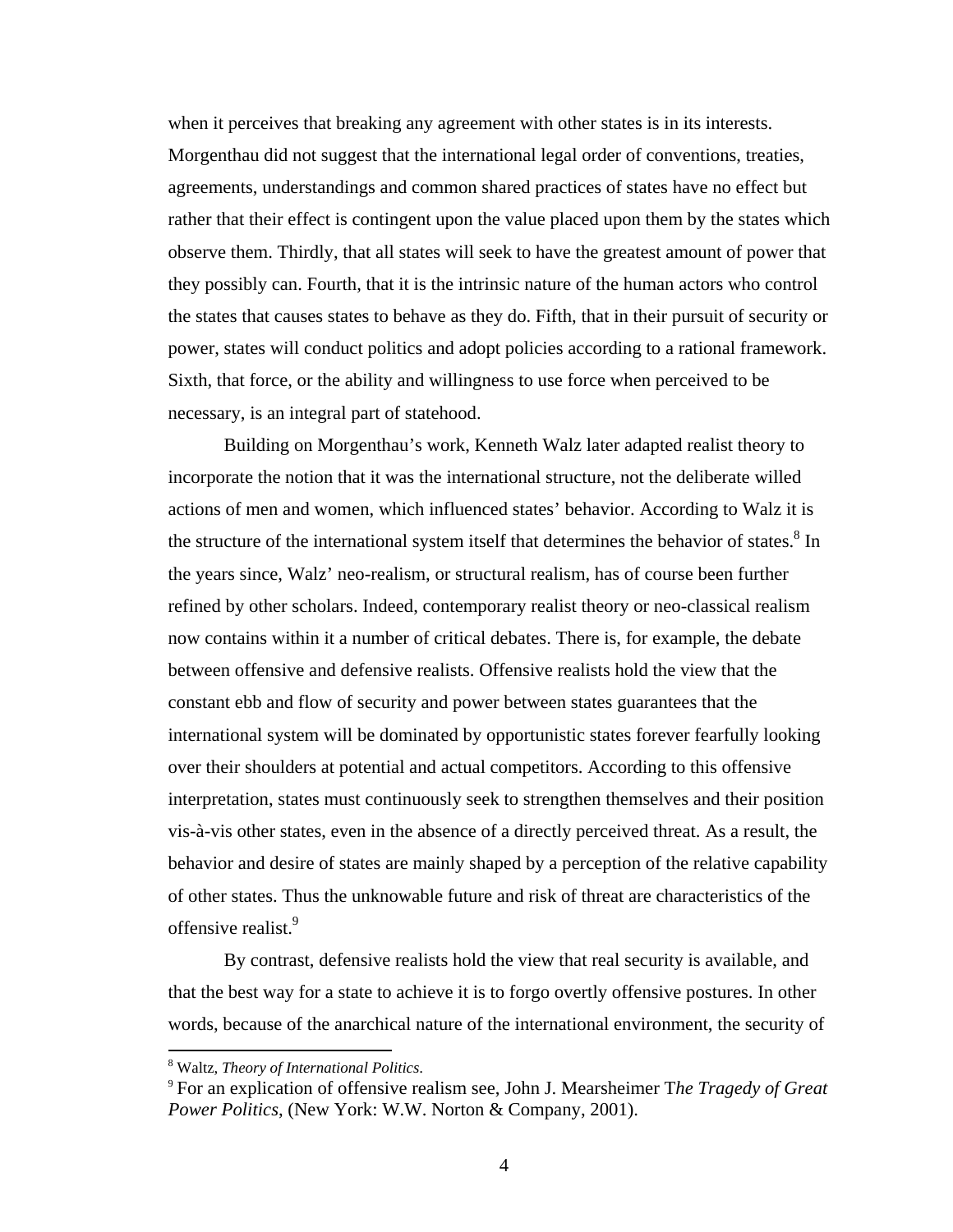the nation is not always best achieved through a maximization of the nation's power vis- $\hat{a}$ -vis other nations.<sup>10</sup> According to this defensive interpretation, the international system creates positive incentives for behavior that does not threaten the wellbeing of other states and which thereby preserves the stability of the international system. Unlike offensive realism which posits a direct relationship between the international system and the policy choices that states make, defensive realism sees the matter as being more complex, in that the relationship between the nature of the 'international' and the behavior of states is frequently of an indirect nature. While it is possible to present this conflict within realism in other terms – as a debate between hawkish and dovish realists, or between optimistic and pessimistic realists – the offensive/defensive characterization seems best able to capture the two sets of counter positions.

The vitality of the debates outlined above suggests that realism is a sufficiently thriving force in International Relations practice for theorists to want to figure it out. This thesis represents a contribution to that debate. Specifically, it seeks to reclaim the liberatory potential of classical realism and in so doing suggests as one of the implications of that reclamation, a new research program which may bring about the possibility of real and systematic integration and melding between realism and other paradigms in the field such as constructivism and democratic peace theory. Not alone then does this thesis seek to reclaim Morgenthau's own interpretation and application of realism in a liberatory direction, but it also offers a path toward a new general theory of international relations for the twenty-first century; a theory which may finally resolve the decades' old tensions between realist and idealistic or normative approaches to the field.

The thesis will begin by examining in Chapter Two Morgenthau's life, bringing out the influences of his youth which appear to have affected his later years, but focusing on his adult life and his formation and articulation of realism. The thesis will pay particular attention to Morgenthau's protestations against United States' policy in Vietnam, illustrating how what has traditionally been perceived as a liberal expression of protest more clearly fits within an enhanced understanding of realism. Indeed, the

<sup>10</sup> Key defensive realist works include Stephen M. Walt, *The Origins of Alliances* (Ithaca: Cornell University Press, 1987) and *Revolution and War* (Ithaca: Cornell University Press, 1996); Snyder, *Myths of Empire;* William C. Wohlforth, *The Elusive Balance: Power and Perceptions during the Cold War* (Ithaca: Cornell University Press, 1990).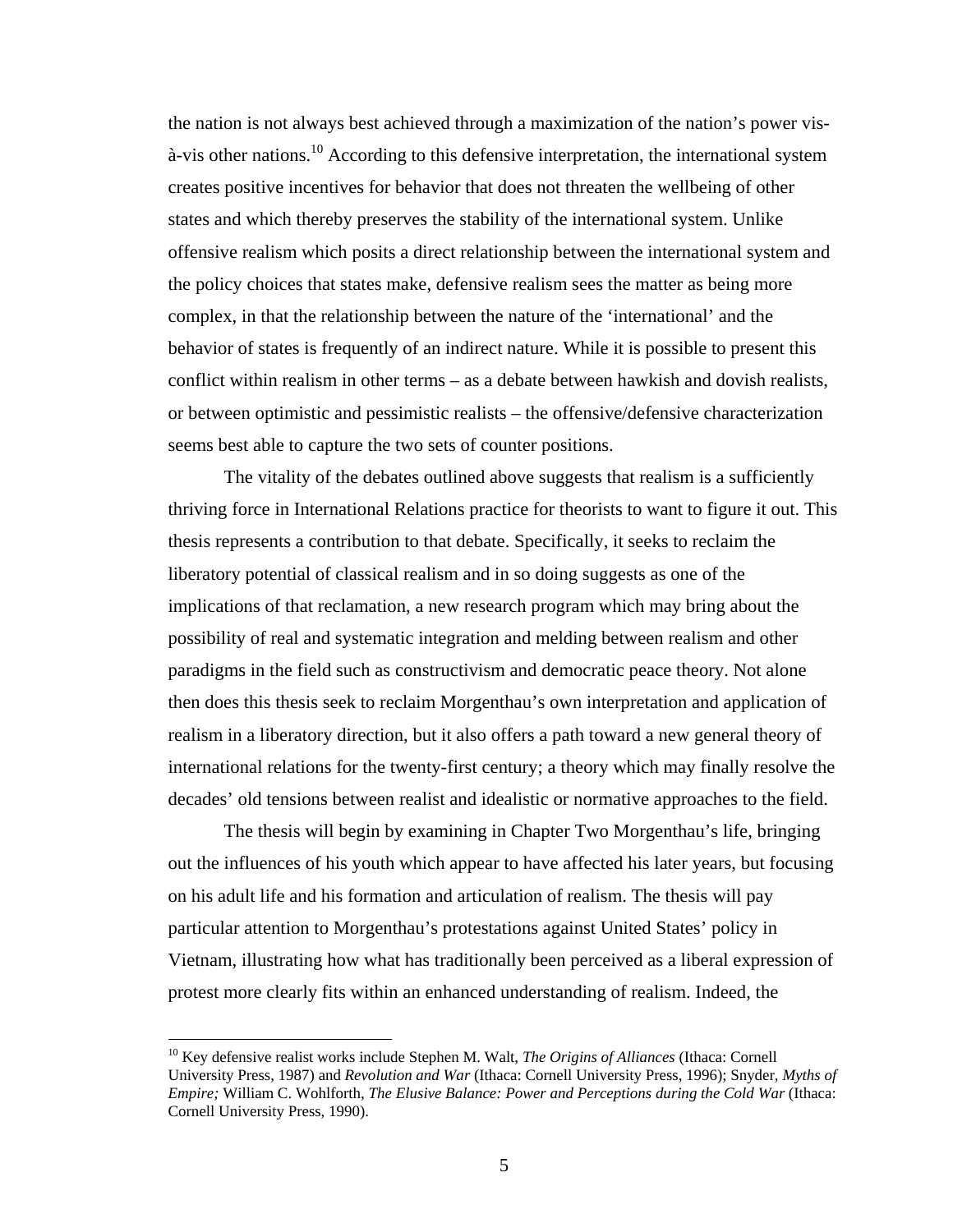argument that the issues involved in Morgenthau's appraisal of Vietnam illustrates more clearly than anything else the combination of flexibility and constancy that was inherent within Morgenthau's understanding of realism is a thread which will run throughout the thesis.

Chapter Three looks at the various editions of *Politics Among Nations*, drawing out the core paradigm of realism while also illustrating how Morgenthau adapted each edition to suit changing times. Chapter Four and Five consider selections of Morgenthau's other published works, again using them to show the consistency with which Morgenthau approached the issue of international relations. Chapter Six focuses on Morgenthau's published reviews of the work of other scholars. More than some academics, Morgenthau used the opportunity created by these reviews to articulate his own views, judging a book largely by whether it fitted within his framework or not, whether it offered a helpful lens through which to view the field and practice of international relations. Finally, Chapter Seven, the conclusion, places Morgenthau's achievements in a larger context, offering suggestions for future research. Before we can appreciate the significance of Morgenthau the scholar, however, we need to learn something of Morgenthau the man. It is to that task that we now turn.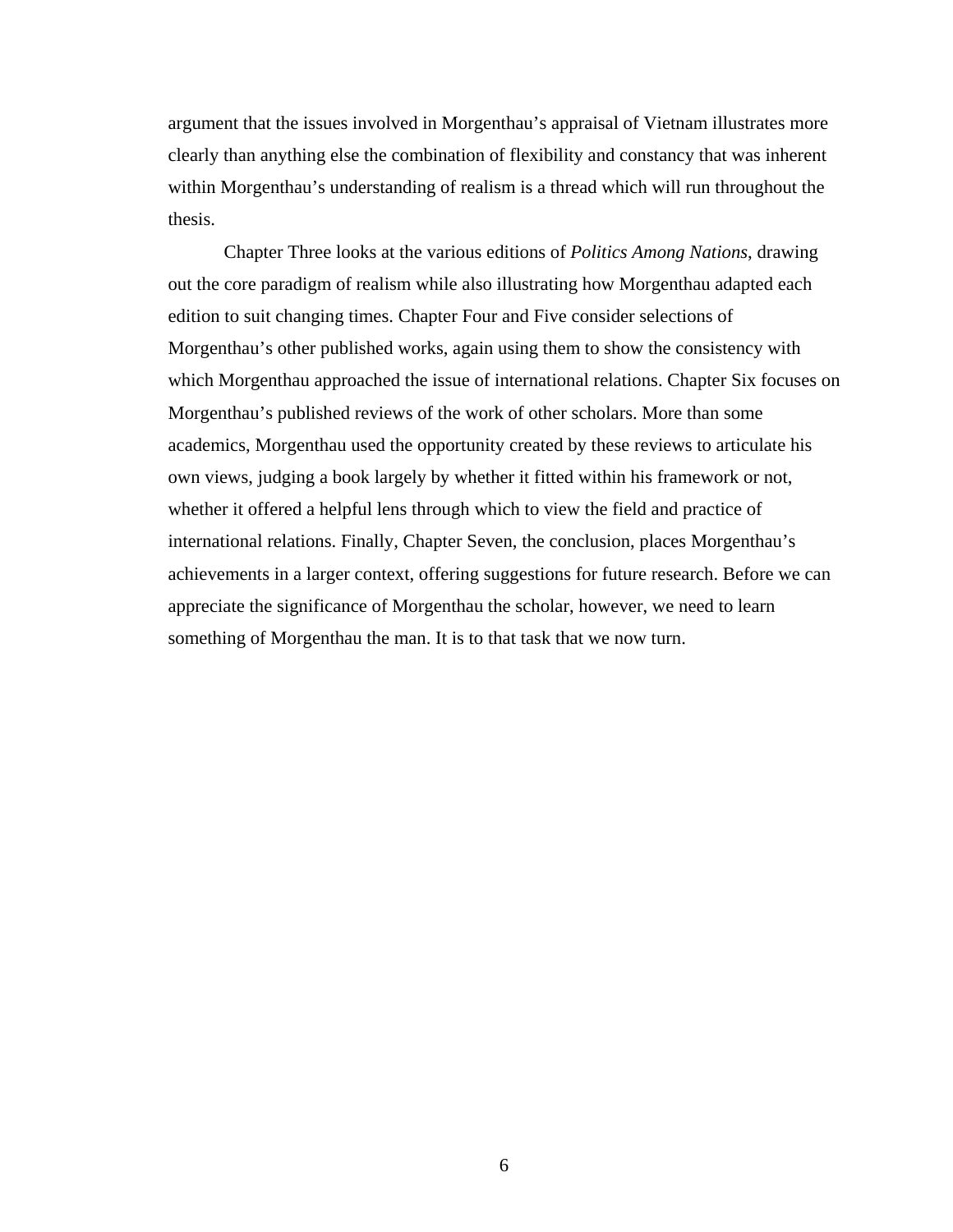## Chapter One: Morgenthau: From Realist to Realist

Hans Joachim Morgenthau was born on 17 February 1904 in Coburg in North East Germany. As the seat of local government at the height of the German Empire under William II, Coburg represented the heart of German conservatism.<sup>11</sup> This political environment clearly suited the Morgenthau family who, in recognition of their perception of themselves as loyal subjects of the German state named their only child after the youngest son of the Kaiser, Prince Joachim of Prussia; commissioned a portrait photograph of the young Morgenthau dressed in the uniform of a Prussian Dragoon;<sup>12</sup> and mixed in sufficiently rarified circles to be invited to the court receptions of the Duchess of Bavaria.13 Befitting his membership in this social class, Morgenthau attended an elite secondary school – the Humanistisches Gymnasium – where as Morgenthau described his fellow pupils "there was not a worker's child among them."<sup>14</sup> Morgenthau's perception of himself during his school career was as a loyal German enthusiastic for the success of the empire in the Great War.<sup>15</sup> Despite being the only Jewish pupil in his class Morgenthau perceived himself to be a loyal and integrated German subject. At this point in his life, Morgenthau already had some sense of what would later become his career; rejecting the idea of becoming "a run-of-the-mill lawyer or teacher," and hoping instead to become "a writer, perhaps a professor, maybe even a poet."<sup>16</sup> In any case, receiving the Abitur with high awards in spring 1923, Morgenthau seemed destined to follow in the footsteps of his father into a position of respect in the Weimar middle class.

<sup>11</sup> Hans J. Morgenthau, "An Intellectual Autobiography: 1904-1932," *Society*, Vol. 15, No. 2, (Jan/Feb, 1978), 63-69.

<sup>&</sup>lt;sup>12</sup> This charming picture was published in Morgenthau, "An Intellectual Autobiography," 63.

<sup>&</sup>lt;sup>13</sup> Christopher Frei., *Hans J. Morgenthau. An Intellectual Biography*, (Baton Rouge: Louisiana State University Press, 2001), 13.<br><sup>14</sup> Frei.. *Hans J. Morgenthau*, 13. Morgenthau, Johnson interview, quoted in Frie, p.15.

<sup>&</sup>lt;sup>15</sup> Frei.. *Hans J. Morgenthau*, 15. Morgenthau recorded this view in a school composition written in March, 1918.

<sup>&</sup>lt;sup>16</sup> Morgenthau, "An Intellectual Autobiography," 63.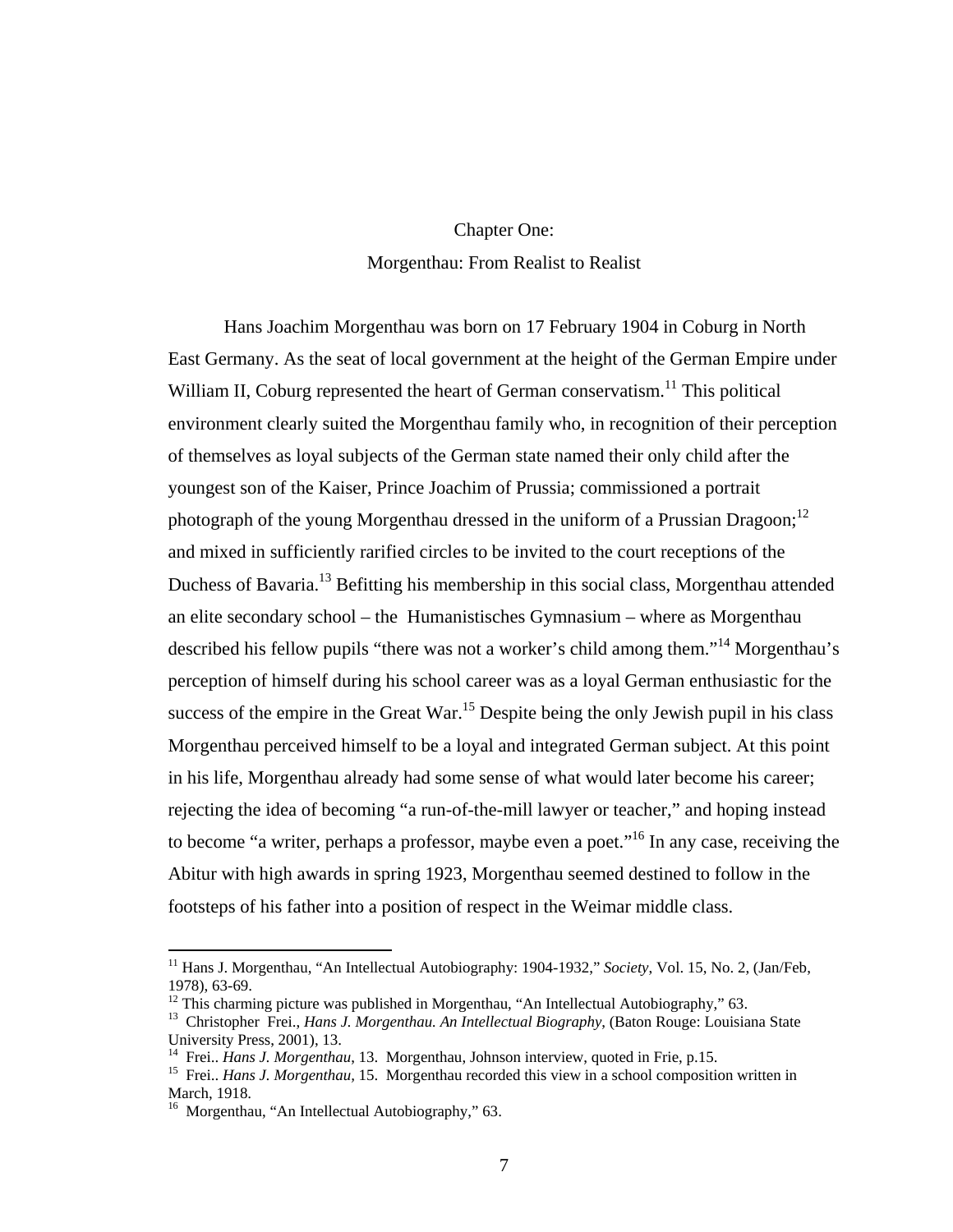Morgenthau entered the University of Frankfurt am Main intending to study philosophy.<sup>17</sup> Unhappy with his experience of philosophy as taught there, however, he switched to law in the autumn of 1923 at the University of Munich. Still determined to study philosophy, however, Morgenthau complemented his law studies by taking additional courses in his areas of interest. Specifically, he studied with art historian Heinrich Wolfflin, and the nineteenth-century historian Hermann Oncken. It was the latter who introduced Morgenthau to Bismarck's foreign policy, and more generally, to the relationship between foreign and military politics. Oncken's work had a "profound impression" upon Morgenthau. As he phrased it, "For the first time I felt the impact of a coherent system of thought, primarily a distillation of Bismarck's realpolitik that appeared to support my isolated and impressionistic judgments on contemporary issues of foreign policy<sup>",18</sup> These "isolated and impressionistic judgments" albeit further developed, and perhaps better articulated, would form the basis of much of Morgenthau's subsequent writings, appearing as a consistent train of thought throughout his publications. Some sense of the debt Morgenthau perceived himself to owe to Oncken may be seen by his always pausing in front of the photograph of Oncken that hung in the History Department at the University of Chicago.<sup>19</sup>

A third influence on Morgenthau's intellectual formation at Munich was the Professor of Constitutional and Church Law, Heinrich Rothenbucher. Rothenbucher impressed Morgenthau not only on account of his work - the political and social philosophy of Max Weber - but because he was "a man of exemplary and, in the contemporary German context, extraordinary civil courage." Morgenthau perceived a similarity between the subject of the seminar, Weber, and the teacher, Rothenbucher, as both men approached political problems with "detachment, objectivity, and penetrating intelligence."20 In light of Morgenthau's expressed admiration for both the men and the character of their intellectual endeavors, it is perhaps hardly surprising that he appears to have modeled his own subsequent role as a scholar upon them. Thus, whilst the political

<u>.</u>

<sup>&</sup>lt;sup>17</sup> Morgenthau, "An Intellectual Autobiography," 63.

<sup>&</sup>lt;sup>18</sup> Morgenthau, "An Intellectual Autobiography," 64.

<sup>&</sup>lt;sup>19</sup> Kenneth W. Thompson, "The Writing of Politics Among Nations: Its Sources and its Origins," *International Studies: Notes of the International Studies Association Special Issue: The Legacy of Hans Morgenthau*, Vol. 24, No. 1, (1999). Oncken had been a visiting professor at Chicago in 1905, a prefiguration of Morgenthau's own later trajectory.<br><sup>20</sup> Morgenthau, "An Intellectual Autobiography," 64.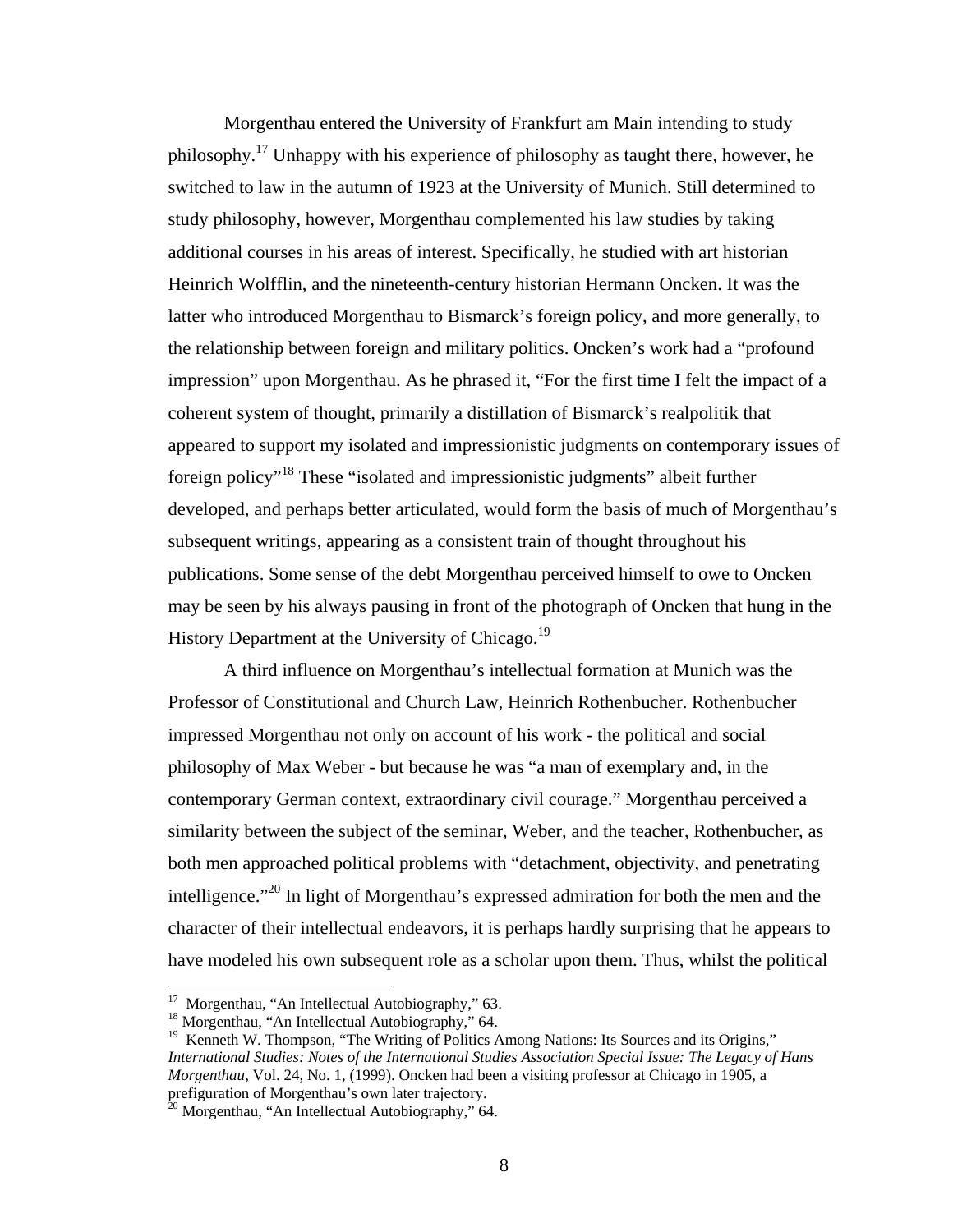turmoil in America caused by the Vietnam War was hardly akin to that caused by the rise of the Nazis, and while a number of intensive tax audits hardly compared with persecution by the Gestapo, still in his own work, Morgenthau held by his convictions, refusing to concede when it might have made him more popular with the authorities to have done so.

Morgenthau graduated from Munich in February 1927 and immediately began training as a lawyer. The professional part of his training consisted of a series of placements with various government departments. His main work focused on drafting briefs on points of criminal and labor law. Whilst Morgenthau found this work to be sometimes fascinating as an intellectual exercise, he perceived the questions with which it dealt to be "marginal to the crucial issues with which society had to come to terms." According to Morgenthau what really mattered in contemporary Germany "was not the merits of different legal interpretations but the distribution of political power."<sup>21</sup> In the context of Weimar Germany, a democratic government facing threats from all sides, Morgenthau's analysis certainly makes sense and helps explain perhaps his later perception that power and the nature of its distribution were the core issues within society.

As he trained, Morgenthau commenced work on his doctorate at the University of Frankfurt which he completed in 1929 with a thesis entitled "The International Judicial Function and the Concept of Politics." Morgenthau had first become interested in the topic of international law under the tutelage of Professor Karl Neumeyer at the University of Munich. Building on his work with Neumeyer, which had led him to the conclusion that international law was "a particularly weak kind of law," Morgenthau in his thesis suggested that its weakness stemmed from "the intrusion of international politics." Taking this discovery "one step further" prompted Morgenthau to issue what would come to be the essence of his later work: "what really mattered in relations between nations was not international law but international politics."<sup>22</sup> Thus we see that the constancy that would later come to be a hallmark of Morgenthau's realist thought after *Politics Among Nations*, was in fact already a part of his intellectual framework twenty years before. His

 $21$  Morgenthau, "An Intellectual Autobiography," 65.

<sup>22</sup> Morgenthau, "An Intellectual Autobiography," 65.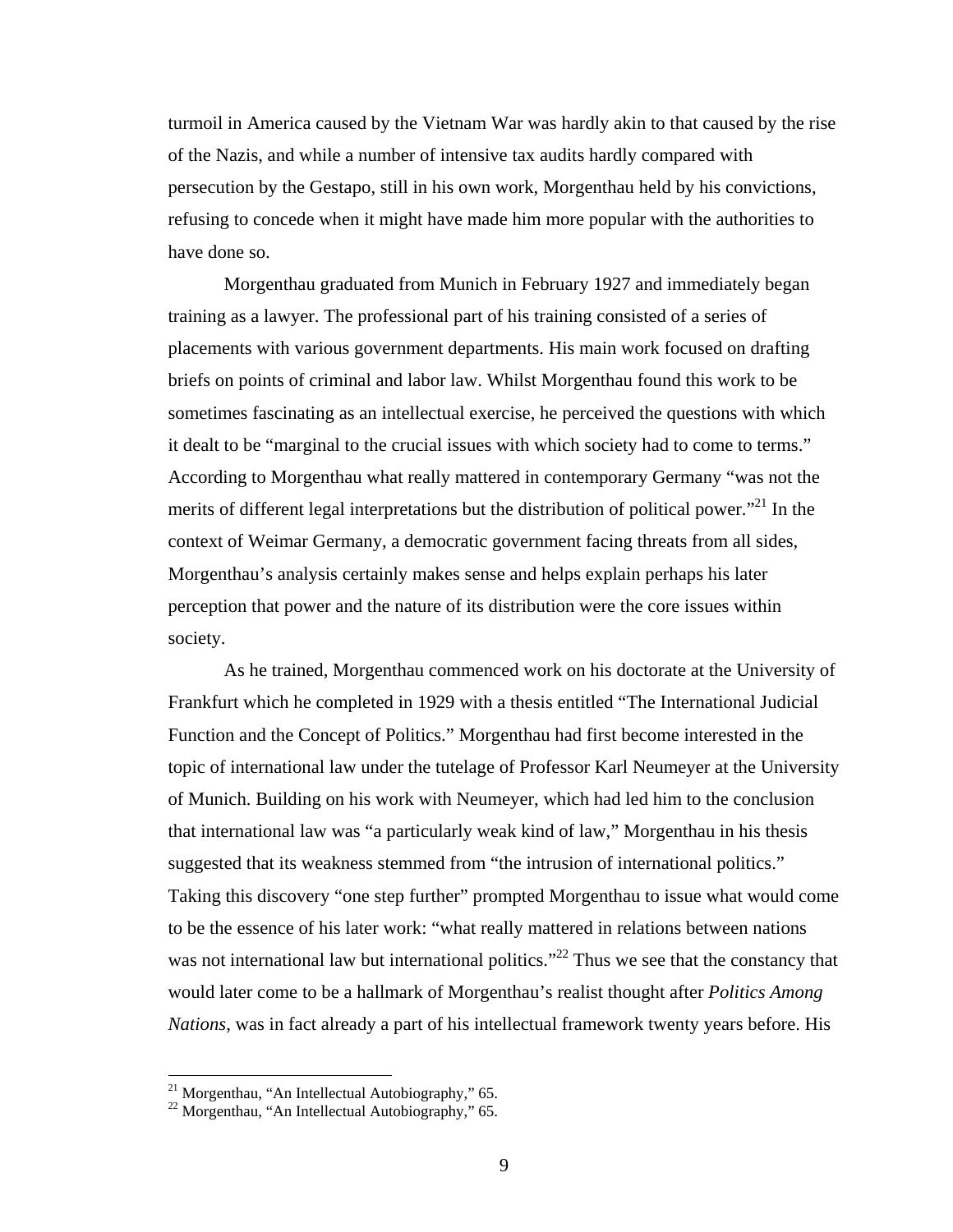experience in the German law courts, his experience in the archives, and his experience living in Weimar Germany, convinced him of the twin propositions that what mattered in any society was power, and the nature of its distribution, and that what mattered in international relations was politics not law, or as he would later phrase it, the politics of power as it was actually was, not the aspirations of how things should be.

Morgenthau's last legal position, toward the end of 1931, was that of Acting President of the Labor Law Court in Frankfurt. He found the experience dissatisfying, however, and returned to his earlier focus upon an academic career. To achieve this he needed to complete his habilitation, an advanced doctorate. With no openings available in his own university Morgenthau took leave from his judicial function in February 1932 and went to Geneva to enroll in the Graduate Institute for International Studies, taking a position as an instructor in German public law at the University of Geneva. His time in Switzerland was not overly happy, however, as he grappled with anti-Semitic students, fought with his colleagues, was unable to teach as much as he would have liked, and found himself in sufficient financial peril that he had to supplement his university stipend with some journalism. Perhaps in part as a result of these difficulties, Morgenthau initially failed his habilitation, although he did, after much effort, eventually get this decision reversed. Unfortunately, however, even if he had wanted to return to his post as a judge, from which he had been on leave-of-absence since 1931, it would have been impossible for at this point the national history of Germany caught up with Morgenthau and as a result of the Nazi "Law for the Restoration of the Career Civil Service," Morgenthau was purged on 17 November 1933 from his position with the Frankfurt Labor Court. $^{23}$ 

The next four years were cumulatively quite difficult for Morgenthau, being marked by his attempts to secure employment, of a kind he found amenable, wherever he could – quite a difficult task for a Jewish refugee in the 1930s. Morgenthau was initially fortunate, however, that two years later, when his time in Switzerland came to an end, and he was unable to return to Germany, he received assistance from the Emergency Committee for German Scholars Abroad which arranged for him, in 1935, to go to Spain. There he joined the faculty of the newly-created Institute of International and Economic

<sup>23</sup> Frie, *Hans J. Morgenthau*, 49.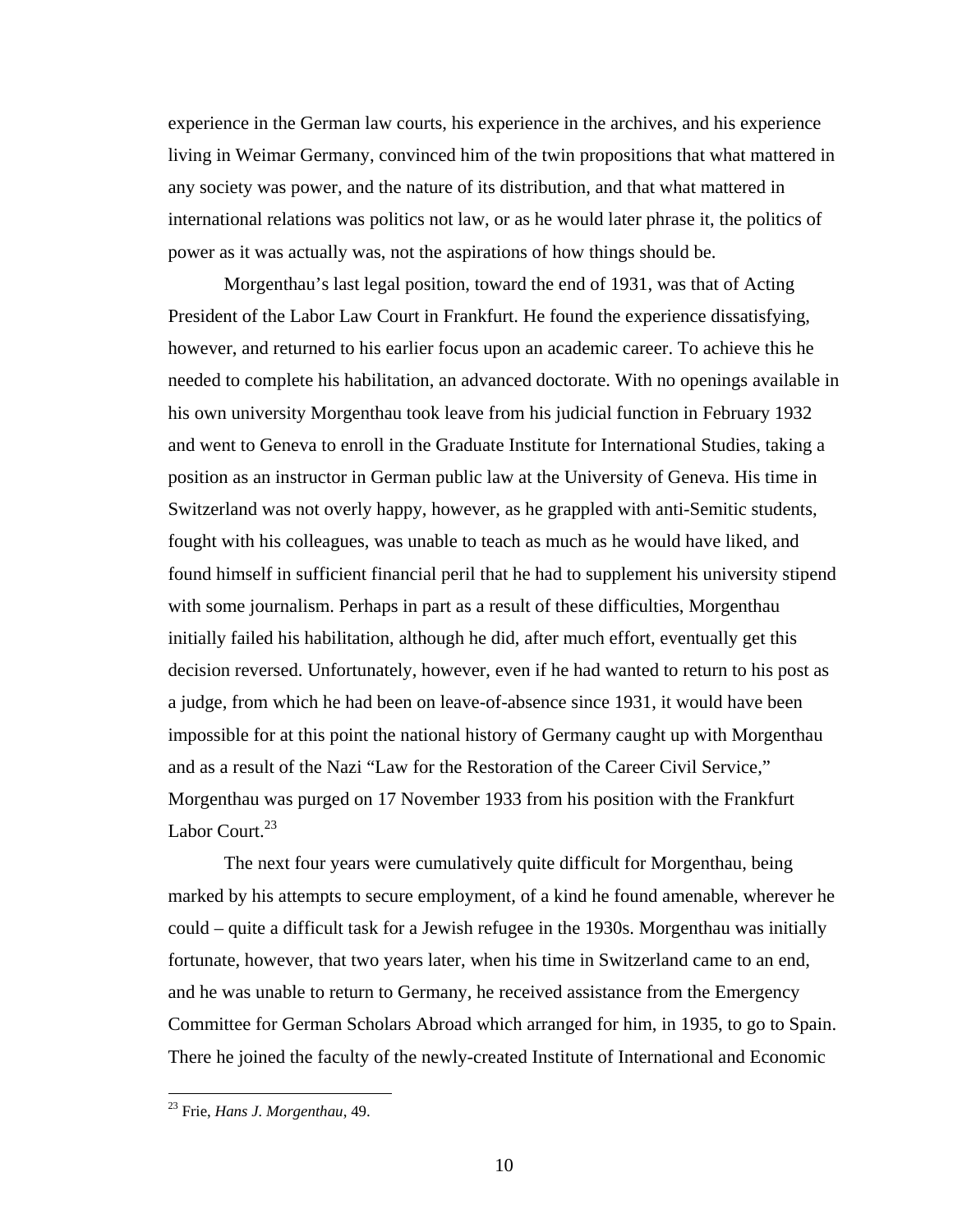Studies as a professor of international law. Whilst in Spain Morgenthau married Irma Thormann (with whom he subsequently had two children) and took his first steps as a public intellectual by writing for the *Neue Zürcher Zeitung*, the major Swiss daily newspaper-of-record.<sup>24</sup> The paper was renowned both for its extensive coverage of economic and business matters and for its intellectual and in-depth articles and was, and still is, politically close to the liberal Free Democratic Party of Switzerland.

Morgenthau was in Merano, Italy on vacation in the summer of July 1936, when the Spanish Civil War began. Unable to return to Madrid because of the fighting, Morgenthau and his wife stayed in Italy for several months before continuing to Paris, where they were to later learn that the Institute in Madrid had closed.<sup>25</sup> Forced out of Germany, unable to work in France, and now shut out of Spain, Morgenthau and his wife were forced to look outside Europe for a place to live. Whilst he had not previously considered the United States as a possible home, it rapidly appeared, in light of the growing anti-semitism in Europe, as one of the few options available to him. It proved difficult, however, to get an entry visa, but after some time and through a combination of good luck and good connections, Morgenthau and his wife immigrated to the United States in July 1937.<sup>26</sup> In doing so, Morgenthau joined the great wave of refugees who fled to North America from Nazi Germany and who helped fight America's war. Unlike many of his contemporaries, however, Morgenthau's contribution to America was neither the defeat of the Nazis nor the creation of the Atomic Bomb; his war was the Cold War, his enemy was the Soviet Union, and his contribution was the political theory of realism.

On the road to that contribution, however, Morgenthau had first to support himself by working as an instructor in government at Brooklyn College.<sup>27</sup> While there, Morgenthau made it clear through his teaching that despite his experiences over the last few years, and despite his difficulties in Germany and Switzerland, he had resisted radicalization and had in fact remained the staunch German Conservative of his youth.

<sup>&</sup>lt;sup>24</sup> Frie, *Hans J. Morgenthau*, 50.<br><sup>25</sup> Frie, *Hans J. Morgenthau*, 57.<br><sup>26</sup> Frie, *Hans J. Morgenthau*, 59-61. Frie records that the Morgenthaus were able to get a visa to the U.S. in part because of a note of support from Irma Morgenthau's wealthy second cousin, Samuel Rothschild. 27 "Hans Joachim Morgenthau," *Current Biography 1963*, ed. Charles Moritz, (New York: The M.W. Wilson Company, 1963), 275.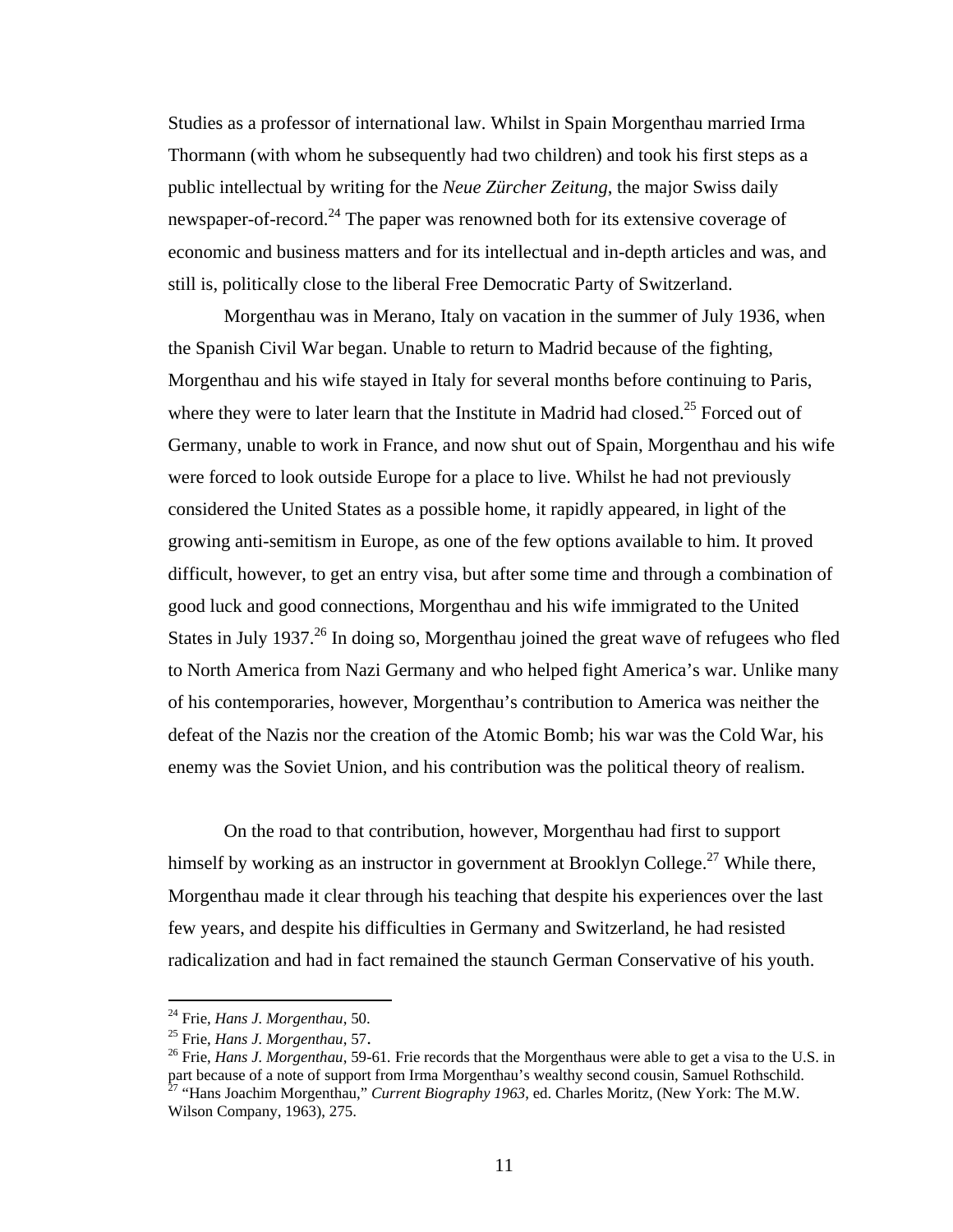Morgenthau maintained his conservatism even to the extent of having difficulty with students over his "anti-communist position."<sup>28</sup> In light of these difficulties, it is perhaps not surprising that Morgenthau was happy to leave Brooklyn in 1939 for a full time job at the University of Kansas City, even though the position carried a heavy teaching load of 18 hours split between the Liberal Arts College and the School of Law.<sup>29</sup> Even at Kansas, however, Morgenthau continued to be dogged by controversy. Feuding with the administration, for example, resulted in his being fired, and although, rather like his experience with habilitation in Germany, he later forced the decision to be reversed, he made few friends in Kansas. Despite the feuds, however, he did take the opportunity to become both a U.S. citizen and a member of the Missouri Bar.<sup>30</sup> In September 1943 Morgenthau's life took a dramatic turn - perhaps even more significant for Morgenthau than his original entry into the United States: he was offered the opportunity to leave Kansas by replacing Quincy Wright for 6 months at the University of Chicago.<sup>31</sup> The position was to be the making of Morgenthau.

At Chicago, first as a visiting and subsequently as a permanent Associate Professor, Morgenthau began work in the then new interdisciplinary subject of International Relations. In 1946 he published his first monograph, *Scientific Man versus Power Politics*. Following this success, Morgenthau turned his attention to what was to be his greatest work, *Politics Among Nations: The Struggle for Power and Peace,* the first edition of which was published in September 1948. The book was immensely popular, filling a gap in the market for an up to date text to supply the growing population of US universities. Proving far more popular than its main competitor, Fredrick Schuman's *International Politics*, Morgenthau's book was the first coherent text that sought to make sense of the postwar world. On the strength of this success Morgenthau became a Full Professor in 1949 at the age of 45, and in 1950 was awarded funding to set up the Center for the Study of American Foreign and Military Policy in 1950 of which he remained the Director until  $1968^{32}$ 

It was during these years that Morgenthau's work became an essential fixture on

1

<sup>&</sup>lt;sup>28</sup> Frie, *Hans J. Morgenthau*, 65.<br><sup>29</sup> Frie, *Hans J. Morgenthau*, 66-67.

<sup>&</sup>lt;sup>30</sup> Frie, *Hans J. Morgenthau*, 69.<br><sup>31</sup> Frie, *Hans J. Morgenthau*, 70. <sup>32</sup> Frie, *Hans J. Morgenthau*, 74.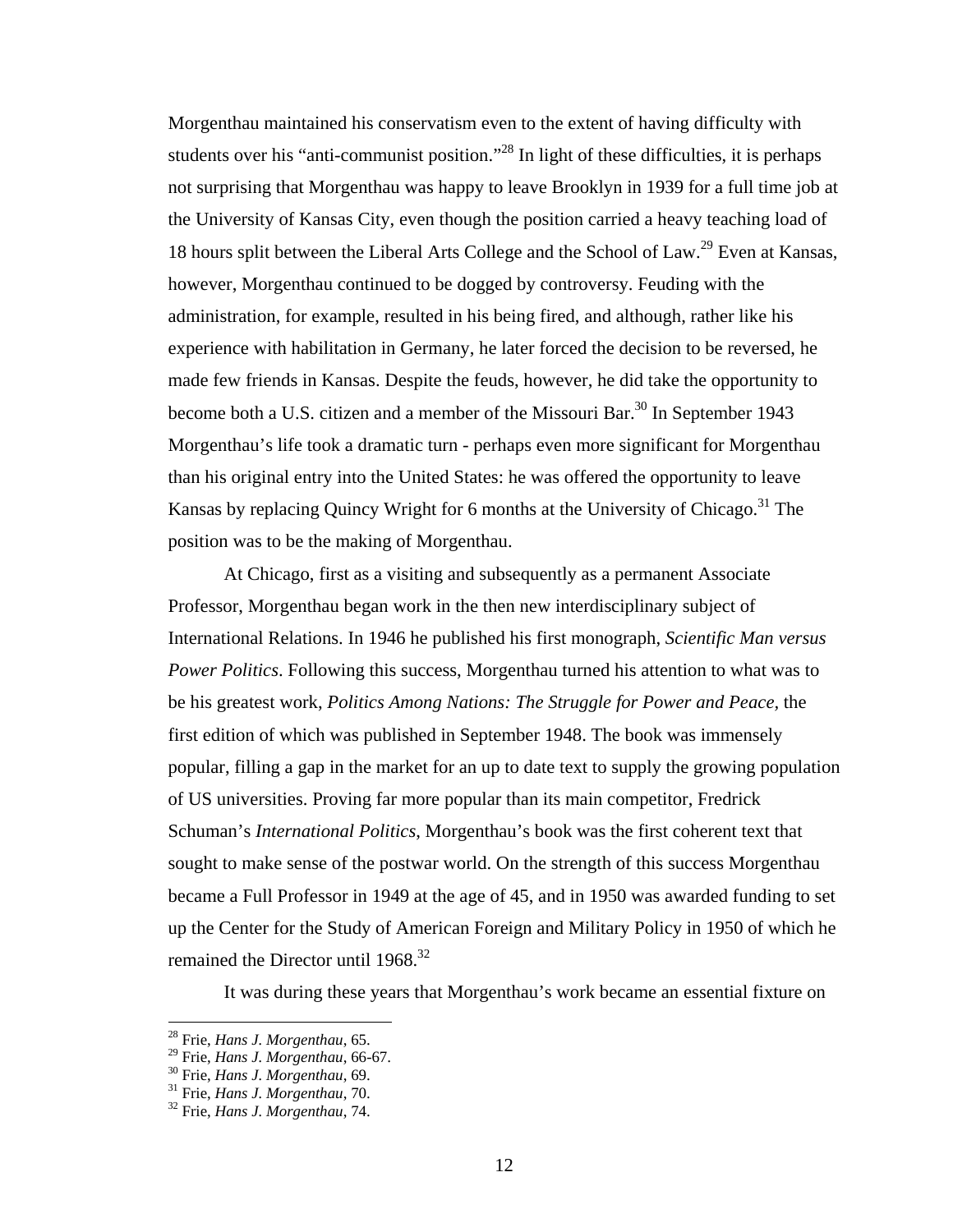the syllabi of so many courses in International Relations taught across the country, and during this same time that realism became an integral part of IR theory. Indeed within a month of the book's publication, it was adopted as a textbook for foreign policy and international relations by Harvard, Yale, Princeton, Columbia and Notre Dame, and within six months by ninety additional colleges. $33$  Arguing that "international politics, like all politics, is a struggle for power," Morgenthau proposed that the only correct approach to the conduct of United States' foreign policy was an approach based on the tenets of realism.<sup>34</sup> Thus, only a robust application of balance of power politics would be sure to generate the most positive possible outcome for the United States. After the publication of *Politics Among Nations,* Morgenthau found himself with the opportunity to express his concerns on an increasingly broad canvas.

He did so within the context of the Cold War. While the origins of this ideological conflict between the United States and the Soviet Union can be traced back to 1917 and Lenin's subsequent announcement of the Third International, the years immediately after 1945 saw the conflict between the two remaining super powers escalate into a full-scale Cold War.<sup>35</sup> As might be expected given both his background and his current residency, Morgenthau backed the United States. More than this, he specifically advocated an aggressive realist approach to U.S. foreign policy, an approach predicated less on securing an ideal peace between nations and more on recognizing that peace in the longterm could only be achieved through a realistic assessment of national interest. In short, Morgenthau believed that the United States should practice what he preached.<sup>36</sup>

<sup>&</sup>lt;sup>33</sup> Frie, *Hans J. Morgenthau, 73.*<br><sup>34</sup> Hans J. Morgenthau, *Politics Among Nations: The Struggle for Power and Peace*, (New York: Alfred A. Knopf, 1948).

 $35$  In establishing the Third International, Lenin, at least in theory, offered support to socialists elsewhere in the world who sought to establish socialism in their countries. As might be expected, whether intended as such or not, the Third International was perceived as a threat by the leaders of the Western Democracies.

<sup>36</sup> For an analysis of realism in action in U.S. foreign policy, see Joel H. Rosenthal, *Righteous Realists : Political Realism, Responsible Power, and American Culture in the Nuclear Age* (Baton Rouge: Louisiana State University Press, 1991).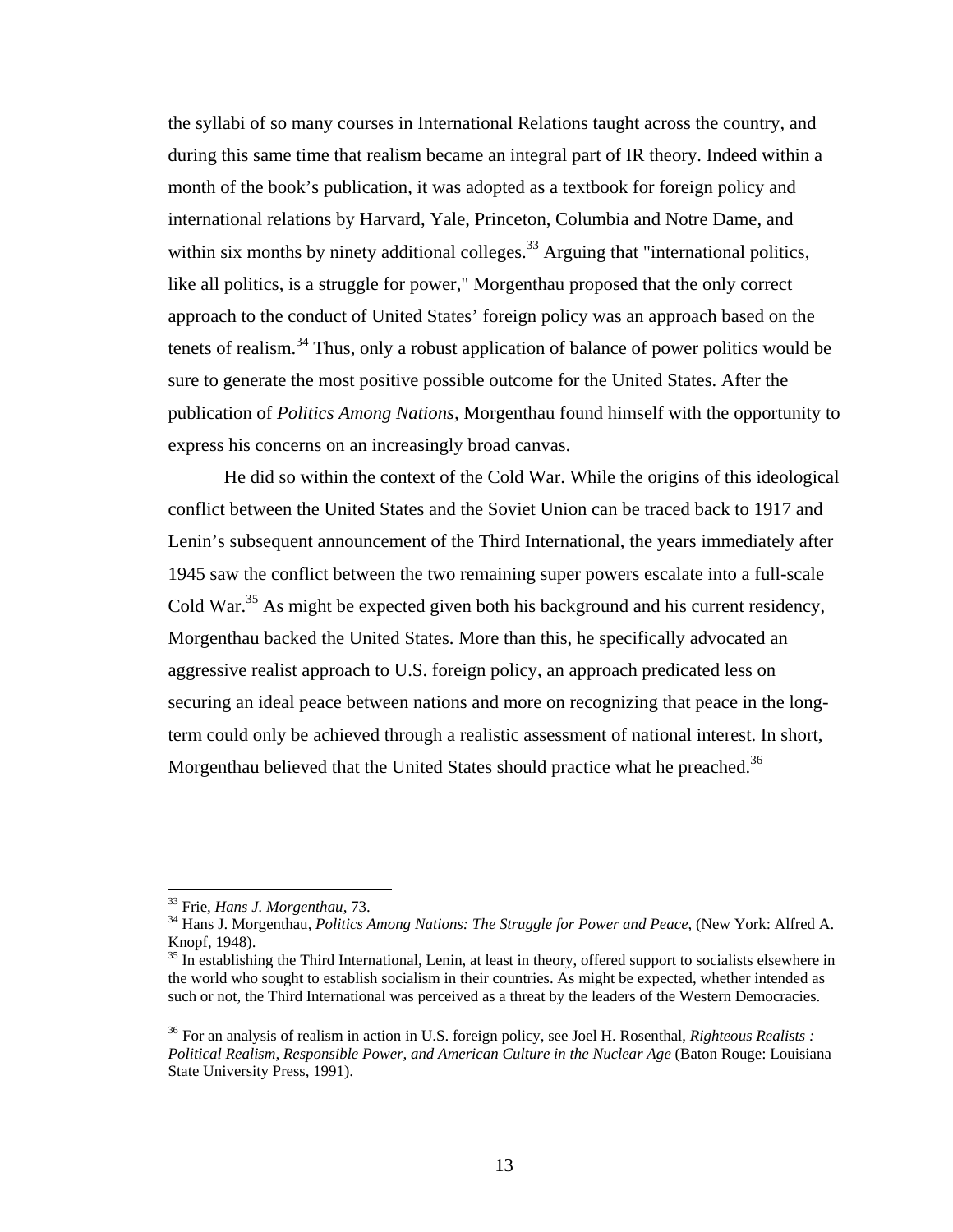This presumed relationship between what Morgenthau taught and what U.S. diplomats practiced worked well throughout the 1950s. The result was Morgenthau's increasing academic stature as he was offered Visiting Professorships across the country, including positions at Berkeley, Harvard, Northwestern, Columbia and Yale. His perceived direct relevance to future policy makers, militarists and analysts may be gauged from his frequent invitations to lecture at the Armed Forces Staff College, the NATO Defense College, and the Air, Army, Navy and National War Colleges, as well as his association with the Washington Center for Foreign Policy Research.<sup>37</sup> In all, and standing testament to his significance to the field, Morgenthau delivered over 1300 formal guest lectures between 1950 and 1980.<sup>38</sup>

In addition to his academic credits, Morgenthau throughout the 1950s grew in political fame as others perceived him to be a theorist willing and able to intervene and advise on matters of current policy. Thus, at the invitation of George Kennan, the author of the famous Long Telegram in 1947 which had first outlined the case for the policy of containment subsequently implemented by President Harry S. Truman, Morgenthau had right of audience at the State Department Planning Committee between 1948 and 1951 the key years of the development of the realism-based policy of containment.<sup>39</sup> In 1951 the State Department drew upon Morgenthau's presumed area of natural interest and expertise by asking him to make an official visit to occupied Austria and to offer advice on the removal of Allied control and the restoration of sovereignty. Building on this visit, and perhaps in recognition of the larger relevance assigned to Morgenthau's work, the Department subsequently invited Morgenthau to visit South East Asia in 1954. The visit proved to be the start of a turning point in Morgenthau's career causing him ultimately to come into conflict with the practitioners of policy within the U.S. Government.*<sup>40</sup>*

Warnings About Vietnam

<u>.</u>

<sup>37 &</sup>quot;Hans Joachim Morgenthau," *Current Biography 1963*, ed. Charles Moritz, (New York: The M.W. Wilson Company, 1963), 276.

<sup>&</sup>lt;sup>38</sup> Frie, *Hans J. Morgenthau*, 75.<br><sup>39</sup> Frie, *Hans J. Morgenthau*, 77, note 64.

<sup>&</sup>lt;sup>40</sup> Frie, *Hans J. Morgenthau*, 77, note 64. Frie records that Morgenthau also served as a Defense Department advisor between 1963 and 1965, although little actual use was made of his expertise at this time.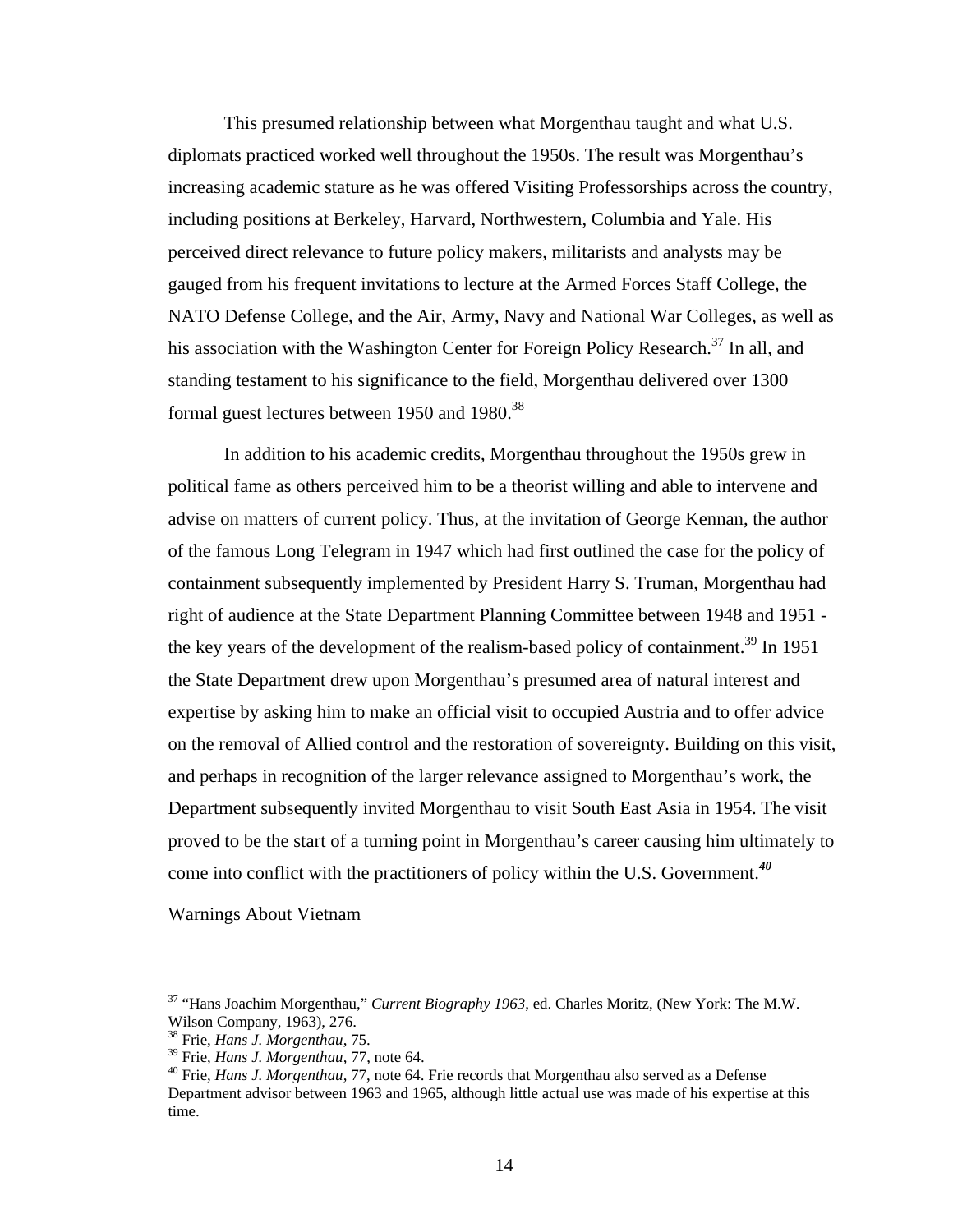During his visit Morgenthau had the opportunity to make the acquaintance of South Vietnamese policymakers of the highest level, including a meeting with Ngo Dinh Diem himself. Morgenthau published the findings of his trip to South East Asia in a series of articles in *The New Republic*. In these essays Morgenthau sounded a note of warning. At first glance the warning might have appeared odd, in light of the fact that U.S. policy in South East Asia appeared to be based on the very theories of realism propounded by Morgenthau in the classrooms of Chicago. Visiting Vietnam, however, and seeing the consequences of U.S. involvement in the region, prompted Morgenthau to analyze the likely causes and consequences behind the U.S. presence. Outlining the situation, Morgenthau described the war as consisting of one superpower engaged in warfare and diplomacy in a region outside its direct and natural area of concern, and another much smaller power engaged in (depending on one's point of view) a civil war or at the very least local war. $41$ 

Thus right from the beginning of his association with Vietnam, Morgenthau expressed reservations about U.S policy. In particular, Morgenthau had a fundamentally hesitant view about John Foster Dulles, Secretary of State under President Dwight D. Eisenhower from 1953 to 1959*.* In his piece on Dulles published in 1961 as a chapter in *An Uncertain Tradition: American Secretaries of State in the Twentieth Century,*  Morgenthau fiercely criticized the development of U.S. foreign policy under Dulles.<sup>42</sup> Suggesting that Dulles was simply not up to the task, and furthermore was one who gave the impression to those with whom he dealt of being deceptive, Morgenthau evidenced his growing disillusionment with those in government who were in charge of the conduct of U.S. foreign affairs. After his first experience of Vietnam, Morgenthau's growing disillusionment with the actual conduct of foreign policy became more obvious through his writings and public pronouncements over the course of the next few years. Thus although Morgenthau acted as a consultant for the Department of Defense as late as 1962, his growing disenchantment with the actual conduct of the foreign policy of the United

1

<sup>&</sup>lt;sup>41</sup> Hans J. Morgenthau, "The Immaturity of our Asian Policy ," reprinted as "The Immaturity of our Asian Policy," in Hans J. Morgenthau, *The Impasse of American Foreign Policy*, (Chicago: University of Chicago, 1962), 251-277.

<sup>42</sup> Reprinted as "John Foster Dulles," in Hans J. Morgenthau, *Truth and Power,* (New York: Praeger, 1970), 87-108.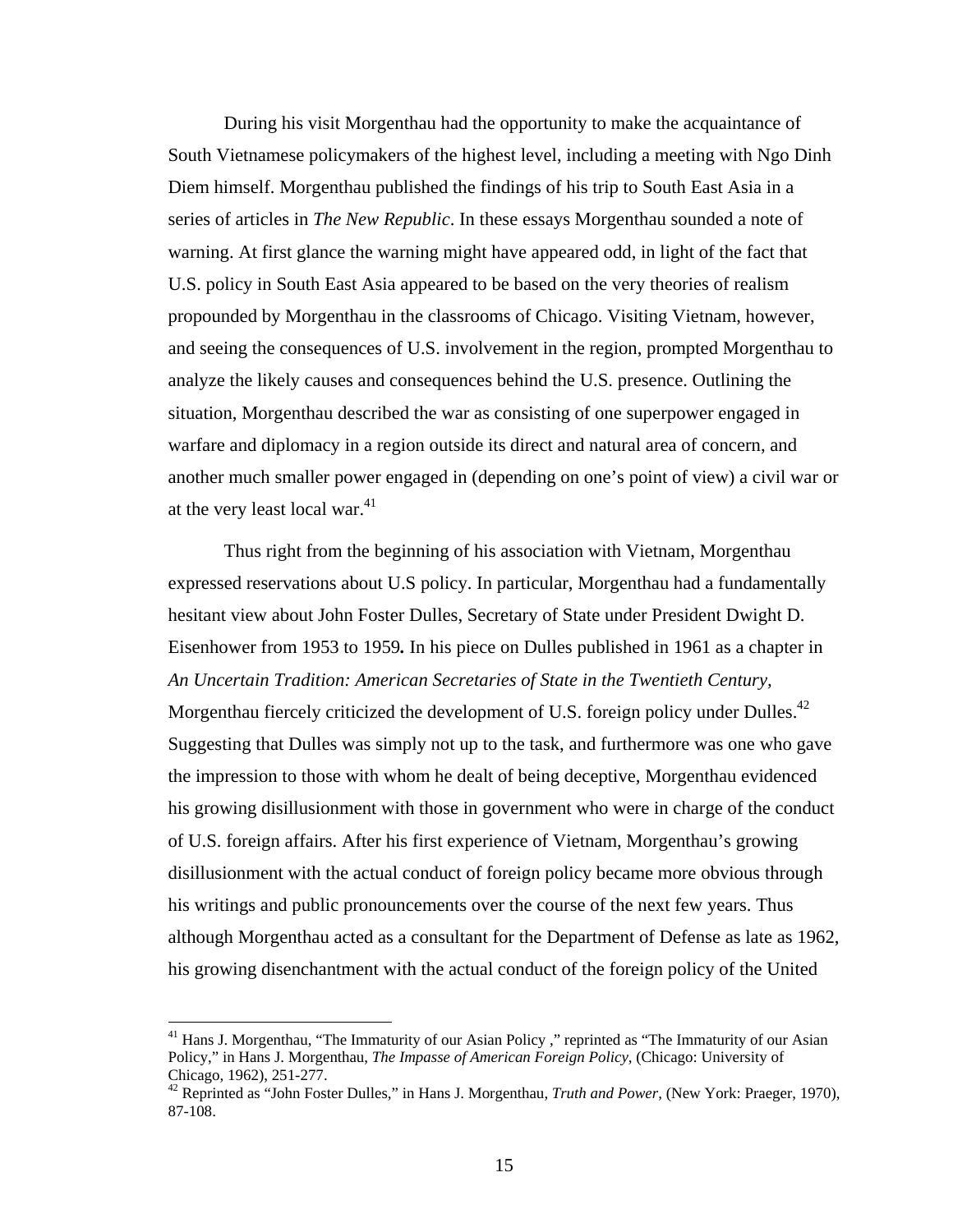States increasingly led him to voice criticism of the government.

Thus even as his seminal work was becoming an essential part of the International Relations canon, Morgenthau, in response to U.S. involvement in Vietnam, began to shift his political focus. He did so in the full glare of the popular political limelight. With the fruition of television as a medium for popular political discussion, Morgenthau became increasingly involved in public debate. This was especially true when, following the assassination of President John F. Kennedy and the fall of Diem, the Lyndon B. Johnson administration significantly escalated the military involvement of the United States in the conflict in Vietnam. Morgenthau became increasingly concerned, and after observing the course of the conflict in the early part of 1965, argued in a major piece published in *The New York Times* that the United States should extract itself from Indo-China by diplomatic means.43 In the event, 1965 did prove to be a turning point in U.S. involvement in Vietnam but not for the reasons hoped for by Morgenthau. Ironically the year was also a turning point for Morgenthau's public and private political theories.

Responding to Johnson's Johns Hopkins University speech of April 7, Morgenthau praised Johnson for recognizing that the communist world was not a monolith and for accepting that the United States would need to have a repertoire of different types of responses to different types of situations. Referring to this particular situation, Morgenthau explained that "we are militarily engaged in Vietnam by virtue of a basic principle of our foreign policy that was implicit in the Truman Doctrine of 1947 and that was put into practice by John Foster Dulles from 1947 onwards. This principle is the military containment of communism."44 According to Morgenthau it was now time to change the policy, to adopt a different repertoire for a different situation: "…the alternative to our present policies in Vietnam would be this: a face-saving agreement which would allow us to disengage ourselves militarily…; restoration of the status quo of the Geneva Agreement of 1954, with special emphasis upon all Vietnamese elections; cooperation with the Soviet Union in support of a Titoist All-Vietnamese government which would be likely to emerge from such elections."<sup>45</sup>

Morgenthau's criticism and call for withdrawal might appear odd given that

<sup>&</sup>lt;sup>43</sup> Hans J. Morgenthau, "We Are Deluding Ourselves in Vietnam," *New York Times*, April 18, 1965.

 $^{44}$  Op. cit., p. 85.<br> $^{45}$  Op. cit., p. 85.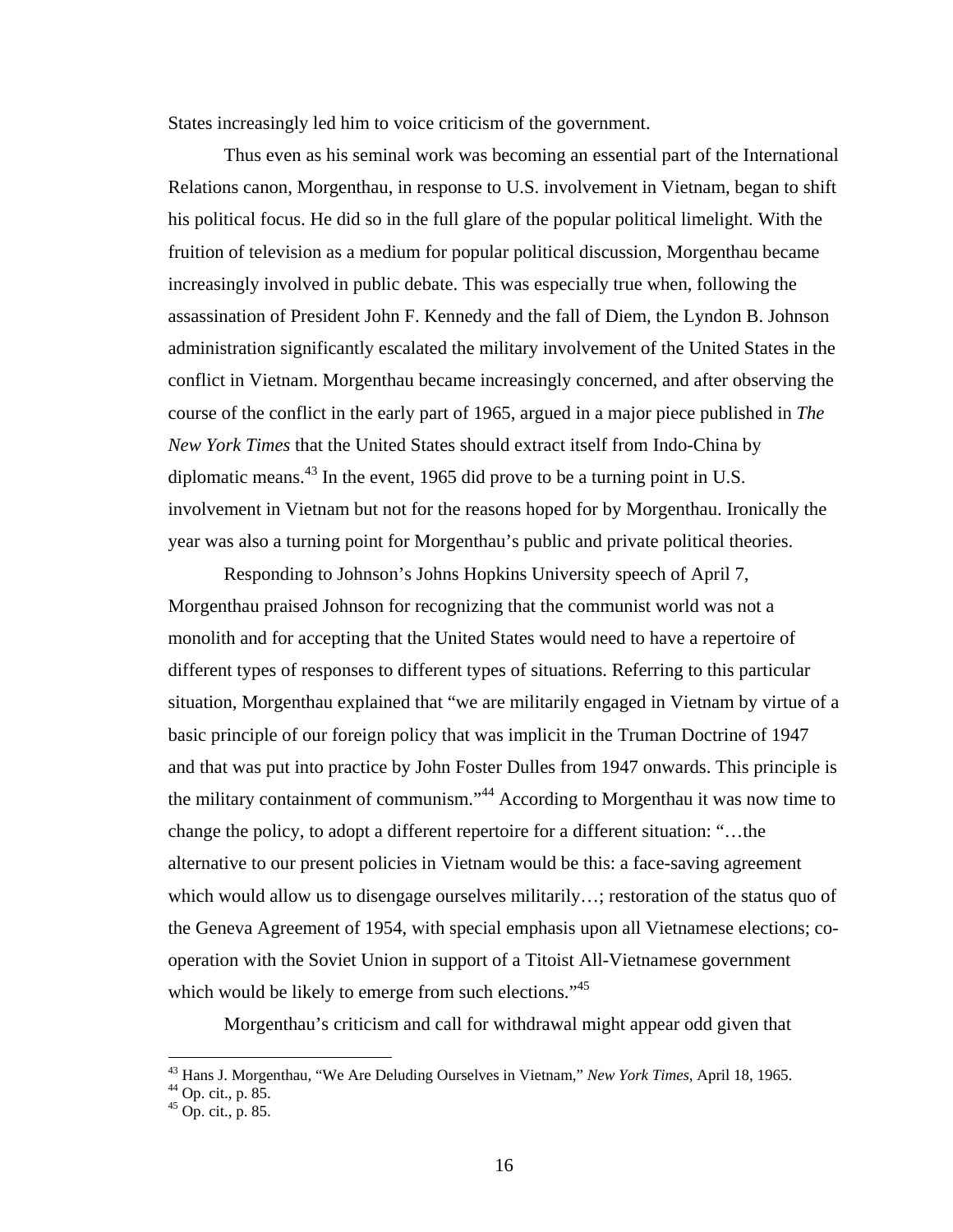*Politics Among Nations* and its realist approach might be said to have provided a critical part of the intellectual framework for the development of the policy of containment. The paradox is easily resolved, however. Realism expects nation states to act according to their perceived self-interest. In his call for withdrawal and an effective acceptance of a communist Vietnam, Morgenthau was not suggesting that the United States abandon its natural self-interest. Rather, he was suggesting that the Cold War and the general fight against communism, though first targeted effectively against a Soviet Union perceived to be ideologically and territorially expansionist, had now blinded United States' policymakers to the real interests of their state. For this 'blinding' Morgenthau placed a great deal of responsibility on John Foster Dulles: "it is ironic that this simple juxtaposition of "Communism" and "Free World" was erected by John Foster Dulles' crusading moralism into the guiding principle of American foreign policy when the national communism of Yugoslavia, the neutralism of the Third World and the incipient split between the Soviet Union and China were rendering that juxtaposition invalid.<sup> $,46$ </sup>

Accusing policymakers of being blind to the United States' real interests and focusing his critique upon one individual allowed Morgenthau to present his argument still within a realist framework. For what is significant about Morgenthau's reasoning is that it was based not on a moral assessment of U.S. policy but rather on a realist analysis of what actions or policies in the given circumstances would best serve the interests of the United States. Thus Morgenthau explained, "for better or for worse we live again in an age of revolution. It is the task of statesmanship not to oppose what cannot be opposed with a chance of success but to bend it to one's own interests."<sup>47</sup> Bismarck himself could hardly have phrased it better. In effect, it was no longer a realist policy for the United States to continue a military engagement in South East Asia. Quite the contrary. The realist policy would be to accept what could not be changed – the presence of communism in the region – and figure out how best to turn that presence to the advantage of the United States.

If Morgenthau blamed Dulles for the mis-application of containment, he also blamed Diem for changing the rules of the game within Vietnam. According to

 $46$  Op. cit., p. 85.

 $47$  Op. cit, p. 85.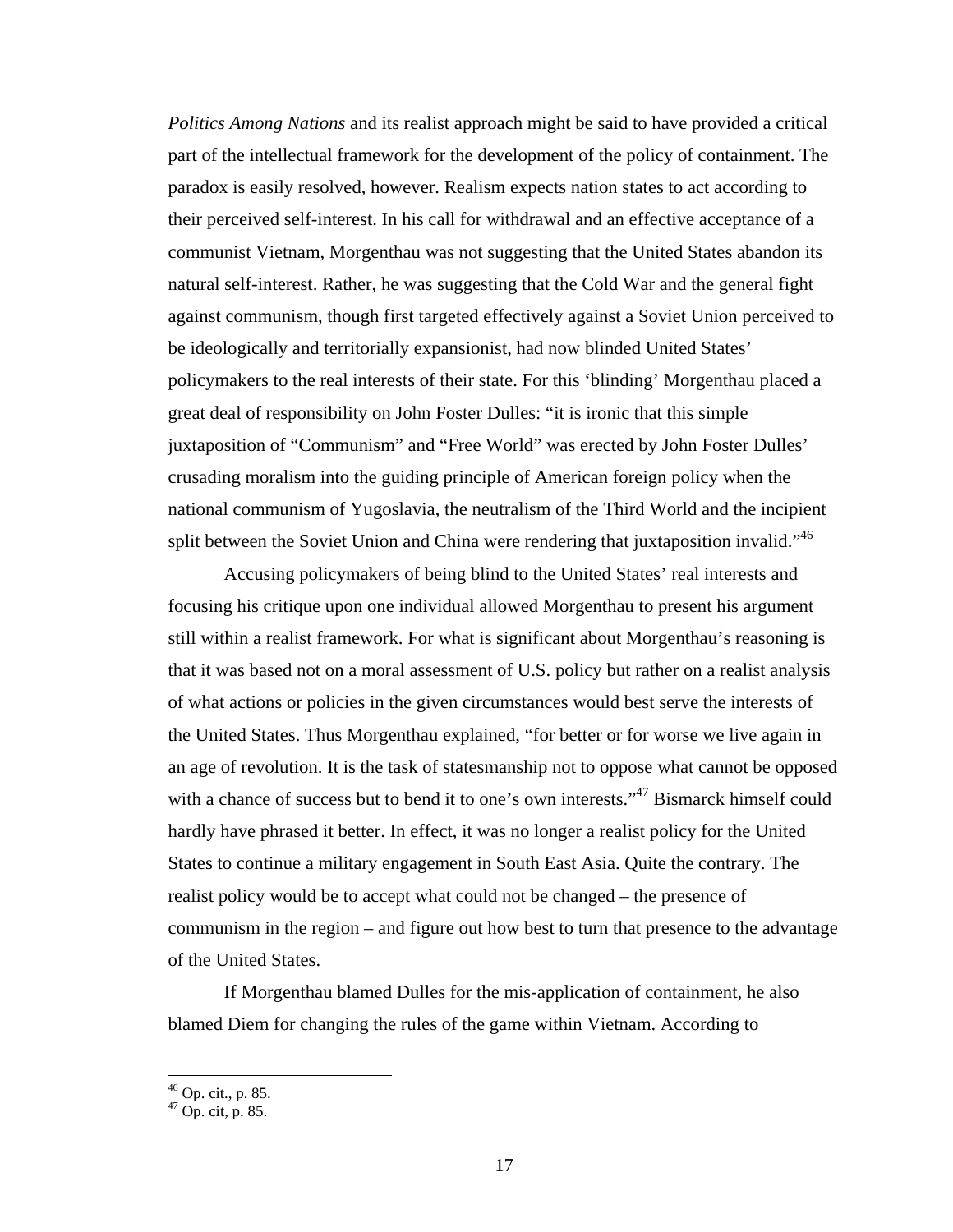Morgenthau it was the refusal of Diem to agree to all-Vietnamese elections following what was supposed to be the temporary division at the  $17<sup>th</sup>$  Parallel that committed the country to war.<sup>48</sup> It was then the decision (and fault) of the United States "to change the character of the war by unilateral declaration from a South Vietnamese civil war to a war of 'foreign aggression.' Aggression from the north..."49 Morgenthau articulated his assessment of U.S. policy in Vietnam not merely to play the 'blame game' but in the real hope that his advice would be acted upon. Thus he concluded his review "hop[ing] and pray[ing] that vaunted pragmatism and common sense of the American mind…would act as a corrective upon those misconceptions before they lead us from the blind alley in which we find ourselves today to the rim of the abyss."<sup>50</sup> Again, it is worth reiterating that Morgenthau did not call for withdrawal because America was losing. He called for withdrawal because it was his belief that America could not win, and that to continue would therefore be to act contrary to America's national interests. It would be to act contrary to the policies suggested by a realist understanding of international politics.

In the aftermath of his *New York Times* piece, Morgenthau clearly nailed his flag to the mast of opposition to the war and was thus caught up in the maelstrom of academic debate over the utility and righteousness of American involvement in Vietnam. As *The New York Times* reported on May 2, 1965, the divisions within academia were not always along 'party' or traditional lines. Thus, the debate "…has now reached the point…where the prominent spokesmen of both sides are now fighting with each other, with Dean Rusk, the Phi Beta Kappa and Rhodes Scholar, condemning the opposition teachers and students; Joe Alsop calling Hans Morgenthau an 'appeaser' and Morgenthau describing Alsop's pro-administration line a 'scandal'"<sup>51</sup>

<sup>&</sup>lt;sup>48</sup> At a peace conference in 1954 the French and North Vietnamese had agreed to a temporary division of the country at the 17th parallel. The French ih in the South and the Army of North Vietnam in the North. 49 Morgenthau, "Deluding Ourselves," *New York Times*, 85. 50 Op. cit, p. 87.

<sup>51</sup> James Reston, "Ann Arbor: The Strange Bedfellows in Vietnam," *New York Times*, 2 May, 1965, E10. Joseph Alsop was an influential political journalist and commentator with easy access to the thinking behind government policy at very high levels. See generally, Robert W. Merry, *Taking on the World: Joseph and Stewart Alsop: Guardians of the American Century* (New York: Viking, 1996).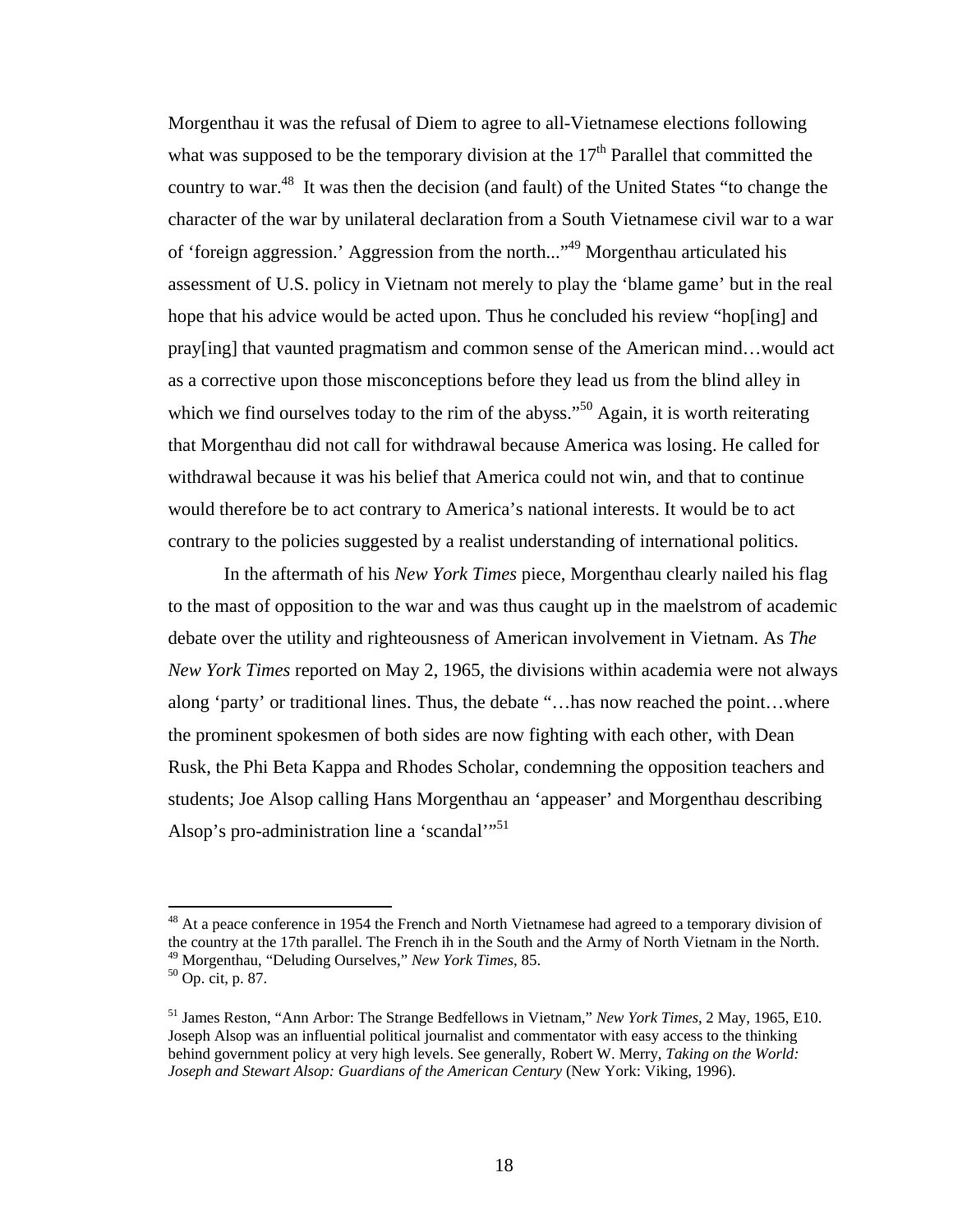Perceived by the mid-1960s as a liberal both by many in Johnson's cabinet and by many fellow academics such as Henry Kissinger, then a professor at Harvard University, Morgenthau was involved in a long-running series of political engagements or sparring matches. He did so as a member of what British author Malcolm Muggeridge has referred to as the "telly-dons" – academics, or in Oxbridge parlance, dons such as historians A.J.P. Taylor and Hugh Trevor-Roper who were a constant presence on television, educating and influencing popular opinion on a variety of subjects. Morgenthau's success as a 'telly-don' in the United States in the post-war world derived at least in part, as had been the case for his first entrée into State Department business, from his Germanic heritage.

By the 1950s, in American popular culture, through sources as varied as the character Ludwig von Drake in the Disney pantheon of roles, to the 'professor' in the science fiction film, *The Day The Earth Stood Still*, the idea of the German professor as an authoritative source of comment and intellectual superiority was well-established. Thus, Morgenthau with his heavy German accent and the precise yet somewhat ponderous manner of a Weimar-educated professor slotted into an already created role. He did so in an environment which was in its own way making use of popular media. In the late 1940s and early 1950s, the University of Chicago produced a radio program, *The Roundtable*, which was re-broadcast by radio stations all across the United States Befitting his role as a 'telly-don' (or in this case radio-don) Morgenthau was a regular participant on this show.<sup>52</sup> Over the course of the decade, as Morgenthau's fame grew, so the canvas on which he propounded his opinions, educating and influencing the public, expanded.

Making his political sympathies plain, Morgenthau was prominent in the early days of the "Teach-In" movement on U.S. campuses and in May 1965 debated Arthur Schlesinger Jr. in the first nationally televised teach-in.<sup>53</sup> The next day, on NBC's Meet the Press he debated Professor Zbigniew Brzezinski, then a Soviet specialist at Columbia University.<sup>54</sup> Following his appearances on television, Morgenthau continued to

<sup>&</sup>lt;sup>52</sup> Frie, *Hans J. Morgenthau*, 78.<br><sup>53</sup> "Principal Participants in the Debate," *New York Times*, 16 May 1965, 62.<br><sup>54</sup> Zbigniew Brzezinski would later rise to high public office through his service to President Jimmy C as National Security Advisor from 1977-1981.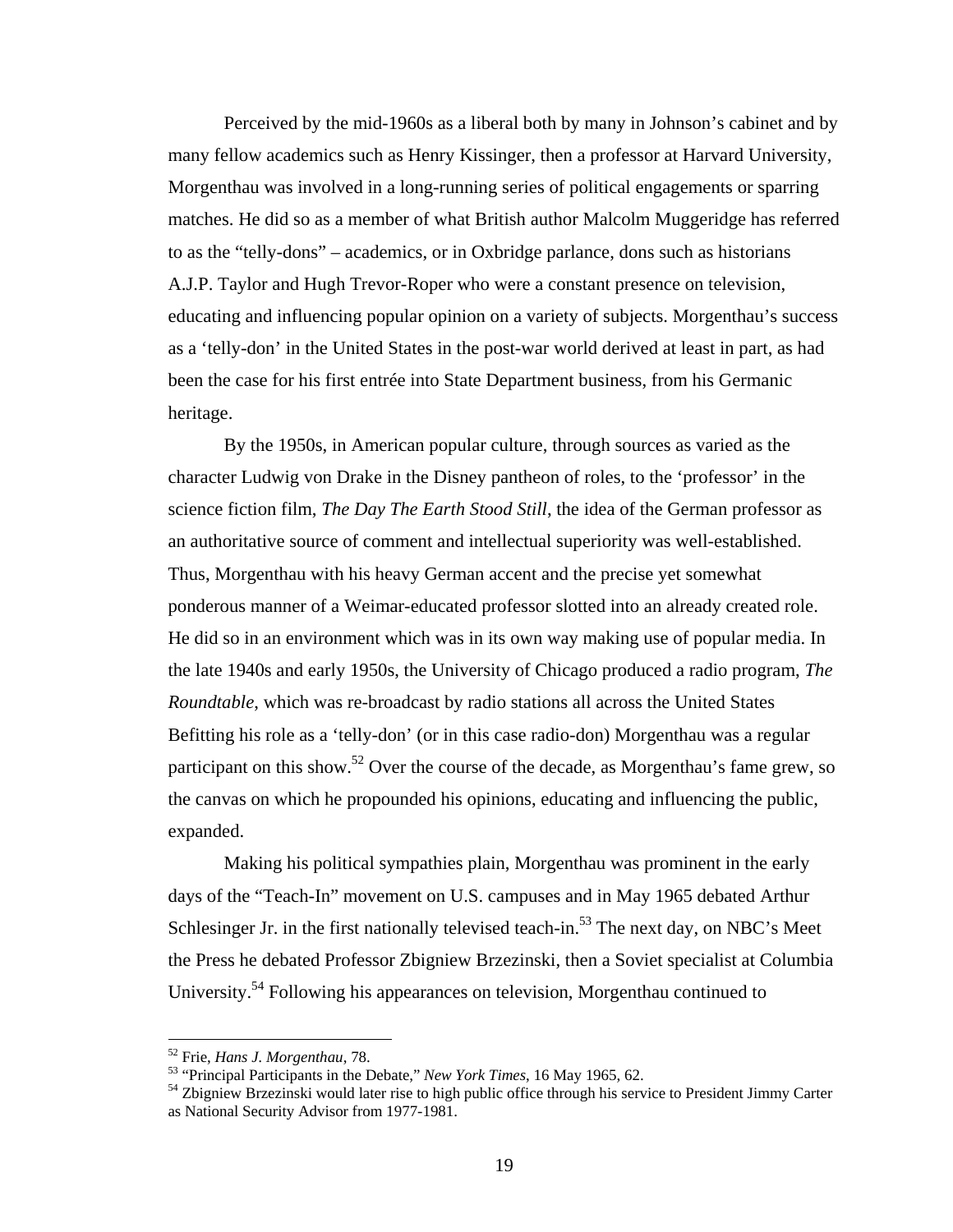articulate his opposition to the war in a variety of formats. Just a few days after the Teach-In, for example, Moregenthau debated Frank Sieverts, a former State Department official of hawkish mien, at the New School for Social Research in New York.<sup>55</sup> Similarly, on 21 June 1965 he participated in a CBS News Special debate between McGeorge Bundy, National Security Advisor for Presidents Kennedy and Johnson from 1961-1966, Zbigniew Brezinski, G. J. Pauker, Rand Institute Asia specialist, O. Edmund Club, a former Asian expert who had been forced out of the State Department during the Eisenhower purges, and John D. Donahue, a former advisor to the South Vietnamese government.

In addition to speaking against the war, Morgenthau, perhaps inspired by his own position as a public academic (or telly-don), also articulated his views upon the correct role of intellectuals in society. According to Morgenthau, in an essay published in *The New Republic* in 1966, the intellectual was faced with a number of choices. First, he could excuse himself from the political world altogether; second, he could offer policy advice whilst remaining detached from the political process; and finally, he could actively involve himself in the world of politics as an expert. In light of the active political life adopted by Morgenthau, both during the height of the early Cold War and later with regard to Vietnam, and based on the lives and careers of academics he had admired as a student, it was clear that it was his belief that the intellectual had an obligation to help guide and improve government policy, "to involve himself in the world of politics as an expert." Significantly, however, this role was to be played not as a politician, but as an academic expert, for it was the very fact of being an outsider, or depending on one's point of view an insider protected from the outside that protected the academic from the pressures of politics. As Morgenthau phrased it, it was "…his immunity from outside pressure, manifested through job security through tenure" that gave the academic the freedom to criticize and advise. Referring specifically to his own situation, Morgenthau continued:

"This immunity provides the academic with opportunity as well as with temptation. He has the freedom to speak truth to power without needing to be afraid of more than irritating reprisals of the powers that be. The White House could threaten me with the FBI, and make the Internal Revenue Service waste

<u>.</u>

<sup>55 &</sup>quot;New School Slates Debate on Vietnam," *New York Times,* 21 May 1965, 13.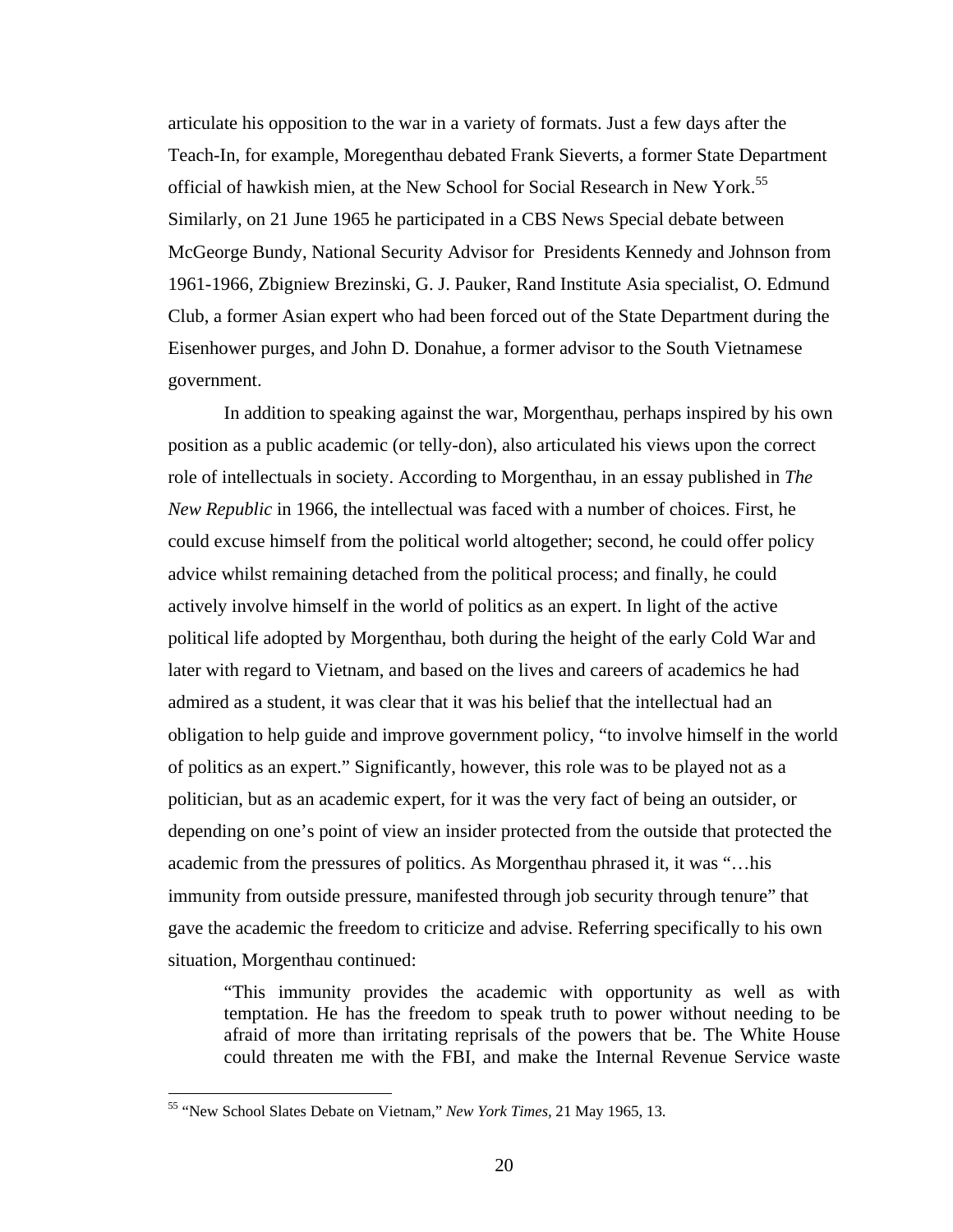many man powers on repeated audits of my income tax return; it could order the Secretary of Defense to fire me as consultant to the Department of Defense, banish me from the councils of government, and ostracize me socially. But it could not deprive me of my livelihood or of my freedom to speak and write in so far as the media were willing to resist its pressure to deny me a hearing.<sup>556</sup>

With these words, Morgenthau both challenged his harassment by the government and questioned President Johnson's commitment to the democratic process. Johnson, according to Morgenthau, equated "...dissent with disloyalty."<sup>57</sup> Comparing Johnson with some of his predecessors, Morgenthau suggested "I have taken a look at Woodrow Wilson's and Franklin D. Roosevelt's attitudes towards domestic dissent and I have been struck not by the similarity but by the differences between their democratic ethos and the climate of opinion prevailing today."58 Extending his argument in order to defend Senator Fulbright, also under criticism from Johnson, Morgenthau claimed that. "…the President has never deigned to argue with the Senator but has ridiculed and mimicked him and treated him with contempt in public and to his face. White House-broken journalists have taken their cue and have treated a brilliant, knowledgeable and high-minded public servant as though he were an ignorant, irresponsible fool." Morgenthau continued his attack by suggesting that the treatment to which Fulbright had been subjected was not unique. "It is but a particularly spectacular and distressing example of a general policy. The White House 'project Morgenthau' which in 1965 had the task to disseminate information about me reflects the same general attitude."

It is clear from Morgenthau's writings of this era that he firmly believed himself to be the victim of a harassment campaign by the White House. Indeed as David Sanford later pointed out in his piece in *The New Republic* in 1969, Morgenthau's son Matthew was drafted even though he was in a category of men (for medical reasons) not usually drafted. Furthermore, claimed Sanford, Matthew was persecuted and court-martialed during his basic training in Alabama, essentially because of his father's political statements against the war.<sup>59</sup> What matters here, is not so much whether either Hans or

<sup>&</sup>lt;sup>56</sup> Hans J. Morgenthau, "Truth and Power: The Intellectuals and the Johnson Administration," reprinted in *Truth and Power: Essays of A Decade* (New York: Praeger, 1970), 13-28. 57 Op. cit., 20.

<sup>58</sup> Op. cit., 20.

<sup>59</sup> David Sanford, "Matthew Morgenthau's Complaint," *The New Republic*, March 1, 1969, 14.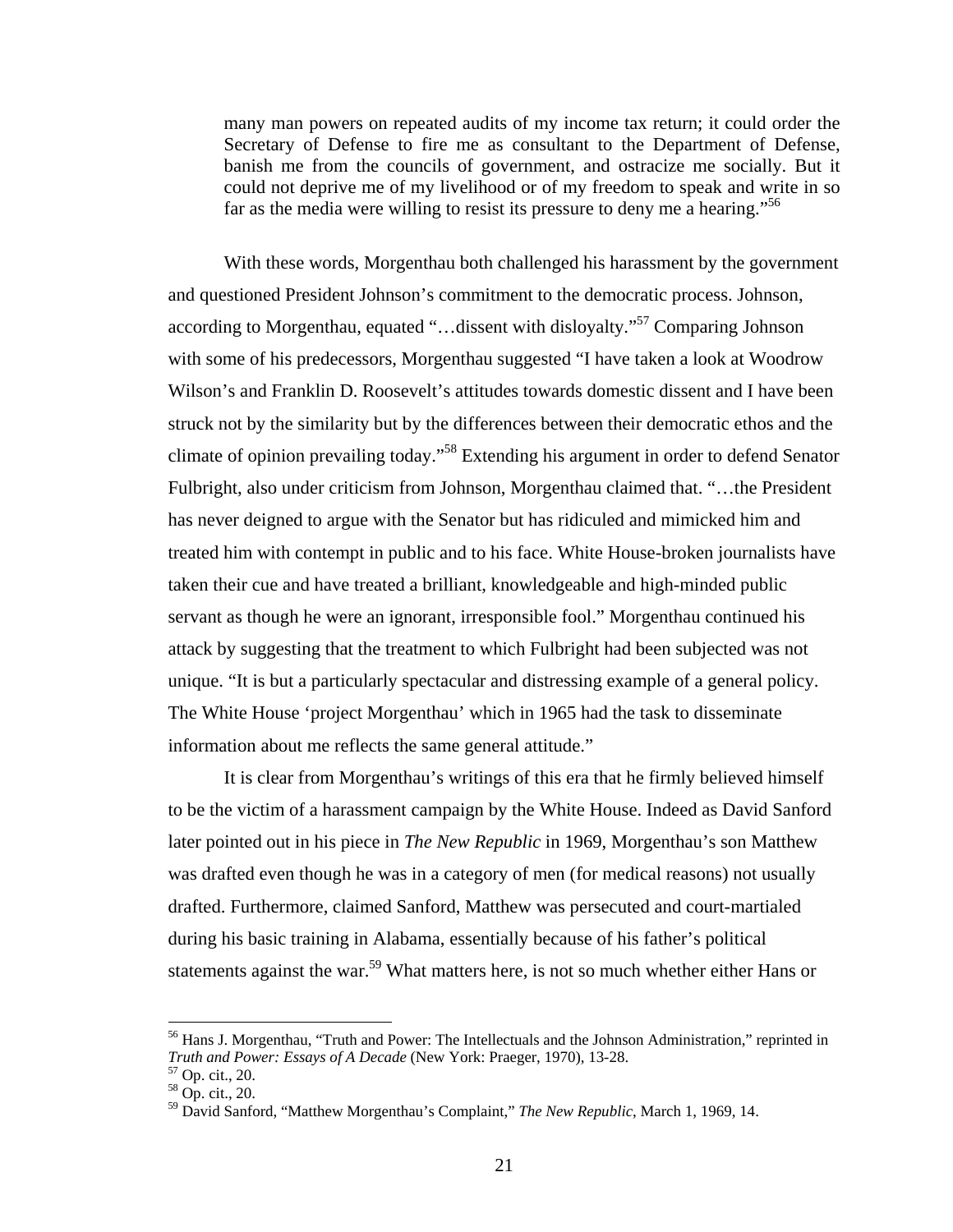Matthew Morgenthau were actually the targets of harassment but that they believed themselves to be so and acted and wrote accordingly.

In light of Morgenthau's past experiences both as a refugee from Nazi Germany and as an observer of the McCarthy Era, his apparent surprise and anger at his treatment by the White House might appear as somewhat naïve: he surely must have experienced and seen far worse than a few intensive tax audits, or even the unwarranted drafting of his son. In fact, his response is, I believe, comprehensible within the context of Morgenthau's status as an immigrant whereby he, like many immigrants, thought better of the country he had chosen to call home and the country which had given him better hospitality than his own. Thus, in his expectations of government behavior, Morgenthau the refugee, thinking well of his adopted homeland, overwhelmed Morgenthau the intellectual who could expect nothing but realpolitik from the governments of nation states.

 Perhaps understandably in light of what he perceived to be the nature of his own situation, and aggravated by his belief in the responsibility of the intellectual to engage with the needs of society and government, Morgenthau had little sympathy with academics who either chose to stay on the political sidelines, or worse, chose to enter the fray in absolute and fixed support of the government. Morgenthau offered a searing critique of the academy when he suggested that the military-industrial complex against which President Eisenhower had warned had been "duplicated by an academic-political complex in which the interests of the government are inextricably intertwined with the interests of large groups of academics." Furthermore, "the intimate connection that research contracts have established between the government and the universities have recently been brought to public attention. It stands to reason that an academic who is working on such a contract or who expects to work on one is not likely to question the basic policies of the government either within his contractual research or outside it." As a result, according to Morgenthau, "…the interests and expectations of the government not only determine the subject matter of contractual research but also influence ever so subtly its scope and in a certain measure its results." 60 Morgenthau's understanding of both the ideal and the actual relationship between academics and governments was undoubtedly

<sup>&</sup>lt;sup>60</sup> Op. cit. 21.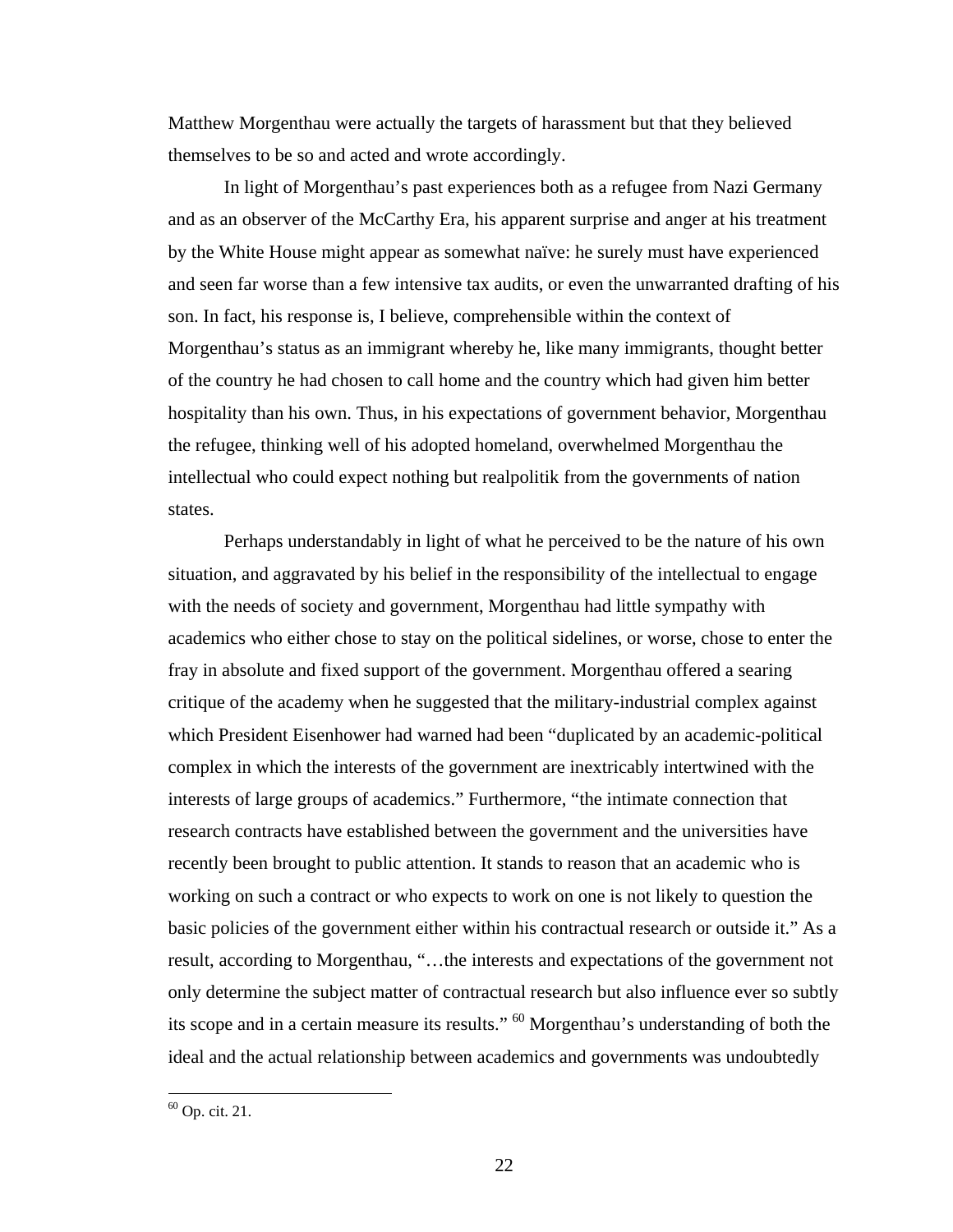shaped by his own experiences – most recently through his work with the State Department but also by his earlier work in Spain, and perhaps even by his observations of the role played by Carl Schmitt in Hitler's Germany.<sup>61</sup>

Morgenthau's growing disenchantment with the government of his adopted homeland started to become increasingly evident. When it was disclosed that the National Student Association had been established and run as an instrument of state policy in order to help wage the Cold War, Morgenthau once again reflected publicly in print on what he perceived to be the treason of the intellectuals.<sup>62</sup> He argued that a large number of academics, although doing so less blatantly than the National Student Association were in essence "…making it appear as though the voice of the government were of necessity the voice of truth...".<sup>63</sup> Morgenthau believed that revelations in the media about the domestic role of the CIA "…raises three fundamental issues: [1] the ability of American democracy to pursue an effective foreign policy without destroying at home what it promotes abroad; [2] the feasibility and morality of domestic clandestine operations; [3] the relations between the Federal government and the intellectual community."64 Holding that a domestic government, presiding over a pluralistic society, must somehow manage to mobilize private organizations on behalf of its policies, Morgenthau questioned how that could be achieved without impairing, if not destroying, the 'private' character of such organizations?"<sup>65</sup>

Applauding the eventual revelation of the truth behind the National Student Association, Morgenthau yet regretted that "…a heavy price has to be paid for this assertion of democratic scrutiny both domestically and internationally." Morgenthau

<sup>&</sup>lt;sup>61</sup> Carl Schmitt, a professor of Public Law at the University of Berlin, had published a short book entitled *The Concept of Politics* in 1921. Morgenthau considered his doctor's thesis at least partly a response to Schmitt. While recognizing Schmitt's superior intellectual endowments, Morgenthau made clear both in writing and in conversations that he doubted that any German thinker surpassed Schmitt in subservience to the Nazis and lack of principle. For Morgenthau, the most compelling evidence was Schmitt's defense of Hitler's blood purge of 1934 on the grounds that the will of the Fuhrer was the supreme law of the land. Never denying Schmitt's brilliance, Morgenthau found him the "most evil man alive." Morgenthau, "An Intellectual Biography," 68.

<sup>62</sup> Hans J. Morgenthau, "How Totalitarianism starts: The Domestic Involvement of the CIA," *The Christian Science Monitor*, March 10, 1967, reprinted in *Truth and Power: Essays of A Decade* (New York: Praeger, 1970), 51-55.

 $63$  Op. cit., 54.

 $64$  Op. cit., p.51.

 $65$  Op. cit., p.51.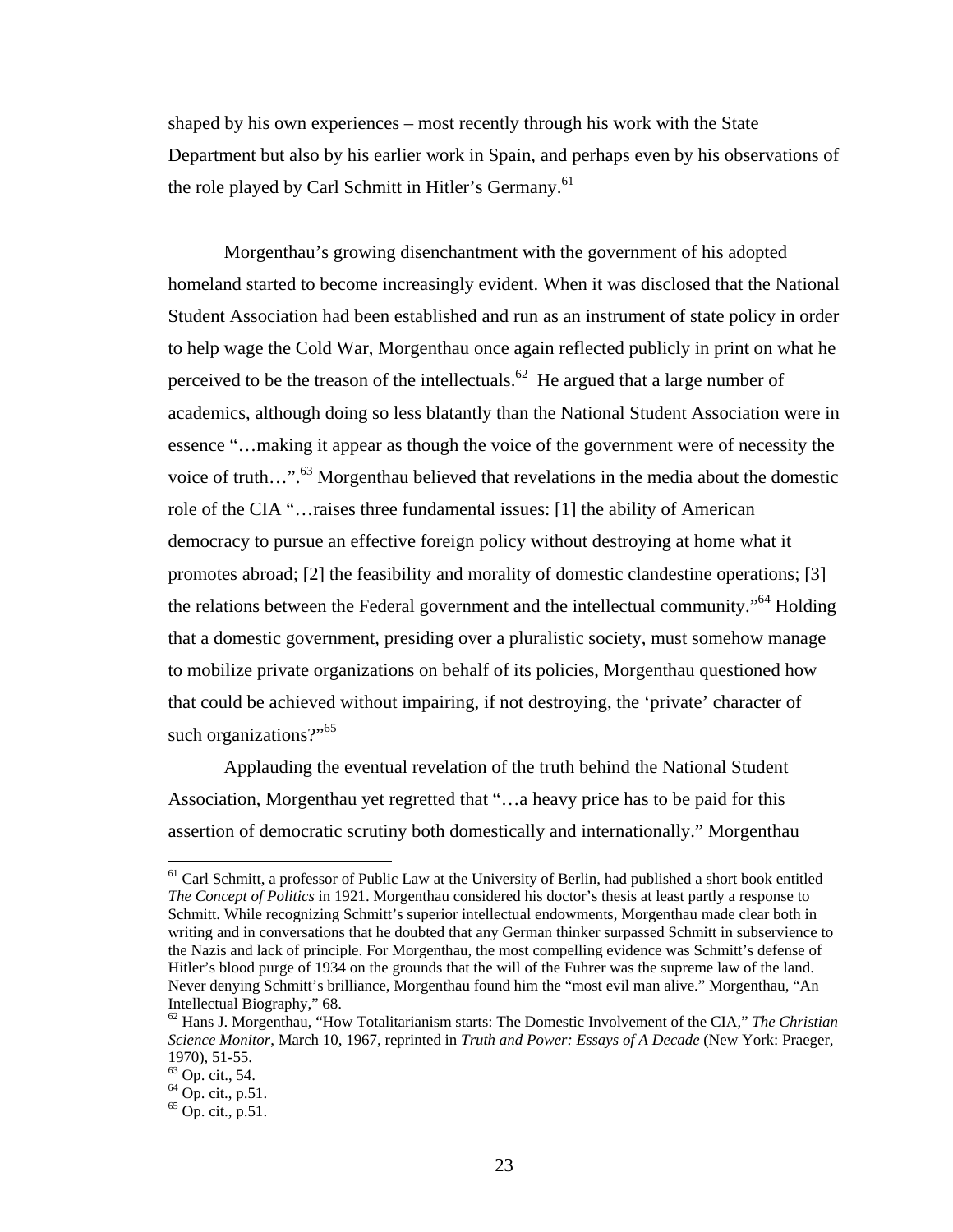suggested that "had the Government had more confidence in the strength of a free democracy than in the efficiency of pseudo-totalitarian methods, it could have served the national interest without paying so heavy a price. Internationally, all individuals and organizations speaking on behalf of the United States will from now on be suspect as secret agents of the government."<sup>66</sup> Morgenthau virulently criticized the policymakers for having created a situation where "domestically the moral confidence of the people in their government has been shaken. This is not a moral crisis affecting this particular Administration but a moral crisis affecting American democracy." Contrasting the sixteenth century perception of diplomats as honest men sent abroad to lie for their country, Morgenthau suggested that in the twentieth century public officials were increasingly perceived to be honest men "staying at home to lie for the government."<sup>67</sup> Arguing that the government practiced "systematic deception paralleling that practiced by the CIA." Morgenthau asserted that this philosophy was "…not of democracy but of totalitarianism." Furthermore argued Morgenthau, "as the integrity and independence of the government have been subverted by the military industrial complex, so the integrity and independence of the educational community have been impaired by the academicpolitical complex. The educational community has in large measure become the handmaid of government, while maintaining its pretence to independence." Offering a solution to the problems raised by the disclosures of government deception, Morgenthau called for "…a radical moral reorientation of both the government and the academic community."68

Morgenthau took his political engagement to its logical conclusion by involving himself in the 1968 Presidential campaign as an advisor to Eugene McCarthy. Following Johnson's dramatic withdrawal, Morgenthau put his experience of international affairs at McCarthy's disposal, and became a charter member of a special advisory panel on foreign policy put together by McCarthy.69 Under the chairmanship of Stanley Hoffman of Harvard University, Morgenthau served alongside Quincy Wright, formerly of the University of Virginia, John Kenneth Galbraith then teaching economics at Harvard, and

<sup>&</sup>lt;sup>66</sup> Hans J. Morgenthau, Truth and Power: Essays of A Decade (New York, Praeger, 1970), 52.

<sup>&</sup>lt;sup>67</sup> Hans J. Morgenthau, Truth and Power: Essays of A Decade (New York, Praeger, 1970), 52.<br><sup>68</sup> Hans J. Morgenthau, <u>Truth and Power: Essays of A Decade</u> (New York, Praeger, 1970), 53.<br><sup>69</sup> New York Times, 5 August, 1968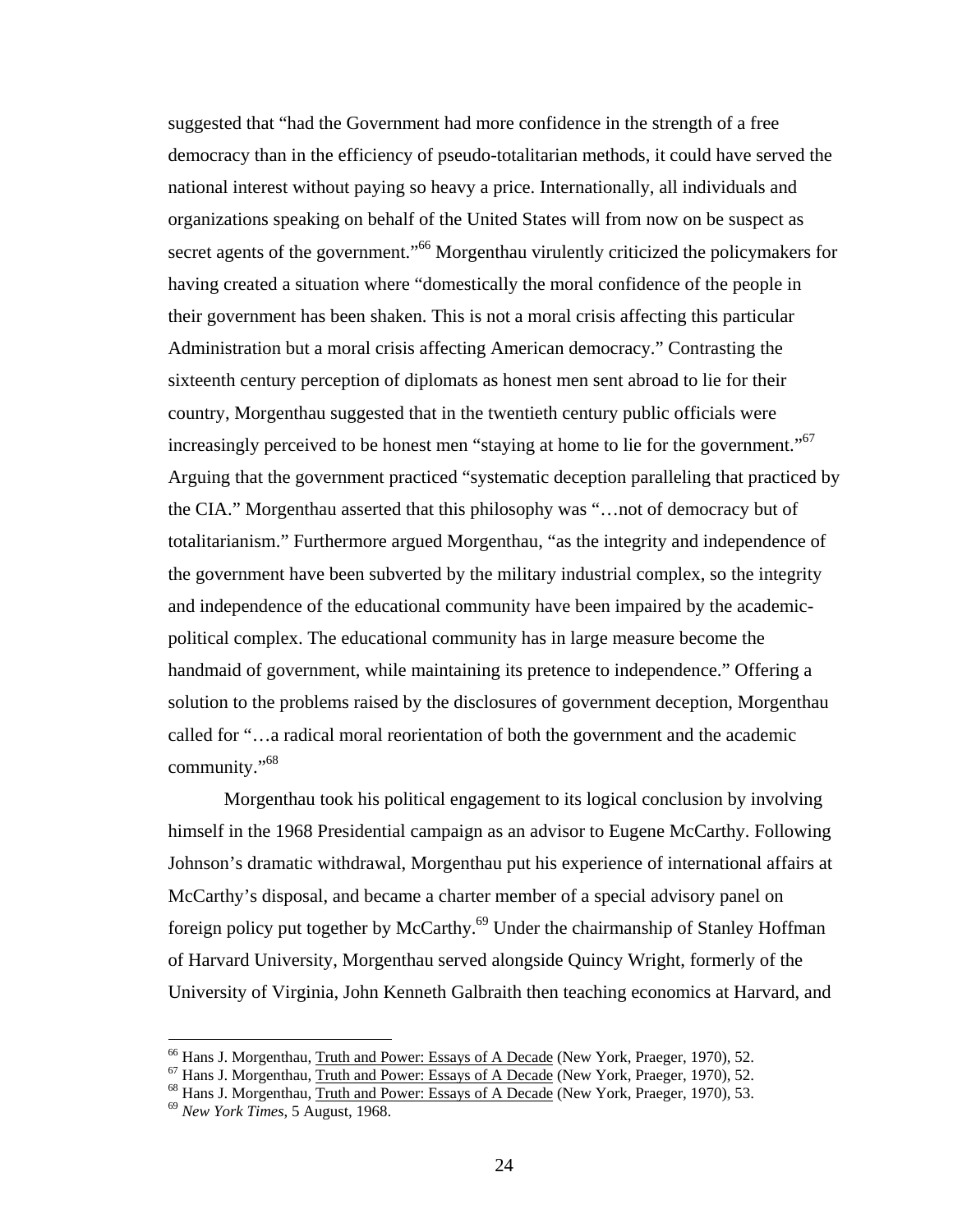Gabriel Almond then of Stanford University, but formerly of the University of Chicago, and the serving president of the American Political Science Association. Morgenthau made his support of McCarthy public through an article in the *New York Review of Books*, then a relatively newly established liberal counterweight to *Commentary*.

Given that Morgenthau had described U.S. foreign policy toward Vietnam as being in part a function of the psychopathology of certain individuals, he offered a contrasting image of McCarthy, writing that "…what struck me again the other day…is the complete absence of any visible contrast between the public role he plays and the man he is."70 Morgenthau supported McCarthy for three reasons. Firstly, he would restore "…a philosophy of government and of the American purpose that is in tune with the genius of the American people."71 Secondly, "…he can move large masses of the American people and, more particularly, of the younger generation back into active participation in the democratic process." Thirdly, "he presents clear cut alternatives to the policies of the present administration as well as of his competitors." With regard to foreign policy, Morgenthau argued that McCarthy's policies would be in essence "...common sense restored to its rightful place."<sup>72</sup> Emphasizing his support, Morgenthau quoted approvingly from McCarthy's own work, *The Limits of Power*: "…our foreign policy should be more restrained and in so far as prudent judgment can determine more closely in keeping with the movement of history."73 Taking a sideswipe at Johnson's Vice President Hubert Humphrey by attacking Zbigniew Brzezinski who had been Humphrey's primary foreign policy advisor, Morgenthau claimed that, "McCarthy does not believe in the philosophy of American paramountcy as propounded by Professor Brzezinski."<sup>74</sup> Furthermore proposed Morgenthau, the United States should, if it sought to influence other states, focus on its own domestic policies first. Thus "…we serve our goal of promoting racial justice throughout the world better by setting an example in the ordering of our race relations at home than by exerting pressure on South Africa."75 Morgenthau concluded by suggesting that the American mission was not to dominate but

1

<sup>70</sup> *New York Review of Books*, 22 August, 1968, quoted in *Truth and Power*, 191. 71 Op. cit., p. 192.

 $72$  Op. cit., 192.

 $73$  Op. cit., 193.

 $74$  Op. cit., 193.

 $75$  Op. cit., 193.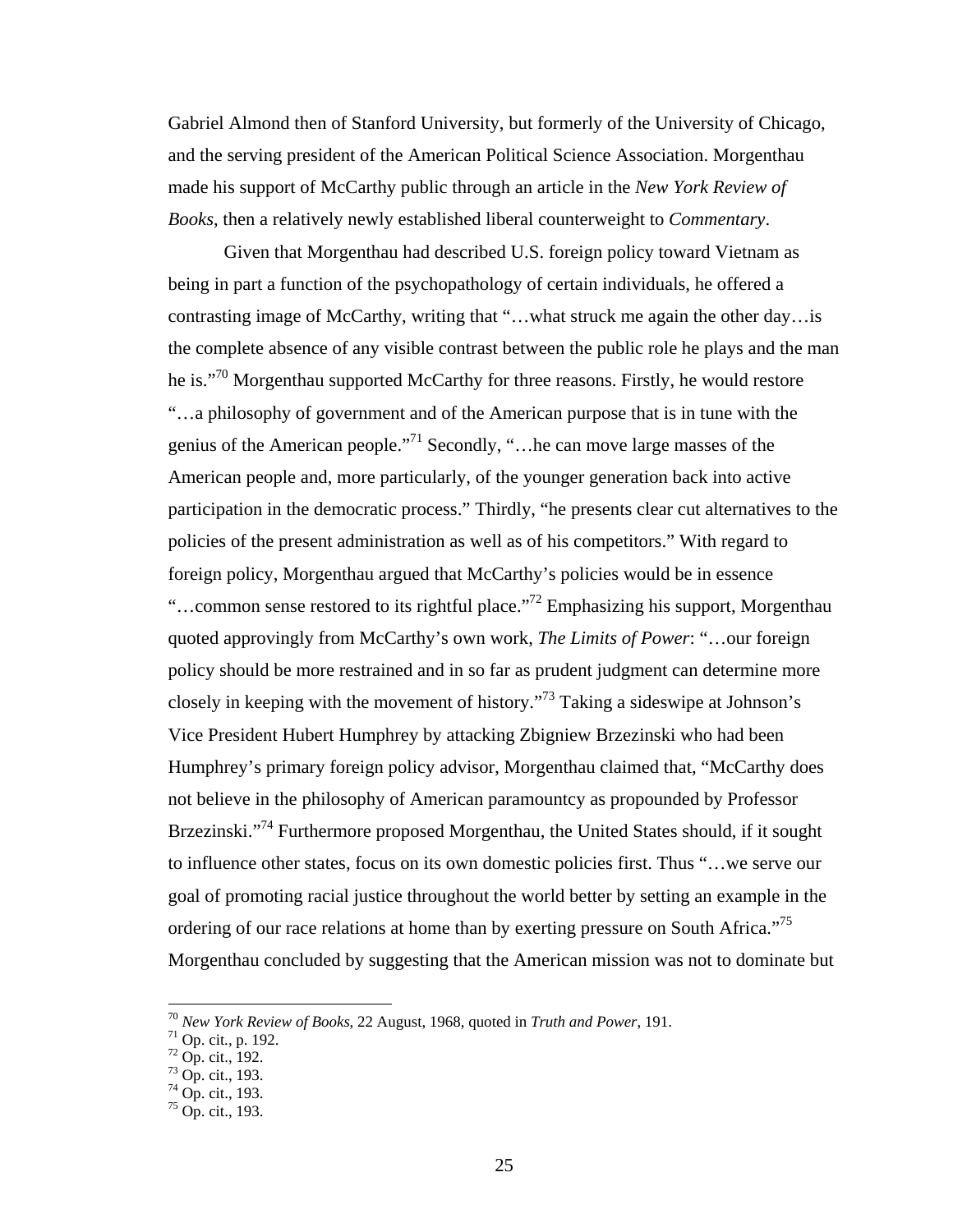to lead.

In his support for McCarthy, Morgenthau succeeded in defending his own past theories of realism even as he criticized their subsequent mis-application by particular policymakers. According to Morgenthau, McCarthy was "convinced that the great innovations that radically transformed American policy in the Spring of 1947 – the policy of containment, the Truman Doctrine, the Marshall Plan – are irreversible but he also believes that these policies suffer from two major deficiencies:...they have not been adapted to drastically changed circumstances, and they have been corrupted by a disproportionate emphasis on military measures."76 With this analysis Morgenthau defended both realism and *Politics Among Nations*, considered by some to be as much a part of the process of arming for the Cold War as any military preparations. In particular, and perhaps fittingly in light of the war's significance to his own intellectual development, Morgenthau drew on his own service to government as a means of attacking Humphrey. Specifically he made clear that "from personal observation, the war could have had no more genuinely committed supporter than the Vice President. It is only now, in an election year, that the Vice President feels compelled to make this appear to be Mr. Johnson's war but not necessarily Mr. Humphrey's."<sup>77</sup>

By November 1968, the Democratic Party had made its choice. The Chicago Nominating Convention had come and gone and the American people were about to go to the polls. In his piece "Nixon versus Humphrey: The Choice," Morgenthau explained the absolute importance of the coming election by suggesting rather dramatically that the very survival of American democracy depended upon the election's outcome.<sup>78</sup> Morgenthau believed that the threat to democracy came from two directions: on the one hand, the lack of any clear difference in terms of substantive policy between Humphrey and Nixon; on the other from the Wallace ticket.<sup>79</sup> By election time with the possibility of a successful Wallace-LeMay ticket, no matter how unlikely this really was, Morgenthau argued for the lesser of two evils. In the absence of a vote which would put Wallace into

 $76$  Op. cit., 194.

<sup>77</sup> Op. cit., 196.

<sup>78</sup> *New York Review of Books*, November 7, 1968 reprinted in *Truth and Power*, 199-206.

<sup>79</sup> Curtis LeMay was a robust anti-communist WWII and Cold War air force commander. For further details see, John Paul Hill, "A.R. 'Happy' Chandler, George C. Wallace and the Presidential Election of 1968," *The Historian*, vol. 64, No. 3+4 (Spring/Summer 2002), 667-685.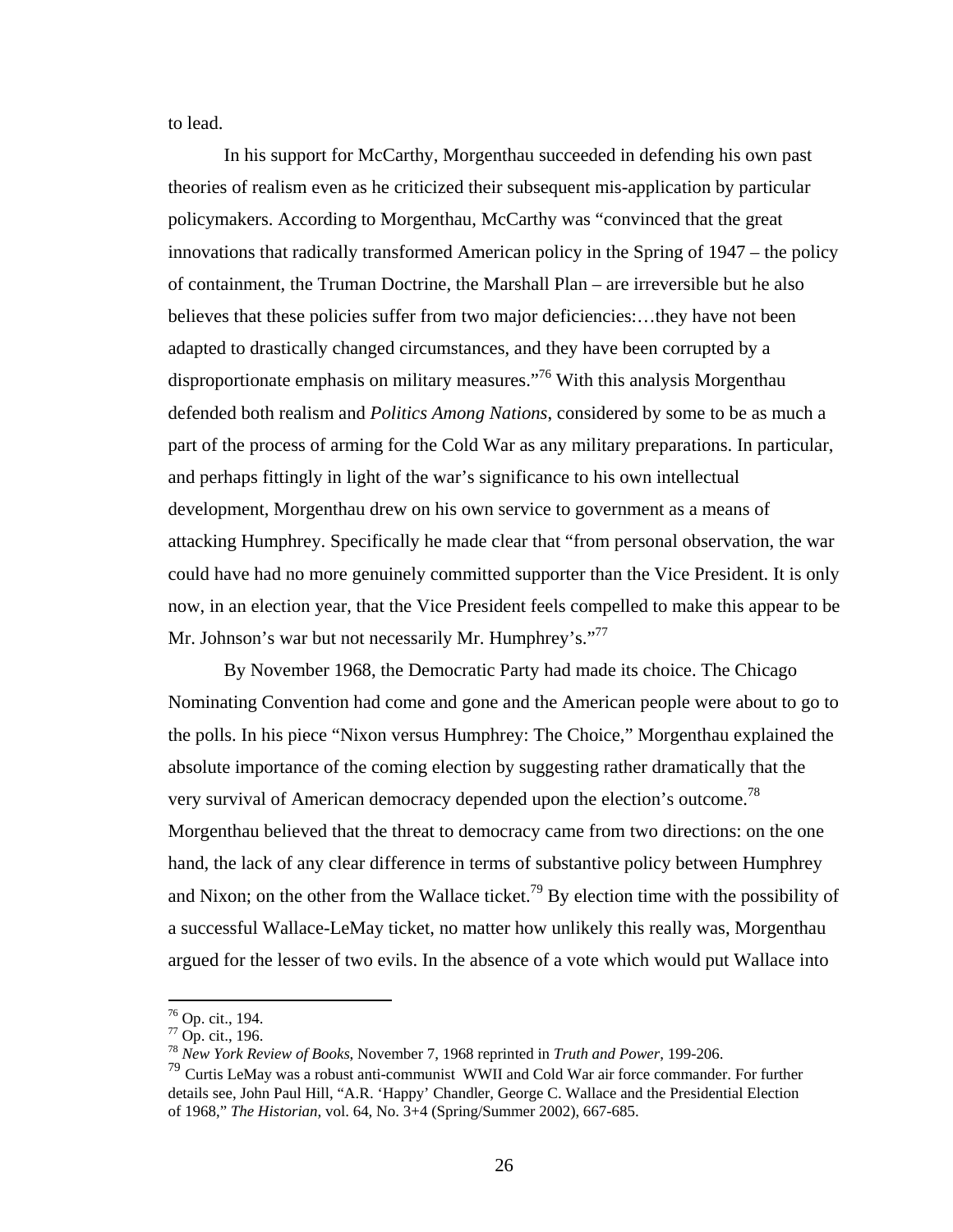the White House and LeMay into the U.S. Naval Observatory, Morgenthau suggested "if the choice were simply between Humphrey and Nixon within the traditional context of a two-party system, I would have said that the choice is a matter of political taste but not political judgment since there is really nothing to choose between their qualifications. There is no lesser evil to be preferred since both candidates portend evils different in kind but not in degree." In the concrete circumstances of the perceived possibility of a Wallace Presidency, however, Morgenthau argued that it was the candidate who was best capable of stopping such an event who should be supported. Making the case that not alone would it be necessary to stop Wallace in 1968 but also in 1972, Morgenthau argued that "…American democracy seems to be best served not only by Nixon's victory in 1968 but also by a defeat of the Democratic Party so drastic as to amount to the disavowal of its present leadership, philosophy, and policies and to render inevitable the radical transformation of its philosophy and structure." Morgenthau continued "for without such a defeat…the Democratic Party may consistently and on a large scale…act out what Wallace preaches." Only if the Democratic Party of Johnson and those of a similar world view are defeated, only then "…will the men who could have saved it in 1968 – the Kennendys, the McCarthys, the McGoverns and their heirs have a chance to save it in 1972."80

Drastic words indeed. In the event, Nixon did win the election but contrary to Morgenthau's hopes, the Democratic Party did not take this as a sign of a need to reinvent itself and subsequently lost the next election too. By that time, however, Morgenthau had already removed himself from the center of political affairs by transferring from Chicago to New York where he taught at the New School with the rank of full City University of New York Professor until his retirement from full time teaching in 1974. Even then, however, he found it difficult to give everything up and so continued to teach a light load at the New School. He also continued to involve himself, albeit gently, with progressive affairs, serving, for example, as the Chair of The Academic Committee for Soviet Jewry, helping to facilitate the emigration of Soviet Jewish

<u>.</u>

<sup>80</sup> Op. cit., 206.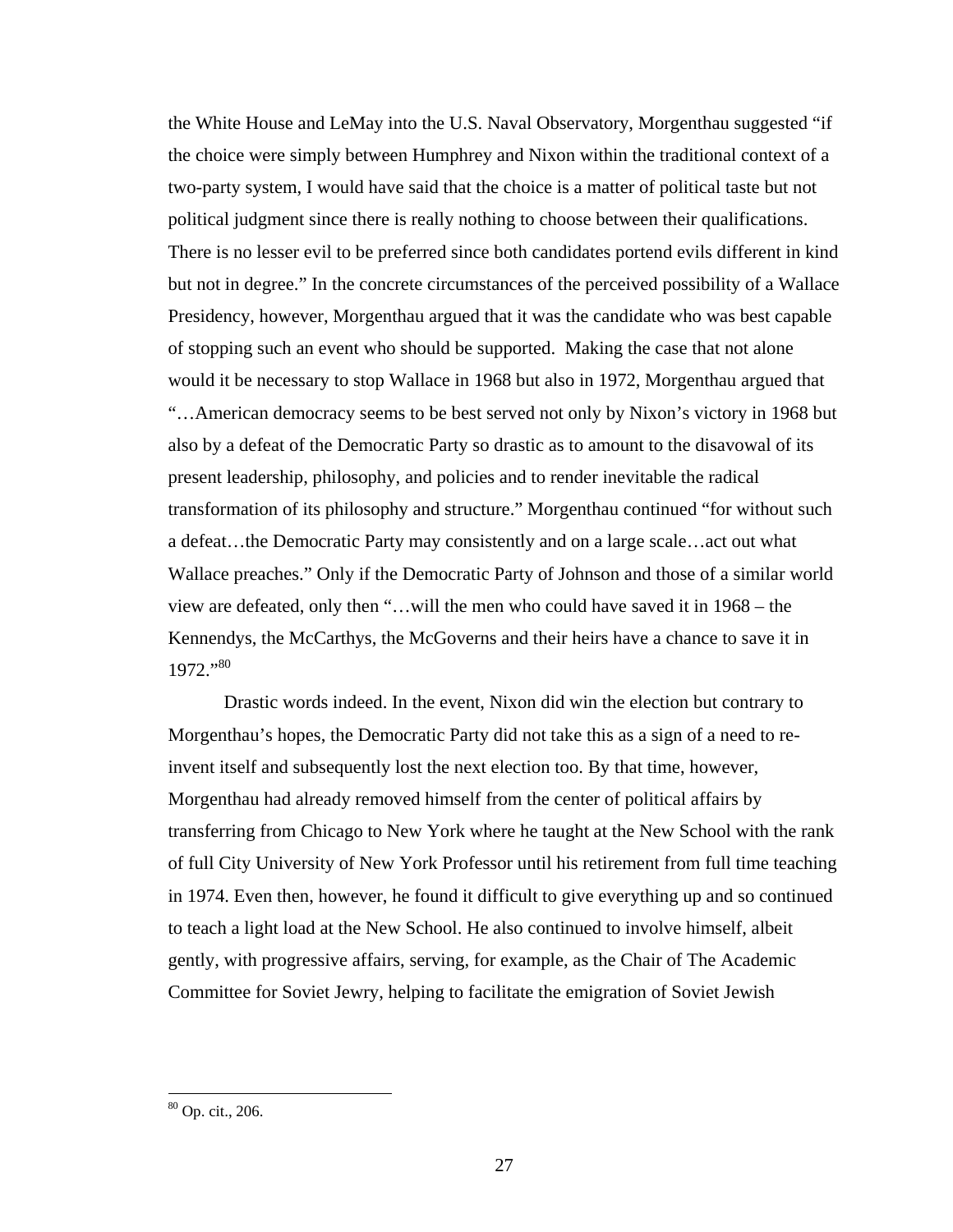dissidents.<sup>81</sup> He argued in support of the Jackson-Vanik amendment which linked the granting of most-favored-nation status to the U.S.S.R. to that country's granting of civil liberties to ethnic minorities, residing within its borders<sup>82</sup>. He also continued to concern himself, almost unto his death in 1980 from complications after a stomach ulcer operation, with what he considered to be the proper course for U.S. foreign policy in the post-Nixon environment by publishing such papers as "The Pathology of American Power," a salutary warning for the West to avoid a new Cold War.<sup>83</sup>

By the time of his death, Morgenthau had come full circle: from his first troubled semester at Brooklyn College he had become the 'grand old man' of political science with a personal chair at the same university. If he had traveled a circular path professionally, however, he appeared to have taken almost a linear political journey: from being the uncritical exponent of the politics of raison d'etat to becoming a critic of the state and articulating opinions which would not have been incompatible with those of teenage political pamphleteers. The reality of this characterization is not quite so straightforward, however. It is my contention that while Morgenthau in his stand against U.S. intervention in Vietnam, and in his virulent criticisms of U.S. policymakers appeared to be rejecting the ideas laid out in *Politics Among Nations*, he was actually still advocating the same policies, albeit with a slight twist. He still advocated, for example, in favor of policies which would reflect the interests of the United States. Thus he still advocated realism. He simply believed, now, after several decades' association with power that those interests might be expressed in a different manner. Thus he suggested that "it has become obvious that the great issues of our day – the militarization of American life, the Vietnam War, race conflicts, poverty, the decay of cities – are not susceptible to rational solutions within the existing system of power relations..." Likewise, he believed that "poverty on a large scale, like the decay of the cities and the ruination of the natural environment, is a result not of accidental misfortunes but of social and economic policies in whose continuation powerful social groups have a vested

<sup>&</sup>lt;sup>81</sup> M. Benjamin Mollov, "Jewry's Prophetic Challenge to Soviet and Other Totalitarian Regimes According to Hans J. Morgenthau," *Journal of Church and State*, v. 39 (Summer 1997), 561-75.<br><sup>82</sup> Op.cit.,563

<sup>83</sup> Hans J. Morgenthau, "The Pathology of American Power," *International Security*, Vol. 1, No. 3 (Winter, 1977), 3-20.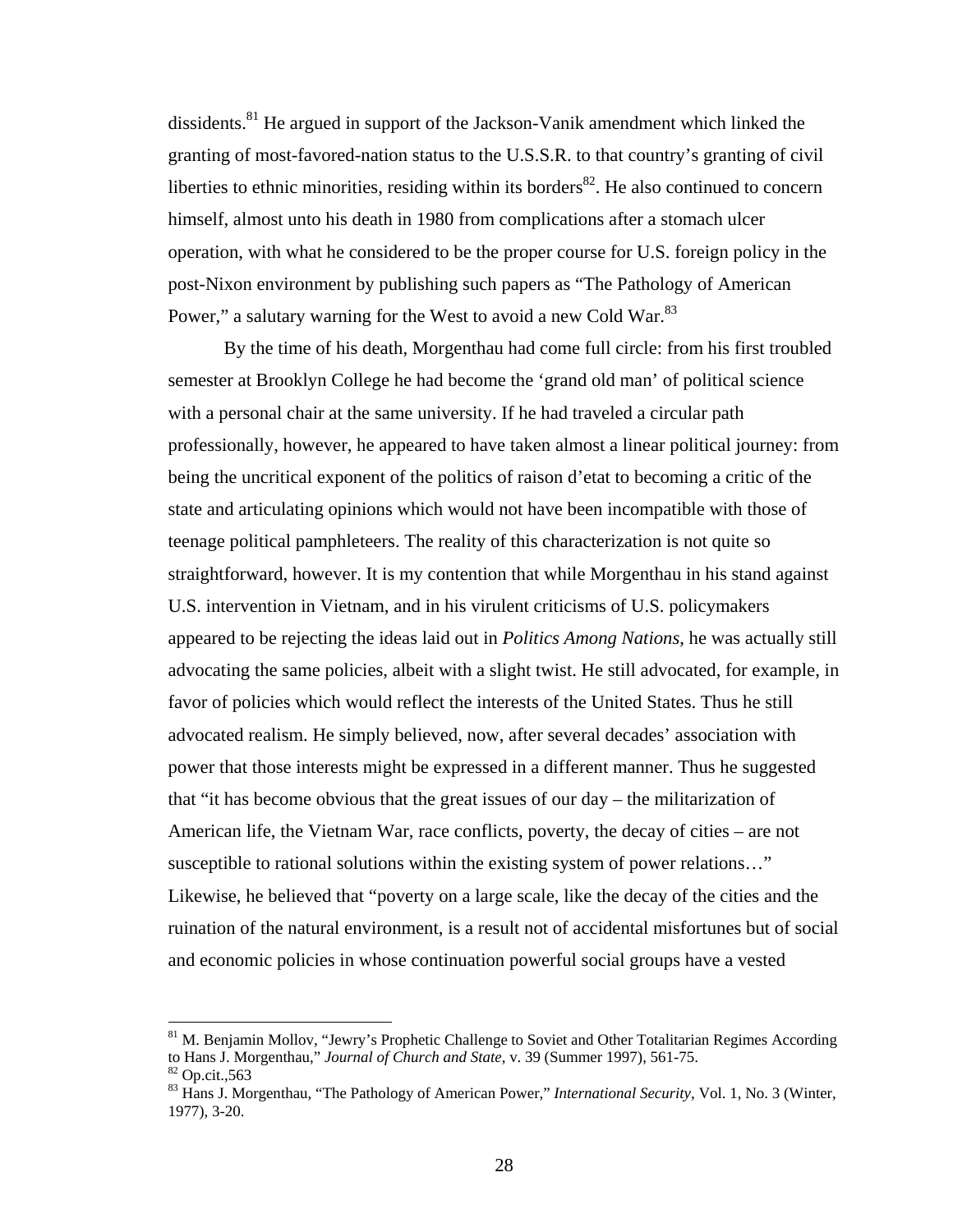interest."84

 $\overline{a}$ 

According to Morgenthau neither the continuation of poverty nor the militarization of American life could in any sense be considered as reflective of U.S. national interests. Thus, according to any realist interpretation of the political system, it behoved America to solve these problems first, before it engaged in issues beyond its immediate concern. From this perspective Morgenthau may be seen to be far more consistent than has previously been thought to be the case. He articulated a realist framework (with all the potential for military engagement that framework implied) in order to meet what he perceived to be the very real threat of Soviet expansionism; he advocated withdrawal from Vietnam when he perceived it to be against America's national interests to remain militarily committed; and he called for resolution of America's most pressing and most divisive domestic problems because he perceived such resolution and resultant domestic unity to be in the country's long-term interests.

In much the same way, one might argue, did Bismarck institute old age pensions and a limited form of sickness insurance: not because he believed in the worth of the programs as a means of helping German citizens, but because he perceived their institution to be a means of undercutting support for the Social Democratic Party, a much more important objective for the German Empire than the financial costs of any programs of relief. Thus the larger national security interests of Germany were preserved even if the actual policies implemented appeared contrary to the innate conservatism of the government. Likewise, the larger national security interests of the United States, the preservation of the state, dictated the resolution of domestic divisions even though the implementation of policies such as welfare relief, or anti-racist initiatives might appear contrary to the general conservatism of the government.

Thus, as I suggested in my introduction, realism, whether propounded by Bismarck or Morgenthau *was* a conservative doctrine, being based on the assumption that states, under perceived conditions of relative scarcity of essential resources, would pursue power, as defined by national interest and survival. This realism contained within it, however, a progressive liberatory potential since in order to preserve the state, it allowed

<sup>84</sup> Hans. J. Morgenthau. Foreword Arnold S. Kaufman, *The Radical Liberal: New Man in American Politics* (New York: Simon and Schuster, 1970), ii.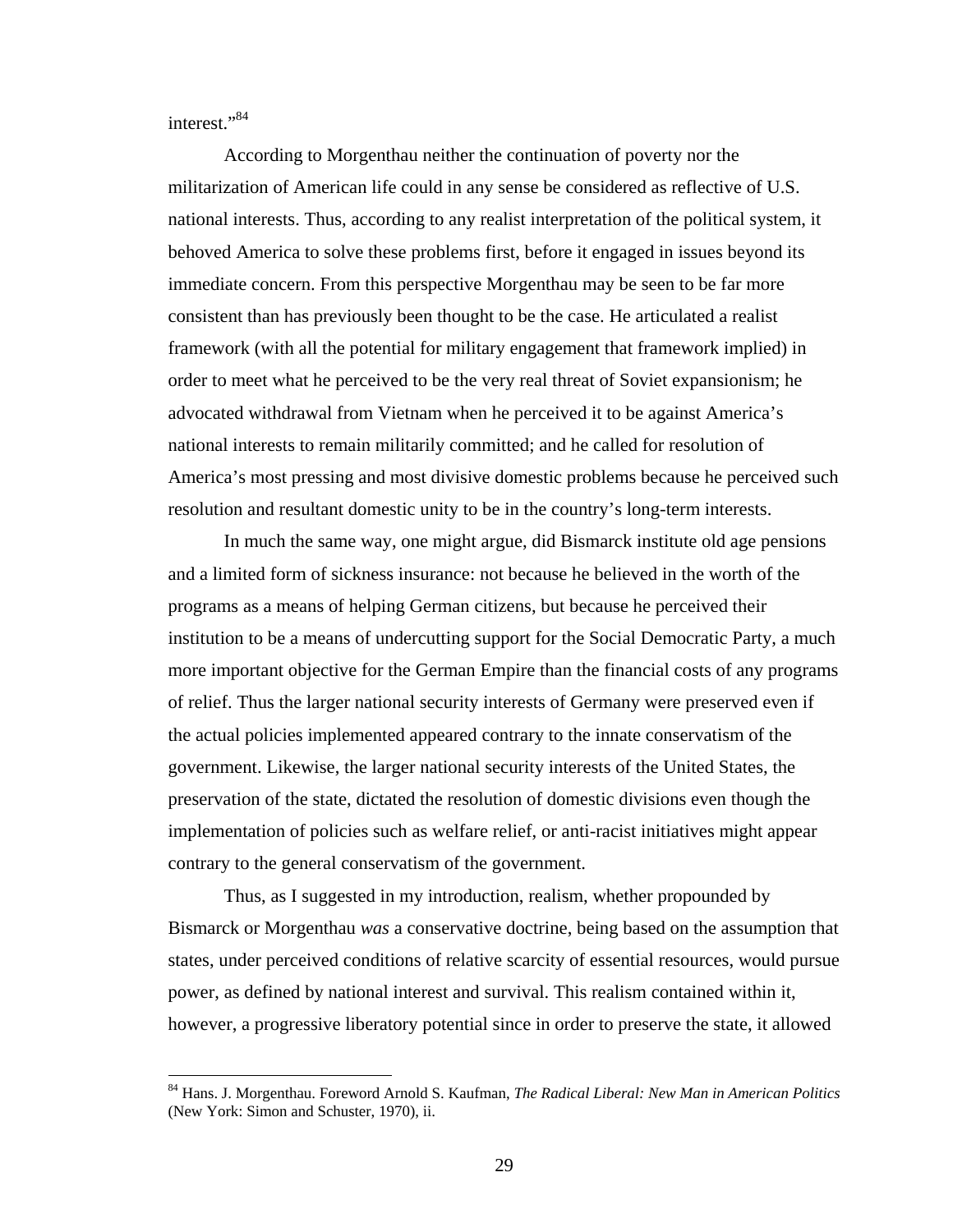for the implementation of a wide range of policies – both in the domestic and foreign policy sphere - the value of which was to be judged according to their utility to the interests of the state, not according to a narrowly defined expression of political bias. Thus Morgenthau in advocating the containment of communism in Western Europe had begun his academic career as a realist, and despite appearances to the contrary, he had, by advocating the acceptance of communism in South East Asia, ended it as a realist. This combination of progressivism and constancy was perhaps most obvious when Morgenthau involved himself in popular and public politics. It was also obvious, however, if one read Morgenthau's realist masterpiece, *Politics Among Nations,* with the same attention to detail with which he wrote it. It is time now to do just that.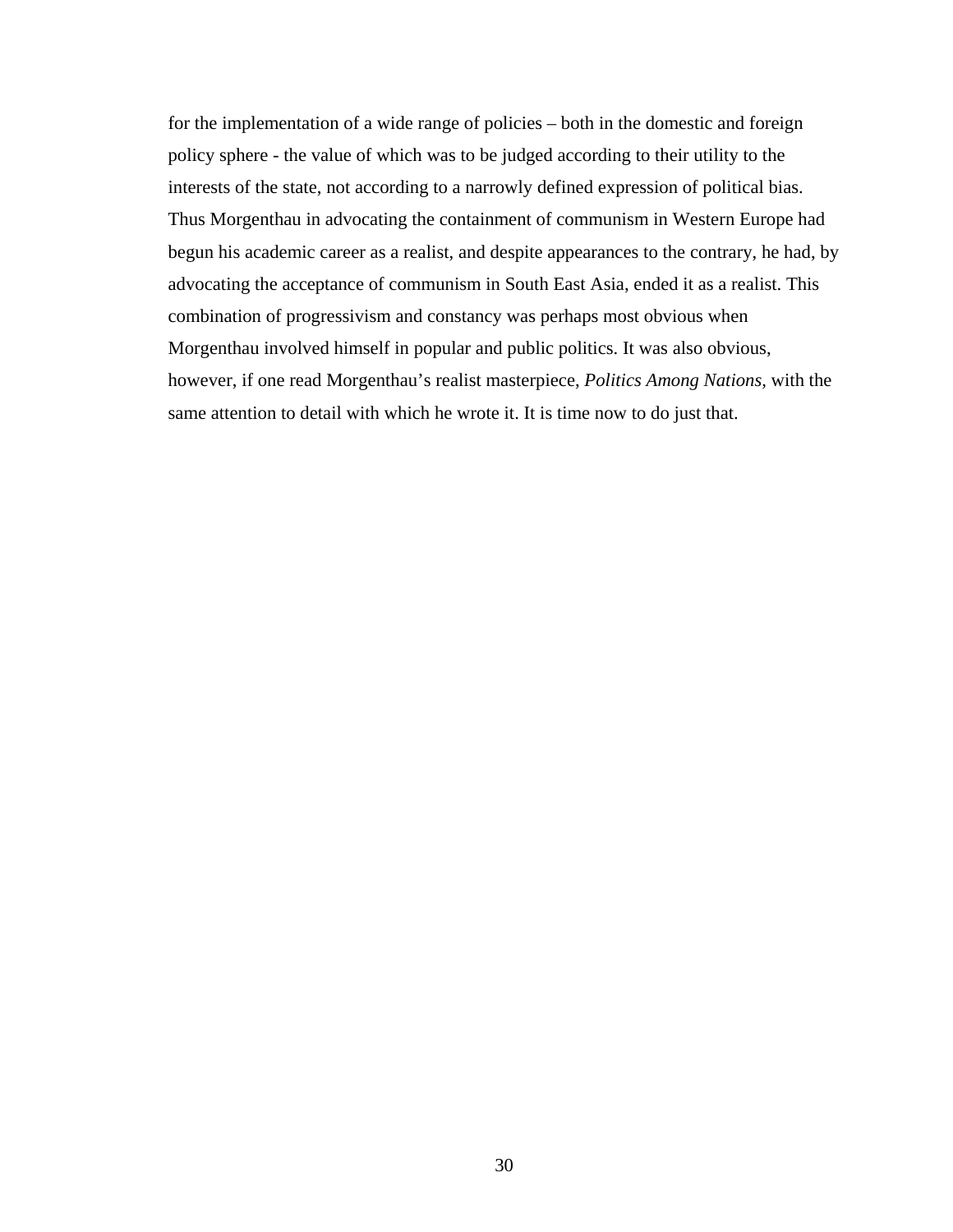# Chapter Two

### Politics Among Nations: The Duality of Realism

*Politics Among Nations: The Struggle for Power and Peace* was Morgenthau's masterpiece. First published in 1948, successive editions appeared in 1953, 1960, 1967, 1973, 1978 and 1985.<sup>85</sup> While each edition carried the same title, however, the sum total over the course of Morgenthau's career really amounts to more than one book republished six times.<sup>86</sup> Indeed a close reading of the text of each edition suggests that Morgenthau should more properly be credited with producing a corpus of work representing a lifetime's thought and analysis. Specifically, over the course of his six editions, Morgenthau examined the most fitting and profitable role to be adopted by states in international relations, the means by which states acquired and maintained power, and the most likely means by which states might attain and preserve peace. More succinctly, with each edition of *Politics Among Nations*, Morgenthau shaped the very field of international relations according to his conception not of how the world *should* or *could* work in the future but how it *actually* worked right now.

While the substance of each edition remained largely the same, what changed, and what highlights the consistency of Morgenthau's analysis was the manner in which Morgenthau made clear how his theories, the theories first presented in 1948, could and should be understood and implemented in the light of the changed political environment

<sup>85</sup> I have elected to confine my analysis of *Politics Among Nations* to the editions on which Morgenthau personally worked. The final edition, the Sixth, published in 1985, while still reflecting Morgenthau's core theories also included elements of the work of its editor, Kenneth Thompson. For that reason, its analysis fits better into a study of evolving theories of International Relations rather than a study of Hans Morgenthau.

<sup>&</sup>lt;sup>86</sup> Proof of this assertion might be found in Thomas C. Walker's recollection that when as students he and John Vasquez discussed *Politics Among Nations*, they found the editions to be so different as to make them question "whether we had indeed read the same book." Thomas C. Walker, "Introduction: Morgenthau's Dual Approach to International Politics," International Studies Notes, Vol. 24, No. 1, 1999.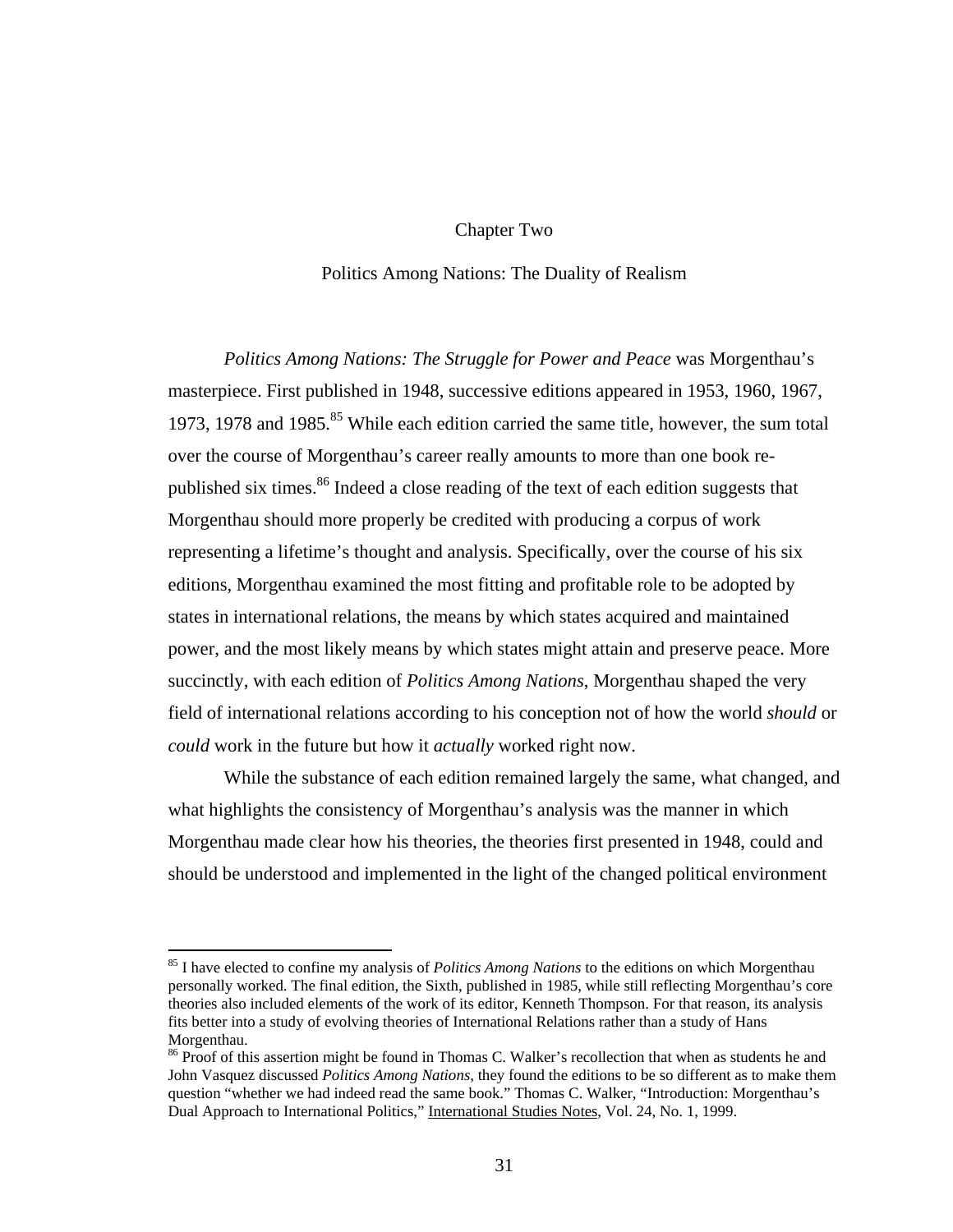of the moment.87 Thus while it is appropriate to claim originality in each edition, and while students reading different editions might well be struck by the differences between them, it is also true that at heart, each edition contained the same essential premise. What was constant for Morgenthau throughout his career was his belief that the core of his arguments remained the same, even as the situations to which they must be applied changed over time. Thus this chapter follows the mold created by its predecessor and seeks to prove that appearances to the contrary notwithstanding - six editions in thirty years - *Politics Among Nations* represents two critical elements of Morgenthau's political thought: it was simultaneously constant yet flexible and contained within it the potential for both conservative and liberatory applications.

Perhaps unusually, the bulk of the material from which Morgenthau prepared the first edition of *Politics Among Nations* consisted not of archival notes, nor even of his own notes of other books or case studies, but rather tape recordings made of his lectures at the University of Chicago. As Kenneth W. Thompson, one of Morgenthau's research assistants reported, it was a tradition of students to tape the better professors, whose words were thought likely to be "destined for posterity."<sup>88</sup> Morgenthau was one of these professors, and it was the tapes and subsequent transcript by one particular graduate student, Mary Jane Benowitz, along with research and transcribing carried out by Thompson, which provided Morgenthau, who lectured without notes, with a written copy of both his lectures and what would prove to be the outline for his book. Morgenthau recognized his debt to Benowitz in the preface of the first edition. Over the course of succeeding years, many other students helped Morgenthau organize both his thoughts and his writing. In this sense at least, one might even suggest that *Politics Among Nations* was something of a collaborative work. If it was, however, it was so only in the laborintensive parts of its production. For as useful as Morgenthau found his research team, he

<sup>87</sup> John A. Vasquez, *The Power of Power Politics: From Classical Realism to Neo-traditionalism*, (Cambridge: Cambridge University Press), 36.

<sup>88</sup> Kenneth W. Thompson, "The Writing of *Politics Among Nations*: Its Sources and its Origins," International Studies Notes, Vol. 24, No. 1, 1999.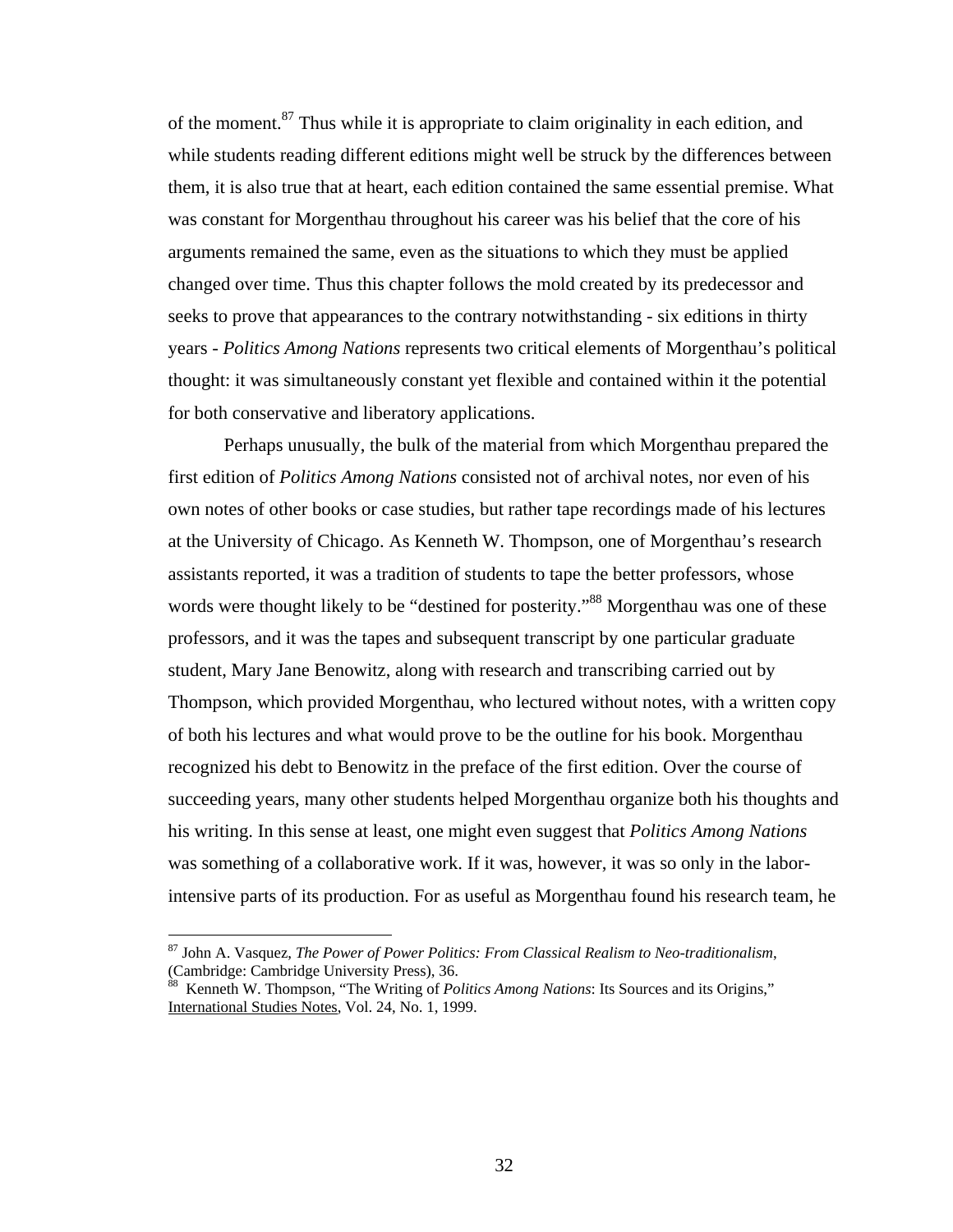rarely discussed the origins of his work nor shared his analysis of its implications but rather used his students as a resource, asking them to provide copies of particular events or case studies for his review. Thus while students provided the material, Morgenthau provided the conceptual framework into which it was placed.

As might be expected, Morgenthau's Preface to his first edition was quite straightforward, simply acknowledging his research debts and largely allowing the text to speak for itself. Thus the book was to cover not only the traditional subject matter of international relations courses but to place particular emphasis upon the "basic problems of international law, international organization, and diplomatic history."89 The text itself established the parameters of realism. Putting forward his central theory concerning the behavior of nation states, Morgenthau claimed that whatever diplomatic posturing might be assumed, in the final analysis all states would seek the greatest amount of power and security possible, even to the point of using military force to achieve it, while accepting no check upon individual national sovereignty from any international, or supranational, body.90

Even as he emphasized the centrality of the balance of power between nation states as the key means by which nations could pursue both power and peace, however, he also discussed the possible role that could be played by "normative limitations" such as "international law, international morality, and world public opinion."91 Indeed for Morgenthau, ultimately it was the future obsolescence of nation states, and the giving up of national sovereignty to supranational bodies, which would be the only way to secure permanent international peace. This assertion can be read in two ways: on the one hand, as an affirmation of the primacy of the nation state as the key actor in world politics – only upon its demise could permanent peace be secured; on the other hand, Morgenthau's text could be read as an aspiration of what supranational institutions might one day achieve. Until that time was reached, however, Morgenthau offered a theory of understanding which while acknowledging the limits of "the influence of ethics" yet

1

<sup>89</sup> Hans J. Morgenthau, *Politics Among Nations: The Struggle for Power and Peace*, (New York: Alfred A. Knopf, 1948), Forward.

<sup>90</sup> Morgenthau, *Politics Among Nations*, 1948.

<sup>91</sup> Morgenthau, *Politics Among Nations*, 1948, 9.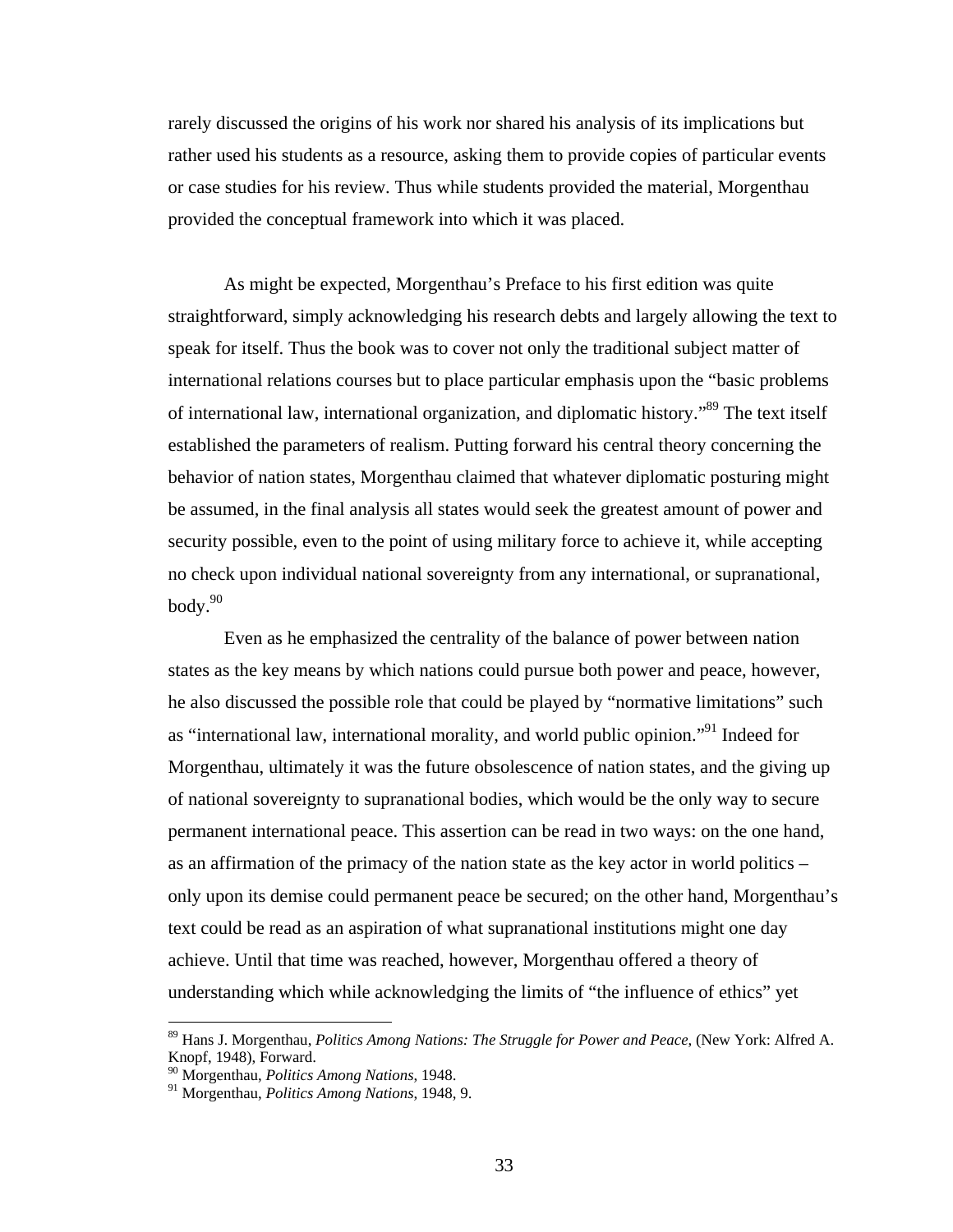acknowledged that statesmen were not solely "moved by considerations of material power." Thus even as he acknowledged overall the weight of the pursuit of power, he also paid homage to other non-material influences which might shape both policymakers and the decision they made.<sup>92</sup>

Having established the theory, Morgenthau then sought to apply it to the contemporary international situation, and to offer an analysis of the effects of its application upon contemporary United States actual and ideal foreign policy. As we have seen, the book, and the theories contained within it, received tremendous popular and academic acclaim, setting Morgenthau on his way to becoming an integral member of the U.S. intellectual elite. One contemporary review referred to *Politics Among Nations* as "the most incisive book of its kind."<sup>93</sup> In a similar vein Harold Sprout, Professor and later Chair of the Politics Department at Princeton University, while taking issue with some of Morgenthau's arguments, made clear that he believed Morgenthau to have "set a high standard for all who would venture into the treacherous quicksand of system building in international politics. *Politics Among Nations* is a work of major importance. It should do much to promote better teaching and scholarship in the critically important field of international politics<sup>"94</sup> And indeed it did. Thus contemporary scholar, and later policymaker Henry Kissinger argued that it was through the publication of *Politics Among Nations*, along with his other work, that Morgenthau created the discipline of post-war International relations <sup>95</sup> Likewise, fifty years after the event, scholar John Vasquez observed that in *Politics Among Nations*, "Morgenthau best expressed and captured what an entire generation of realist scholars…were trying to understand."96

Six years later *Politics Among Nations* was reissued as a Second Edition. In the Preface Morgenthau took great pains to emphasize the distinctions between the two

<u>.</u>

<sup>92</sup> Thomas C. Walker Introduction: Morgenthau's Dual Approach to International Politics *International Studies Notes*, Volume 24, Number 1, 1999.

<sup>93</sup> L.H. Woolsey, Review of *Politics Among Nations*, Hans J. Morgenthau, *American Journal of International Law*, Vol. 44, Issue ! (Jan., 1950), 219-221.

<sup>94</sup> Harold Sprout, "In Defense of Diplomacy" *World Politics*, Volume 1, Issue 3 (Apr., 1949), 404-413. <sup>95</sup> For an extended analysis of Morgenthau's influence see, Greg Russell, *Hans J.* 

*Morgenthau and the Ethics of American Statecraft* (Baton Rouge, La: Louisiana State Press, 1990), 59.<br><sup>96</sup> "The Enduring Contributions of Hans J. Morgenthau's *Politics Among Nations*," John Vasquez,

*International Studies Notes*, Volume 24, Number 1, 1999.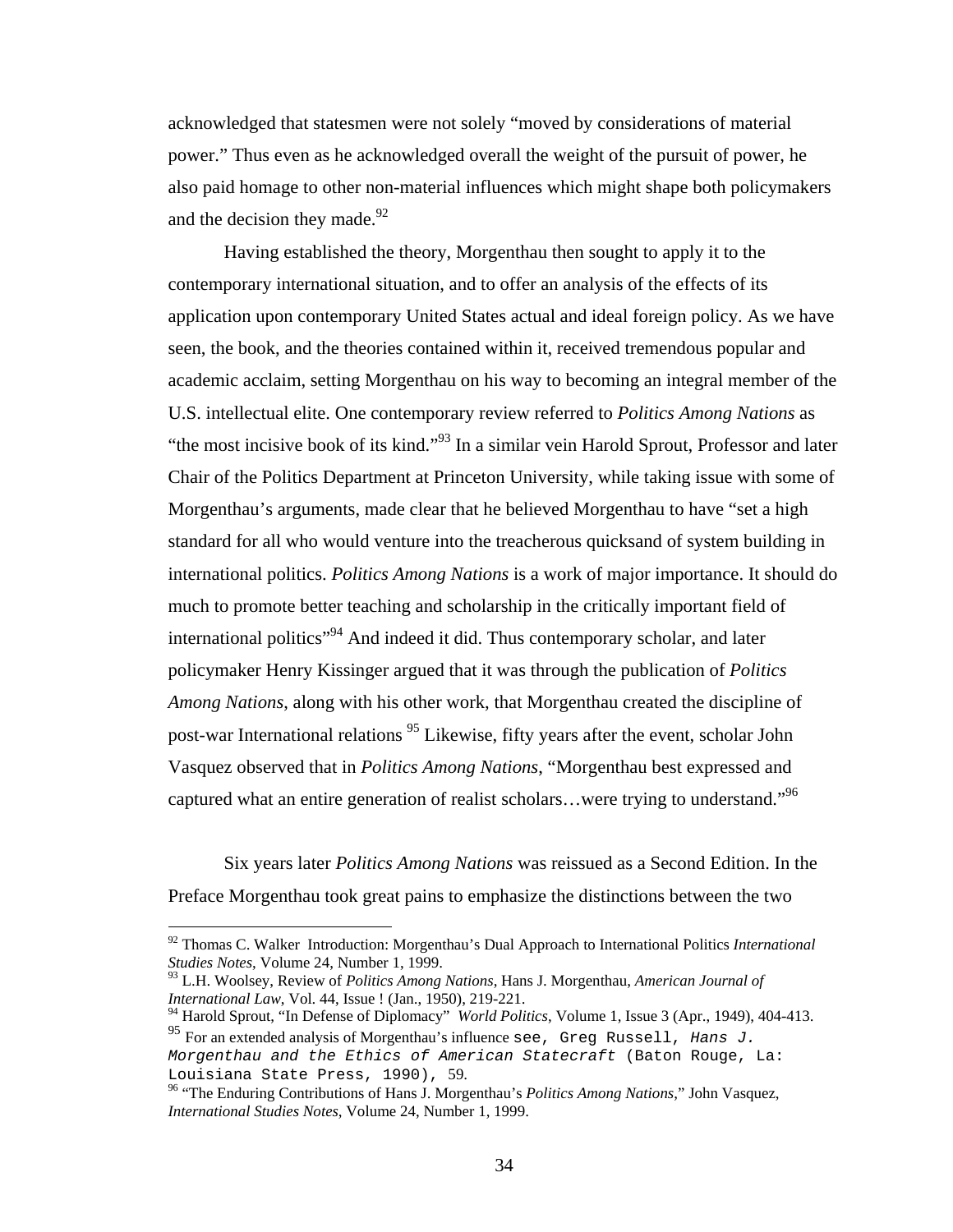editions, and in so doing revealed as much about the context of the first edition as about the second. Morgenthau explained the "considerable changes" which he had made to this edition by referencing the "new developments during the last six years in the intellectual climate of the United States, the conditions of world politics, and the mind of the author."<sup>97</sup> Specifically, Morgenthau drew the reader's attention to the circumstances surrounding the production of his first edition, the result of "an intellectual experience of twenty years." Its origins lay in a period when "a false conception of foreign policy, put into practice by the western democracies, [had] led inevitably to the threat and the actuality of totalitarianism and war." <sup>98</sup> Clearly Morgenthau had been deeply affected by what he perceived to be the betrayal of appeasement and blamed 'guilty men' such as Neville Chamberlain for their failure to act in a manner which would have preserved the security and interests not only of the United Kingdom but of Western democracy.<sup>99</sup>

Fighting against such a lackluster interpretations of states' rights and responsibilities, and such a weak interpretation of what it was possible for states to achieve, Morgenthau in the first edition of *Politics Among Nations*, had put forward the case for an aggressive diplomacy, or what he termed a "frontal attack," a "radical" statement which made clear just how much independence of action each state possessed.100 In essence Morgenthau had put forward the case for realism, urging his fellow intellectuals and contemporaries in the world of diplomacy to concentrate on the realities of the world situation – the reality of a weak United Nations in the midst of strong nation states – rather than on what they hoped might become the situation – a strong United Nations capable of imposing its peaceful will upon subservient nation states.

In his call Morgenthau was undoubtedly influenced by what he perceived to have been the failure of international politics in the inter-war years, a period when academics

1

<sup>97</sup> Hans J. Morgenthau, *Politics Among Nations: The Struggle for Power and Peace*, (New York: Alfred A. Knopf, 2<sup>nd</sup> edition, 1954, Preface.

<sup>98</sup> Morgenthau, *Politics Among Nations*, 2nd edition, 1954, Preface.

 $13$  The term "guilty men' was coined by Michael Foot et al in their analysis of the appeasement generation. Michael Foot, Peter Howard, and Frank Owen, *The Guilty Men,* (London: Victor Gollancz,, Left Book Club, 1940)

<sup>&</sup>lt;sup>100</sup> Morgenthau, *Politics Among Nations*, 2<sup>nd</sup> edition, 1954, Preface.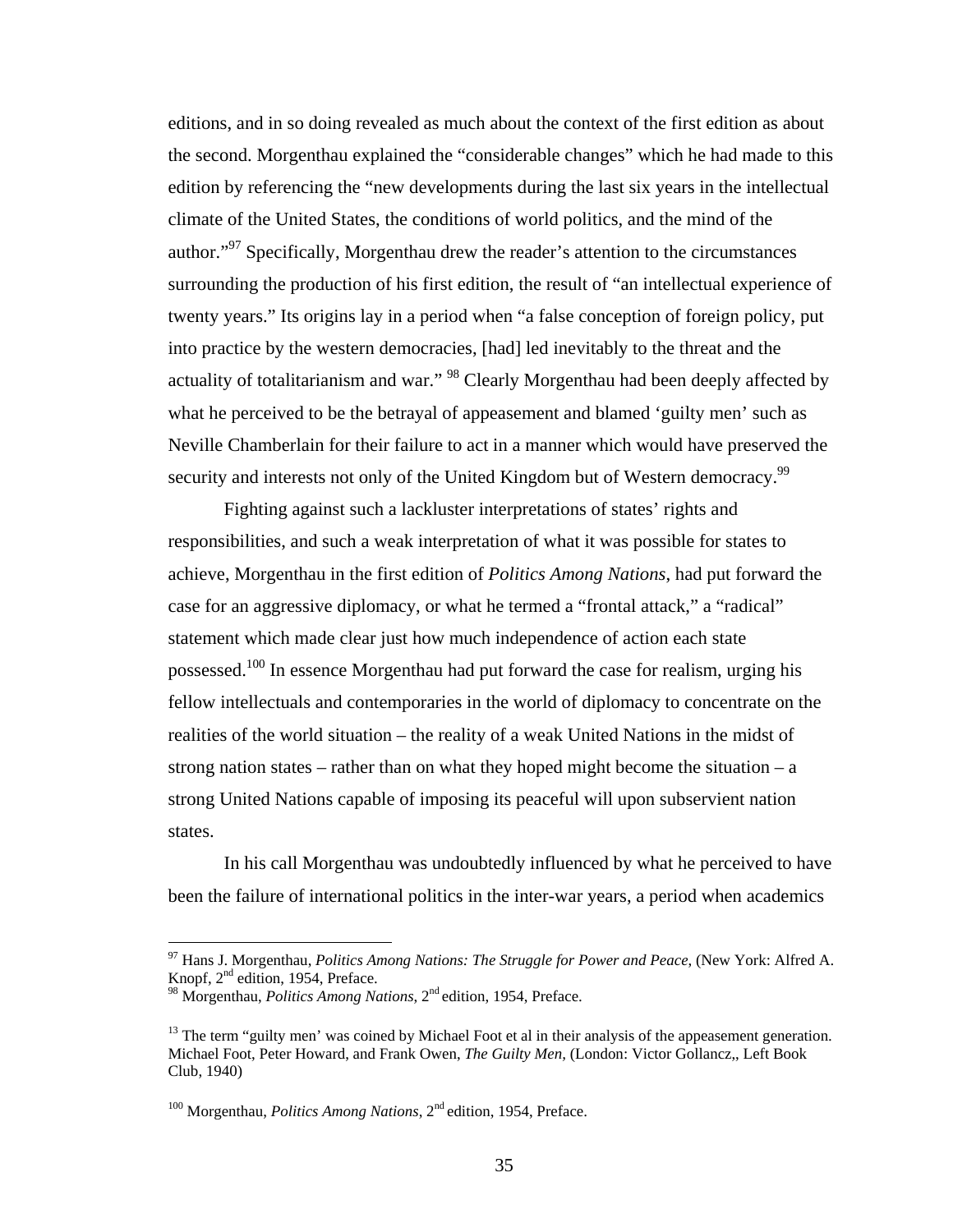and politicians alike appeared to have focused so much on what they had hoped could be achieved that they had placed excessive confidence in institutions and organizations which in reality had had little effect upon what was actually achieved. They had, in effect, hoped that a strong League of Nations or a forceful International Court of Justice would be able to impose their peaceful will upon subservient and compliant nation states. Thus whether one looked at Woodrow Wilson at the start of the age, or Neville Chamberlain at the end, each, and many others in between, were guilty of hoping that international law or agreed upon norms of behavior would be sufficient to ensure peace between nations. As Morgenthau was only too well aware, the policymakers' hopes had not been met. In Morgenthau's direct experience the 'struggle for power' by Hitler's Germany (amongst others) had overwhelmed the democracies' 'struggle for peace.' Based on this personal experience, as well as an academic understanding of international relations, Morgenthau, in the first edition of *Politics Among Nations*, had emphasized the reality that nations would, in the final analysis, always be struggling for power, but he also offered the hope that a state of international peace would be the most desirable. Until such a state was achieved, however, (most likely by the real conceding of national power to a supranational body), he argued that the theory by which one attempted to understand the world should be shaped by how the world actually was, not by what one hoped it might become. In short he argued that international relations should be understood within a realist, not an idealist framework.<sup>101</sup>

Six years on Morgenthau considered himself to have been successful. From his viewpoint, the United States had stood up to the Soviet Union, contained the spread of communism in Europe and achieved the friendship of like-minded states. Six years on "with that battle largely won," Morgenthau perceived himself, and the United States, free to shift in focus a little and to consider the changed nature of the international arena. Not only had the United Nations achieved far more than he had considered likely six years previously but particular groups of nation states had co-operated to form regional supranational bodies. Thus, according to Morgenthau, it was now possible to consolidate the victory of having his earlier robust theories accepted by now not only consolidating and defending his arguments, but where necessary, adapting them to new situations and

<u>.</u>

<sup>101</sup> Morgenthau, *Politics Among Nations*, 1948, 5.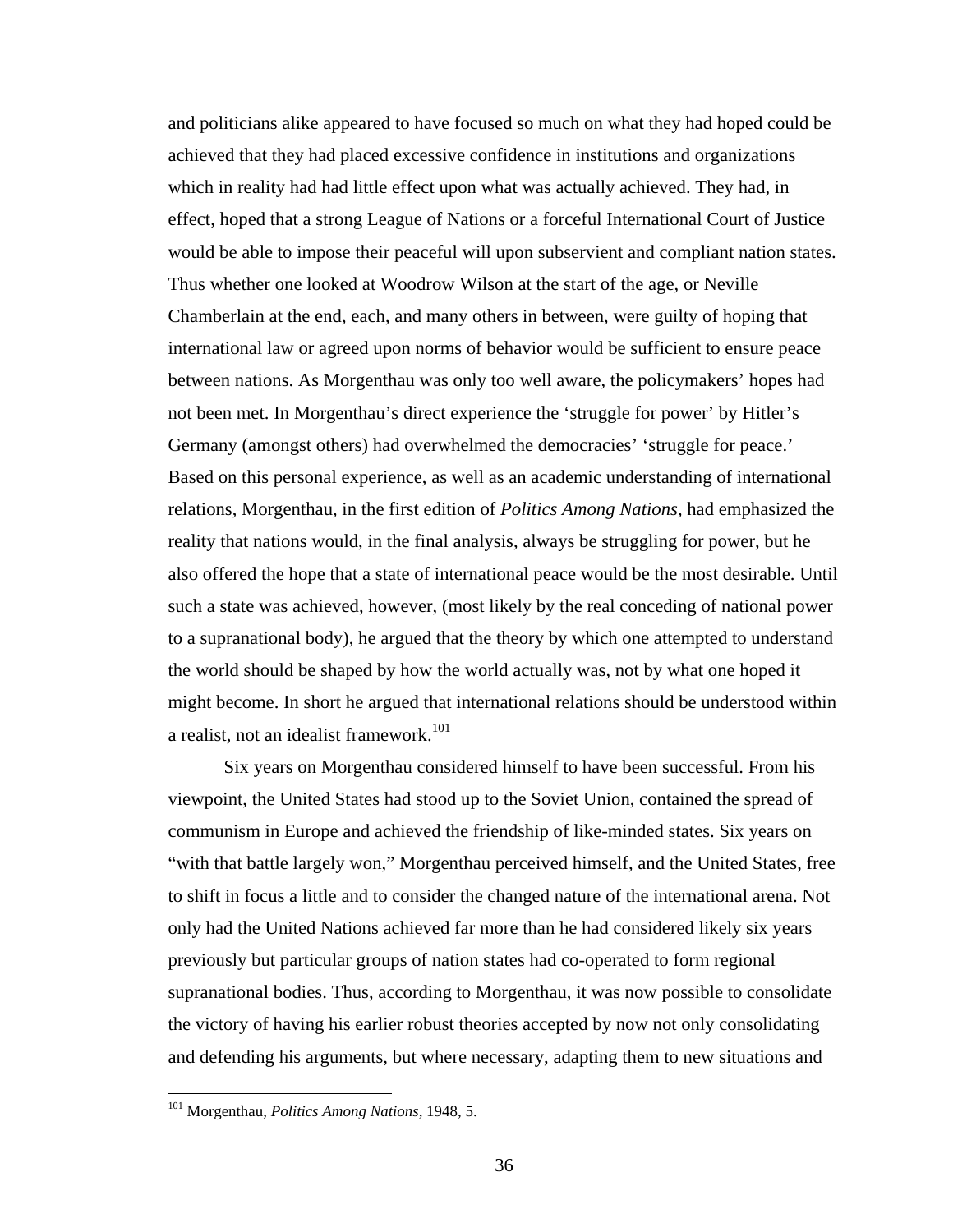experiences.<sup>102</sup>

Of the many new situations perceived by Morgenthau he was perhaps most struck by the possible consequences of decolonization, the rise of supranational regional institutions, and the activities of the United Nations. According to Morgenthau "the colonial revolution has spread over much of Asia and Africa and has increased in intensity, thus emerging as a new force in world politics, creating new problems, and calling for new policies."<sup>103</sup> Critically, and foreshadowing his later position on U.S. involvement in Vietnam, Morgenthau adapted his theory of realism to include an entirely new component. In future, he argued, "the struggle for the minds of men" needed to be added to "the traditional dimensions of diplomacy and war."104 Thus, even as early as 1953, a year before Dien Bien Phu, and almost a decade ahead of President Lyndon B. Johnson's call to win the "hearts and minds" of the Vietnamese people, Morgenthau acknowledged the need to win the support of the people amongst whom, and with whom, the U.S. would later fight.<sup>105</sup> He was clearly ahead of his time, recognizing that even as he had earlier asserted the rights of states to act independently and free of all fetters, they were in reality limited by their ability to win "the minds of men."

With this assessment Morgenthau had not abandoned his realist position. He still believed fiercely in the likelihood that states would act according to their perceived selfinterest. He was merely now acknowledging that it was not always as easy as it had once been. Where once might had made right, (whether one liked it or not) and where once Lord Palmerston's Gunboat Diplomacy could assure the British Empire of the success of its endeavors, now the United States, and indeed the United Kingdom, corralled and limited by the colonial revolution with its unleashing of national aspirations and political ambition, could act only if they recognized that "the struggle for the minds of men" was a new and integral "dimension of international politics."<sup>106</sup>

In light of Morgenthau's early recognition of the validity and, perhaps more

<sup>&</sup>lt;sup>102</sup> Morgenthau, *Politics Among Nations*, 2<sup>nd</sup> edition, 1954, Preface.<br><sup>103</sup> Morgenthau, *Politics Among Nations*, 2<sup>nd</sup> edition, 1954, Preface.<br><sup>104</sup> Morgenthau, *Politics Among Nations*, 2<sup>nd</sup> edition, 1954, Preface. regard to Vietnam "the ultimate victory will depend upon the hearts and minds of the people who actually live out there." Remarks at a Dinner Meeting of the Texas Electric Cooperative Inc, 4 May, 1965, INSERT **WEBSITE** 

<sup>&</sup>lt;sup>106</sup> Morgenthau, *Politics Among Nations*, 2<sup>nd</sup> edition, 1954, Preface.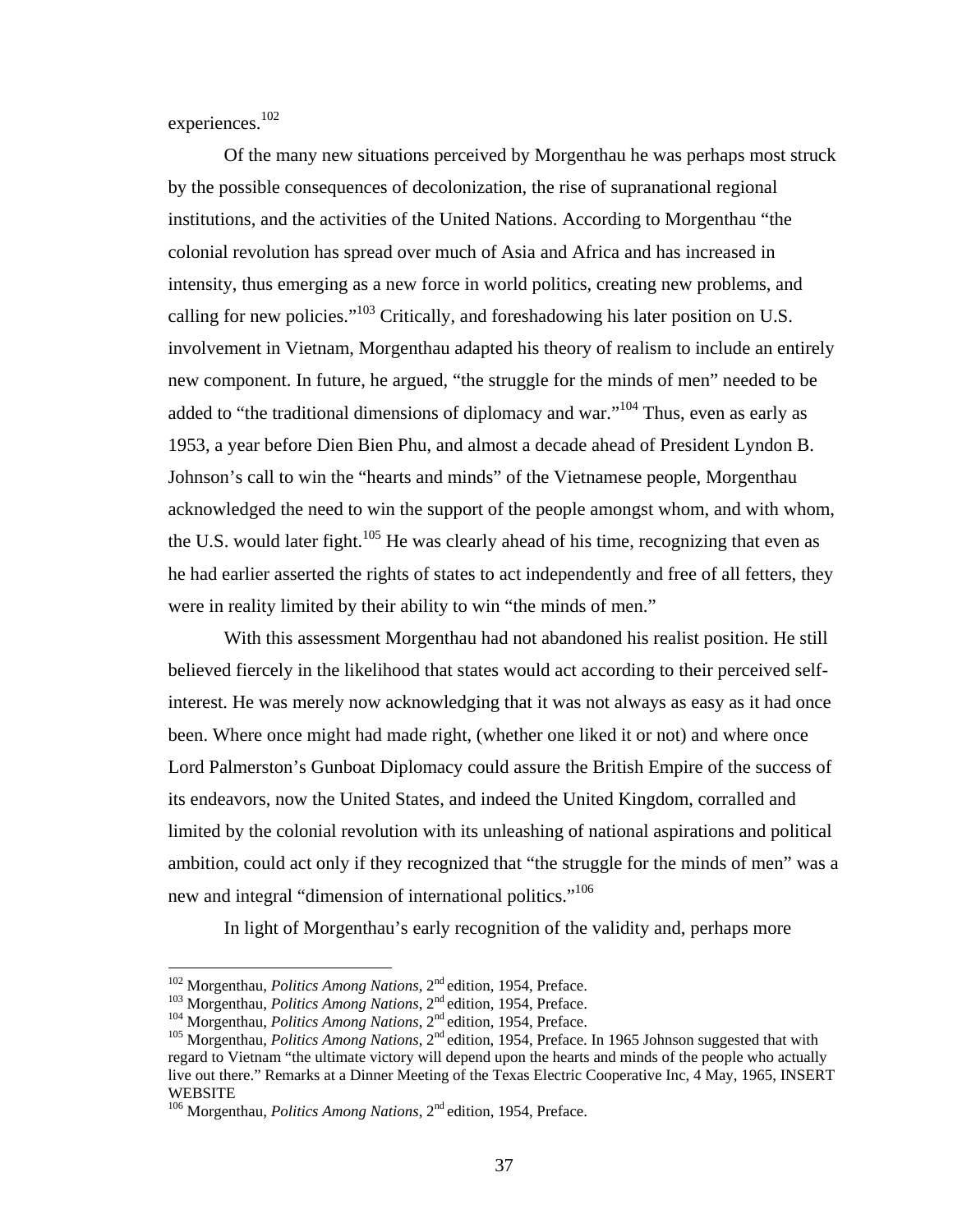importantly, potential strength of the struggle to win men's minds, as expressed in 1953, his later arguments against U.S. involvement in Vietnam make more sense. His experience visiting the country, along with his academic assessment of the diplomatic and military possibilities, led him to believe that this was one dimension of international politics which the United States could not win. As we have seen, Morgenthau considered the conflict in Vietnam to be a civil war and blamed U.S. policymakers for transforming it, in outward appearance at least, into a war of Northern aggression. As it was not such a war, it followed that it could not be won according to such terms. Thus it is apparent again, even as early as 1953 that what would later appear to be a liberal and progressive politics on the part of Morgenthau, was in reality, a willingness to adapt - by expanding and including new facets – his political theory to a changed situation.

If Morgenthau was hesitant about the consequences of the colonial revolution, unsure of the likely effects upon the older imperial powers, he was impressed by the efforts of various nations to try and achieve a level of common interest through the creation of supranational organizations such as the European Coal and Steel Community or the North Atlantic Treaty Organization. This pooling of states' sovereignty appealed to Morgenthau who saw within it a means of achieving both the broad objectives of the community and the specific aspirations of the member states. Here again we see Morgenthau the realist adapting his viewpoint in order to accommodate changed circumstances. And as would be the case for Vietnam, he proved to be right. The ECSC, as is well-known, proceeded to form the foundation for the success of what would become first the European Economic Community, and later the European Union.

Published in 1953, the Second Edition was drafted in the shadow of the Korean War. Accordingly, the war and its consequences had "been worked into the theoretical framework of the book."107 Indeed it was the Korean War which prompted Morgenthau to re-consider the potential utility of the United Nations. Disillusioned by the meager achievements of the inter-war League of Nations, Morgenthau, in the first edition of *Politics Among Nations*, had not initially expressed high hopes for the nascent United Nations. Six years later he was prepared to acknowledge that the organization had achieved a great deal, albeit in areas "fundamentally different" from those originally

<sup>&</sup>lt;sup>107</sup> Morgenthau, *Politics Among Nations*, 2<sup>nd</sup> edition 1954, Preface.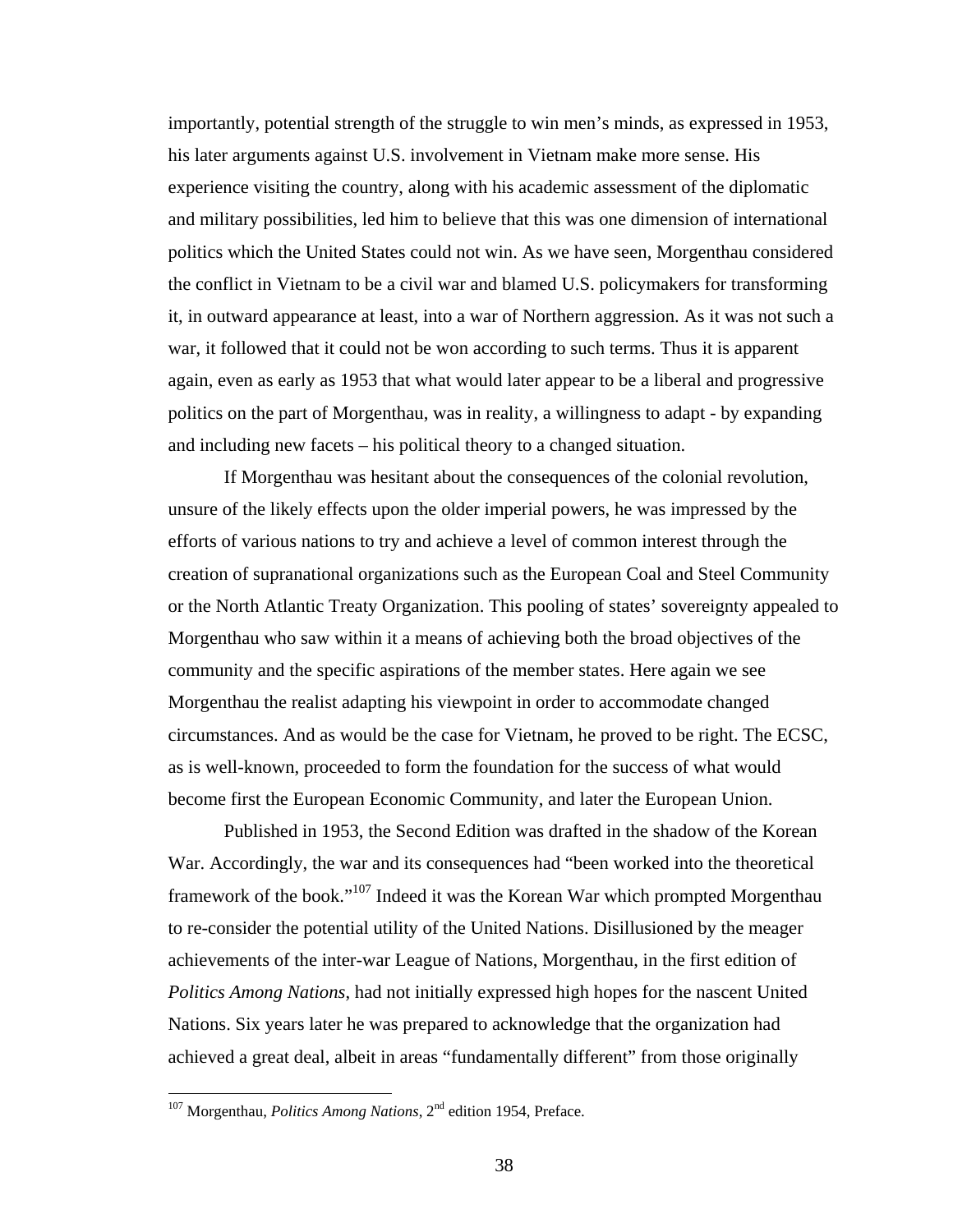conceived. It had been under the flag of the United Nations, for example, that the United States had been able to enter and fight the Korean War.<sup>108</sup>

Morgenthau had two other innovations to bring to the Second Edition, both of which would, as was the case with Vietnam and the UN, foreshadow his later public positions. Morgenthau asserted that this second edition would take much more account of domestic politics, even to the point of asserting a "new rule of diplomacy" dealing "with the relationship between foreign and domestic policy." 109 Again, as he foreshadowed events in Vietnam, Morgenthau, albeit with a slightly different focus, articulated the primacy of domestic politics six years before the publication of William Appleman Williams' seminal work in the field, *The Tragedy of American Diplomacy*.<sup>110</sup> In this light, Morgenthau's later call for the resolution of domestic racial divisions, the abolition of poverty and the cessation of environmental pollution appear less as radical statements of a newly found liberal conscience and more as the mature reflections of an academic convinced that the first step to securing a successful foreign policy is to implement a domestic policy which in meeting the needs of the people meets the needs of the state. Thus whether one places Morgenthau's analysis within the context of Bismarck the 'conservative' policymaker or Williams the 'liberal' academic, one can see that realism, though outwardly concerned with the behavior of states to each other, contained within it a strong element of potential progressivism.

As we have seen, it was not just what Morgenthau said in the 1960s that led both some of his contemporaries and later scholars to perceive him as a conservative turned liberal, but the changed nature of his relationship with the United States government. He appeared to have transformed himself (or been transformed) from an ally of the state, expounding the amorality of realpolitik, to an extremely vocal critic, sure that the U.S. state was doing something very much immoral. In fact, the paradox is only illusory, and as with so much else, was foreshadowed in the Second Edition of *Politics Among Nations*. In his Preface, Morgenthau introduced as a new "element of national power…the quality of government." It is against this articulation about the importance of

<sup>108</sup> Morgenthau, *Politics Among Nations*, 2rd edition, 1954, Preface.

<sup>&</sup>lt;sup>109</sup> Morgenthau, *Politics Among Nations*, 2<sup>rd</sup> edition, 1954, Preface.<br><sup>110</sup> William Appleman Williams, *The Tragedy of American Diplomacy*, (New York: W.W. Norton, 1972) First published in 1959. Williams is generally credited with being one of the first scholars to highlight the significance of domestic affairs as a determinant upon foreign policy.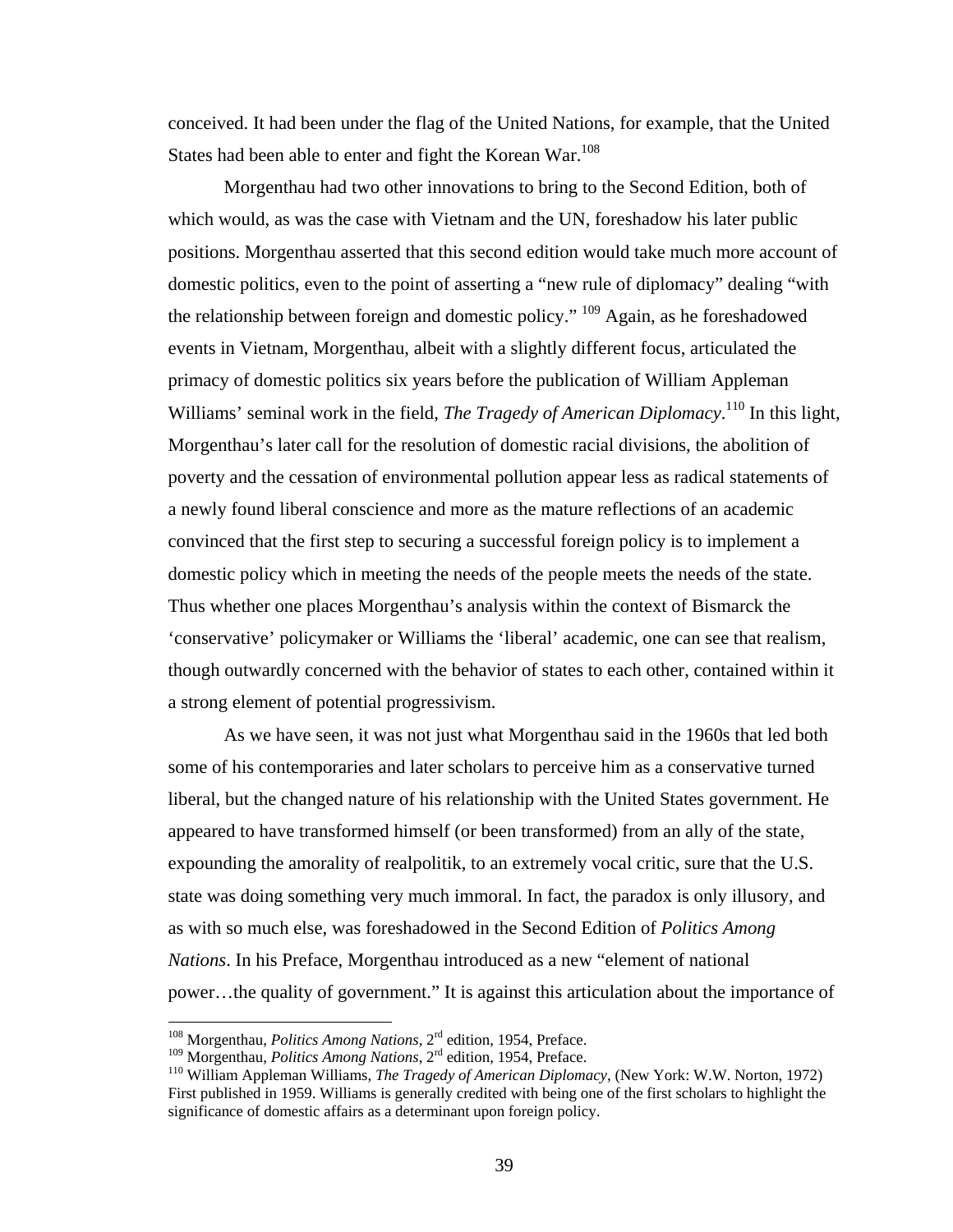the quality of government, written in 1954, that Morgenthau's later assaults upon the Johnson administration must be placed.  $111$ 

According to Morgenthau the quality of the government of a country was so important that it could, in certain circumstances, determine whether a country won or lost a war. Using as examples the cases of Austria-Hungary in the Great War, and France in the Second World War, Morgenthau argued that in both cases the failure of the relationship between the governed and the governors so degraded national morale that military success was no longer an option. Specifically, in Austria-Hungary the House of Hapsburg had failed to retain the loyalty of its Slavic subjects, and in France a significant proportion of the citizenry had preferred Hitler to the socialist Bloom. Aggravating the defeat in both instances was that the initial lack of solidarity caused by the government, further prompted the citizenry to reject the government and thus led to eventual national destruction.<sup>112</sup> As an alternative, Morgenthau proposed what he believed to be the hallmarks of good or effective government: one which would cherish all of the children of the nation equally and enlist the strength of sectional groups into a common struggle for the good of all.

Taking account of all these changes in international politics, Morgenthau in 1953 informed his readers that his ideas on a great many issues had also changed. He had refined his analysis of such integral concepts as power, cultural imperialism, world public opinion, disarmament, collective security and peaceful change. Furthermore, his analysis of politics among nations had been expanded to include the new flash-words of the age such as containment, cold war, uncommitted nations and Point Four. Thus Morgenthau prepared his readers for an adjusted interpretation of the rights and responsibilities of nation states, as well as an acknowledgement that the world had changed in the course of the past six years. Putting the two together, however, did not produce an abnegation of realism but rather a readjustment to suit different times.

As a means of articulating the precise nature of that realist framework, Morgenthau included a new introductory chapter which outlined what, for Morgenthau,

<sup>&</sup>lt;sup>111</sup> Morgenthau, *Politics Among Nations*, 2<sup>rd</sup> edition ,1954, Preface. <sup>112</sup> Morgenthau, *Politics Among Nations*, 2<sup>rd</sup> edition ,1954, 146.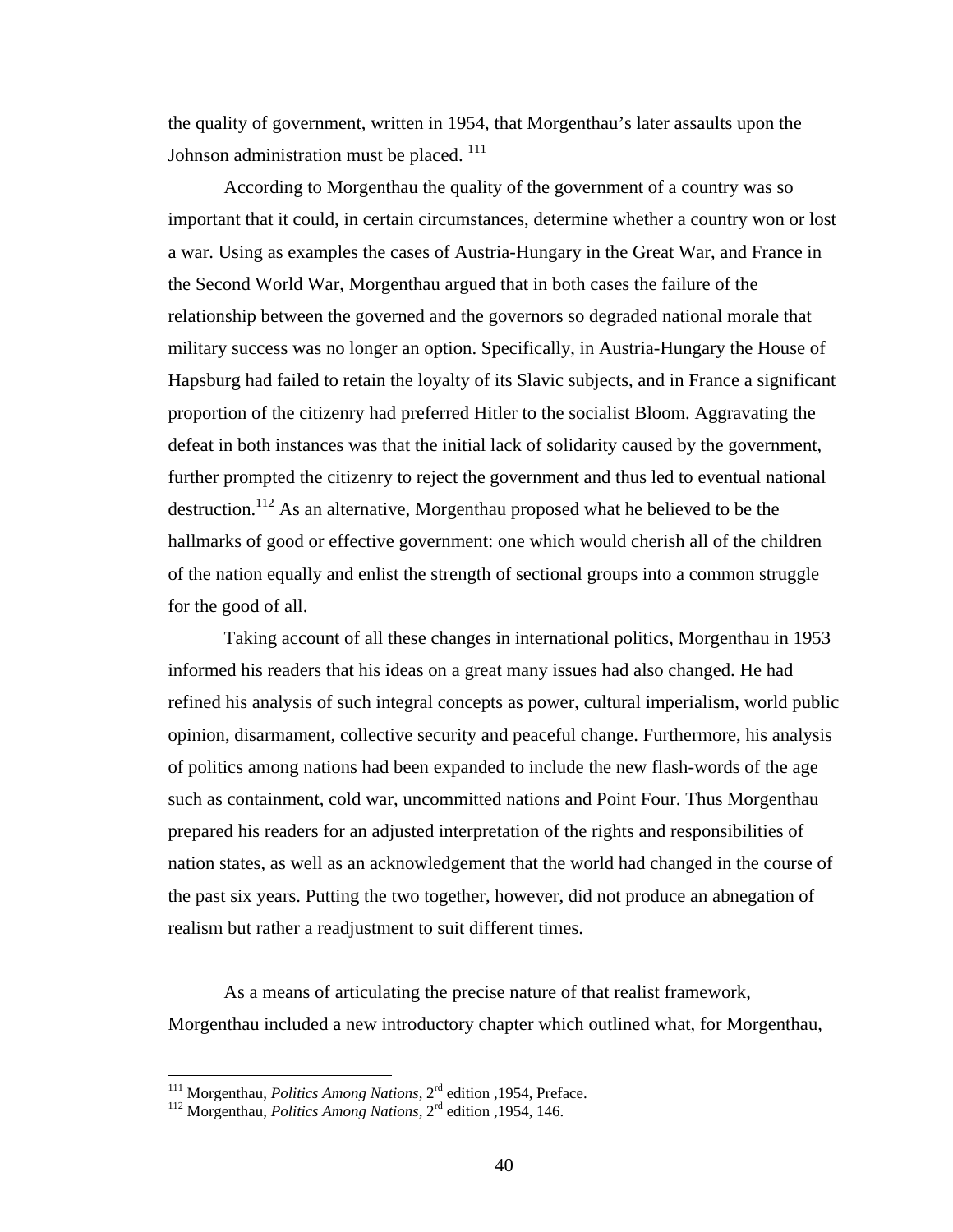constituted the six principles of political realism.<sup>113</sup> Given the centrality of these principles to Morgenthau's intellectual framework, it is worth analyzing them in some detail, particularly so that we might see the extent to which they foreshadowed Morgenthau's later public pronouncements, providing the basis for his later (apparent) political shift. For Morgenthau, the first principle of realism was the recognition that politics was governed by objective laws which had their roots in human nature and that in order to improve society it was first necessary to understand these laws. One of these laws, constituting the second principle of realism, was that statesmen think and act "in terms of interest defined as power." According to this perspective, Morgenthau believed it futile to be concerned with either the motive or political sympathies of the individual statesman. As proof of the former he drew upon the example of Neville Chamberlain who, despite having as his objective the morally virtuous goal of preserving peace, in fact instituted policies which made the Second World War "inevitable." By contrast, suggested Morgenthau, the motives of Winston Churchill had been "much less universal in scope and much more narrowly directed toward personal and national power," yet his resultant policies were far superior. Likewise denying the importance of political preference, Morgenthau argued that statesmen must choose between what they might consider desirable, and what was possible "under the concrete circumstances of time and place."

The third principle of realism acknowledged that while the dominant force for any individual or nation state was the pursuit of its own interests, the nature of the power employed or sought would vary according to the "political and cultural environment." Applying this analysis to the division of power or interests between states, Morgenthau made it clear, perhaps particularly so to those he perceived as having mis-understood his theories, that "nothing in the realist position militates against the assumption that the present division of the political world into nation states will be replaced by larger units of a quite different character, more in keeping with the technical potentialities and the moral requirements of the contemporary world." Where realism differed from "other schools of thought," however, was the recognition that this transformation would come about only as a result of manipulating "the perennial forces that have shaped the past" rather than by

<u>.</u>

<sup>113</sup> Morgenthau, *Politics Among Nations*, 2rd edition ,1954, Chapter 1.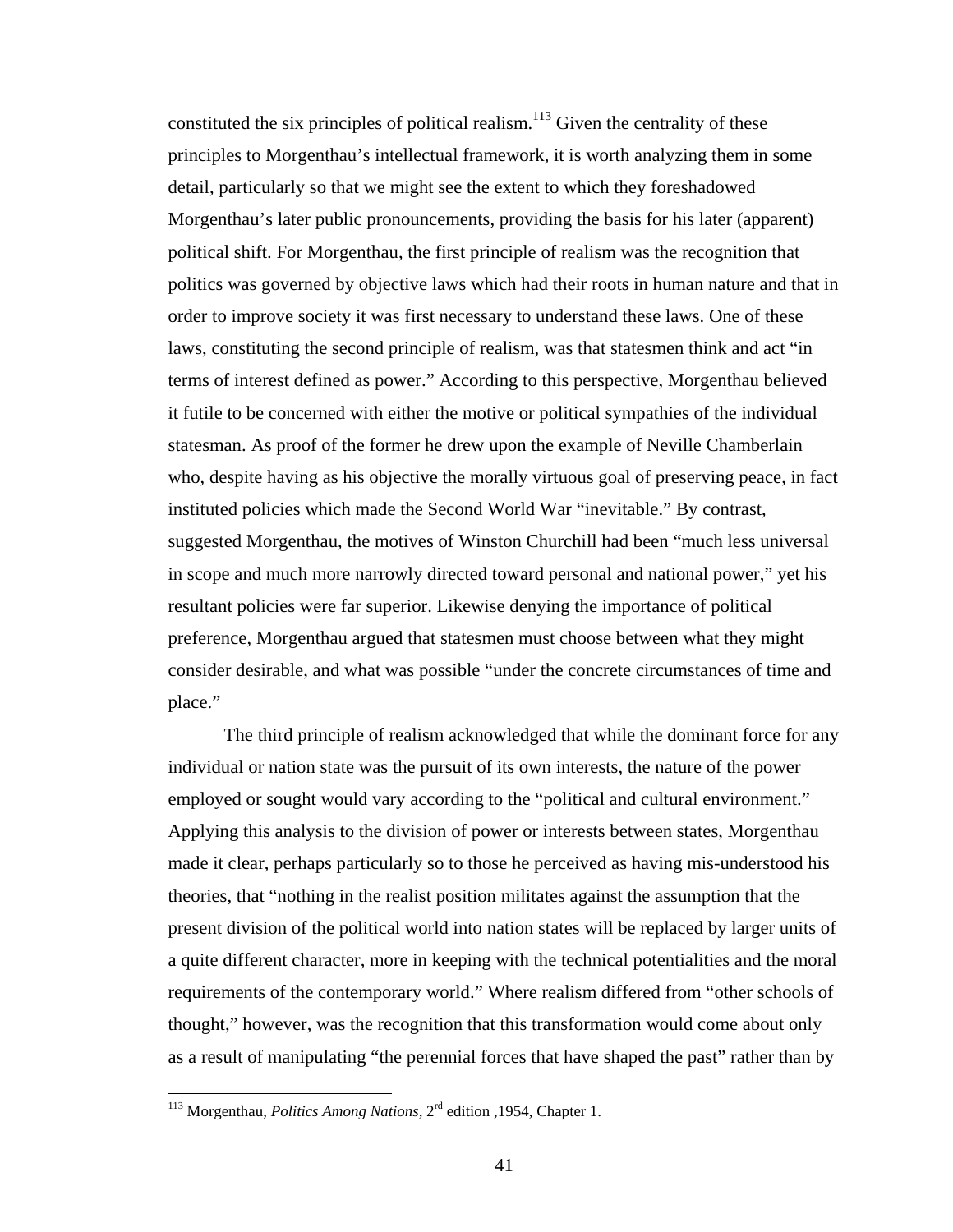"confronting a political reality that has its own laws with an abstract ideal that refuses to take those laws into account." With these words Morgenthau made his position with regards to the United Nations quite clear. He had acknowledged in the Preface that the first edition of *Politics* had offered a somewhat pessimistic view of the UN's potential but here he took the opportunity to clarify that though pessimistic about the likelihood of change stemming from an idealist understanding of international relations, realism did contain within it the possibility for transformation from a world of nation states to one of supranational institutions so long as the shift was accomplished on the basis of states' real interests. Thus again, Morgenthau's reasoning illustrates the progressive and liberatory potential within realism.

Morgenthau's fourth principle focused on the question of morality, arguing that "universal moral principles" could not be applied as abstract formulations but only when "filtered through the concrete circumstances of time and place." Thus, a nation state must act according to what would likely preserve its national interests not according to an abstract idea of morality. The fifth principle of realism articulated by Morgenthau proclaimed that while states will inevitably pursue what they perceive to be their national interests, they should not think that in so doing, they always have God on their side. Morgenthau issued particular warning against the "crusading frenzy" which blinding a nation to its true interests, could lead to the nation's destruction. The distinction drawn by Morgenthau here between the reality that states will always pursue their own interests and the idea that states are always right is a fine one but one that is critical to an understanding of realist thought. Equally important is the recognition that the very basis given by Morgenthau for avoiding a "crusading frenzy" is less the moral consequences of believing itself to be right and far more the political consequences that it would likely be to the detriment of the state. Thus realism, even as it acknowledges the limits of what states should do does so on the basis of what is best for the state. Again, it is from within this rationale – hinted at in1948 but articulated here more clearly in this Second Edition in1953 - that Morgenthau will later criticize U.S. involvement in Vietnam.

The final principle of realism asserted that whilst acknowledging the existence of other spheres, a political realist must always judge a course of action not by its effects upon those spheres but by its effects upon the power of the state. By way of illustration,

42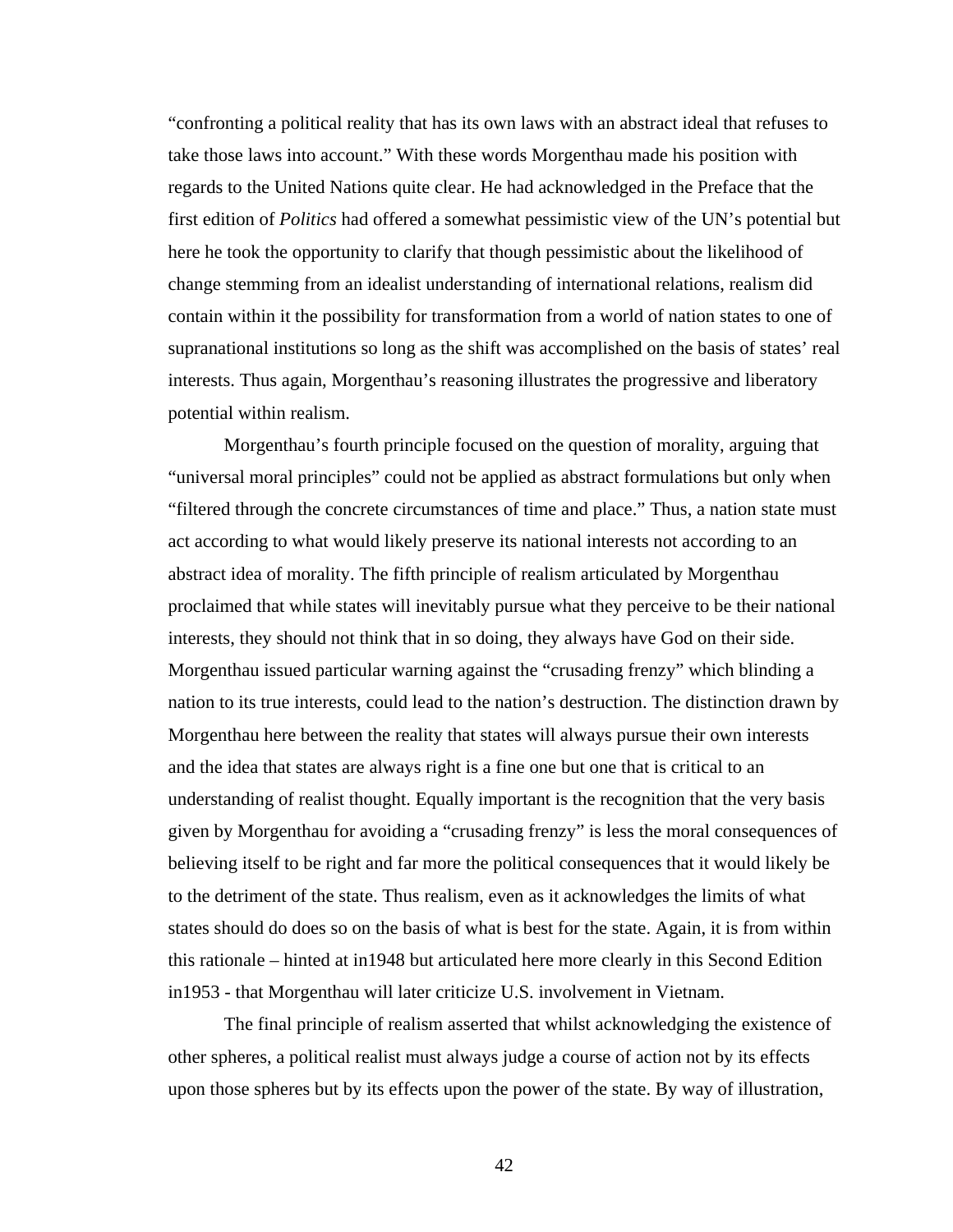Morgenthau detailed three historical examples, and in so doing highlighted the very heart of realist thought. Weighing up whether Britain and France should have intervened when Russia invaded Finland, Morgenthau had no doubt that the answer to the legal question was in the affirmative: Russia had violated a treaty and ought, according to the legalist framework, be brought to book. According to a realist interpretation, however, France and Britain were better not to have intervened since to have done so would have put them at war with both Russia and Germany – a situation inimical to the interests of either state. Analyzing the question of the recognition of China and the decision by Britain to intervene following Germany's invasion of Belgium in 1914 in much the same light, Morgenthau used the events of history to emphasize what he perceived to be the core of realist thought: that whatever other influences might be stake, realism dictated a focus upon the power and interests of the state first and foremost.

Seven years later, in 1960, Morgenthau again revisited the theory and practice of realism as he published the third edition of *Politics Among Nations.114* While he claimed in his preface that "assumptions, tenets, and theoretical structure" had been left intact, in fact, the book, as had its predecessor five years before, included a number of innovative applications. Morgenthau placed much greater emphasis upon the existence of "an objective and universally valid truth about matters political" which was "accessible to human reason." Even as he argued for universal truth, however, Morgenthau emphasized that its nature and form would change according to "the ever changing configurations of successive periods of history."<sup>115</sup> In short, it would appear in different forms at different times. Thus to English people of the nineteenth century, a time when Great Britain was the workshop of the world, the notion of the balance of power as consisting of several states weighing themselves and their desires and actions against each other, each kept in check by the weight of the others, was both commonly and easily understood. By contrast, the United States currently operated within a bi-polar international system. Critical to Morgenthau's insight was his argument that while the two systems of international relations appeared superficially quite different, the earlier multi-polar, the later bi-polar, in fact the underlying principles behind each were identical. Each system

<sup>114</sup> Hans J. Morgenthau, *Politics Among Nations: The Struggle for Power and Peace*, (New York: Alfred A. Knopf, 3<sup>rd</sup> edition, 1960).<br><sup>115</sup> Morgenthau, *Politics Among Nations*, 3<sup>rd</sup> edition, 1960, Preface.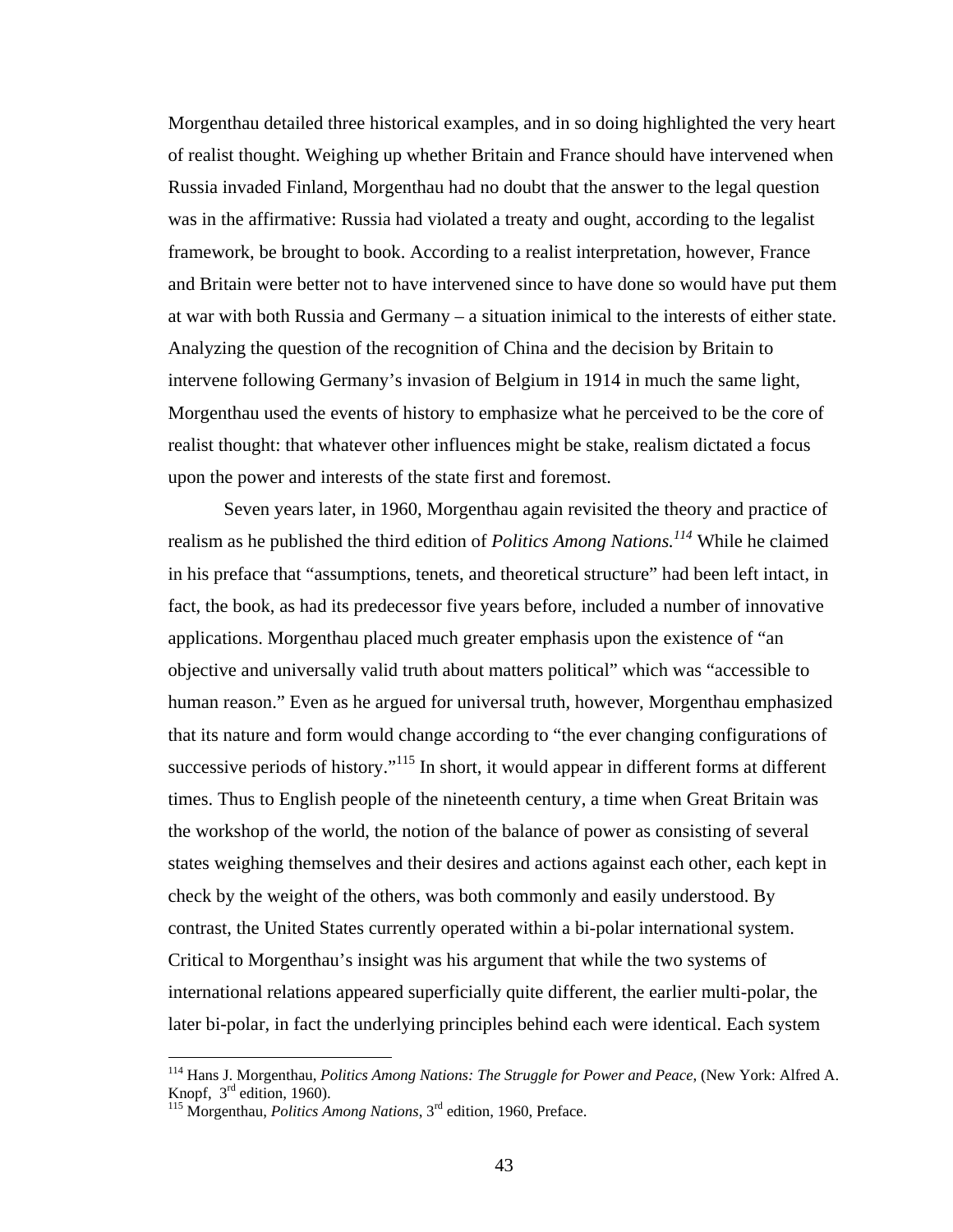was governed by a balance of power as participating states, in pursuit of their national interest, kept the other(s) in check.

Morgenthau used his Third Edition as a means of condemning those whom he perceived to have mis-understood or mis-applied his earlier work. He had first touched upon this issue five years earlier but now, in 1960*,* made his displeasure yet clearer. In particular, he railed against the allegation that he believed "in the prominence of the international system based upon the nation state." Such a charge was especially unfair, claimed Morgenthau, when "the obsolescence of the nation state and the need to merge it into supranational organizations of a functional nature was already one of the main points of the first edition of 1948." 116 Thus Morgenthau took the opportunity to remind readers that contrary to popular understandings of his work which fixated upon his assessment of the key role of the nation state, he was, and had always been, concerned with the possibility that such states might one day concede power to a supranational body. Morgenthau also rejected the accusation that he had made "success the standard of political action" or that he was "indifferent" to the "moral problem," again directing readers to the substance of his earlier work as proof. <sup>117</sup>

In addition to condemning those who had mis-understood his own work, Morgenthau took the opportunity of this third Preface to criticize policymakers who equated power with "material strength, especially of a military nature."<sup>118</sup>According to Morgenthau, there was a great deal more to international diplomacy than building up one's arms supply. Morgenthau focused upon the growing militaries perhaps in part because of what he perceived to be an entirely new feature of the post-45 age – the obsolescence of all-out violence as an instrument of foreign policy. In short, the likely mutual destruction that any nuclear war would create made any use of nuclear power, or all-out violence, unlikely. Thus, contrary to the basic theories of realism, states would not employ all the power available to them in pursuit of their interests because to do so would be to jeopardize the greatest self-interest of all, survival. Again, it is against this context that Morgenthau's later condemnation of U.S., military involvement in Vietnam should be placed.

<sup>&</sup>lt;sup>116</sup> Morgenthau, *Politics Among Nations*, 3<sup>rd</sup> edition, 1960, Preface.<br><sup>117</sup> Morgenthau, *Politics Among Nations*, 3<sup>rd</sup> edition, 1960, Preface. <sup>118</sup> Morgenthau, *Politics Among Nations*, 3<sup>rd</sup> edition, 1960, Preface.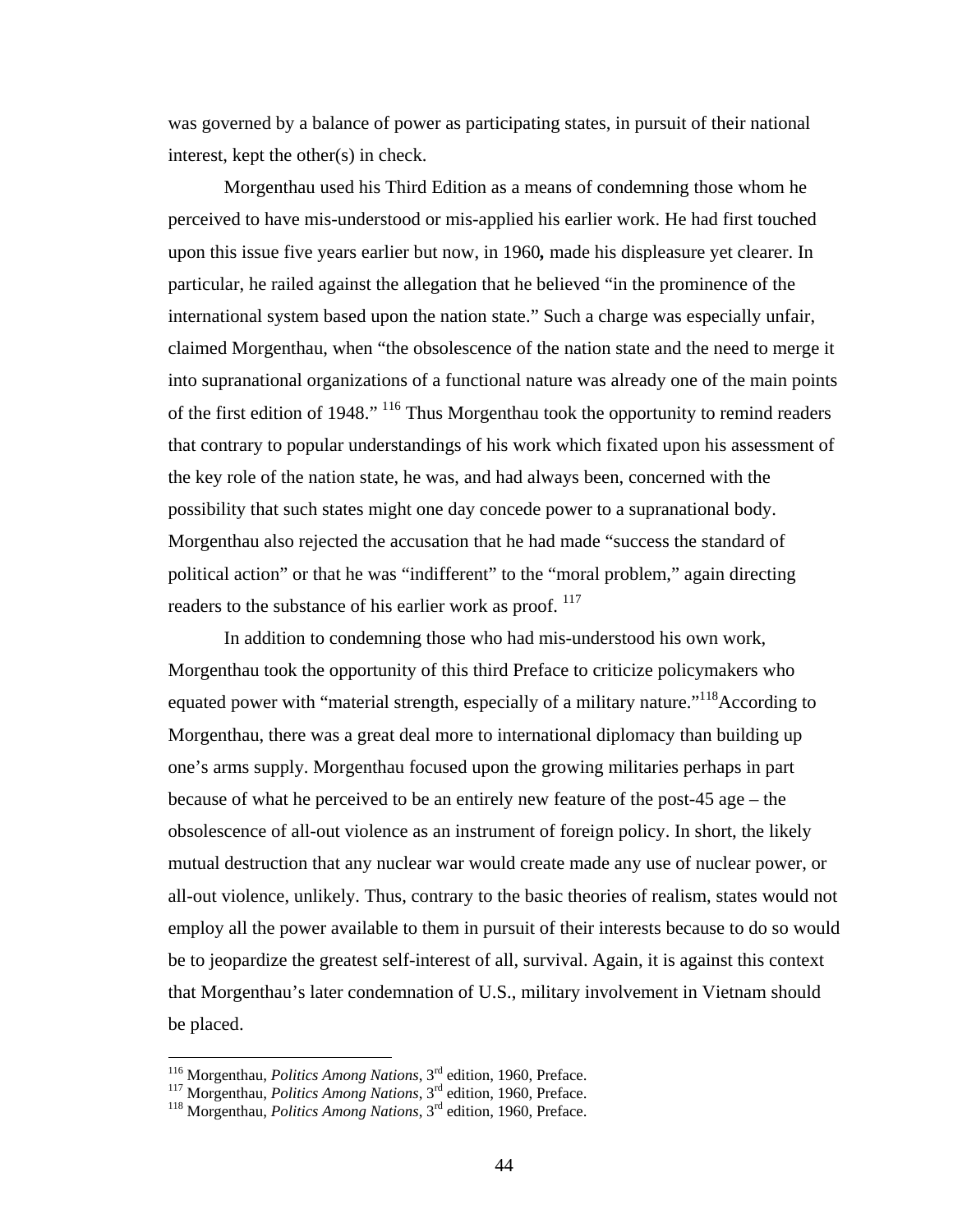A decade after the appearance of this Third Edition, the U.S. Government, frustrated by the continued survival of the Viet Cong, and indeed North Vietnam, had turned to a policy of massive military engagement, throwing thousands of tons of bombs at its opponents, confident (rather like the generals of the Western Front in the First World War) that the breakthrough would surely come if only they threw enough firepower at the enemy. According to Morgenthau's proscription, no such break-through would come. Indeed it could not do so since from the realist perspective of Morgenthau, U.S. policymakers had become so fixated on the acquisition of material and military strength as a means to power that they were neglecting other, equally integral aspects of the system of international relations. That Morgenthau's critique was not merely a moral critique but one framed within a realist perspective is manifest in his warning that in neglecting the vital interests of other states, in this case North Vietnam, U.S. policymakers were risking the interests of the United States. As Morgenthau himself put it " … if we look at all nations, our own included, as political entities pursuing their respective interests defined in terms of power, we are able to do justice to all of them. We are able to judge other nations as we judge our own and, having judged them in this fashion, we are then capable of pursuing policies that respect the interests of other nations, while protecting and promoting those of our own. Moderation in policy cannot fail to reflect the moderation of moral judgment<sup>"119</sup>

Morgenthau waited nine years before publishing the Fourth Edition of *Politics Among Nations*. 120 As before, he refined his concepts and theoretical propositions and added new material to address new situations. In 1967, the primary new situation was the changed configuration of the United Nations, particularly the new election and voting procedures for both the Security and Economic and Social Councils. As he had done in previous editions, Morgenthau also took the opportunity to engage his academic colleagues – or perhaps more accurately to explain his refusal to engage. Referring to criticism leveled against him for failing to defend his theories against currently fashionable ideas within International Relations theory such as systems analysis or simulation, Morgenthau argued that academic disputes about methodology were likely to

<sup>&</sup>lt;sup>119</sup> Morgenthau, *Politics Among Nations*,  $3<sup>rd</sup>$  edition 1960, 11.

<sup>&</sup>lt;sup>120</sup> Hans J. Morgenthau, *Politics Among Nations: The Struggle for Power and Peace*, (New York: Alfred A. Knopf, 4th edition 1967).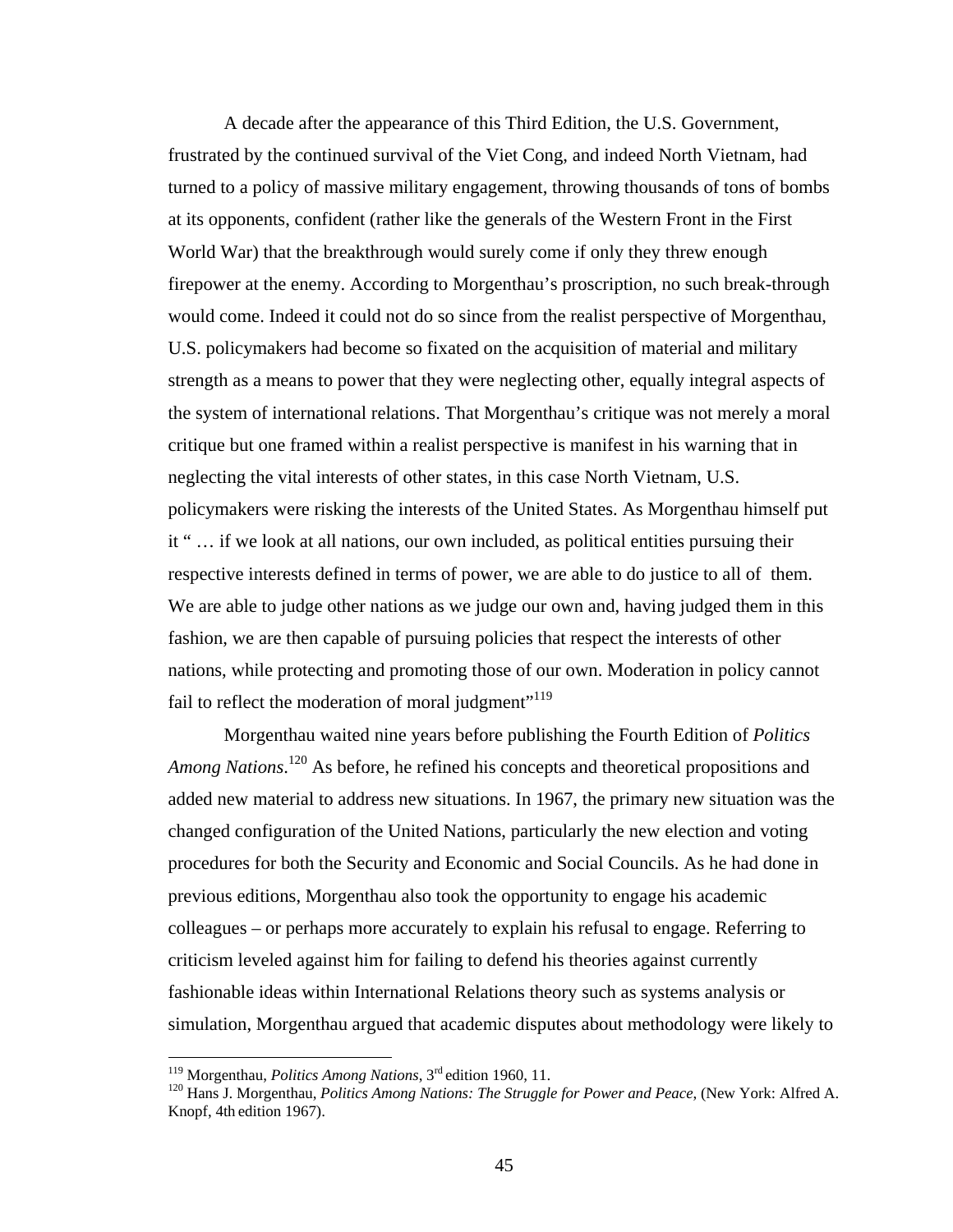achieve little and indeed were most likely to obscure political truths. Despite this seemingly disinterested stance, however, Morgenthau in fact did engage with the theories of his colleagues. Referring to the plethora of theories available, for example, he made clear that "a theory must be judged not by its epistemological pretenses and methodological innovations" but by "the contribution that it makes to our knowledge and understanding of phenomena which are worth knowing."<sup>121</sup> Thus Morgenthau made clear that in his opinion the theories with which he was supposed to engage were unworthy of his time since, no matter how sophisticated they appeared, they would likely make little contribution to knowledge.

It was another nine years before Morgenthau published the Fifth Edition of his book, during which period, according to Morgenthau, international politics had witnessed the most significant changes since the end of World War  $II^{122}$  Morgenthau focused particularly in this edition upon the consequences of the Vietnam War, and the explicit recognition by the West of the territorial status quo in Europe, a recognition which, for Morgenthau, symbolized the effective end of the Cold War. The arena of International Politics had also changed substantially with the entry of China as a would-be third superpower and the coming of age of the defeated Axis powers, Japan and Germany, as independent, democratic nation states. Further complicating global politics, however, was the fact that the United Nations, the apparent success of which only twenty years before had caused Morgenthau to revise his initial proscriptions, had now declined as a force in international politics.

In light of Morgenthau's public protestations over the Vietnam War by 1973, it is hardly surprising that he took the opportunity provided by a fifth edition to analyze the consequences of the war for both U.S. power, and international politics more generally. Inserting an analysis of the war into his core principles of realism, Morgenthau suggested that U.S. conduct in Indo-China provided the tools with which to construct "a countertheory of irrational politics, a kind of pathology of international politics." Morgenthau articulated an in-depth critique of the policy makers whom he believed responsible for U.S. policy. They had replaced experience with superstition; refused to correct their

<sup>&</sup>lt;sup>121</sup> Morgenthau, *Politics Among Nations*, 4<sup>th</sup> edition, 1967, Preface.

<sup>&</sup>lt;sup>122</sup> Hans J. Morgenthau, *Politics Among Nations: The Struggle for Power and Peace*, (New York: Alfred A. Knopf,  $5<sup>th</sup>$  edition, 1973), Preface.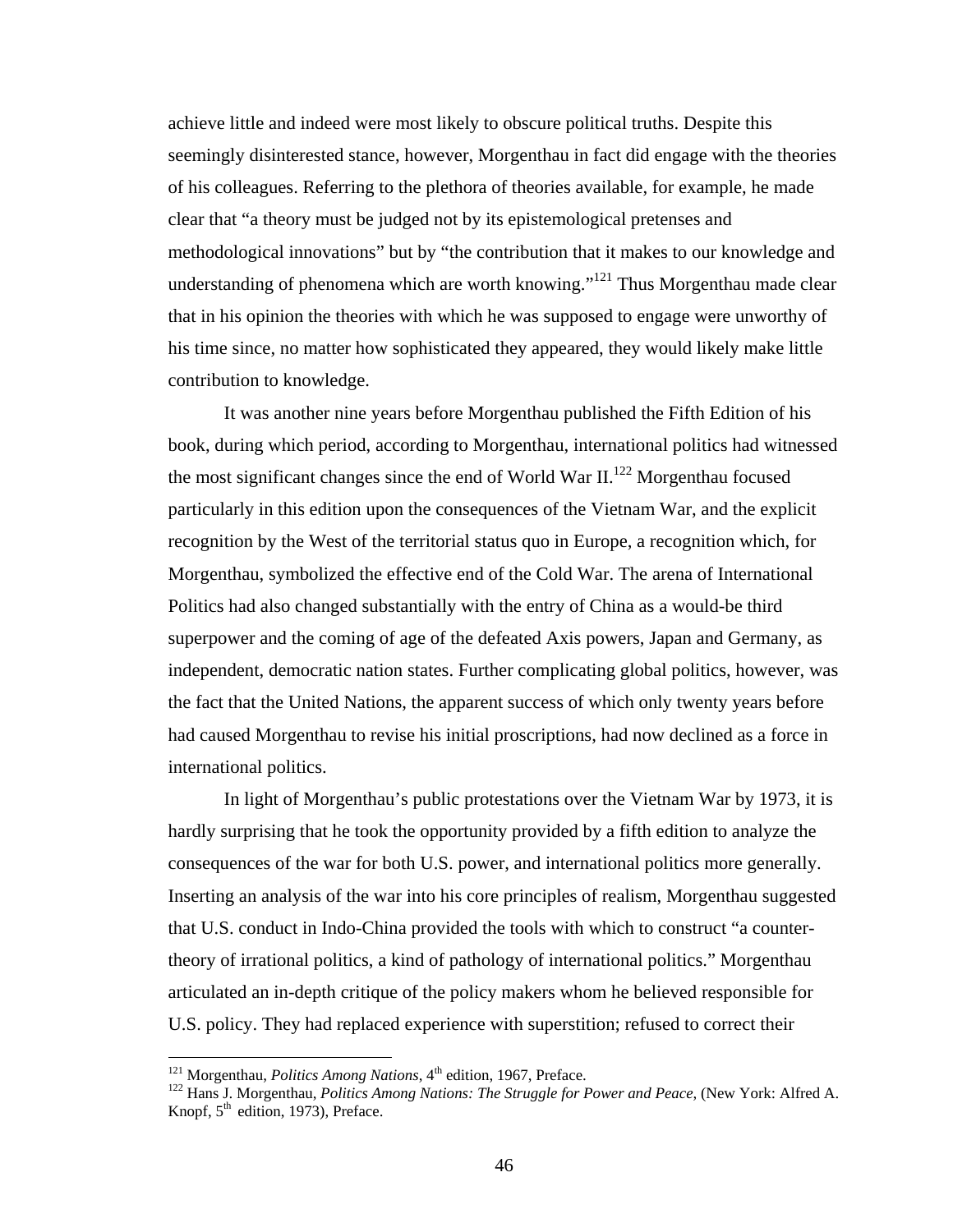"picture of the world" in the light of subsequent experience; used intelligence not as a tool with which to adapt policy to reality but as a means of reinterpreting reality to accord with policy; allowed their egoism to widen the gap between perception and reality; and used action, "any kind of action," as a means of closing the gap between perception and reality. Whilst the specifics of Morgenthau's denunciation were new to the Fifth Edition, the argument on which they were based was not; it rested on the same core six principles of realism as had his earlier analyses of the Winter War, World War I, and the recognition of China. As he had done all along, however, Morgenthau applied his core thinking to new situations, and where necessary, expanded the range of analytical tools available to his readers. Thus, as a means of helping students of International Relations make sense of the Vietnam War, Morgenthau not only inserted an analysis of the war into his core principles but also expanded his analysis of political prediction and included a systemic emphasis upon the factor of irrationality in the conduct of foreign policy.

As he had made clear in previous editions, so here did Morgenthau emphasize that while all of the changes to which he referred were significant, and while they all played some part in shaping a new tapestry of international relations, still his theories, the same theories as first expounded twenty-five years before, were relevant tools of analysis.<sup>123</sup> While on the one hand this assertion might be seen as a statement of self-confidence, almost arrogance, it also reflected Morgenthau's conviction that the substance of his arguments had not changed, even as the political circumstances to which they could be applied had. Thus again it becomes obvious that, from Morgenthau's perspective his criticism of the Vietnam War was a logical development within the original parameters of realism as first put forward two and a half decades before.

Five years later in 1978 a Revised Fifth Edition of *Politics Among Nations* appeared, the last to be personally supervised by the then 74 year old Morgenthau.<sup>124</sup> As before, perhaps the most prominent statement by Morgenthau concerned the continuing relevancy of his work. Indeed, more than this, he celebrated the foresight shown in previous editions by suggesting that "many recent developments in foreign policy" had

<sup>&</sup>lt;sup>123</sup> Morgenthau, *Politics Among Nations*, 5<sup>th</sup> edition, 1973, Preface.

<sup>&</sup>lt;sup>124</sup> Hans J. Morgenthau, Politics Among Nations: The Struggle for Power and Peace, New York Alfred A. Knopf,  $5<sup>th</sup>$  edition, revised, 1978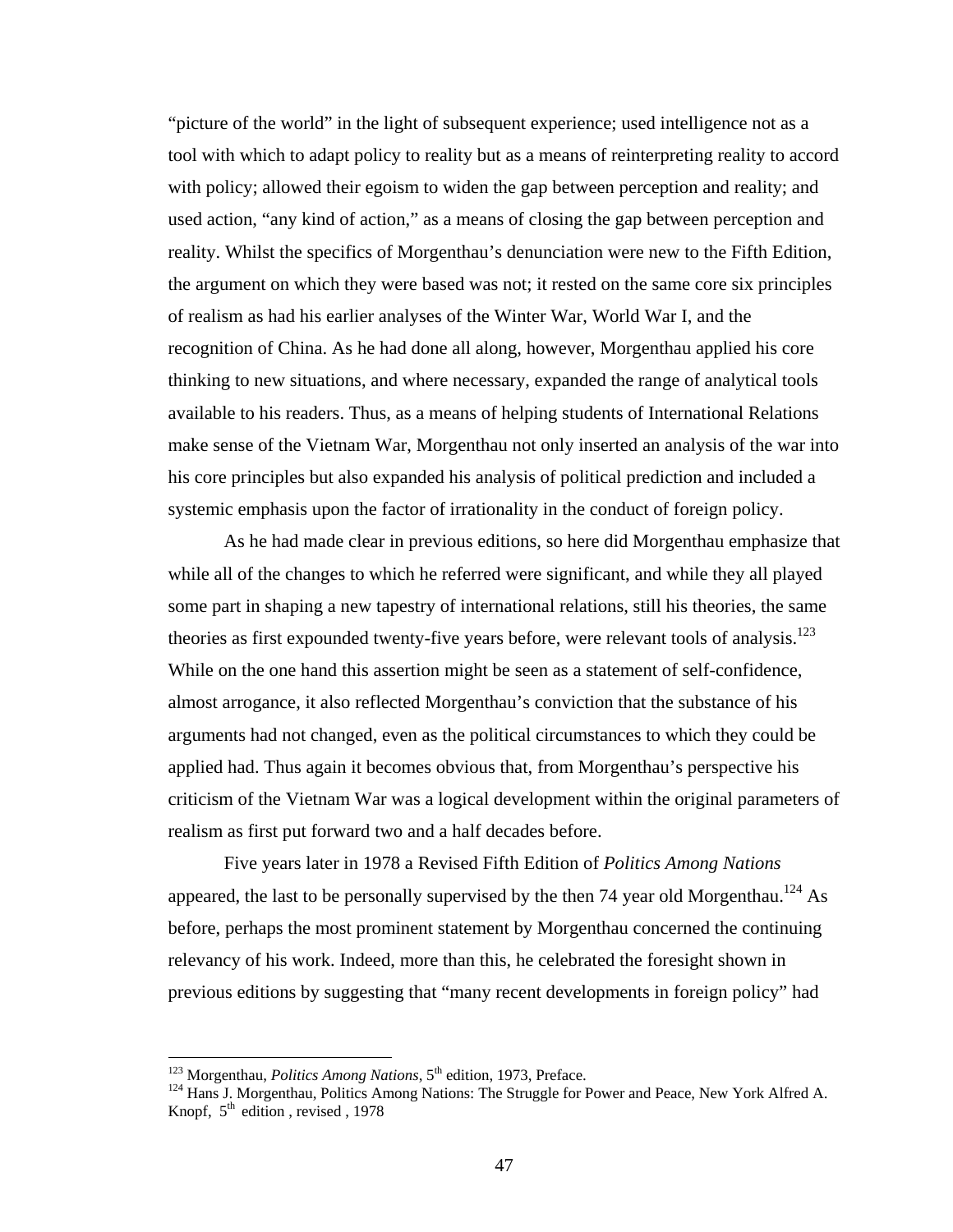been "anticipated by the theoretical considerations contained in previous editions..."<sup>125</sup> Thus according to Morgenthau, realism, or at least his realism, was not only still a relevant analytical tool but had proved capable of predicting or at least suggesting possibilities for the future within international relations which could not have been known at the time. The consistency of the intellectual foundations of the revised fifth edition of 1978 with the previous editions is quite remarkable. As a result, although the effect of the application of his principals may have varied, Morgenthau's loyalty to these intellectual foundations remained unaltered. Thus he remained constant in his conviction that "international politics, like all politics, is a struggle for power" and that whenever policy makers "strive to realize their goal by means of international politics, they do so by striving for power."126

The analysis Morgenthau offered the reader in 1978 of the elements of the power of a country - geography, natural resources, industrial capacity, military preparedness, population, national character, national morale, the quality of diplomacy and the quality of government - were the same as those he had offered the reader of the first edition in 1948.<sup>127</sup> His outline of his theme was as constant as the morning star, from the robust and nuanced realism of Parts One through Eight, to his aspiration towards the possibility of a world state in part nine. His aspirations for a more hopeful future focused, as always, on the possibility, if not the probability of human moral transformation. He hoped, as he had always done, for the possibility of a global civil society as the basis of a world state: "What is needed [for permanent peace] is a radical transformation of the existing international society of sovereign nations into a supranational community of individuals."<sup>128</sup>

With this edition, as he had done in his career progression, Morgenthau had come full circle professionally. He had achieved fame in 1948 with the publication of the first edition of what would prove to be his masterpiece. He had sustained his renown by publishing updates of this work over the course of the next thirty years. With each edition he had acknowledged the most critical changes in the international sphere while at the

<sup>125</sup> Hans J. Morgenthau, *Politics Among Nations: The Struggle for Power and Peace*, Fifth Edition, Revised, (New York: Alfred A. Knopf, 1978), Preface.

<sup>&</sup>lt;sup>126</sup> Morgenthau, *Politics Among Nations*,  $5^{th}$  edition, Revised, 1973), 29.<br><sup>127</sup> Morgenthau, *Politics Among Nations*,  $5^{th}$  edition, Revised, 1973), 29.<br><sup>127</sup> Morgenthau, *Politics Among Nations*,  $5^{th}$  edition, R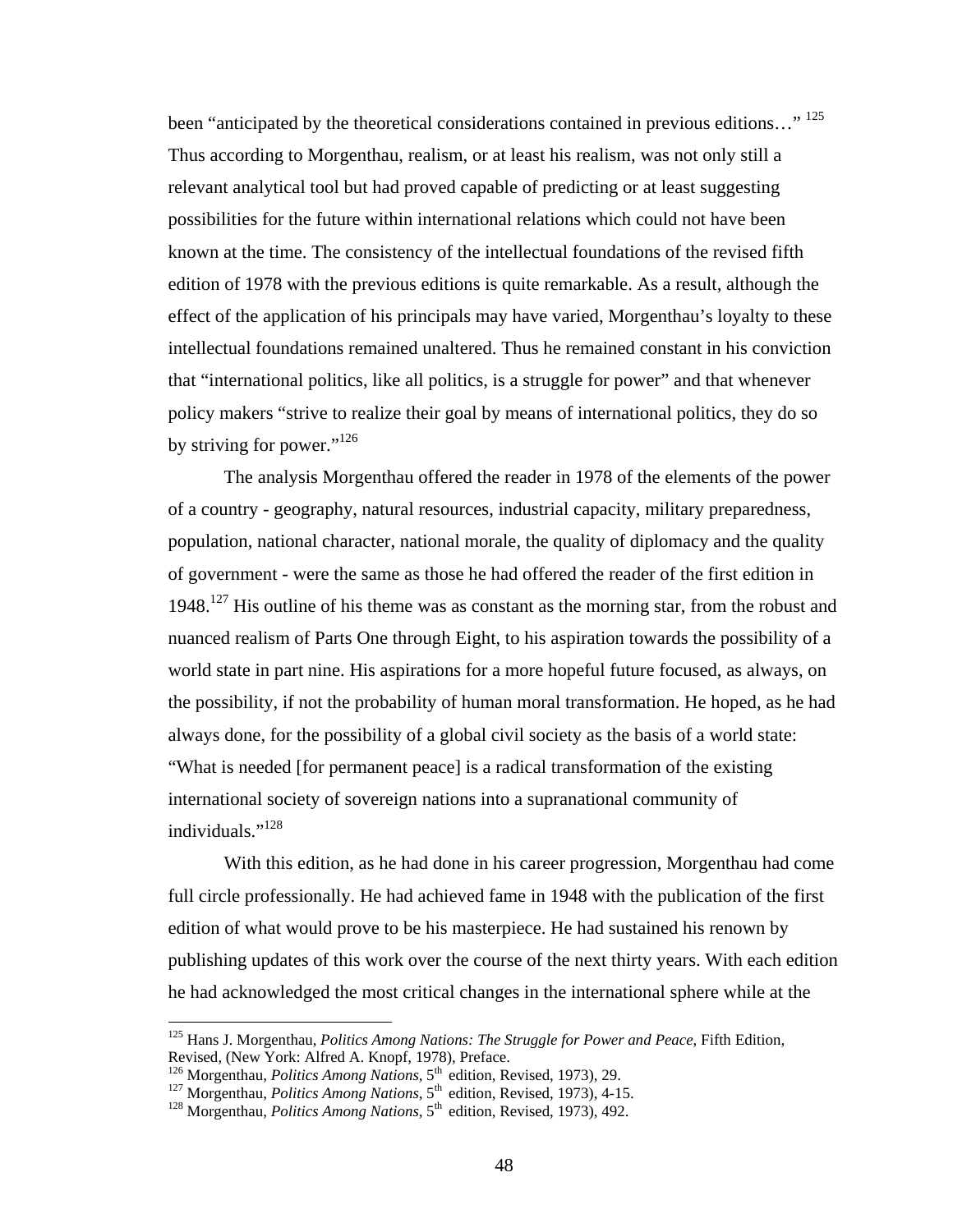same time making clear the continuing relevancy, through its adaptability, of his core argument. Furthermore, his confidence in the constancy of his work enabled him to offer critiques of contemporary U.S. foreign policy without losing faith in his own theories. In essence, Morgenthau, through his critiques and analysis, made clear that realism, as articulated by him over the course of the post-war period, contained within it both conservative and progressive elements and thus consisted of a theoretical consistency combined with a practical flexibility. Morgenthau's intellectual consistency was reflected throughout the successive editions of *Politics Among Nations*. It was also evident in his other monographs, monographs to which we now turn.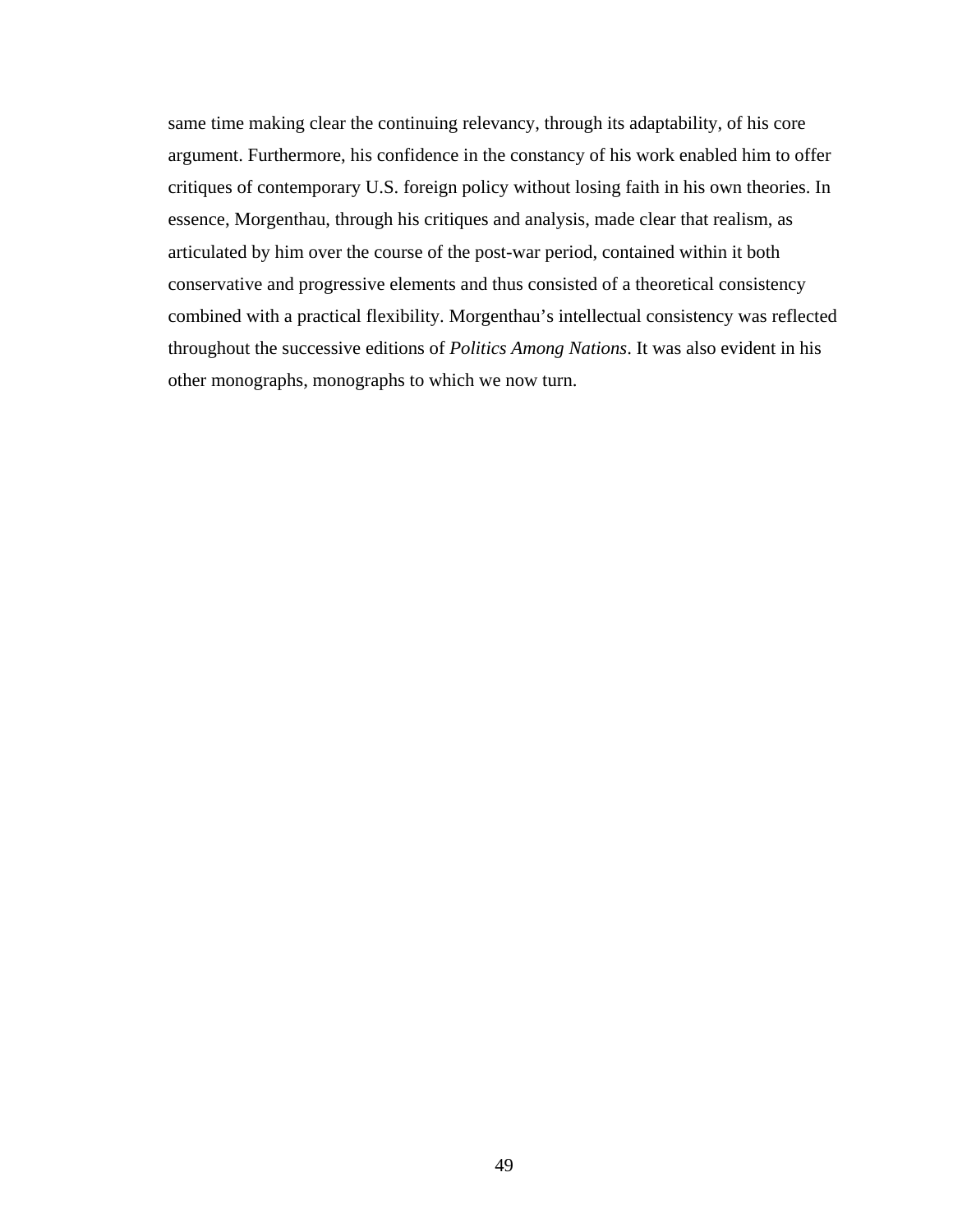## Chapter Three

Five Monographs: Morgenthau's Approach Applied

If *Politics Among Nations* was Morgenthau's singular masterpiece, he also published a significant collection of other monographs, which taken together, might be seen to match *Politics* both in terms of substantive argument, and as a reflection of the constancy combined with flexibility which was the hallmark of Morgenthau's realism. In this chapter I have chosen to focus on five such texts, all of which, I suggest, reflect a particular aspect of Morgenthau's intellectual development as applied to changing international circumstances.

Morgenthau's first published monograph was *Scientific Man vs. Power Politics*, published in  $1946$ <sup>129</sup>. In this text Morgenthau offered a critique of positivist methods in the context of a blunter analysis of the consequences of relying on an idealist framework in international relations than would be presented even in *Politics Among Nations*. Here he offered no hopes of how peace might one day be achieved through the formation of effective supranational institutions. Instead, he concentrated his fire upon the futility of attempting to apply the analysis of the laboratory to the political collective. Morgenthau accused "scientific man" of trying to understand international society according to a set of rational rules by which everyone would abide. For Morgenthau international society was not so easily ruled. Humanity was a great deal too complex to be the subject of scientific rational planning and analysis. Rather what was required was the application of judgment and experience.

Applying his theory to the international arena of the twentieth century, Morgenthau proposed that the problems of the inter-war era had arisen not because, as idealists would have it, there had been too little reason applied, but because states as a natural course of order, recognize no legal authority upon them. Certainly there might

<u>.</u>

<sup>129</sup> Hans J. Morgenthau, *Scientific Man vs. Power Politics*, (Chicago: University of Chicago Press, 1946).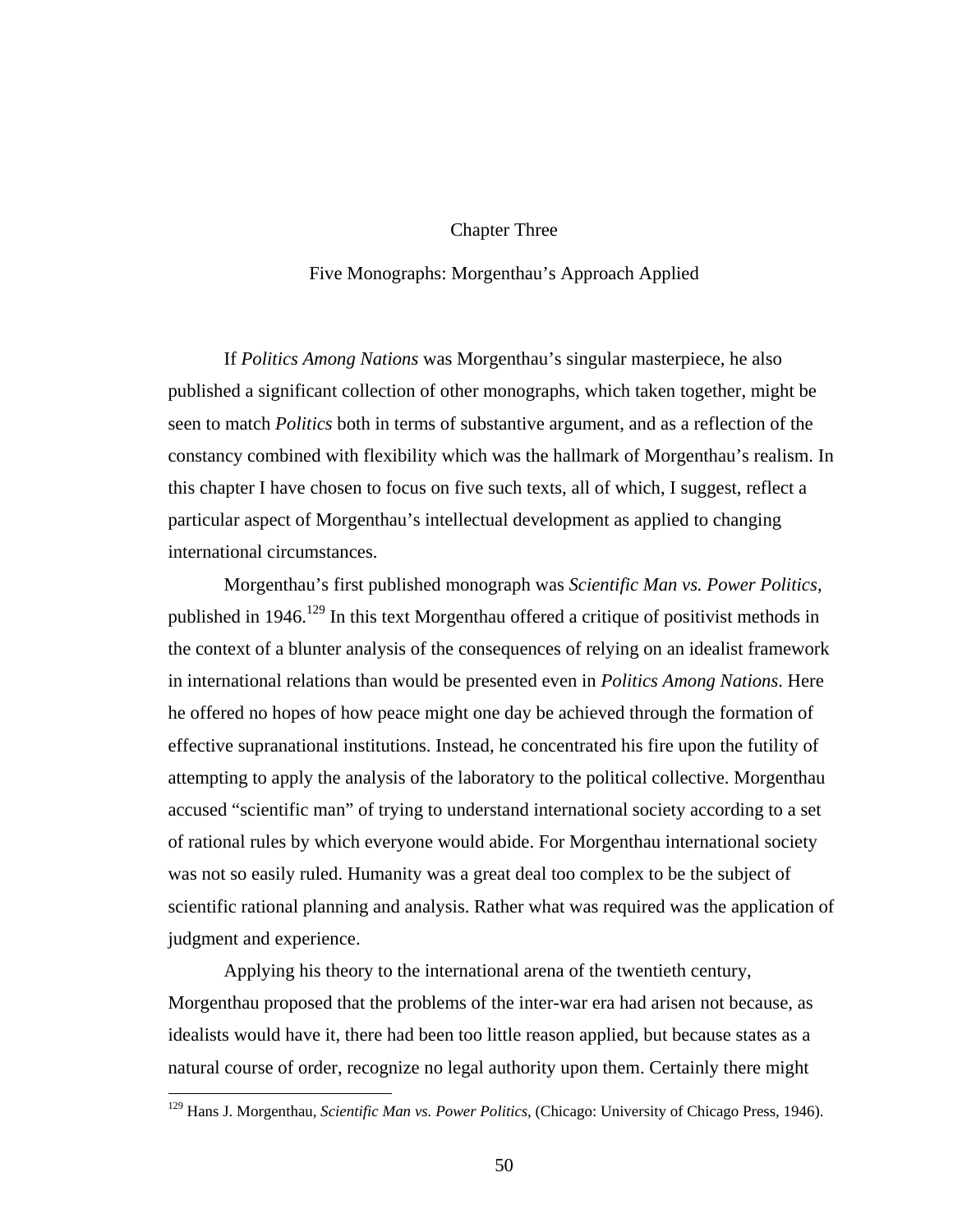exist moral strictures or an international law in name, but, argued Morgenthau, an international law without the possibility of sanction was really no international law at all. Thus, if one wanted to understand the events of the inter-war era, one would do better to examine the reality of states' interests, rather than the looked-for hopes of reason and morality. Thus Wilsonian idealism had offered not a realistic means of understanding international politics but rather a false hope. A realistic, or in Morgenthau's terms, a realist, analysis based on judgment and experience would have recognized that states were interested only in the pursuit of power, in which pursuit they would be governed only according to the perceived national interests of the state.

In 1951, Morgenthau applied his theory of realism to U.S. foreign policy. Thus *In Defense of the National Interest: A Critical Examination of American Foreign Policy*, examined U.S. diplomacy past and present.<sup>130</sup> According to Morgenthau, U.S. foreign policy could be broken down into four stages, or eras. The first, represented by George Washington, perhaps most obviously in his Farewell Address, was an age of realism when policymakers clearly understood and acted upon what they perceived to be the real interests of the United States. The nineteenth century, according to Morgenthau, witnessed an ideological era when the national interests of the United States were coterminous with contemporary notions of morality. Though dangerous ground, this philosophy worked well enough because at heart policymakers still pursued the real interests of the country. The real damage, according to Morgenthau, had happened in the last fifty years when policymakers had conducted foreign policy according to a utopian or idealistic conception of the world.

Thus, here again, as he had done in *Scientific Man* and in *Politics Among Nations*, and as he would do throughout his professional career, Morgenthau reserved his greatest disdain for idealism with, as a mechanism for understanding international relations, its belief in the limits imposed upon the freedom of nation states' behavior by international institutions and mores. This belief, argued Morgenthau, was best represented by such theories and practices as Wilsonian diplomacy, Dunbarton legalism, Trumanian sentimentalism, and neo-isolation. Collectively these errors had caused U.S. policy to

<sup>130</sup> Hans J. Morgenthau, *In Defense of the National Interest: A Critical Examination of American Foreign Policy*, (New York: Alfred A. Knopf, 1951).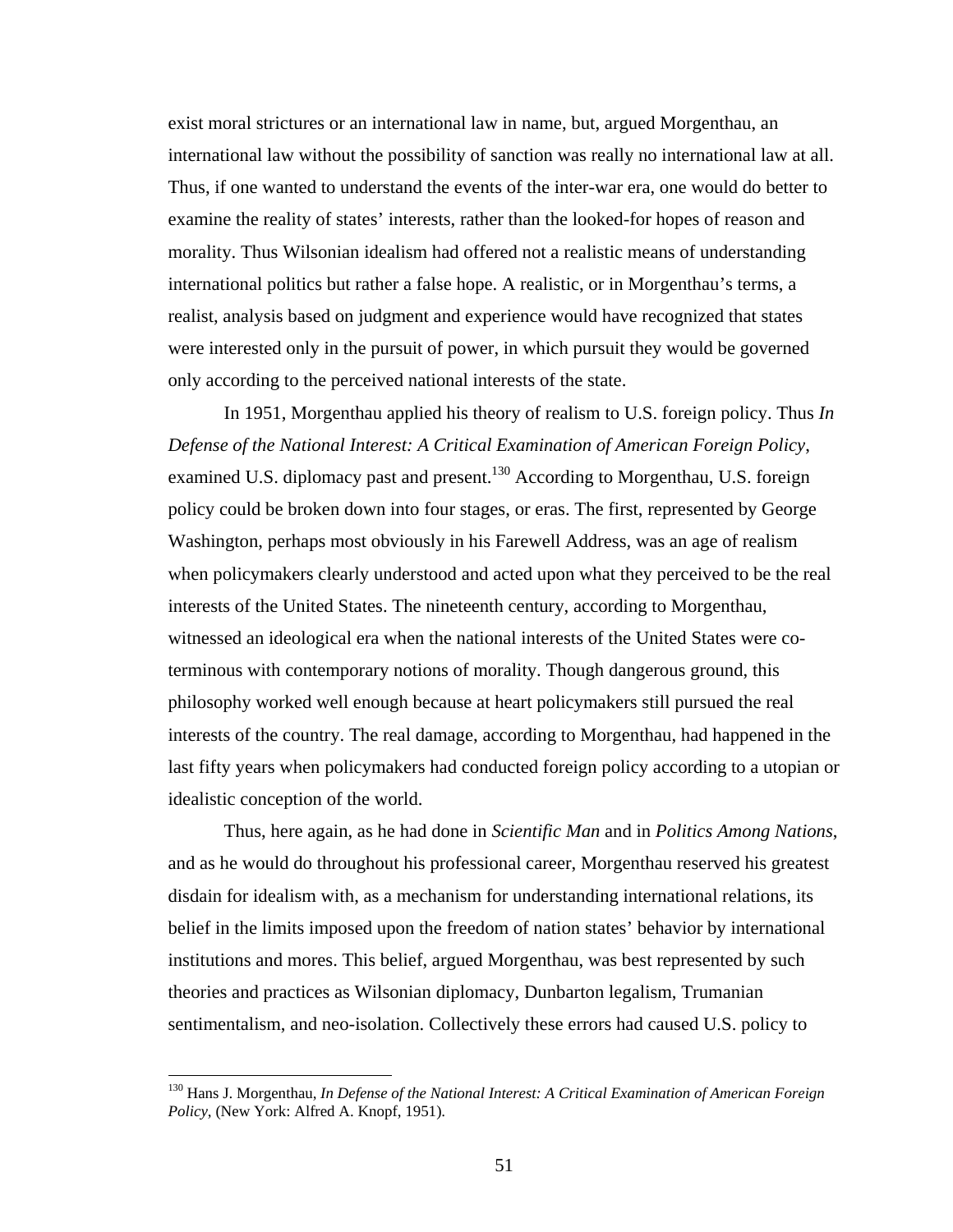stray from its proper course. The result, in the post-war age, was that what should have been a realist age had been perverted. Morgenthau now called upon policymakers to abandon these errors and revert to the realism of Washington. Specifically, he urged that contemporary U.S. foreign policy should be guided by the objective of securing a balance of power in Europe and Asia, and by maintaining a dominant position for the United States within its own hemisphere. Even more succinctly, he argued that national interests should be yardstick against which all foreign policy decisions should be measured.

Just over a decade later, with three editions of *Politics Among Nations* under his belt, Morgenthau again applied the more general theories contained within his masterpiece to the particular needs of his adopted country. In *Politics*, Morgenthau had urged both theorists and policymakers to theorize and act according to the situation as it actually was, not according to how they thought it should be, or hoped it might one day become, and above all else, to focus on the national interest. Examining U.S. policy in 1962 in *The Purpose of American Politics*, Morgenthau argued that while not all states had a national interest, the absence of which explained their relative lack of influence in the world, for the United States the national interest was an amalgam of equality and liberty. It was this creative tension that existed between equality and liberty - the national purpose - that gave a normative nature to the outcome sought by U.S. foreign policy. Having asserted the centrality of national interest, Morgenthau in *American Politics* was ready to follow the same rule – even at the cost of apparently contradicting his earlier arguments.131 As elsewhere, however, a close reading of Morgenthau's argument reveals not an inconsistency with earlier thought but rather a flexibility, an ability to adapt an existing theory to a new situation sufficiently well that the original theory, might at first glance appear to have been overruled. In fact, it is still very much present.

The new situation that 'actually was' in 1962, according to Morgenthau, was the combined existence of nuclear weapons and the advanced rockets and guidance systems designed to carry the weapons from continent to continent. The result was that America could no longer secure its borders exclusively through its own efforts. No matter how much material strength the U.S. amassed, it could not prevent an attack of such

<sup>131</sup> Hans J. Morgenthau, *The Purpose of American Politics*, (Chicago: University of Chicago Press, 1962).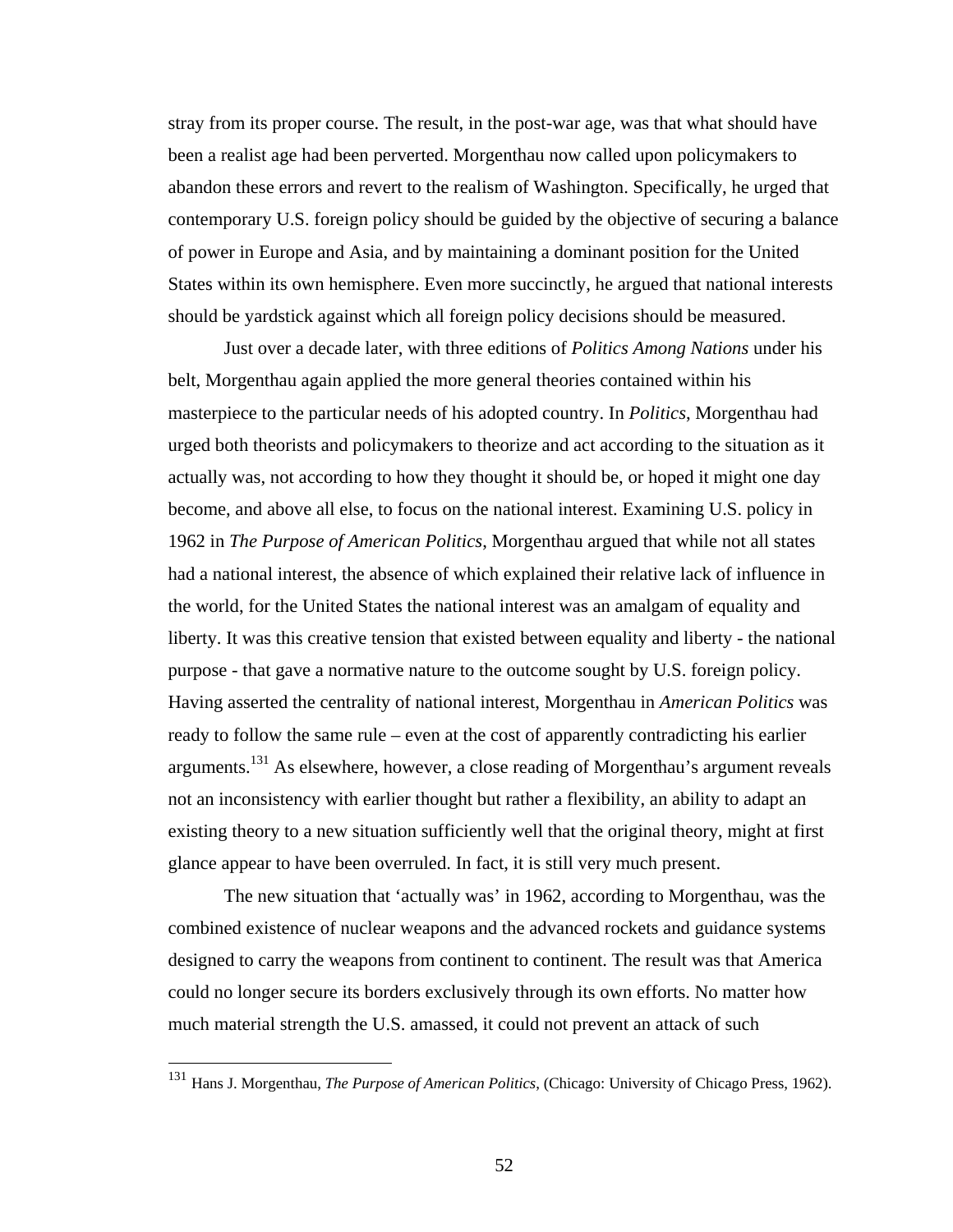magnitude as would likely destroy the nation. Thus where once Morgenthau had doubted the utility of supranational bodies, now he saw them as the only possible mechanism by which new weapons of mass destruction could be controlled. True to his earlier analysis, Morgenthau in 1962 did not suggest that a strong United Nations or some other such institution, was a guarantee that nuclear weapons would not be used, only that it was the best method of potential control available. As he phrased it, "The United States must choose not between insecurity and security, but between utter insecurity and a measure of insecurity which, in view of the alternative, is tolerable."<sup>132</sup>

While it would be possible to read *American Politics* as a shift to the left for Morgenthau, and his call for a stronger supranational body as proof of his growing disenchantment with the politics of power between nations, it would be more appropriate to see in it a constancy of purpose, a call for nation states to act in a manner which would best serve their self-interests. Thus, believed Morgenthau, if every nation state signed up, it would make the supranational body all the stronger, and all the more likely to be able to impose its will upon constituent members, and thereby assure both the collective and individual security of those same members. From this perspective, the conceding of national sovereignty, was not, as might superficially be assumed, against the interests of nation states but rather very much integral to them.

If in *American Politics* Morgenthau applied his realist framework to an overview of U.S. foreign policy, in *Vietnam and The United States*, he concentrated his analysis upon what was in 1965, the year of the book's publication, possibly the 'hottest' single issue in U.S. foreign policy.<sup>133</sup> Although the book could be perceived as being what would be termed today 'an instant book,' written in response to a particular set of circumstances of the moment, its analyses and arguments reflected years of scholarly research and reflection. As we have seen, Morgenthau's analysis of U.S. involvement in Vietnam represented not an aberration of the realist conception of international relations produced in1948, but rather its practical application to a new set of circumstances. Consisting of previously published essays drawn from Morgenthau's contribution to the mass media between 1956 and 1965, along with an original introductory essay written for

<sup>&</sup>lt;sup>132</sup> Morgenthau, American Politics, p.68

<sup>&</sup>lt;sup>133</sup> Hans J. Morgenthau, *Vietnam and The United States*, (Washington: Public Affairs Press, 1965).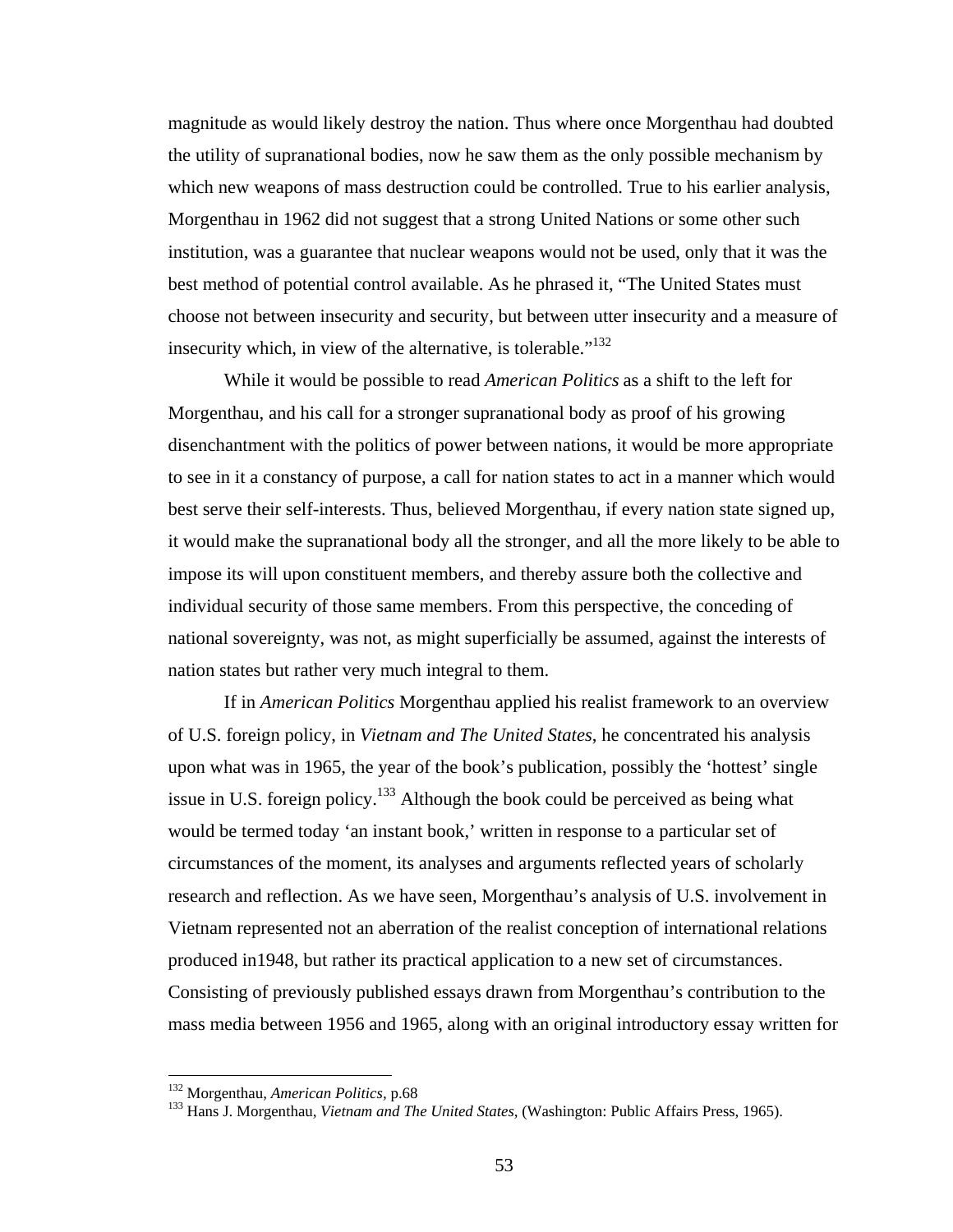the occasion, *Vietnam and The United States*, summarized and foregrounded Morgenthau's thoughts about U.S. policy and Vietnam.

Essentially Morgenthau proposed that U.S. policy toward Vietnam was based on three myths: "a binding commitment to the Saigon government that engages our 'honor'; aggression from the North against a people anxious to have us defend their national independence; and the identity of the interests and policies of the Viet Cong, North Vietnam and China."134 According to Morgenthau, since none of the propositions behind these ideas was true, the U.S. policy which had resulted from them was also false, i.e. a policy not in the true interests of the United States. Instead, what had resulted was a policy which could result only in the "…indiscriminate killing of everybody in sight – by genocide."135 Morgenthau's use in an academic monograph of language more likely to be heard on the streets, or on the campuses of student-dominated universities might, as before, suggest a shift to the left. Again, however, a contextualized reading of his argument makes clear that this is not the case. Morgenthau argued against genocide not on moral grounds but because the policy from which it would result was flawed, flawed in the sense of not serving the interests of the United States. From this perspective, as elsewhere, Morgenthau's realism may be seen to contain within it a liberatory potential since it recognized that the "…indiscriminate killing of everybody in sight" was hardly good or useful politics.

In the second edition of *Politics Among Nations*, Morgenthau had introduced the element of "quality of government" as an aspect of international politics. We have already discussed his later use of this dimension in reference to the Johnson administration and its harassment of him through the arms of government. In *Vietnam and The United States*, Morgenthau employed the same analytical tool to serve a blistering attack upon the individuals within government he perceived to be responsible for U.S. involvement in Vietnam. He accused these policymakers of being unable to distinguish between what was good for the country and what was good for their own reputations. His analysis is worth quoting in some detail since it manifests the anger Morgenthau clearly felt when he considered the Vietnam War. As he saw it,

<sup>&</sup>lt;sup>134</sup> Vietnam and The United States, p.13.

<sup>&</sup>lt;sup>135</sup> Vietnam and The United States, p.20.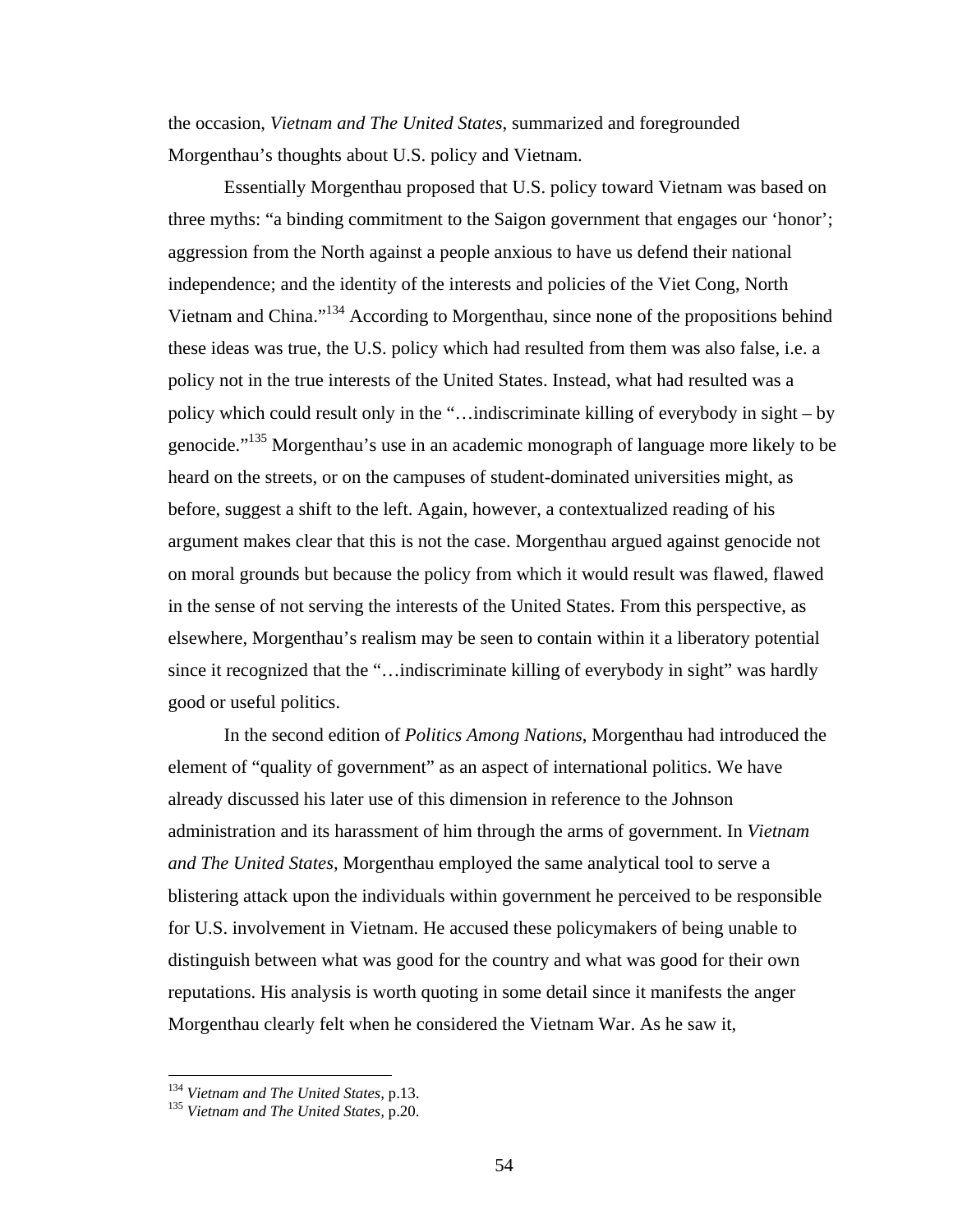"disastrous policies consistently pursued serve the self-protection of those who have initiated or inherited them. We are here in the presence of an issue not of foreign policy or military strategy but of psychopathology. The result is the personalization of the fear of the loss of prestige, so that in the end it is not only the prestige of the nation that is at stake, but the prestige of the policymaker himself, his ability to retain his power, and his place in history. The commitment which the policymaker feels he cannot escape is not so much to the government of South Vietnam as to the public opinion of the United States."136

As with his use of the term 'genocide," Morgenthau with this critique placed himself squarely on the side of those who would later ask President Johnson how many kids had "he killed today."<sup>137</sup> Although the desired ends were the same, however, there was a difference between Morgenthau and most street activists. Morgenthau called for an end to the war not because it was the morally right thing to do, or because the United States should abandon its interests in the region and concede to the force of popular will or compassion. Rather, the United States should withdraw from Vietnam because the country's involvement was a result not of real or actual U.S. interests but because of the interests of particular office-holders who were intent on putting their interests ahead of the interests of the country. The extent of Morgenthau's disdain for the Johnson administration is clear when one realizes that he condemned the policymakers not for having implemented bad policies in good faith but for continuing to implement bad policies for bad reasons. Thus, the fact that the vitriol contained within Morgenthau's assessment of particular members of the U.S. policy-making establishment matched that launched by left-wing activists who sought both the withdrawal of troops from Vietnam and the downfall of the current U.S. administration does not mean that Morgenthau was himself a left wing activist. At times, one might walk like a duck, talk like a duck but still be very much a realist conservative, albeit a conservative whose framework contained within it the potential for liberation and progressivism.

Reflecting on his experiences toward the end of his career, Morgenthau produced

<sup>&</sup>lt;sup>136</sup> Vietnam and The United States, p. 18.

<sup>&</sup>lt;sup>137</sup> The taunt "Hey hey LBJ, how many kids have you killed today?" was extremely popular amongst antiwar activists during the 1960s, personalizing responsibility for continuing U.S. presence on the president. For a history of anti-war activism see, Nancy Zaroulis and Gerald Sullivan, *Who Spoke Up? : American Protest Against the War in Vietnam 1963-1975*, (New York: Henry Holt & Company, 1984).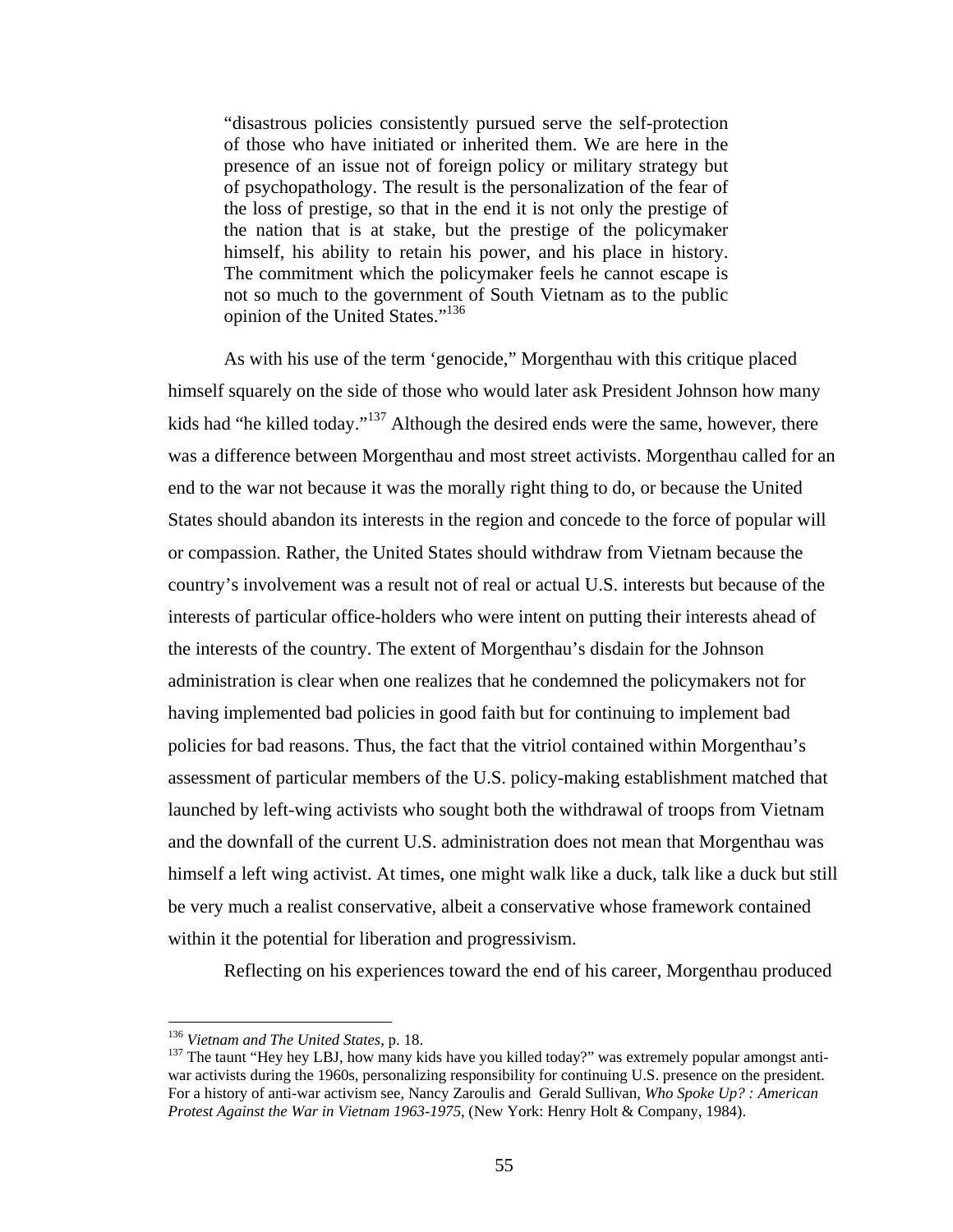his last work, *A New Foreign Policy for the United States* in 1969.<sup>138</sup> The very title of the book might well be seen to reflect a shift in Morgenthau's thinking. As one credited with formulating the basis on which so much of post-45 U.S. foreign policy had been built, if Morgenthau was now calling for 'a new foreign policy', then surely he must be rejecting the old, or more specifically his old. In fact, he was, as ever, developing and applying his existing policy to the new circumstances of the late 1960s. Doing so would mean a change in the actual foreign policy as currently practiced by the United States, but it would not change the fundamental grounds on which such policies would be based. That basis was the same in 1969 as it had been in 1949 – the pursuit and preservation of U.S. national security and power.

Arguing that the United States must most urgently decide what was essential for its national well-being and reject what was peripheral and contingent, Morgenthau argued for a ruthless prioritization so as best to promote the national interests of the United States. In essence, rejecting both isolationism and globalism, Morgenthau called for new policies for a new world. Reiterating his conviction that there was no such thing as a monolithic communist world, Morgenthau emphasized that in interfering in countries where it had no business to be, the United States was acting against its own best interests. Instead, Morgenthau laid out a new vision of foreign policy. Based as ever on the pursuit of U.S. national interests, this policy should, according to Morgenthau, avoid an arms race, conduct nuclear policy at the international level, recognize China and form a new Atlantic alliance with Western Europe. In short, the United States should decide where its national interests lay and implement policies exclusively in those regions, neglecting areas of no particular concern to the U.S. As harsh as the proposal might have sounded, or indeed as 'soft' as it might have sounded given its general advice to withdraw from Vietnam, the underlying message was the same as it had always been – find, and secure, the interests of the state.

Perhaps of most obvious dramatic significance, Morgenthau, in *A New Foreign Policy*, called for an end to the policy of containment. Arguing that it had been valuable "during the famous fifteen weeks of the spring of 1947" when the Truman Doctrine and the Marshall Plan had together represented the implementation of the then innovative

<sup>138</sup> Hans J. Morgenthau, *A New Foreign Policy for the United States*, (New York: Preager, 1969).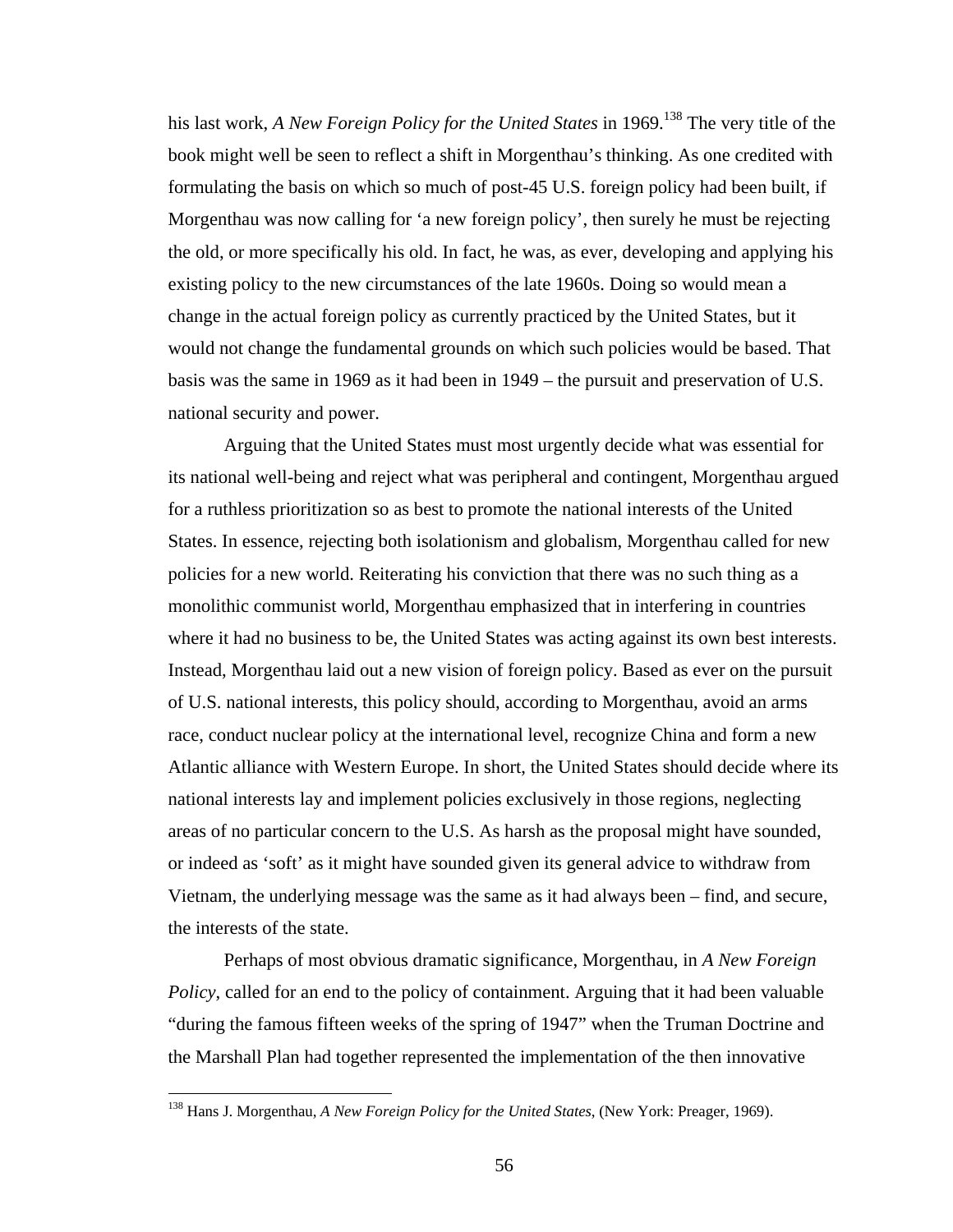policy of containment, Morgenthau now proclaimed it to be an outdated, and with particular regard to China, dangerous policy. Attempting to contain China, claimed Morgenthau, would likely lead to a serious military engagement. Far better to engage diplomatically, recognizing the realities of the situation - China was the dominant power in its hemisphere, was already becoming an economic and political competitor to the United States, and was in any case, practicing a communism different in substance from, and certainly not allied with, that practiced in the Soviet Union.

Thus by the time of his final new monograph, Morgenthau had, as he had done in other spheres, come full circle. Having become famous on the basis of the doctrine of containment, certainly justified and popularized by him if first articulated by Kennan, he was now calling for its rejection. He did so, however, not because he believed realism to have outrun its course, but because he perceived that realism had already been abandoned by U.S. policymakers and needed very much to be brought back. It was a position articulated in successive editions of *Politics Among Nations*, in a representative sampling of his monographs and also through his contributions to edited collections and his published articles in academic journals. It is to these that we now turn.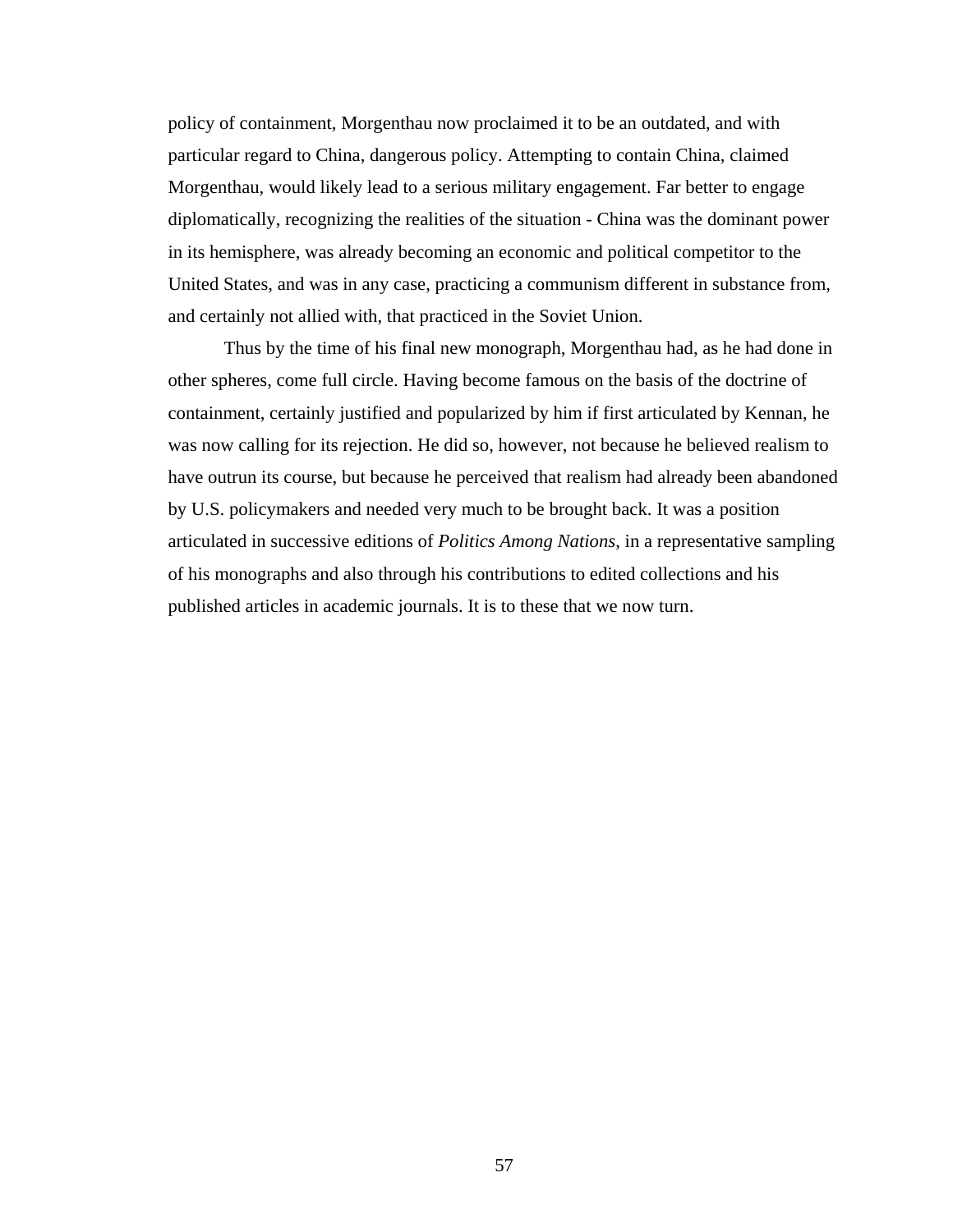# Chapter Four

### From Germany to Nuclear Weapons: Realism in Practice

Whilst Morgenthau's monographs represent important statements of his thought, he also contributed to academic debate, and helped shape the parameters of the discussion, through the writing of peer-reviewed articles, book chapters, and essays.<sup>139</sup> In this chapter I have chosen to analyze three articles and one book chapter as a means of understanding Morgenthau's politics of realism. Taken together, and building on the suggestions already made through a reading of his seminal work and other monographs, I propose that here, as elsewhere, what is apparent is the flexible fixity of Morgenthau's thought.

In the summer of 1950, the Norman Wait Harris Memorial Foundation Annual Institute was held at the University of Chicago. These annual institutes which had been established in 1924 were the occasion of bringing various outside speakers to Chicago in order to discuss a common theme of topical importance. With the establishment of the Federal Republic of Germany in 1949, it seemed timely that the 1950 Institute should discuss Germany and the future of Europe, and that the editor of that year's volume should be Hans J. Morgenthau. In addition to editing the published collection, Morgenthau was also responsible for contributing a chapter of his own, "Germany and the Future of Europe," dealing with the question of how the political interests of Western Europe might be reconciled with the rebirth of an independent Germany.<sup>140</sup> The significance of this question to post-war Europe cannot easily be overemphasized. If Europe of the 1870s had been bothered by the German question in the shape of how to

<sup>139</sup> Christopher Frei., *Hans J. Morgenthau. An Intellectual Biography*, (Baton Rouge: Louisiana State University Press, 2001), 76. Frie records that Morgenthau published over 420 articles, essays and commentaries between 1950 and 1980.

<sup>140</sup> Hans J. Morgenthau, "Germany: The Political Problem," *Germany and the Future of Europe*, ed. Hans J. Morgenthau, (Chicago: University of Chicago Press, 1951), 76-89.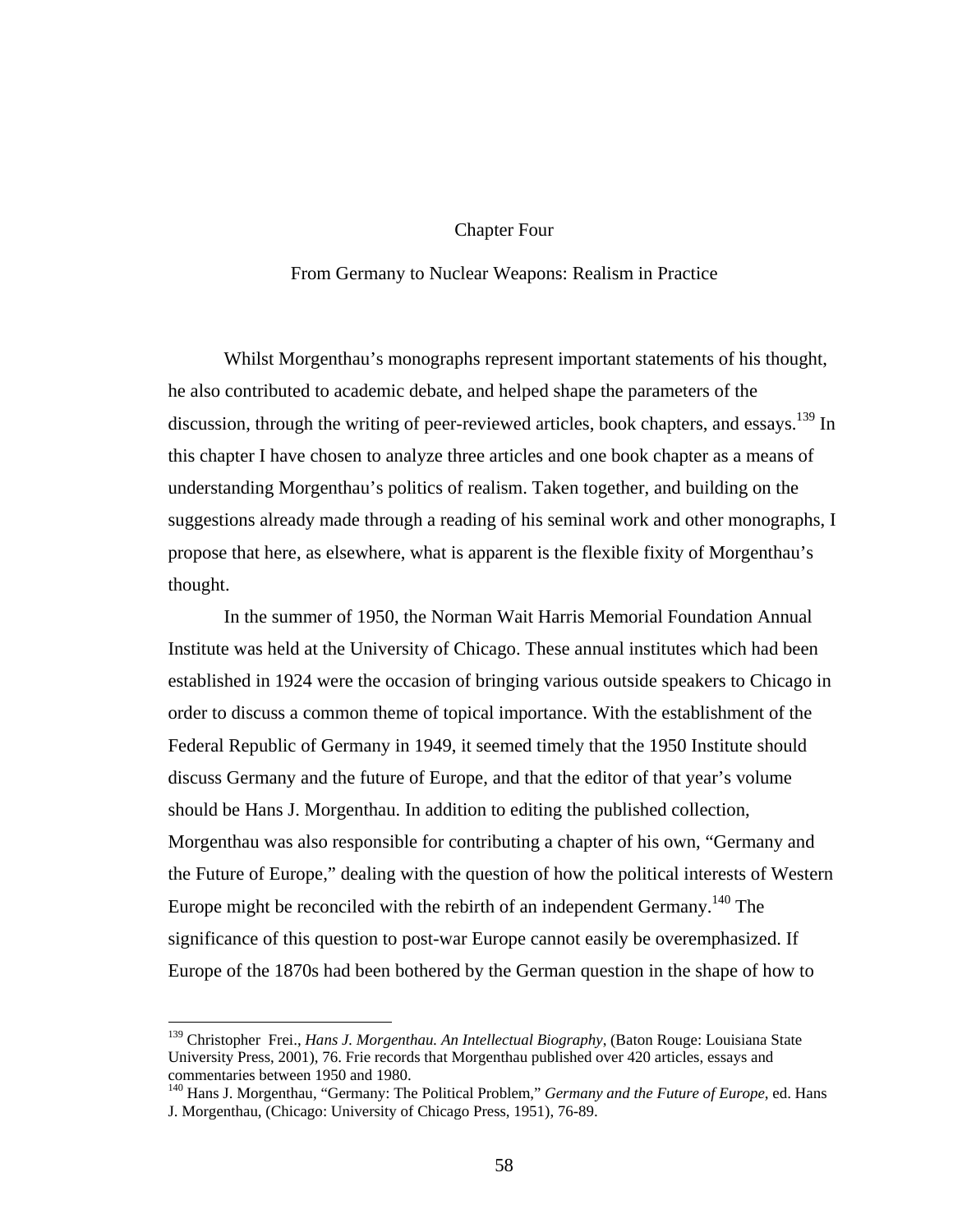cope with a newly united Germany, then the Europe of the 1950s was plagued by the German question in the shape of how to deal with a divided Germany, and in particular how to respond to a West Germany which though territorially much reduced in size was still a major economic and political power to be reckoned with.

With the decision by the United States to actively engage in a process of containment of the Soviet Union, West Germany was the frontline state with the Soviet sphere of influence. By choosing to examine the issue of Germany, Morgenthau was in many ways looking at the central problem of the early Cold War. For Morgenthau there were three key problems to be dealt with when examining Germany. Firstly, to prevent a rebirth of the worldview that led firstly Prussia, then a united Wilhemite Germany, and then Hitler's Reich into war. Secondly, how, whilst making sure that Germany would not again be a threat to its neighbors, it would yet be an economically powerful and politically stable state. And finally, how this economically powerful and politically stable German state would be able to protect itself against Finland-style domination by the Soviet Union. At the same time as he sought to avoid German domination, however, Morgenthau believed that Germany had to be sufficiently strong so as to serve as a buffer against communism. Indeed, Morgenthau believed that a strong Germany was essential to the success of anti-communism efforts. In essence, Morgenthau sought to engage with the issue of how a rearmed Germany could be prevented from dominating its neighbors to the detriment of the interests of the Western Allies while still being allowed to grow sufficiently strong as to protect them.<sup>141</sup>

Even as Morgenthau was offering solutions to Europe's, and in light of the global nature of international relations in 1950, the world's German question, he was also identifying what he perceived to be the origins of recent errors in U.S. foreign policy. According to "The Mainspring of American Foreign Policy: The National Interest vs.

<sup>&</sup>lt;sup>141</sup> Europe's German question has since been re-born yet again with the re-union of East and West Germany in October 1990. Now Europeans must grapple with the issue not only of how to respond to a united Germany (as had faced them in 1870) but how to do so in the context of the European Union. The problem might be summarized thus: give Germany too much power and freedom and it might, in enthusiasm, run away with (and thereby destroy) the Union; on the other hand, give Germany too little power and freedom and it might, in frustration, run away from (and thereby destroy) the Union. For an up to date analysis of the German question in the context of the European Union see, Desmond Dinan, *Ever Closer Union? An Introduction to the European Community.* (Houndmills, Basingstock, Hampshire: MacMillan Press, 1994).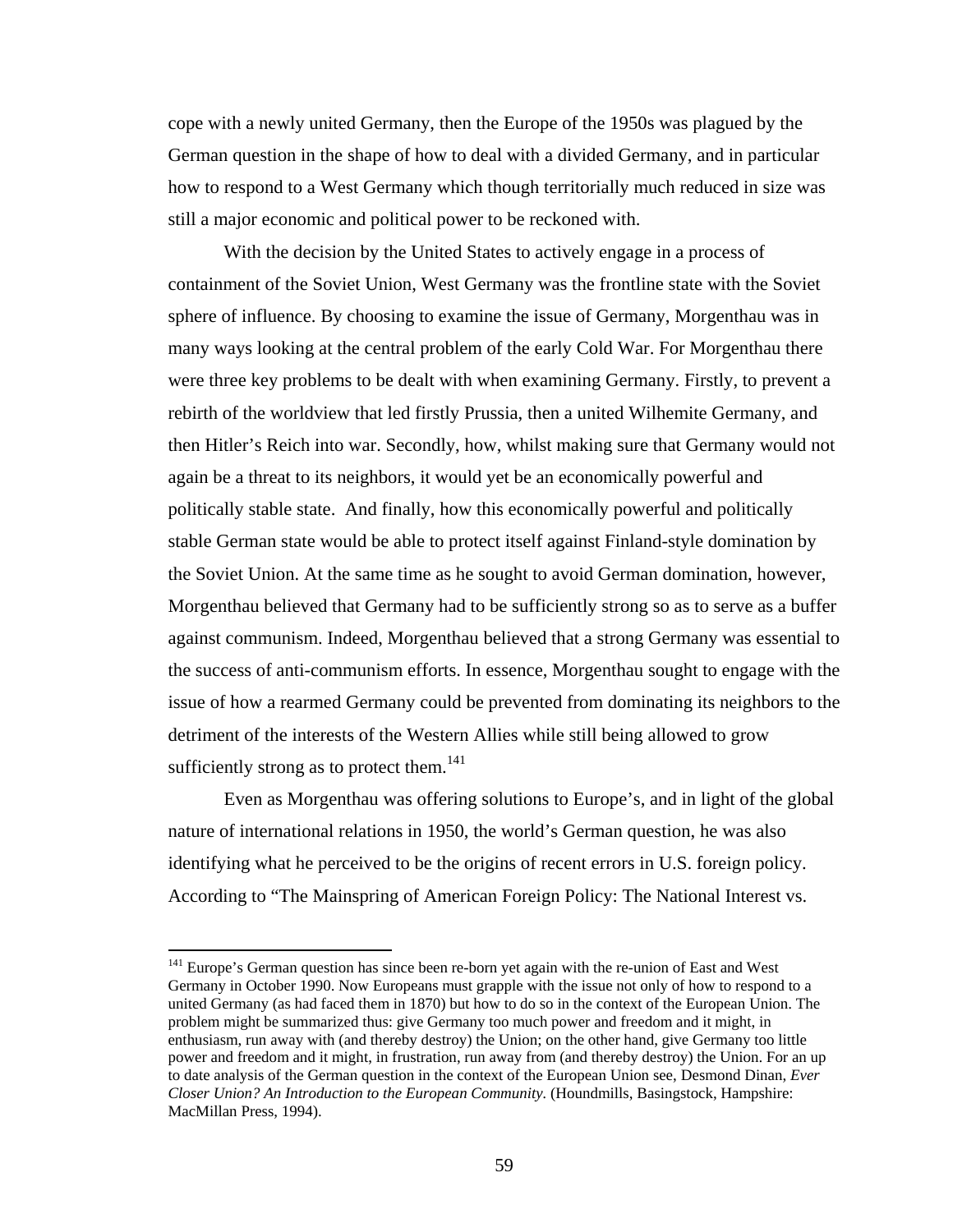Moral Abstraction," published in 1950 in *The American Political Science Review*, the premier journal in the field, the error lay in the original claim of early colonists of the would-be United States that their society was fundamentally different from Europe. Specifically, according to Morgenthau, they claimed that their society was the antithesis of Europe rather than, through its imperialistic nature, its culmination. It was only, claimed Morgenthau, because the indigenous inhabitants of the North American landmass were so inferior in terms of numbers, organization and military capability that the apologists and politicians of the European settlers were able to make the argument that the political expansion of the original thirteen colonies into the interior was an act "…of civilization rather than conquest" and as such essentially differed from, and was morally superior to, the imperialist ventures, wars of conquest, and colonial acquisitions with which the history of other nations was replete. $142$ 

As a result of this deception, claimed Morgenthau, the American public believed itself to be morally superior to Europe. With this belief, cloaking the expansion of the country in a civilizationist framework, they were denying the reality of the power politics by which the expansion had actually been achieved. This denial of power politics and the accompanying perception that politics was in fact guided by moral impulses such as the civilizational impulse which had sponsored expansion into the interior, had, claimed Morgenthau, led directly to the disaster of Wilsonian idealism. Morgenthau believed now that the only way forward was for U.S. policymakers to acknowledge the reality of what had actually made the United States such a strong country and to deny the myth of what people believed had made them strong. To do so would be to correct the basis on which future foreign policies could be established, an essential prerequisite for future success since it stood to reason that a policy built upon false assumptions, as had been the case with idealism, could reap only false rewards, or at least rewards antithical to the real interests of the United States.

Likewise antithical, according to Morgenthau was the granting of aid to other nations on grounds unrelated to U.S. national interests. "Preface to a Political Theory of Foreign Aid," published in *The American Political Science Review* in 1962, might in

1

<sup>&</sup>lt;sup>142</sup> Hans J. Morgenthau, "The Mainspring of American Foreign Policy: The National Interest vs. Moral Abstraction," *The American Political Science Review*, Volume 44, Issue 4 (Dec. 1950), 833-854.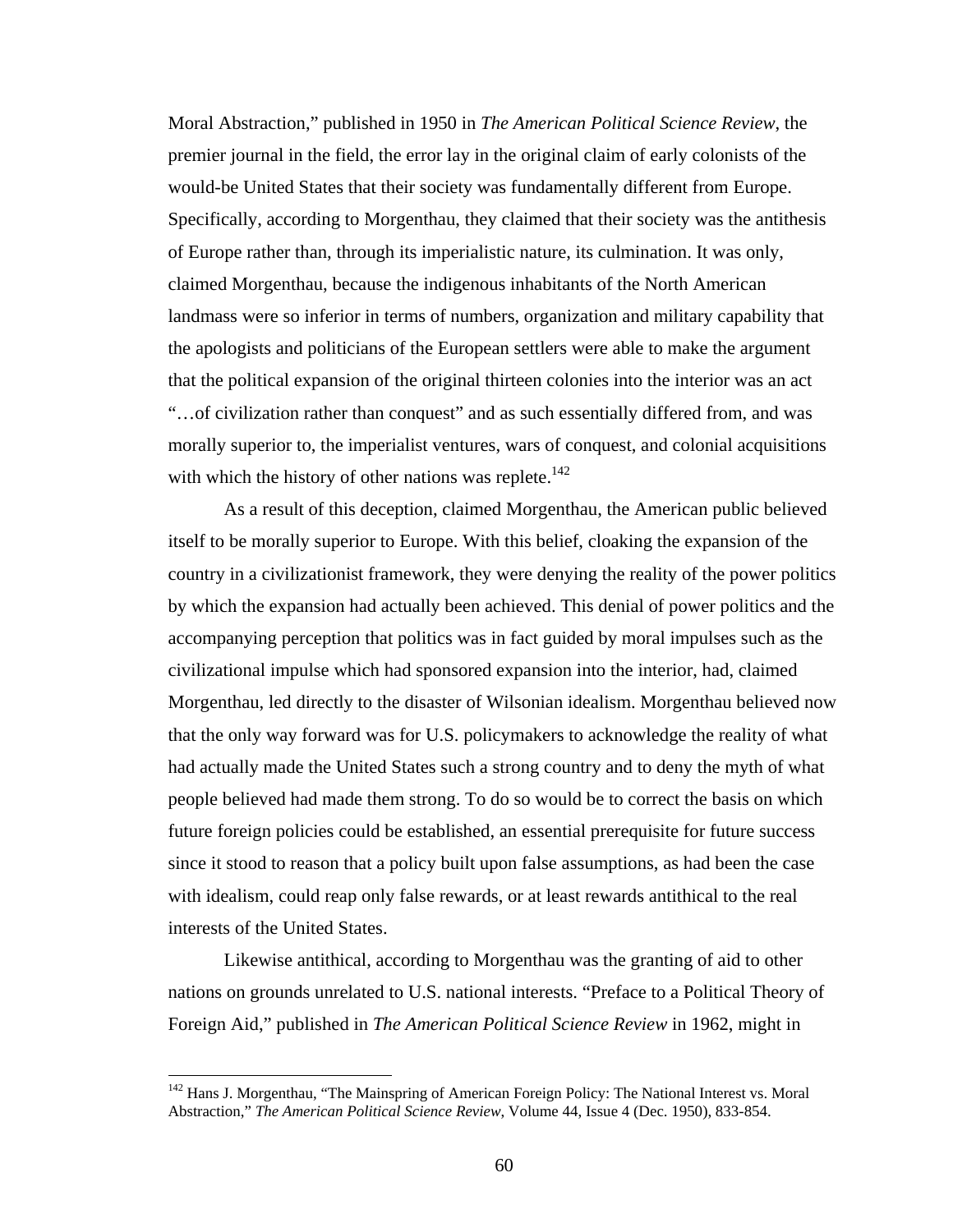some ways be considered Morgenthau's most controversial article since it appears to be absent any sense of compassion. It is certainly one that weakens any perception of Morgenthau as a liberal. And yet, it is no different, no less realist, no less progressive than his other work.<sup>143</sup> For Morgenthau compassion in foreign policy was misplaced. To implement foreign policy according to a compassionate view of the world would be to implement foreign policy according to how one wanted, or wished, the world to look. To act according to these guidelines would be to return to the idealism of the inter-war age, an idealism which, according to Morgenthau, had clearly not worked out, and which had been obviously discredited. As Morgenthau saw it, cloaking foreign aid in idealism had clouded the minds of both policymakers and the public about what aid should really be concerned with. It was not, argued Morgenthau, about charity or help. Nor was it purely an economic transaction. It was an expression of the relationship between economy and politics and was directly tied to the securing of the interests of the United States. These interests, according to Morgenthau, did not include apparently random, or at least indiscriminate giving of aid to underdeveloped nations so that they might develop.

Perhaps somewhat harshly, but expressive of a realist viewpoint, Morgenthau suggested that some nations suffered "…from human deficiencies which preclude economic development" or "to put it bluntly: as there are bums and beggars so there are bum and beggar nations." To give such nations aid would be ludicrous, since "short of a miraculous transformation of their collective intelligence and character, what they receive from the outside is not likely to be used for economic development." Further lambasting the political structures within such nations, Morgenthau believed that in many aidrecipient nations, "peace and order" were maintained "only through the ruthless use of the monopoly of violence by the ruling group." Thus while the giving of aid might well prompt democratic forces to start a revolution, it could not control the outcome and thus revolution would likely lead not to democracy but to chaos and disorder. Hence for Morgenthau, any attempt by the United States to stimulate economic development or industrialization as a route to political democracy would, by disrupting "the social fabric of the underdeveloped nation" more likely lead to a revolution, the outcome of which

<sup>143</sup> Hans J. Morgenthau, "Preface to a Political Theory of Foreign Aid," *The American Political Science Review*, June 1962, pp 31-39.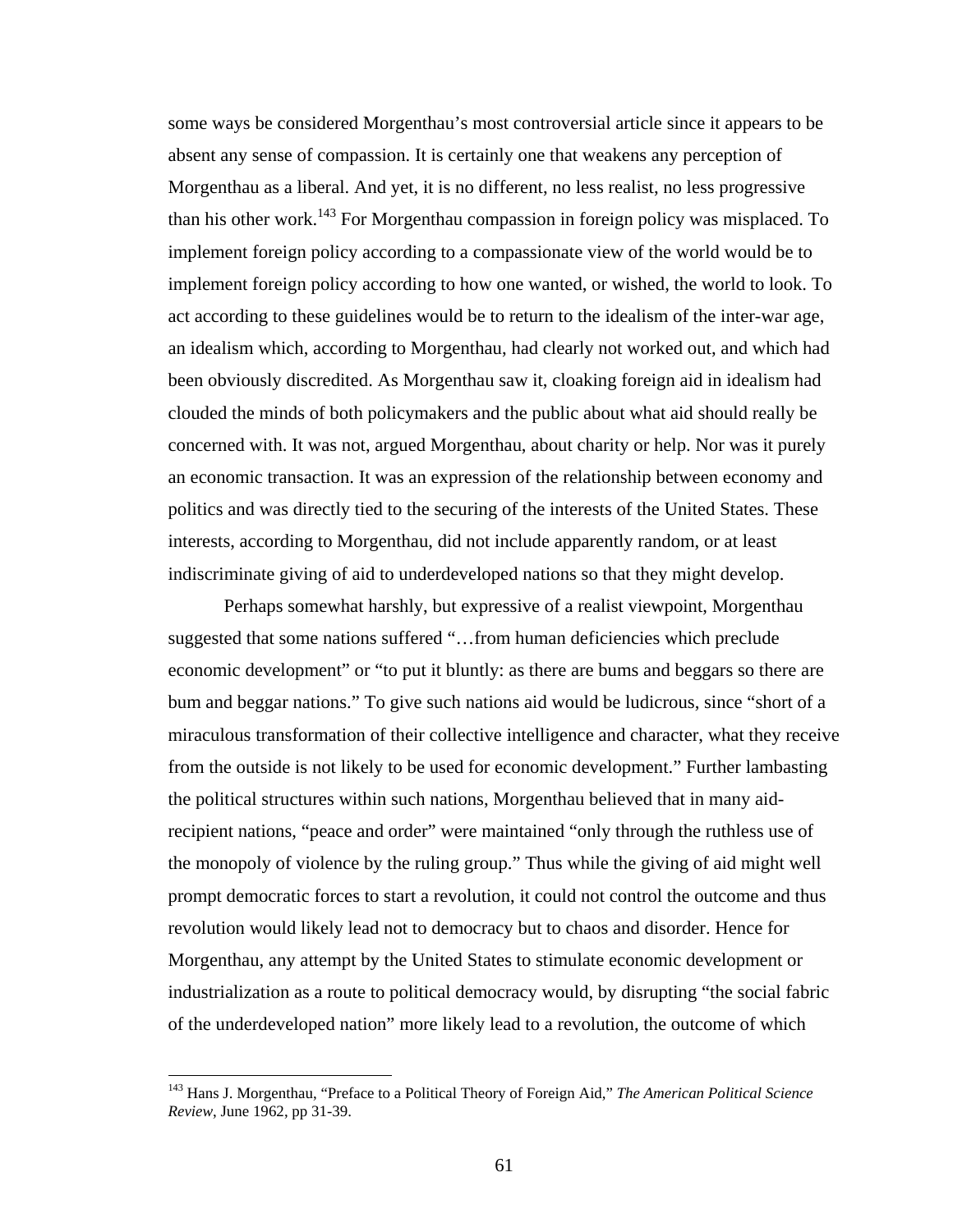would be unlikely to benefit the United States. Instead of this idealist path, the U.S. would do better to determine its aid recipients according to its friendships - a harsh proscription perhaps but one that would be more palatable, at least within the domestic sphere of U.S. politics, if the idealism under which aid was currently cloaked was abandoned and the public taught to see aid for what it really a was, as another dimension of international relations.

In *Politics Among Nations* Morgenthau had articulated the hope that the international political order could eventually create a mechanism for the enforcement of international peace. In 1963, "The Political Conditions for an International Police Force," published in a special issue of *International Organization*, he looked specifically at the likelihood that such a peace could be maintained by an international police force.<sup>144</sup> Arguing that the political conditions for international peace would be in place when nation states were willing to surrender real aspects of their sovereignty to a supranational body, Morgenthau declared that that time had clearly not yet come. Thus he had reached the conclusion that in a world of sovereign nations, the idea of a reliable and effective police force was a contradiction in terms.

According to Morgenthau, an international police force, by dint of being international could not be more reliable or efficient than the political interests and military capabilities of the nations supporting it allowed it to be. Furthermore, the loyalty of the individuals within the international police force would always lie first with their own nation state. Taking as his example the attitude of the police during the forced integration of the University of Mississippi in 1962, Morgenthau argued that "the political preferences of the police are likely to color the performance of its functions."<sup>145</sup> Thus in order to be effective, a supranational body would have to create its own force rather than relying on the borrowed forces of nation states. In effect, Morgenthau was

<u>.</u>

<sup>144</sup> Hans J. Morgenthau, "The Political Conditions for an International Police Force," *International Organization*, Volume 17, Issue 2 International Force : A Symposium (Spring ,1963), 393-403.

<sup>&</sup>lt;sup>145</sup> Morgenthau, "The Political Conditions for an International Police Force," p.394. What Morgenthau found to be true of Mississippi in1962 would also prove to be true of Northern Ireland in 1968, a year infamous for the obvious preference of the police force for the Protestant cause against the nationalist at the outbreak of what would come to be known as 'The Troubles." For a through evaluation of the role of the police in Northern Ireland see, Aogan Mulcahy, *Policing Northern Ireland: Legitimacy, Reform and Social Conflict* (Cullompton : Willan Publishing, 2004); and Chris Ryder, *The RUC: A Force Under Fire*, (London: ~ Methuen Publishing, 1989).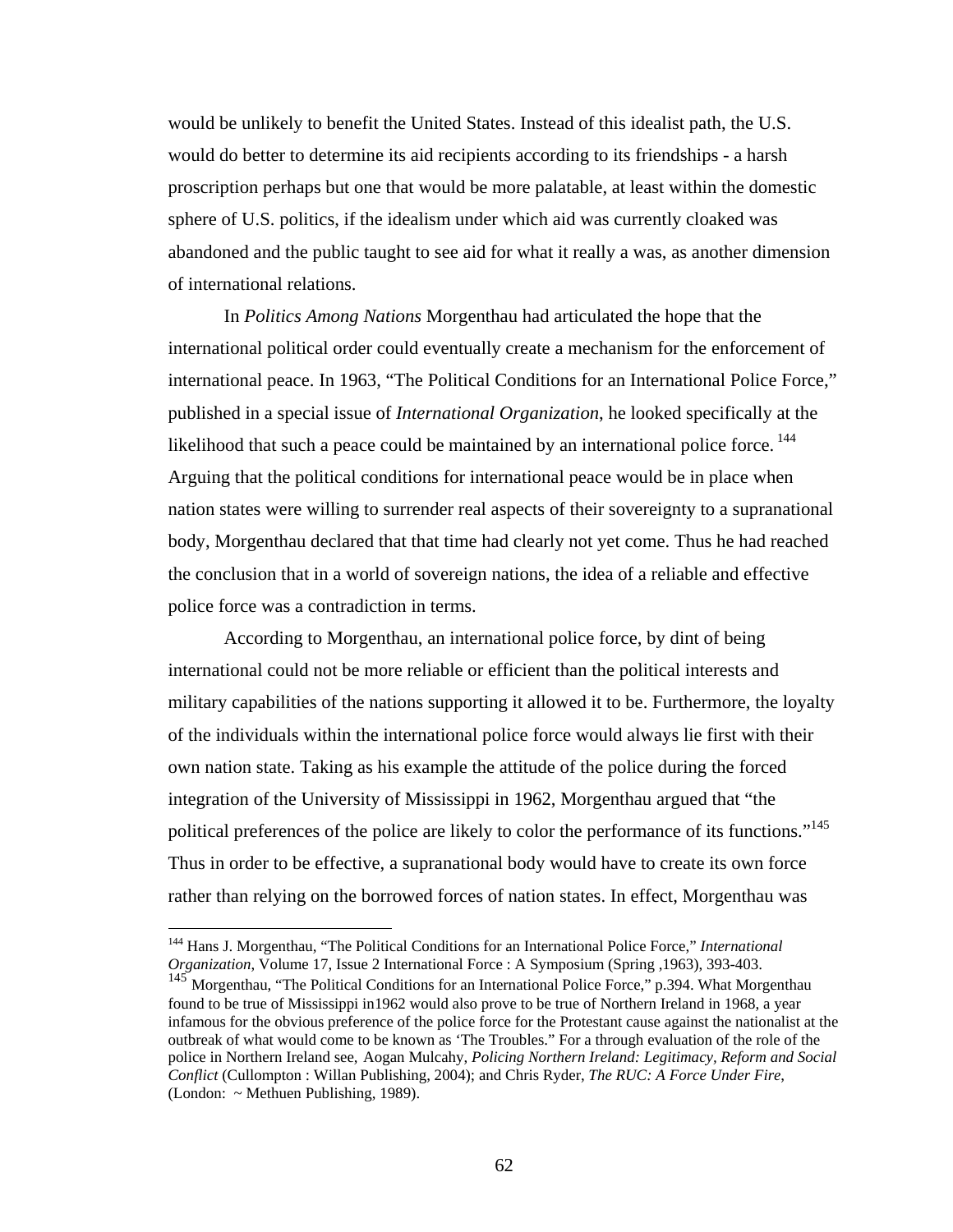following the advice offered many years earlier by Lenin that the dictatorship of the proletariat could not merely take over the instruments of the Tsarist state and use them for its own purposes since instruments designed for one purpose cannot readily be used for another. Thus just as Lenin held that the proletariat had to create institutions of its own, so too did Morgenthau hold that a supranational institution must create its own police force.

Significantly, and suggestive of the progressivism inherent within his realist framework, Morgenthau suggested that the creation of just such a force was a real possibility - "in a totally disarmed world." According to Morgenthau, an environment of total disarmament would create, or be created by, a supranational authority rendering the international sphere to be no longer anarchic. In other words, "total disarmament and world government go hand in hand…"<sup>146</sup> With this article Morgenthau appeared to offer something to all sides. On the one hand, a dismissal of the likely effectiveness of any international police force - a clear string for the right; on the other, the expression of hope that one day total disarmament and world government would govern international relations - a clear string for the left. In reality, Morgenthau was pulling politically for neither side. He was simply, as he had been doing since 1946, applying the essentials of his realism - that nation states sought, maintained and used power according to perceived national self-interest - to the perplexing question of whether or not, or at what point in time or circumstances, an international police would or could become a viable reality.

One of the most chilling aspects of the Cold War for many ordinary citizens must surely have been the knowledge that the destruction of their country, and perhaps the world as they knew it, was always only a few minutes away. In this respect, Morgenthau was no different from his fellows. Analyzing the influence of nuclear weapons upon international relations in "The Four Paradoxes of Nuclear Strategy," published in *The American Political Science Review* in 1964, Morgenthau proposed that the transition from pre-nuclear to nuclear age was as significant as that from antiquity to medieval and medieval to modern.<sup>147</sup> The existence of nuclear weapons was made yet more complicated by the four paradoxes of Morgenthau's title. First, the impossibility of the

<sup>&</sup>lt;sup>146</sup> Morgenthau, "The Political Conditions for an International Police Force," p.403.<br><sup>147</sup> Morgenthau, "The Four Paradoxes of Nuclear Strategy," *The American Political Science Review*, Volume 58, Issue 1 (Mar., 1964) 23-35.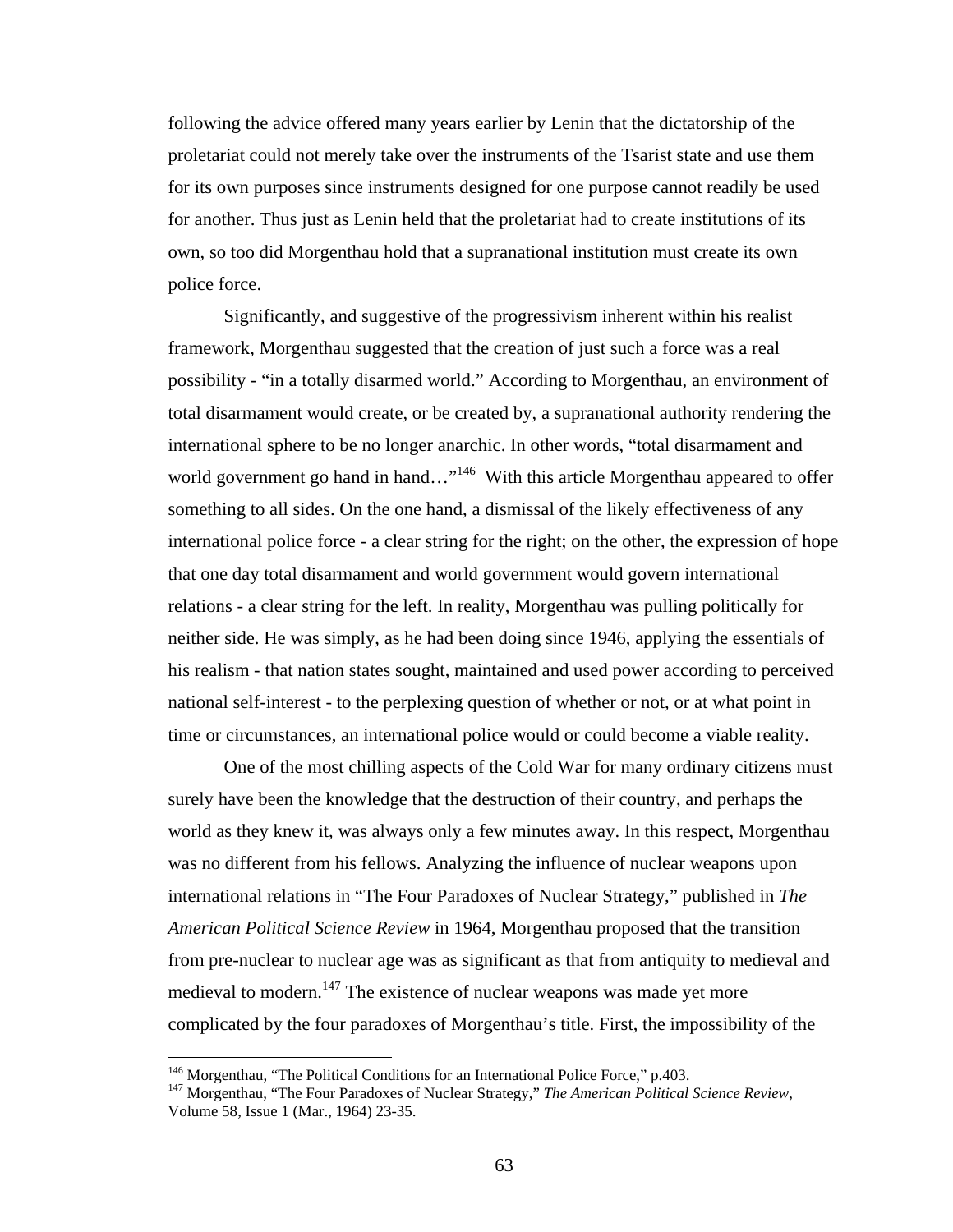use of nuclear weapons because of the fear of their destructive capability, whilst still holding a commitment to use these same weapons. Second, the desire for the creation of a viable nuclear strategy which was sufficiently complex so as to avoid ever having to use nuclear weapons. Third, the conflict between seeking to prevent a nuclear arms race whilst continuing to develop ever more powerful nuclear weapons. And finally, the desire by the United States to create an international alliance system to protect its interests, even as there existed rockets to carry hydrogen bombs from continent to continent which, for Morgenthau, made such an alliance structure obsolete. In essence, Morgenthau suggested "all these paradoxes result from the contrast between traditional attitudes and the possibility of nuclear war, and from the fruitless attempts to reconcile the two."148 In short, Morgenthau was calling for policymakers to see the world as it actually was, as it had become, rather than either how they wished it to be, or even how it had been. The innovation of nuclear weapons necessitated a re-evaluation of international relations. Again, this re-evaluation represented not a shift away from realism but a recognition that as times changed so too must the policy stemming from a realist appraisal of the world.

The presence of nuclear weapons had not only changed the particulars of international relations, it had also changed the means by which states would or could do business with each other. Based on his experience and judgment, Morgenthau was clear that neither superpower wished to use nuclear weapons. Berlin, Korea, Hungary and Cuba, for instance, were each examples of the superpowers' willingness to compromise their original positions so as to avoid the threat of nuclear attack on their respective homelands. As significant as this withdrawal from the brink was, however, Morgenthau drew the readers' attention to the fact that on several occasions, each power had threatened to deploy nuclear weapons, each side in effect hoping to bluff the other into believing that it was willing to risk its homeland in pursuit of its objective. Such a position, argued Morgenthau, led to a new dimension within international relations and a new twist on the realist assumption that a nation state will, in pursuit of its interests, employ military force, the effectiveness of which in defeating an enemy or defending one's own nation, lies in its actual application. In the new era of the nuclear age, suggested Morgenthau, this was no longer the case. Rather the "primary function of

<u>.</u>

<sup>&</sup>lt;sup>148</sup> Morgenthau, "The Four Paradoxes of Nuclear Strategy," 23.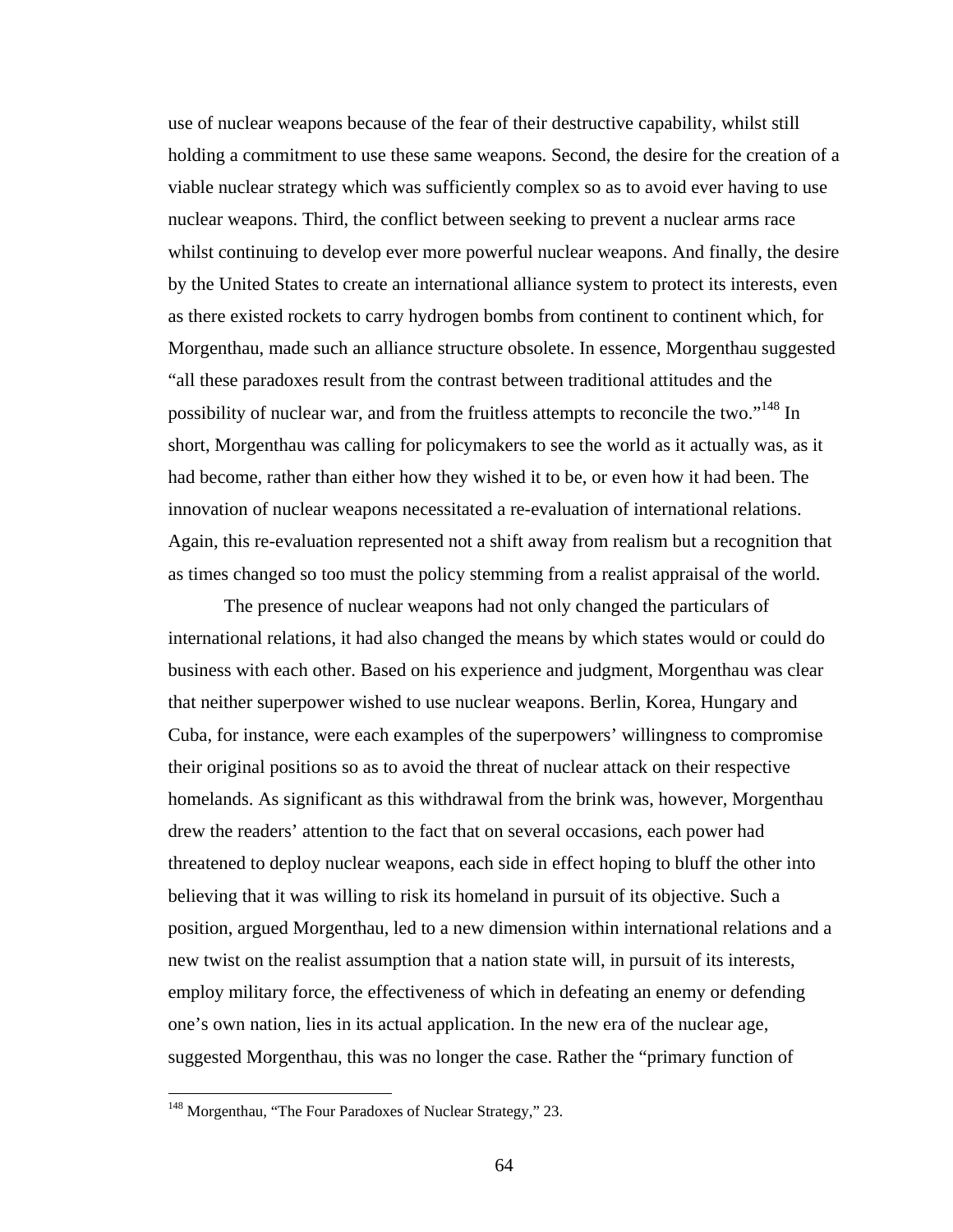nuclear force lies in making its physical application superfluous by deterring the prospective opponent from using it."<sup>149</sup>

Thus as he pre-figured Johnson in his call for the hearts and minds of men, here Morgenthau may be said to have pre-figured Mikhail Gorbachev who, in his vision of perestroika and glasnost, declared nuclear weapons to be irrational and ineffective tools of diplomacy since to use them would be to bring about the destruction of one's own state.<sup>150</sup> Likewise, only five years after the first post-war protesters against nuclear weapons marched to Aldermaston<sup>151</sup> in the United Kingdom, and many years before the women of Greenham Common<sup>152</sup> would call for the removal of cruise missiles, Hans J. Morgenthau, arch-realist, proponent of a realpolitik likely to find favor with Bismarck, was calling for a new understanding of international relations in order to take account of, and preferably control, nuclear weapons.

In light of this call, it is perhaps hardly surprising that some have mistaken Morgenthau's views, that some have considered him to have become more liberal with age. It is also possible for others to look only at the emphasis placed upon states' interests and see only a conservative, concerned only with the preservation of his own nation state. In fact, as we have suggested throughout, Morgenthau is not so easily or neatly classified, or at least not if one insists on employing the limiting terminology of left and right. Morgenthau, as we have argued form the beginning, is in fact more easily understood as a progressive realist. As a realist, he advocated tirelessly for the implementation of a foreign policy which would best reflect the interests of the nation state. As a progressive, he advocated for causes against the perceived current political interests of his government. For Morgenthau there was no inconsistency in his position. His realism, as

<sup>&</sup>lt;sup>149</sup> Morgenthau, "The Four Paradoxes of Nuclear Strategy," 24.<br><sup>150</sup> Mikhail Gorbachev had first articulated his views on nuclear weapons within the larger framework of restructuring detailed in his book *Perestroika*, (Borgo Press, 1991). He later declared "I am convinced that nuclear weapons must be abolished. Their use in a military conflict is unthinkable; using them to achieve political objectives is immoral.), quoted in *Arms Control Toda*, , (July/August 2005).

<sup>&</sup>lt;sup>151</sup> The Atomic Weapons Establishment, the center for the design and construction of the United Kingdom's atomic and hydrogen bombs, was set up at the former wartime airfield at Aldermaston in Berkshire on 1 April 1950. Easter weekend of 1958 witnessed the famous peace march from Trafalgar Square, London to Aldermaston. The march is generally considered to constitute the start of the Campaign for Nuclear Dis-Armament Movement (CND).

<sup>&</sup>lt;sup>152</sup> Greenham Common was the UK base at which U.S. cruise missiles were held. Beginning in 1981, and lasting until 2000, peace protesters, predominantly women, held a vigil outside the base in protest at the missiles' presence.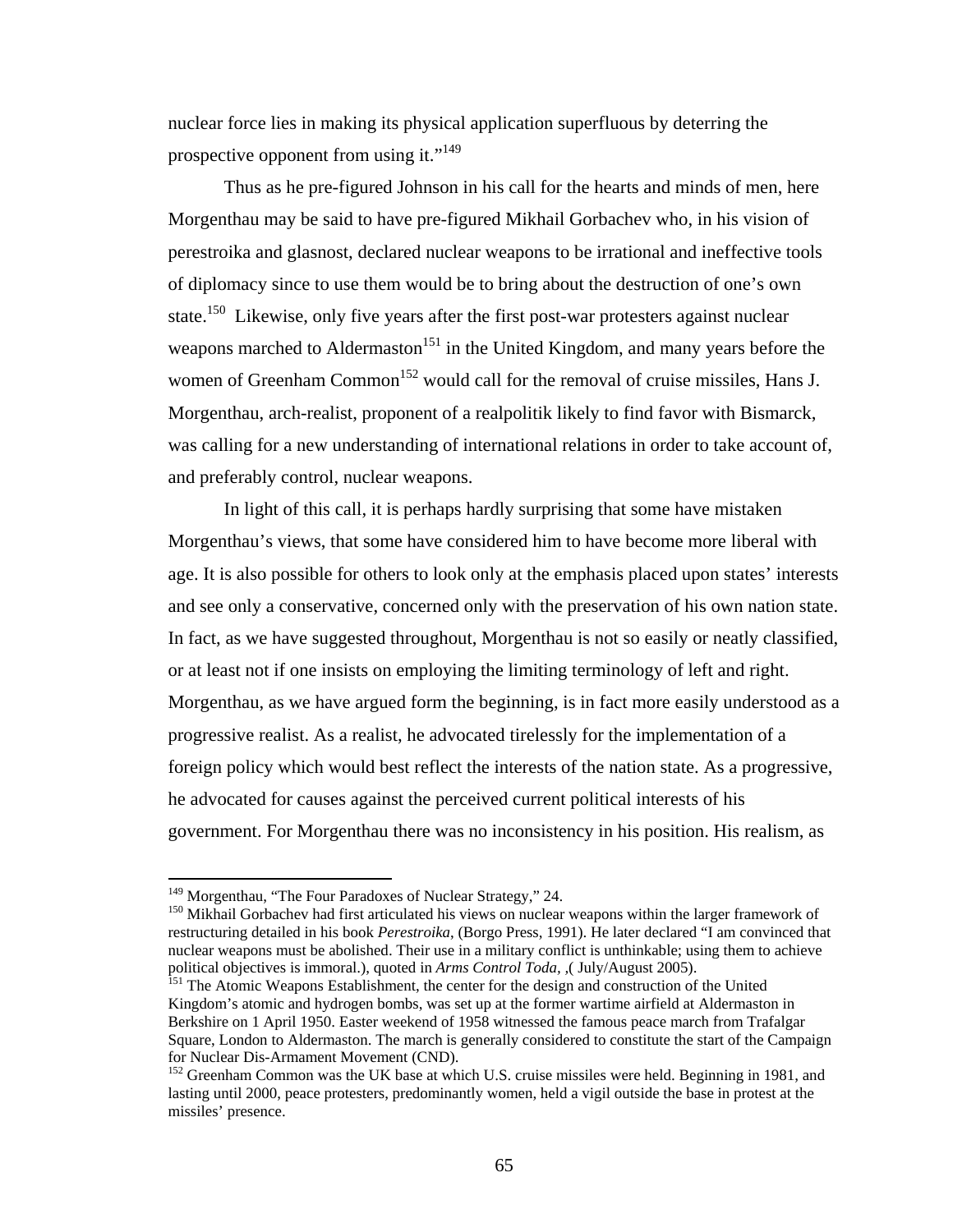the very title of his masterpiece suggested, contained within it the recognition that relations between states were based on power but also the recognition that nations would struggle for peace as well as power. In addition to tracing that struggle in his own work, as we have seen here, Morgenthau also charted the struggle through the work of other people. It is to those reviews that we now turn.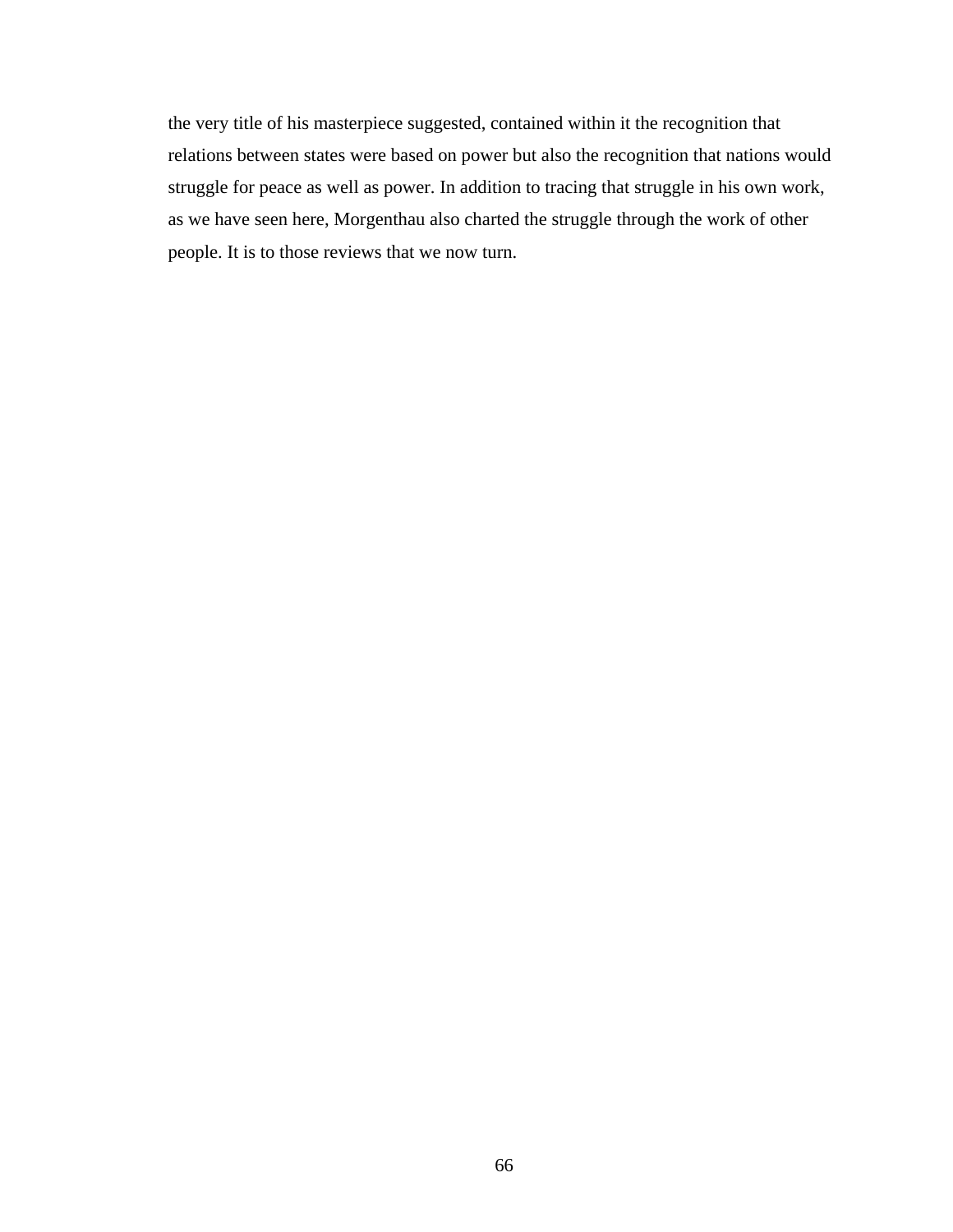Chapter Five Realism Through Other People's Words: Morgenthau's Book Reviews

In addition to using academic journals as a venue for his original work, Morgenthau, like many scholars, also used journals as a means of commenting upon the work of his peers. Through these book reviews Morgenthau was able to participate in the general debates of the day, bringing out the thesis of the book under review to be sure, but also ensuring that his own views were clearly expressed - whether in support or not of the particular book. As one might expect, a study of the reviews written by Morgenthau over the course of his career reveals his pre-occupation with the same themes when tackled by others, as when written about by himself. Thus, the books he chose to review dealt with issues such as idealism, the League of Nations, international law, morality, nuclear weapons, and Vietnam. I have selected this particular group of reviews because they cover a diverse range of topics and suggested solutions. Read individually, each could paint Morgenthau in a either a conservative or liberal hue – some appear quite callous with regard to the fate of individuals, some appear quite concerned with those same people. In reality, whatever the particular topic, however, and whoever the author, Morgenthau's thought, as it was in his monographs and articles, was constant, reflecting Morgenthau's conviction that much in the field of international relations could be mended if only realism was constantly, if flexibly, applied.

One of Morgenthau's earliest contributions was to *The American Political Science Review*, the premier journal in the field, and came only a month after the outbreak of war in Europe. Morgenthau rejected the argument made by author Georg Cohen in *Neo-Neutrality* that neo-neutrality was a positive force in world politics and thus different from, and stronger than, traditional neutrality. According to Morgenthau there was no community of interests at the international level sufficiently strong to overcome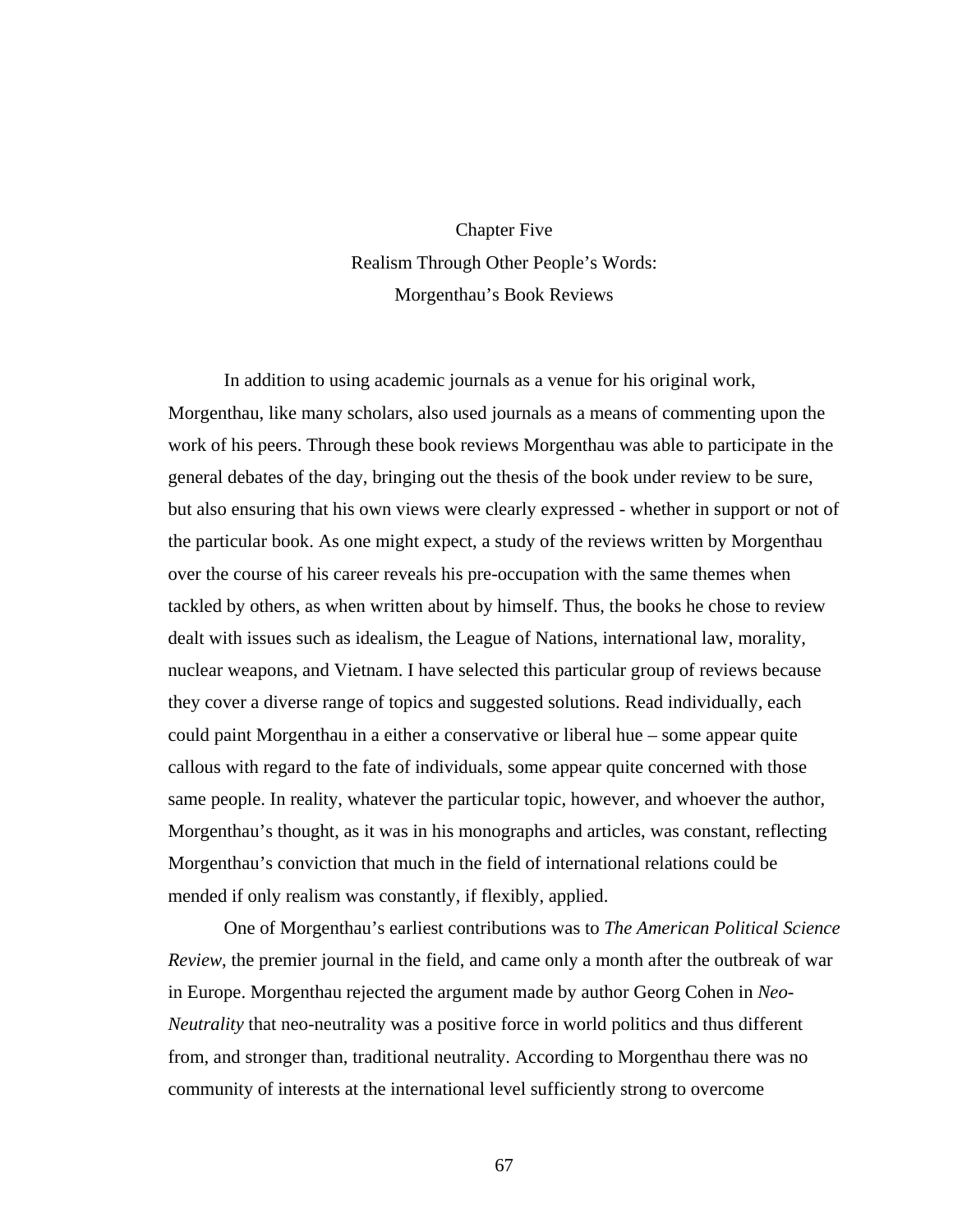conflicting interests. Thus, just as the ideals of the League of Nations were unattainable, so were Cohen's aspirations for collective security based on an unrealizable international solidarity. Morgenthau concluded "...in the realm of politics, it is by definite political, and not by abstract humanitarian, considerations that states are moved."<sup>153</sup> With this comment Morgenthau pre-figured *Politics Among Nations* as surely as if he had written his own article.

 A year later, and a year into the European war, Morgenthau again returned to the limits of what international law could possibly achieve. *Making International Law Work* argued that law and force were incompatible at the international level. In keeping with his later, more developed, arguments, Morgenthau claimed the contrary. Indeed he asserted, "there is no such thing as law without force, nor has there ever been organized force without law." Morgenthau rejected the notion that a supranational state would come into existence based solely on the aspirations of international law. Rather, he claimed, supranational states would come into existence when it suited nation states to concede sovereignty. In other words, supranational institutions, as all aspects of international relations, would owe their existence to power politics not idealistic hopes. Again prefiguring his later work, Morgenthau made clear what he believed to be the foundation of international relations: "power politics is not an artificial attribute of our social life; it grows out of the very nature of man as a social being."<sup>154</sup>

 Given the centrality of this perception to Morgenthau's intellectual worldview, it is perhaps hardly surprising that he chose to review Georg Schwarzenberger's *Power Politics*. In his review, he once again rejected the notion that power politics and the rule of force were the antitheses of community spirit and the rule of law. From Morgenthau's perspective, quite the opposite was true: it was only through the use of power politics that one could hope to achieve community spirit, and only through the threat or use of the rule of force that international law could work. With these words, Morgenthau foreshadowed the dualism present within *Politics Among Nations*, and the progressivism and liberatory potential within realism. Thus according to Morgenthau's realist understanding, it was

 $\overline{a}$ 

<sup>153</sup> Hans J. Morgenthau, Review of *Neo-Neutrality*, Georg Cohen, *The American Political Science Review*, vol. 33, No. 5, (Oct, 1939), 893-894.

<sup>&</sup>lt;sup>154</sup> Hans J. Morgenthau, Review of Making International Law Work, George W. Keeton and Georg Schwarzenberger, *The American Journal of International Law*, Vol. 34, No. 3, (July, 1940), 537.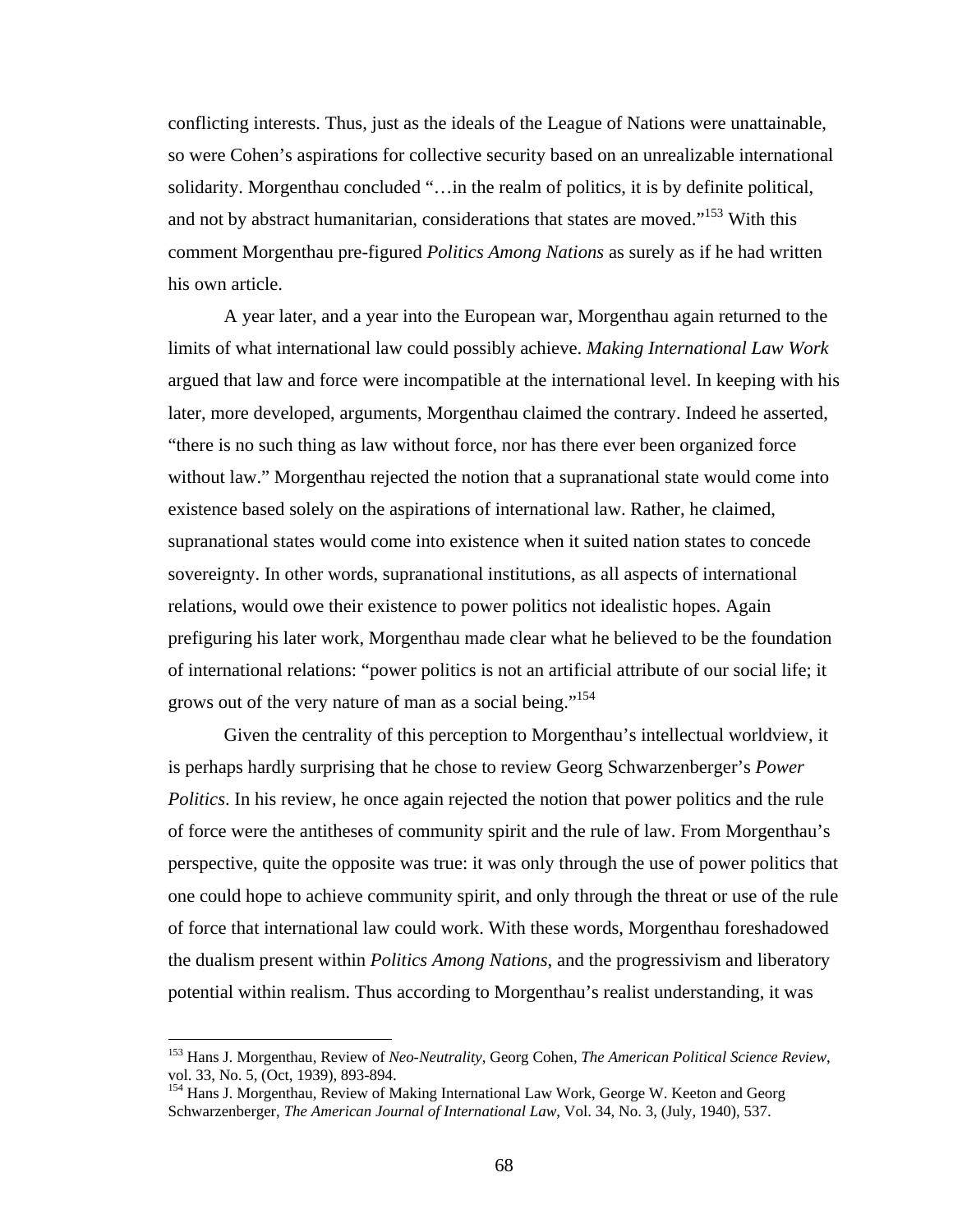possible to have international community and to live according to, and within limits set by, international law. In order to effect such a situation, however, one had to accept that states would only act according to their perception of their best interests. Praising Schwarzenberger's work because it would help educate non-specialists who were easily dazzled by the "pseudo scientific pretensions of the prophets of permanent peace," Morgenthau also suggested that "…our professional peace planners would do well to ponder its lessons."<sup>155</sup>

Morgenthau returned to his vitriolic disdain for liberal idealism in the last full year of the war, a time when both policy makers and members of the public were thinking about peace. In his review of *Towards An Abiding Peace*, Morgenthau made clear his conviction that that liberalism was an ineffective means of trying to understand the world: "…the liberal who, contemptuous of power politics, endeavors to exorcise social evils by invoking reason, law, and ethics, will at best remain ineffective in the political sphere and at worst fall victim to those evil forces which he may understand but which he is unable to meet on their own ground."<sup>156</sup> Again Morgenthau foreshadowed his own later political development, making the point that for people who thought as he did, "…the antithesis is not between power politics on the one hand, and reason, law, and ethics, on the other, but between power politics for evil and power politics for desirable objectives."157

 For Morgenthau the significance of power politics was not just that it governed relations between states, but that it also governed relations within states. This much was clear from Morgenthau's review of *Were the Minorities Treaties a Failure?,* a study of the treaties governing the rights and obligations of European minorities mandated by the Treaty of Versailles.<sup>158</sup> Morgenthau answered the question in the affirmative, suggesting that the treaties failed because they regarded the issue of national minorities as a legal rather than as a political question. Further complicating the chances of success by international treaty was the reality that the minority issue was a question of political

<u>.</u>

<sup>&</sup>lt;sup>155</sup> Hans J. Morgenthau, Review of Power Politics, The American Journal of International Law, Vol. 36 No. 2 (Apr., 1942), 351-352.<br><sup>156</sup> Op. cit. p. 351.

<sup>&</sup>lt;sup>157</sup> Hans J. Morgenthau, Review of *Towards An Abiding Peace*, R. M. MacIver, *The Journal of Political Economy*, Vol. 52, No. 1 (Mar., 1944), 91-92.

<sup>&</sup>lt;sup>158</sup> Hans J. Morgenthau , Review of *Were the Minorities Treaties a Failure?* Jacob Robinson et al, *Journal of Modern History*, Vol. 16, No. 3 (Sept. 1944), 237.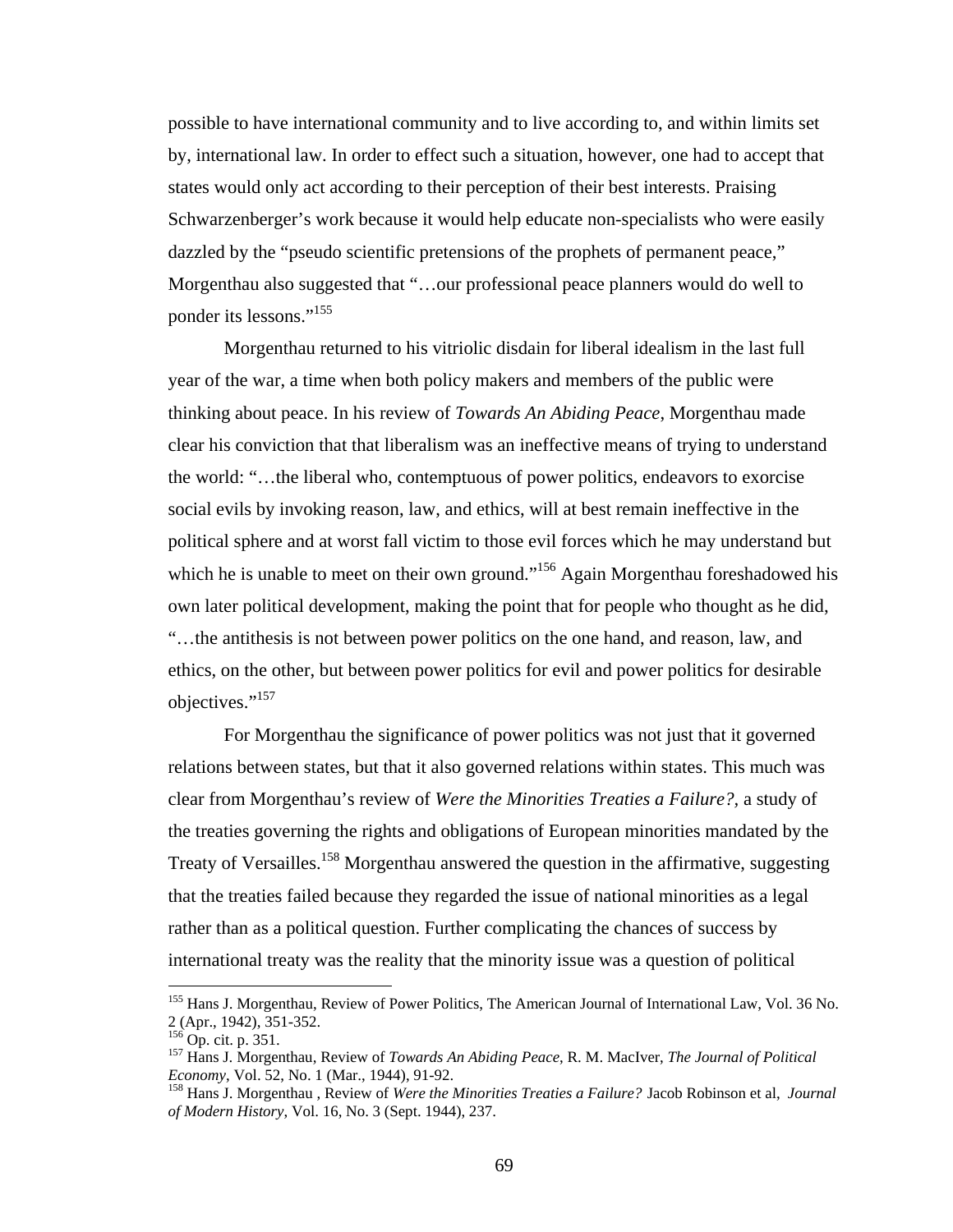import to the larger state within which the given minorities resided, and which was therefore unlikely to allow arbitration by an international body.

 A month before the Allies declared victory in Europe, Morgenthau wrote a review of *War and Its Causes*. Morgenthau rejected the author's argument that all wars were to be equally avoided and that war was always bad. According to Morgenthau, a war of defense differed from a war of aggression, and there was a significant difference between just and unjust wars.159 Significant to Morgenthau's later views is that what could here be seen as militarism, rejecting those who opposed war, in fact provided the same intellectual framework which would later allow Morgenthau to call for an end to the Vietnam War. Thus, here again we see that what later appeared to be radical, new views, had in fact already been articulated, albeit in a different context, the year World War II ended.

As the United States (and other nations) prepared for the post-war world, Morgenthau took it upon himself in book reviews, as he would later do in monographs and articles, to articulate what he believed should serve as the parameters of international relations in the post-war era. Reviewing Fox's *The Super Powers*, and using language that would later form the sub-title of his masterpiece, he chided U.S. policymakers for refusing to face the political facts of life, the very essence of which was "the struggle for power, that is, the desire of individuals or nations to keep the power they have or to add to the power they have, or to show the power they have."<sup>160</sup> Clearly Morgenthau praised Fox because his views coincided with Morgenthau's own. The same was true a few months later when he reviewed Manley Hudson's book *International Tribunals*. Morgenthau applauded Hudson's recognition of "…the natural limitations of the judicial function" and his warning "against regarding it as a universal method for the peaceful solution of international disputes."<sup>161</sup> Morgenthau would hardly put it more eloquently himself over the course of his career.

Morgenthau used the occasion of his review of *The Device of Government: An* 

<sup>159</sup> Hans J. Morgenthau , Review of *War and Its Causes*, L. L. Bernard, *American Political Science Review,* Vol. 39, No. 2 (Apr. 1945), 365-366.

<sup>160</sup> Hans J. Morgenthau, Review of *The Super Powers*, William T.B. Fox, *Ethics*, Volume 55, Issue 3 (Apr., 1945), 227-228.

<sup>161</sup> Hans J. Morgenthau, Review of *International Tribunals*, Manley O. Hudson, *The American Political Science Review*, Vol.39, No.4 (Aug., 1945), 802-804.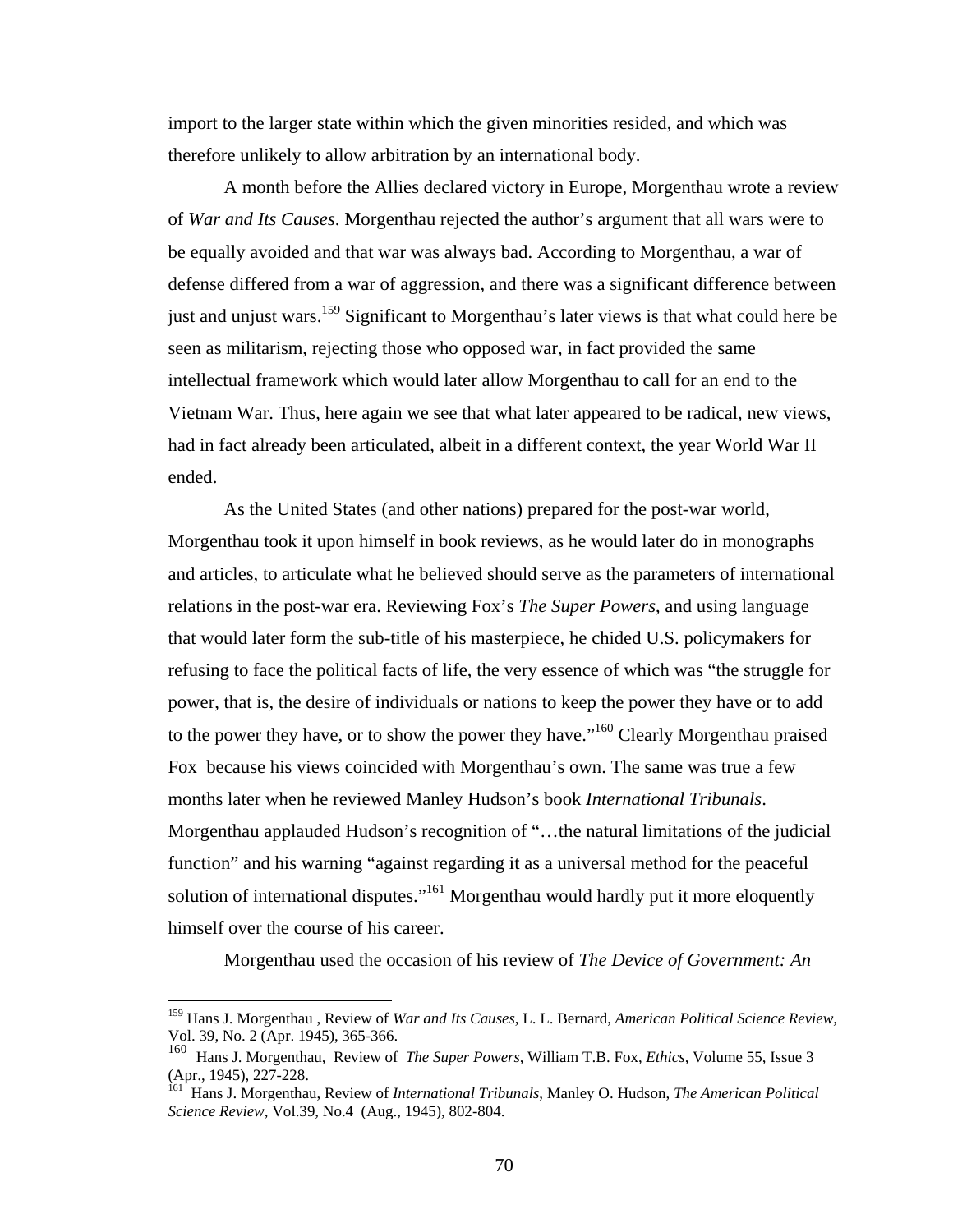*Essay on Civil Polity*, to establish his view that the proper role of the intellectual was an activist, engaged with the problems of the age.<sup>162</sup> More poetically, a scholarship devoid of contemporary relevance, was for Morgenthau nothing less than medieval scholasticism in modern garb. Again, it is against this context that one must place Morgenthau's later anti-war activism. It was not that the Vietnam War sparked a new idea for Morgenthau, it was not that he suddenly felt a compulsion to speak out. Rather, what was new about the 1960s was that so many others felt such a sudden compulsion. Morgenthau had been articulating his realism since before the Second World War. For many of those who would become activists in the 1960s, it was the Vietnam War which prompted them to speak out. Significantly, not all who spoke out did so inspired by a realist assessment of international relations but since what they said appeared to coincide with what Morgenthau said, it appeared to the superficial observer, as though Morgenthau must be inspired by the same ideals as they. In fact, if the point needs to be made again, he was not. He was inspired by the same framework as twenty years before: a realist analysis of U.S. national interests.

As the United Nations geared up for its work, Morgenthau used his review of *Pioneers in World Order: An American Appraisal of the League of Nations* to elucidate his analysis behind the failure of the League.<sup>163</sup> Its officials, argued Morgenthau, had erred in perceiving the problems of the day to be capable of solution through technical or legal means when in fact they had been political problems that needed to be solved by political means. For Morgenthau, the gap between the ideals upon which the League was based and the concrete environment in which it was forced to work could not be "obliterated" by the "attempt to superimpose a set of abstract principles upon a recalcitrant reality." In 1946, as he would shortly make clear in the first edition of *Politics Among Nations*, Morgenthau was similarly distrustful of the nascent United Nations.

He was equally pessimistic about the potential for change through voluntary means within the press. Reviewing *A Free and Responsible Press*, composed by The

 $\overline{a}$ 

<sup>162</sup> Hans J. Morgenthau, Review of *The Device of Government: An Essay on Civil Polity*, John Laird, *The* 

<sup>&</sup>lt;sup>163</sup> Hans J. Morgenthau, Review of Pioneers in World Order: An American Appraisal of the League of *Nations,* ed. Harriet Eager Davis, *Journal of Political Economy*, vol. 54, No. 6 (Dec. 1946), 568-569.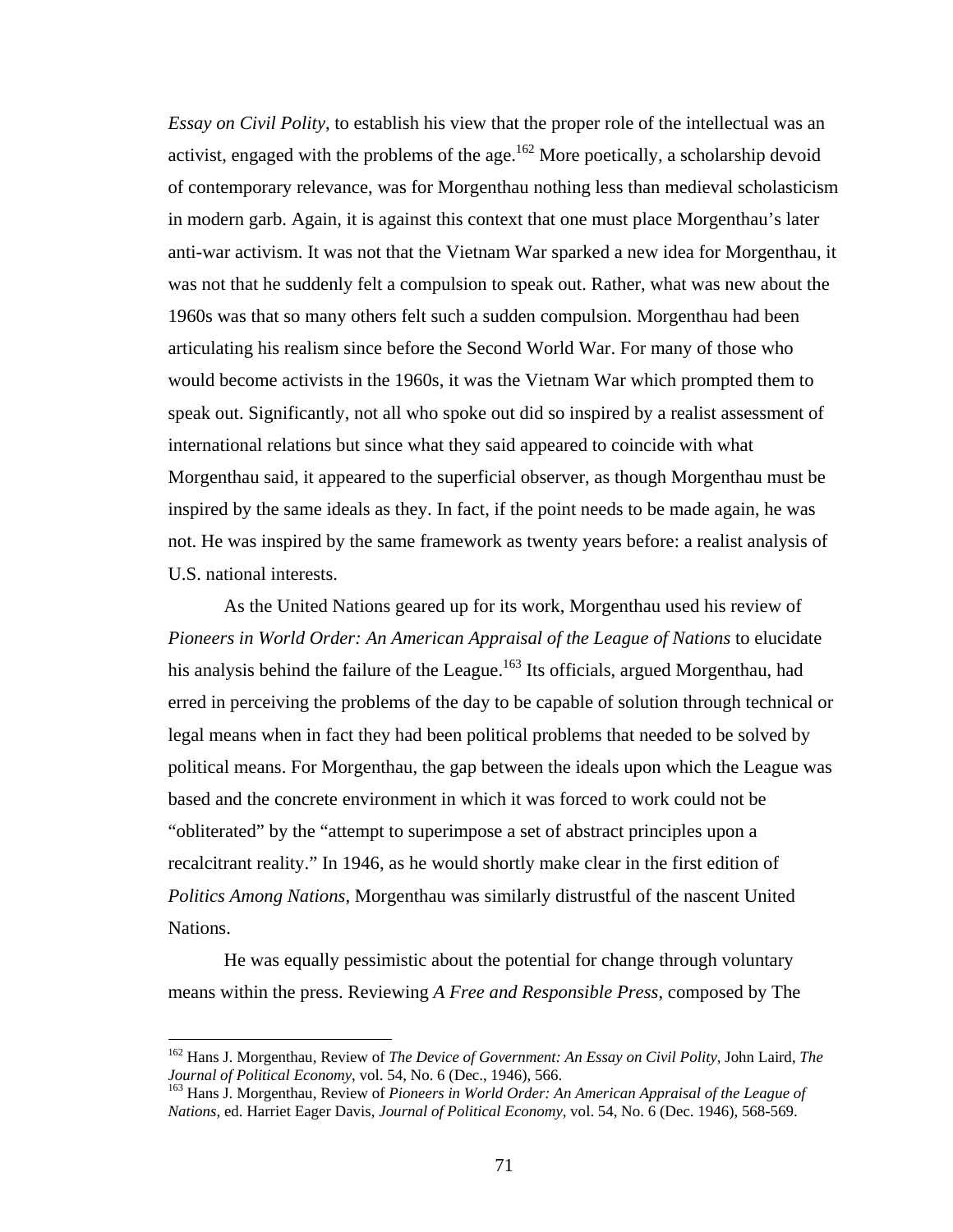Commission on Freedom of the Press, Morgenthau asserted that the main threat to the freedom of the press came from monopoly practices.<sup>164</sup> Morgenthau perceived a similarity with international relations, suggesting that just as it was useless to hope that international law could work without teeth, so it would be useless to hope that monopolistic "wielders of power" would give up that power of their own volition. Thus the government should step in and create "institutional devices which will make it impossible…[for]…the abuse of power." In this as elsewhere, we see the liberatory potential within realism, whereby the power of the state could be used to control circumstances for the good of all - if one accepts that it would be for the good of all to avoid the concentration of media power.

Proof of the potentially beneficent effects of realism was also evident in Morgenthau's review of Herbert Feiss' *The Spanish Story*. 165 During World War II Spain was dependent on Britain and the United States for oil, just as Germany was dependent on Spain for key mineral resources. Morgenthau contrasted the different policies of British Prime Minister Winston Churchill and U.S. Secretary of State Cordell Hull. Churchill used Spain's dependency upon British oil as a mechanism by which to achieve Britain's larger objective - ensuring that Spanish North Africa and Gibraltar remained out of German hands. By contrast, Hull saw Spain's giving of economic supplies to Hitler as a bar to normal relations. Praising Churchill for his realism, and condemning Hull for his idealism and moral indignation, Morgenthau argued that it was the realist approach of Churchill rather than the idealist perspective of Hull, which had secured the Allies' larger interests.

As we have seen, Morgenthau credited realism with the ability to win wars, form the basis of supranational bodies, and in his review of *La Constitution Federale de la Suisse, 1848-1948*, a centenary commemorative volume of the Swiss confederation of 1848, with the potential to form the basis of nationhood.166 Morgenthau explored the image by which popular understanding of Switzerland was constructed: "…the Swiss

<sup>164</sup> Hans J. Morgenthau, Review of *A Free and Responsible Press*, composed by The Commission on

Freedom of the Press, *American Journal of Sociology*, vol. 53, No. 3 (Nov., 1947), 225.<br><sup>165</sup> Hans J. Morgenthau, Review of *The Spanish Story*, Herbert Feiss, *The American Political Science Review*, Vol. 42, Issue 4 (Au

<sup>&</sup>lt;sup>166</sup> Hans J. Morgenthau, Review of *La Constitution Federale de la Suisse, 1848-1948. The American Political Science Review*, Vol. 42, No. 6 (Dec., 1948), 1222-1224.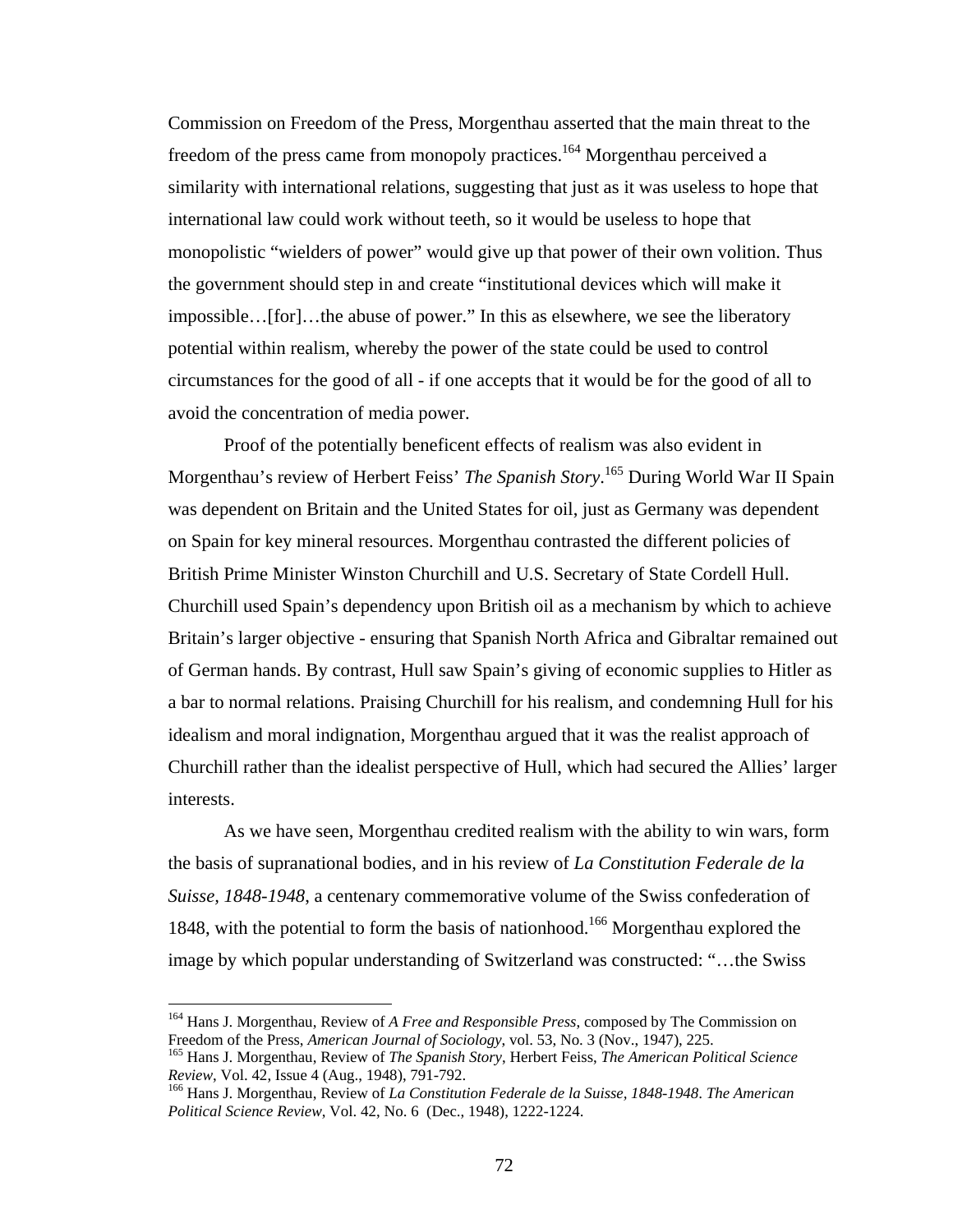constitution of 1848 and the peaceful co-operation of four different nationalities under it has become one of the popular arguments in favor of international federation on a European, if not a world, scale. The public is treated to the mythological spectacle of a Swiss democracy where for more than six centuries segments of the main European nations have lived together in peace and freedom." Against this image, Morgenthau posited the blunt assertion that Switzerland as a Federal state was the result, "not of a centuries' old harmony among reasonable and peaceful people, but of a struggle for power culminating in a civil war through which one faction of the nation was able to impress its will upon the other."

Returning to one of the central themes of his life's work, Morgenthau undertook a review of Harold Laski's *Liberty and the Modern State*. 167 Laski had argued that the Four Freedoms of President Roosevelt were a prerequisite to the achievement of liberalism. Morgenthau disagreed, contending that the Four Freedoms were insufficient planning tools for the post-war world, since they lacked intellectual rigor, were imprecise and were as a result, unachievable. This denunciation of what might still be termed New Deal politics would appear to place Morgenthau firmly in the conservative camp and would certainly appear to place him at odds with his later self and his calls to end poverty. In fact, as elsewhere, the distinction is more apparent than real. Morgenthau disliked the Four Freedoms because they were an imprecise basis for future policy. They did not take account of the situation as it actually was, but rather hoped for how it might become without providing the tools necessary to get there. Thus it was not the objective of abolishing hunger that Morgenthau rejected but rather the likelihood that the Four Freedoms would serve as a means of achieving it.

As early as the late 1950s, Morgenthau was already questioning the value of nuclear weapons, suggesting that their presence necessitated a re-orientation of traditional diplomacy based on military strength. Specifically, Morgenthau praised Henry Kissinger's *Nuclear Weapons and Foreign Policy* for its recognition that peace and war, political and military policy were "different phases of one organic whole: the defense and promotion of the national interests vis-à-vis other nations." Yet he doubted Kissinger's

 $\overline{a}$ 

<sup>167</sup> Hans J. Morgenthau, The Corruption of Liberal thought, Review of *Liberty and the Modern State,*  (1949), reprinted in *Dilemmas of Politics* (Chicago: University of Chicago Press, 1958).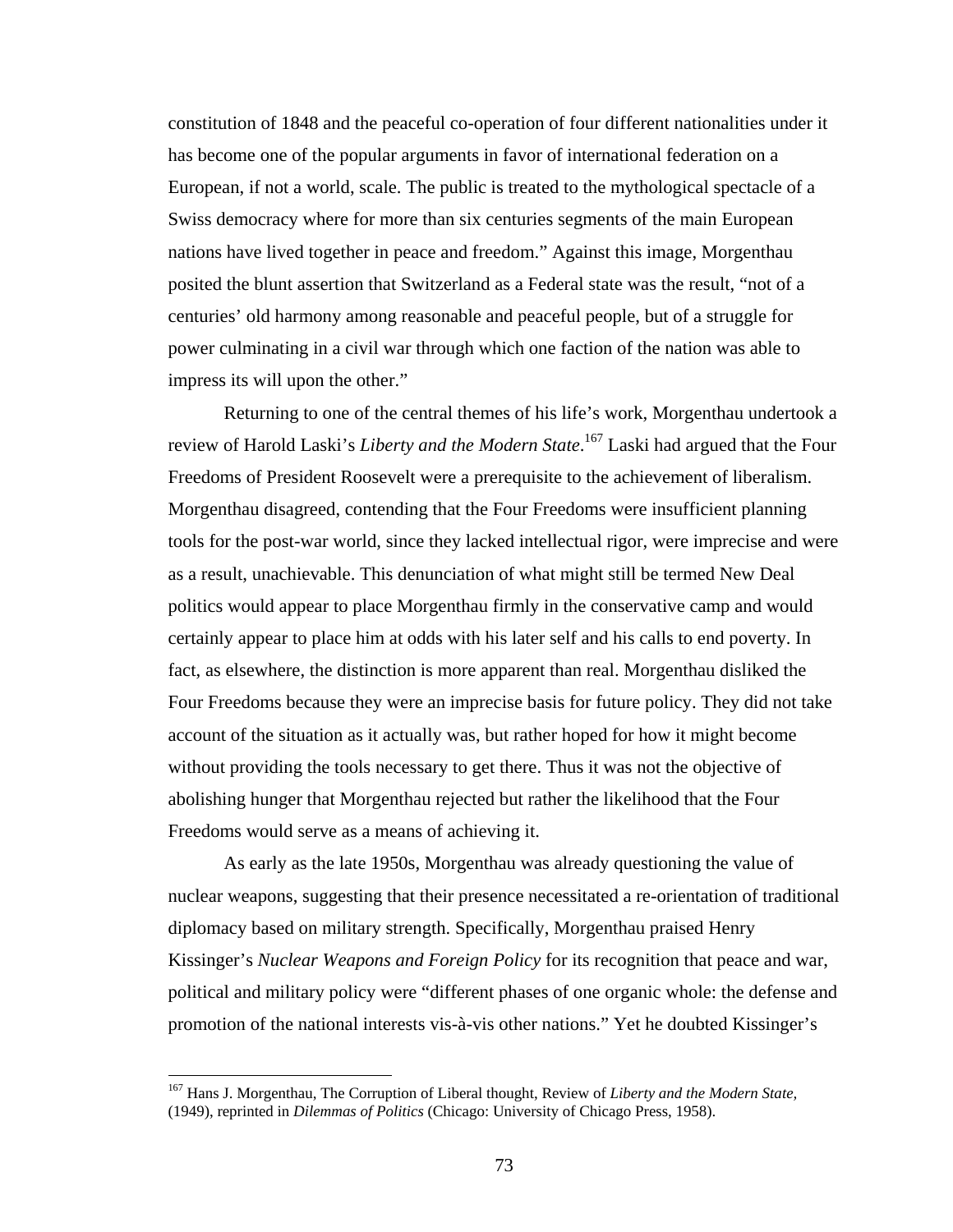confidence that policymakers could control nuclear weapons as an ordinary part of diplomacy and suggested instead that policymakers should restore conventional weapons to prominence.

Morgenthau returned to the Vietnam War in 1966 in his review of *Vietnam: A Diplomatic Tragedy: The Origins of The United States Involvement*. Enlarging upon the position he had taken a year earlier in his own monograph, Morgenthau made clear that the U.S. was involved in Vietnam not because of bad policies carried out in good faith, but because of a series of "untruths, half-truths, and rationalizations."<sup>168</sup> As a result of this veil of secrecy, future historians, according to Morgenthau, would have a hard time "disentangling the tale" of U.S. engagement. Morgenthau praised the book in particular because he believed that it demonstrated that the war was "rooted in the philosophy and diplomacy of Dulles." Personalizing his criticisms yet further, Morgenthau highlighted the fact that when first advanced, Dulles' policy had been opposed by the then Senator Lyndon B. Johnson. A decade or so later, however, Johnson was apparently "compelled to draw the ultimate logical conclusions" from "that very same policy." Thus again we see Morgenthau's activism against the Vietnam War, and his denunciation of those individuals he believed to have instituted the wrong policy, in the context of his perception of what constituted the real interests of the United States.

In a similar vein, Morgenthau, as he would do more fully elsewhere, articulated his views upon the issue of foreign aid in his review of *The Cultural Approach: Another Way in International Relations*. 169 Emphasizing what he perceived to the errors in current thinking about aid, Morgenthau somewhat bluntly asserted that "the concept of a foreign office sitting in a political vacuum and spreading goodwill and understanding throughout the world for the love of it has no relation to the actualities of international politics." Rather, he argued, cultural instruments such as foreign aid should be used by states only in pursuit of their national interests. Published in *The New York Times* in the 1960s, Morgenthau's arguments about the potential uses of foreign aid would certainly appear to label him as a conservative. By contrast, his stance on China would suggest the opposite.

 $\overline{a}$ 

<sup>168</sup> Hans J. Morgenthau, Review of *Vietnam: A Diplomatic Tragedy: The Origins of The United States Involvement*, Victor Bator, *American Historical Review*, vol. 71, No. 3, April 1966, 1101.

<sup>169</sup>Hans J. Morgenthau, Review of *The Cultural Approach: Another Way in International Relations, Ruth McMurry and Muna Lee, American Journal of Sociology*, Vol. 53, No. 5, (Mar., 1948), p.397-398.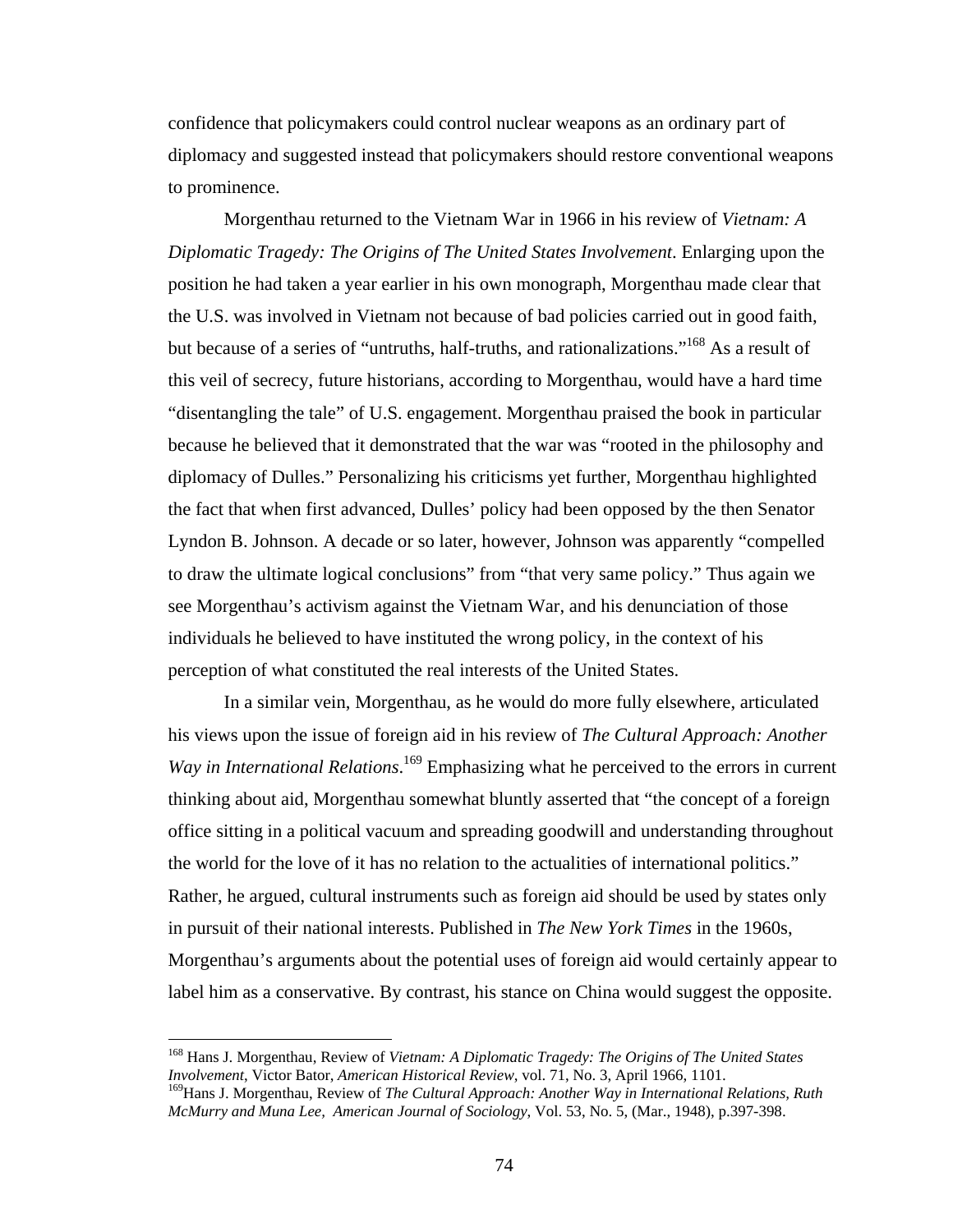Reviewing *China: The People's Middle Kingdom and the U.S.A*, Morgenthau argued that the current China policy of the United States was in error.<sup>170</sup> Specifically, Morgenthau called for the removal of the seventh fleet, the presence of which was surely a provocation to China, as a means of avoiding a regional conflict, and for a re-orientation of policy toward China in general.

Morgenthau's book reviews touched on a wide variety of subjects, but at the root of all was his twin belief that as a framework for international relations, idealism should be replaced by realism. This fundamental position, which remained constant throughout his career, led him to reject international concern for minorities within foreign nations, indiscriminate aid to foreign countries based on notions of charity, and collective security arrangements based on presumed faith and goodwill. Each of these positions would generally fall within what could be termed the politics of conservatism. The same realist framework, however, led Morgenthau to call for withdrawal from Vietnam, recognition of China, establishment of collective security based on the will of nation states, and the abandonment of nuclear weapons if not absolutely at least to international control willed by, and recognized by, nation states. Each of these positions would generally fall within what might be termed the politics of liberalism. This duality of political perspectives suggests a level of confusion within Morgenthau's thinking. In fact, there is no confusion, only two sides of a single coin. Such was the beauty of Morgenthau's realism. It, being constant and containing within it both conservative and progressive elements, could be applied to a variety of different situations, which might, because of their different natures, result in a variety of implications, a variety sufficient as to suggest conflicting positions within Morgenthau's thinking. In fact, while the suggested policy choices might differ, the fundamental analytical basis remained the same. Thus Morgenthau, recognizing his own consistency, and believing firmly in the obligations of the intellectual to engage with the problems of the day, believed himself to be compelled to honor the implications of his beliefs, whatever the public and political consequences of so doing. Thus in both his calls for withdrawal from Vietnam, and his rejection of foreign aid as a charitable endeavor,

<sup>170</sup> Hans J. Morgenthau, Review of *China: The People's Middle Kingdom and the U.S.A*., John K. Fairbank, *China Quarterly*, No.32 (Oct.-Dec., 1967), 174-175.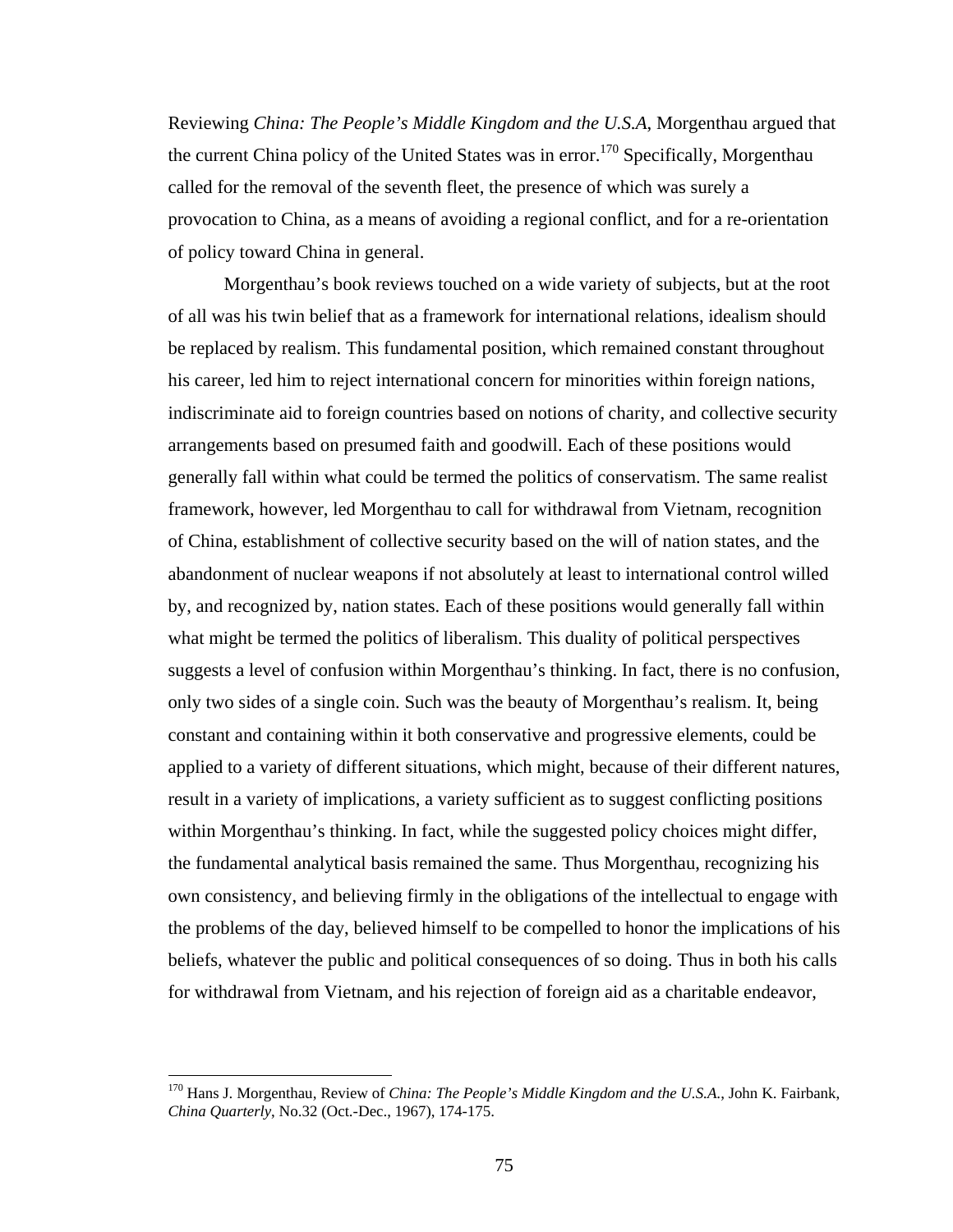Morgenthau was acting according to the same political impulse: advocacy of the policy which would best serve the interests of the United States.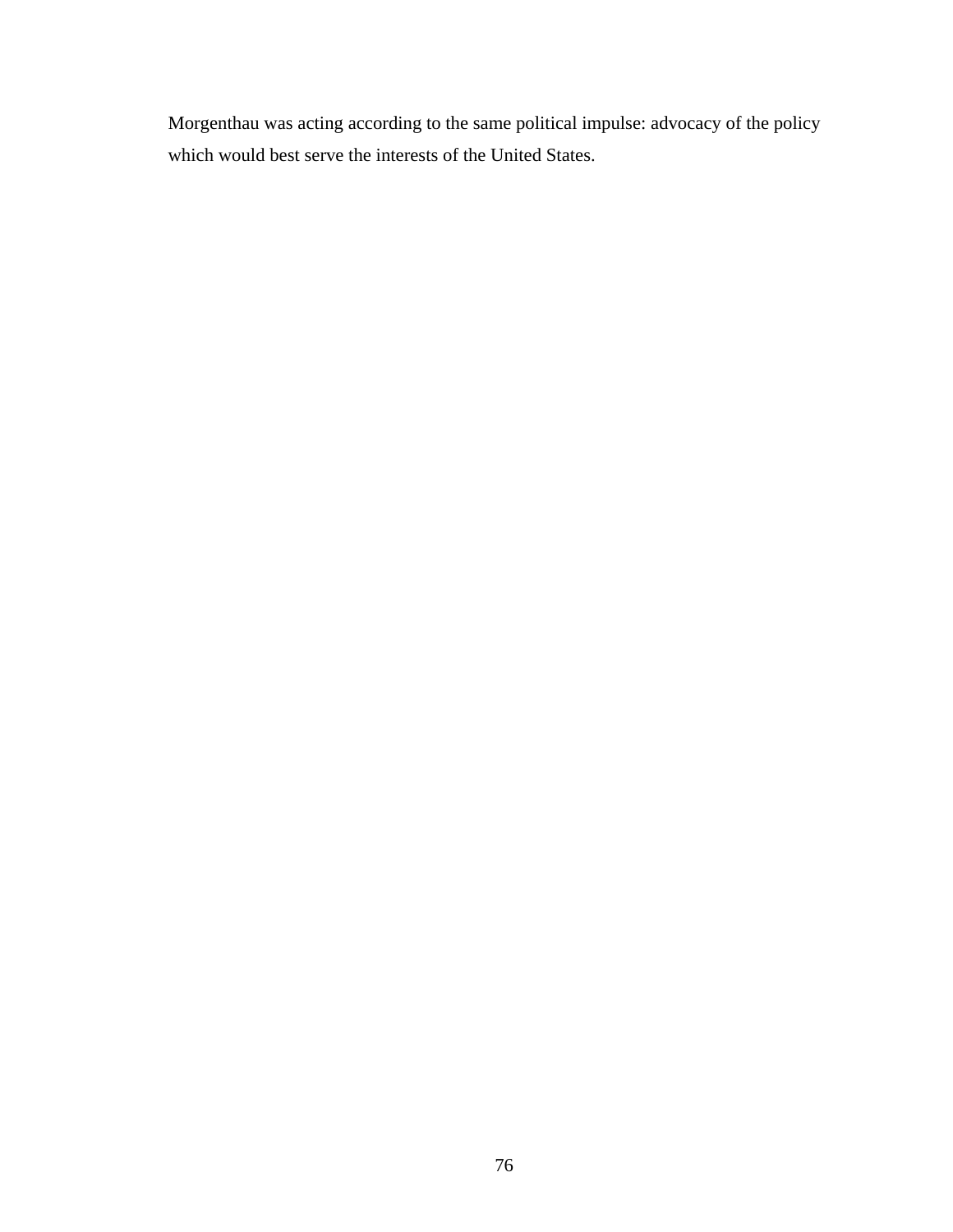# Conclusion Toward A New Paradigm?

Hans Morgenthau came to the United States in 1937 as a refugee from European fascism. He did so carrying the burden of his experience both as a man excluded from his native country because of the significance attached by one particular political party to his ascribed ethnicity, and as a European who had watched that same political party build up sufficient military strength so as to pose a threat to the rest of the continent. This experience of rejection engendered within Morgenthau an abhorrence both for totalitarianism and the weak methods of understanding relations between states on which he perceived the international system to have relied.

In addition to these burdens of rejection and disillusionment, however, Morgenthau also arrived bearing the advantages of one who had attended university and acquired a comprehensive understanding of political relations. Putting the burdens and the advantages together, it should come as no surprise that upon his entry into the U.S. intellectual academy, he should have advocated an understanding of international relations which contained within it both the potential to be aggressively robust where needs be - in order to prevent, for example, the take over of Europe by totalitarianism, whether German fascism or Soviet communism - but also the potential to be liberatory and inclusive where needs be - resolve issues pertaining to domestic ills, withdraw from fights of fancy - in order to preserve the state and promote the greater good of the society empowered by the state. It should also come as no surprise that as a member of that intellectual academy, Morgenthau perceived himself to have a responsibility as a scholar, teacher and public intellectual to convince others of the righteousness of his beliefs, and thereby work toward the advancement of both the state and society in which he now lived.

Specifically, Morgenthau published monographs, articles, book reviews; delivered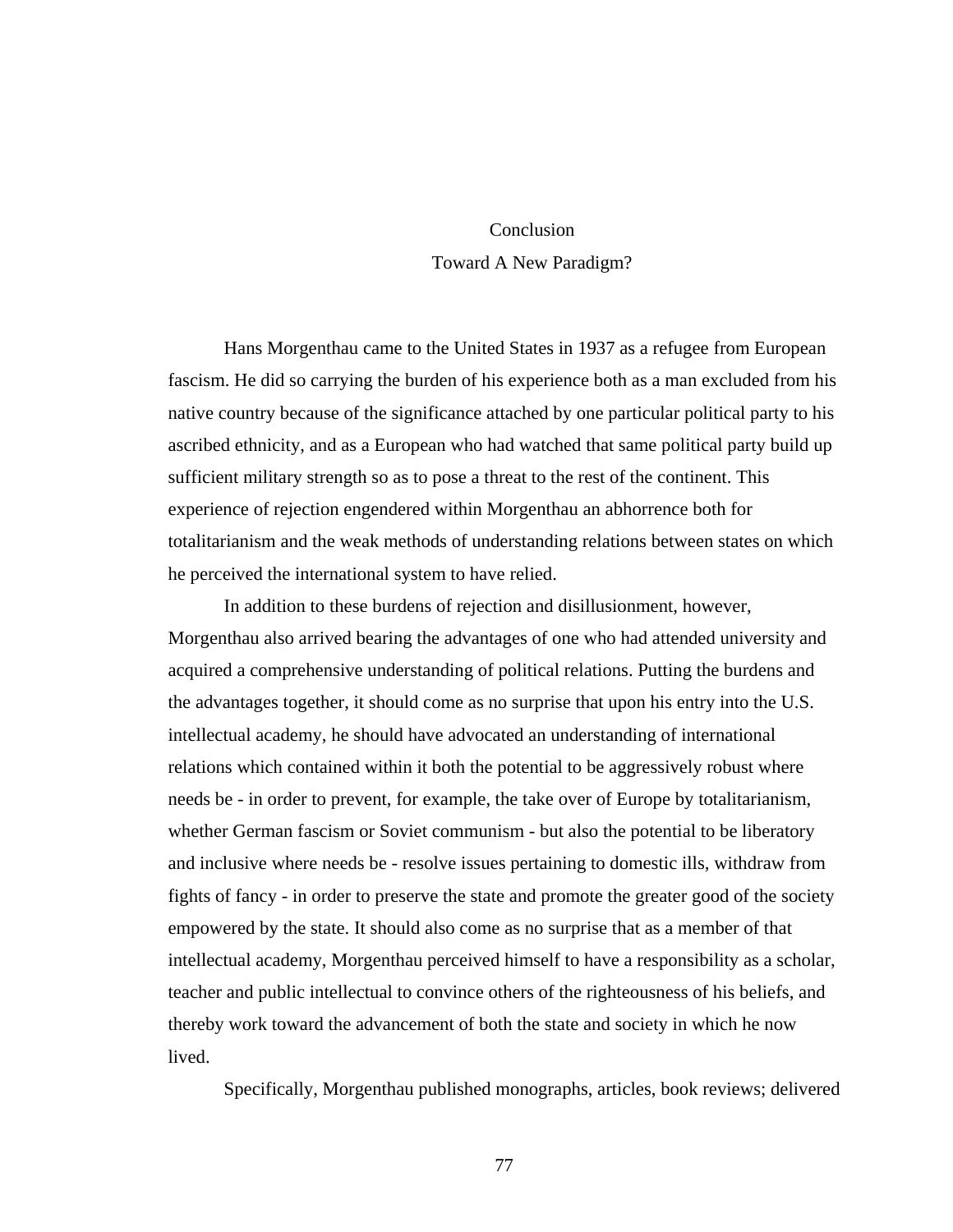speeches, taught consistently, both at his 'home' university and at various guest institutions, and was a regular participant in popular analyses of current events. In so doing, particularly at the start of his career, he helped produce much of the intellectual underpinnings of the strategic posture of the United States during the early Cold War. *Politics Among Nations*, and the teaching that helped produce it, and later resulted from it, helped shape the worldview of a generation of scholars and policymakers. They believed Morgenthau when Morgenthau told them that relations between states were determined above all else by the pursuit of each state for power and security. They believed Morgenthau when he asserted that supranational bodies in an age of nation states were unlikely to be able to do very much. They believed Morgenthau when he proposed that states, being states, will defend their interests up to and including the use of military force. Morgenthau propounded, his students and others influenced by his words implemented.

Over the course of Morgenthau's career, he continued to propound, and others continued to implement. As the years passed, however, a discrepancy grew up between what Morgenthau was propounding and what others were implementing. Superficially, or so it appeared to many at the time, it appeared as though the discrepancy was the fault of Morgenthau. As one who had apparently shifted from arguing the need to contain the communism of the Soviet Union to advocating the need to accept the communism of North Vietnam, he had apparently shifted his political position. Indeed, it would be logical to assume that having made such a journey in his political outlook, from conservative to radical, Morgenthau would have made a similar journey in terms of his theoretical perspective. Morgenthau seemed to suggest as much when he chose to serve as a political advisor to Eugene McCarthy, the most liberal of the candidates in the 1968 Democratic primary race, and again when he chose to serve as a board member for the Institute for Policy Research, the left-wing 'think-tank' and bete noir of the American right.<sup>171</sup> Morgenthau's perception of himself as the philosopher speaking truth to power that he must honor his convictions with actions and words - made him an uncomfortable bedfellow for some of his original political associates. As a result, seeing his apparent

<sup>&</sup>lt;sup>171</sup> Peter Kovler, "The Left-Leaning Think Tank," Change (The Magazine of Learning), Vol. 10, No. 5, May 1978.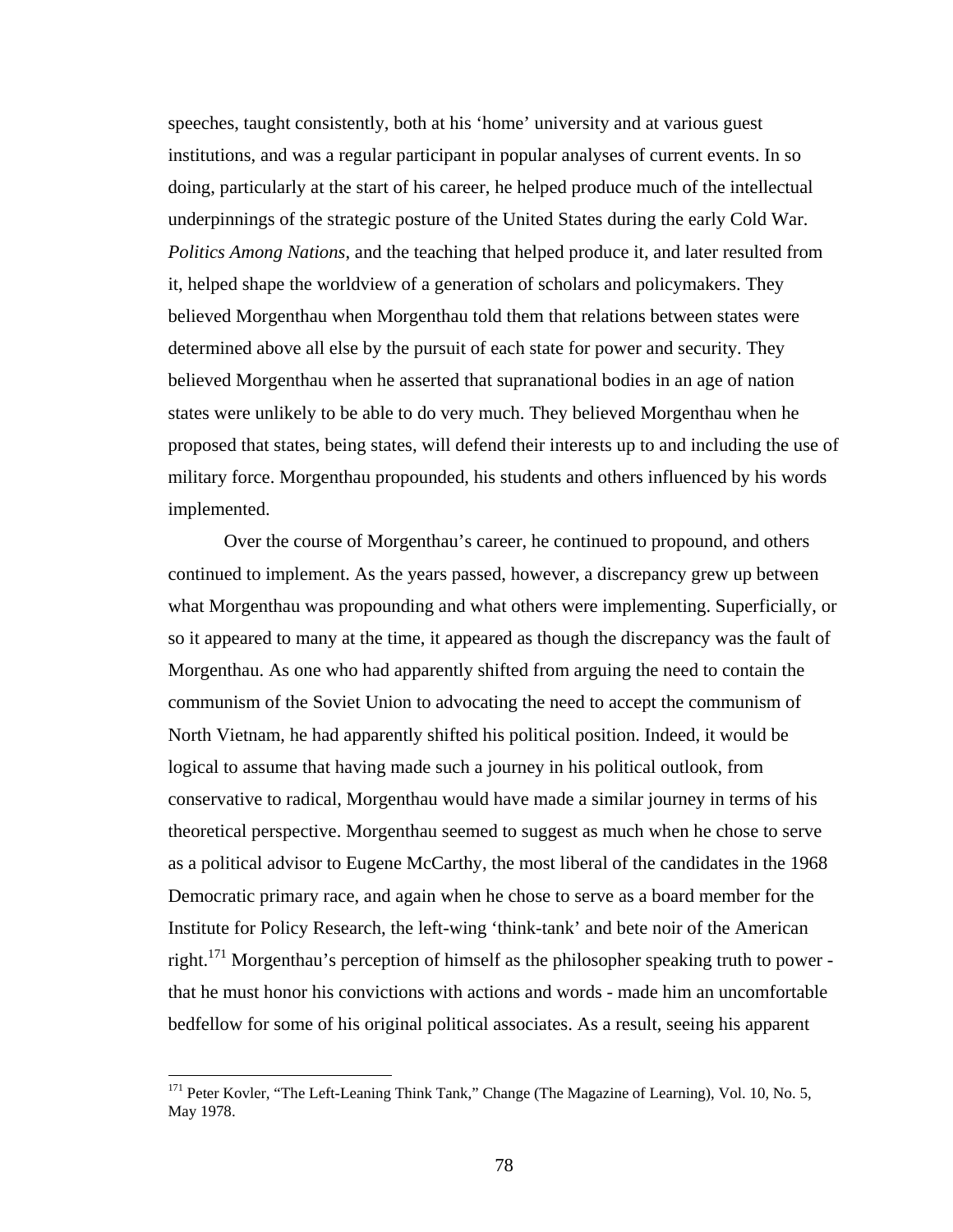shift and listening to his real criticisms, some policymakers condemned him for his treachery and his weakness.

As this thesis has demonstrated, however, Morgenthau, despite all appearances to the contrary, made no such shift. Certainly what he said in 1968 involved implementing policies different to those inspired by what he said in 1948, but the difference was in the policy not the theory. Thus Morgenthau in 1948 called for a robust containment of the Soviet Union ere it become too aggressive and seek to expand across the continent or even world. Morgenthau perceived that such an expansion would be against the interests of the United States. And, just as importantly, he perceived that the United States, could by making its position clear from early on, succeed in its objective and contain the communism of the Soviet Union within the Soviet Union.

In 1968 Morgenthau called for the withdrawal of U.S. troops from Vietnam because he did not believe that it was in the interests of the United States to continue to involve itself in the region. Furthermore, and just as importantly, he did not perceive that the United States could succeed in its objective of preventing the spread of communism from one part of what Morgenthau considered to be a single country (even if current U.S. policymakers failed to recognize this) to the other. In both cases, however, Morgenthau was proposing that U.S. policy makers should base their course of action upon the real interests of the United States. In short, he was arguing for a realist interpretation of international relations.

It is perhaps not surprising that so many of Morgenthau's contemporaries failed to recognize the consistency contained within his arguments and so accused him of changing his political tune. Perceived to be the doctrine which provided the basis for the containment of communism, realism was perhaps inevitably perceived to be a conservative doctrine. And so it was in its opposition to the unchecked spread of Soviet communism. What was not so obvious in the early years of Morgenthau's career was the variety of potential policies which could all be justified on the basis of realism. They were not so obvious because the progressive element contained within the very theory of realism, was not so obvious. As we have seen through an analysis of Morgenthau's published works, it *was* there - right from the beginning - but again perhaps understandably, in the 1940s and 1950s, at the height of the Cold War hysteria, others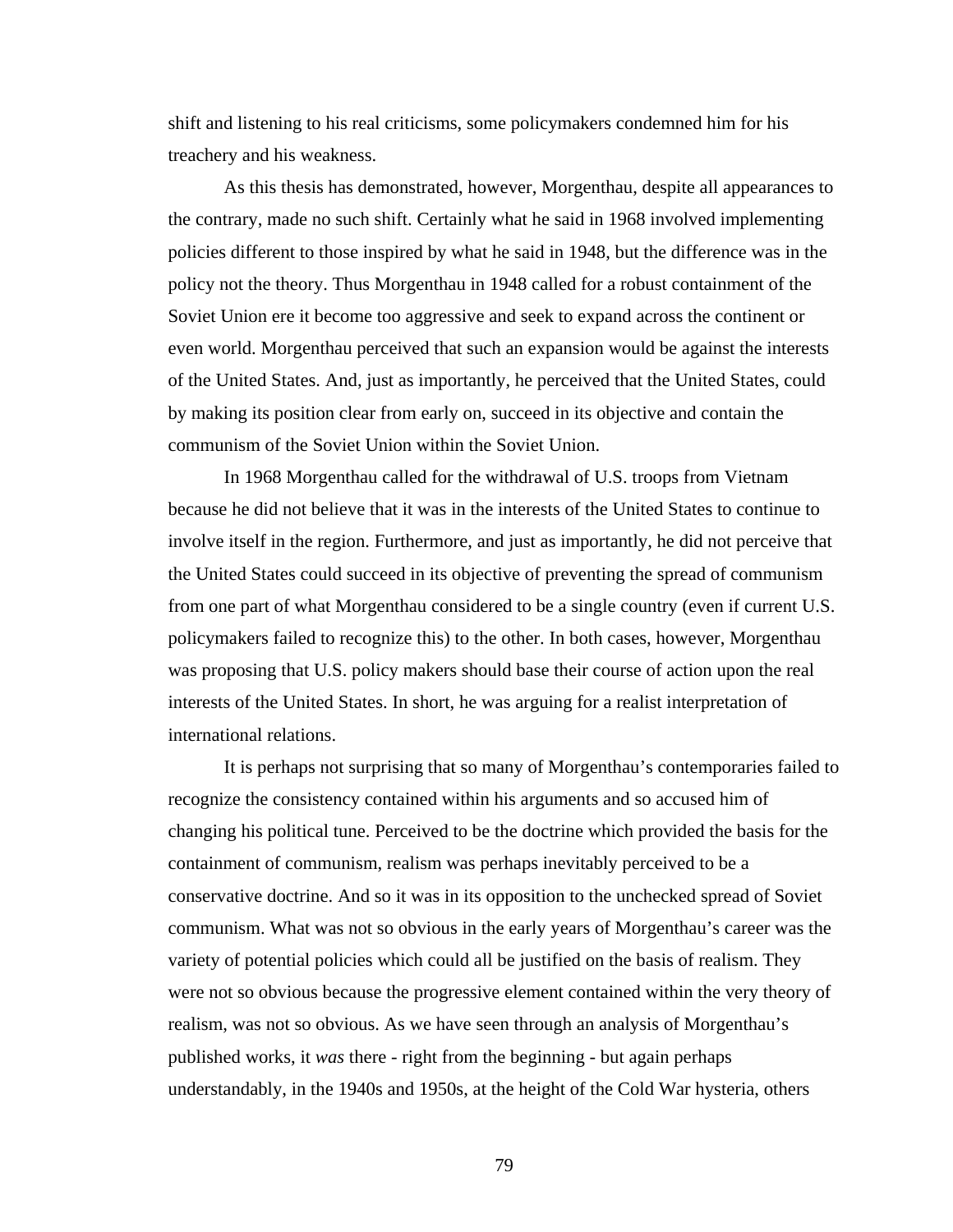saw, and responded to, what they expected to see.

As a result, they did not see the theory for all that it was. Morgenthau did see it. Realism, for Morgenthau, never ceased to be about anything but the security interests of the nation state, but those interests, according to Morgenthau encompassed far more than a simple amassing of military strength designed to secure position vis-à-vis other states. They involved the resolution of domestic divisions in order to promote unity and wellbeing, and they included a recognition of what the state could and could not achieve visà-vis other states - the recognition that a "crusading frenzy" for the wrong ends could not but be detrimental to the state. Thus realism was, for Morgenthau, both conservative and progressive.

In taking this different starting point, this thesis offers a challenge to contemporary realists. The security problem of states, in the form of neoclassical realism is still one of the most important aspects of contemporary International Relations theory today. Even as other approaches such as democratic peace theory or constructivism gain strength, so realism remains a consistent element within IR theory. As it does so, however, it is perceived to be an innately conservative framework and thus one with little to offer the more progressive approaches. This thesis suggests otherwise.

An analysis of Morgenthau's life and work has demonstrated the progressive potential within his realist framework. This thesis suggests that that progressive element provides a starting point for the establishment of common ground between classical realism or even neo-realism and more obviously left-wing frameworks such as democratic peace theory. Morgenthau's understanding of his realism in the concrete political reality of the 1960s and 1970s demonstrates that classical realism may be as usefully applied to a liberal or progressive vision as to the more traditional conservative vision. Thus with this thesis, we seek to commence a process of the reclamation of the 'left-wing' potential of realism.

Within the context of "real-world" United Sates politics Morgenthau went as left as he could: as a critic of the Vietnam War and the Johnson administration, as a member and writer for Americans for Democratic Action, as a supporter of the Institute for Policy Studies, and as an advisor to Eugene McCarthy. In each of these endeavors Morgenthau employed his realism to support liberatory and progressive ends. In using his world view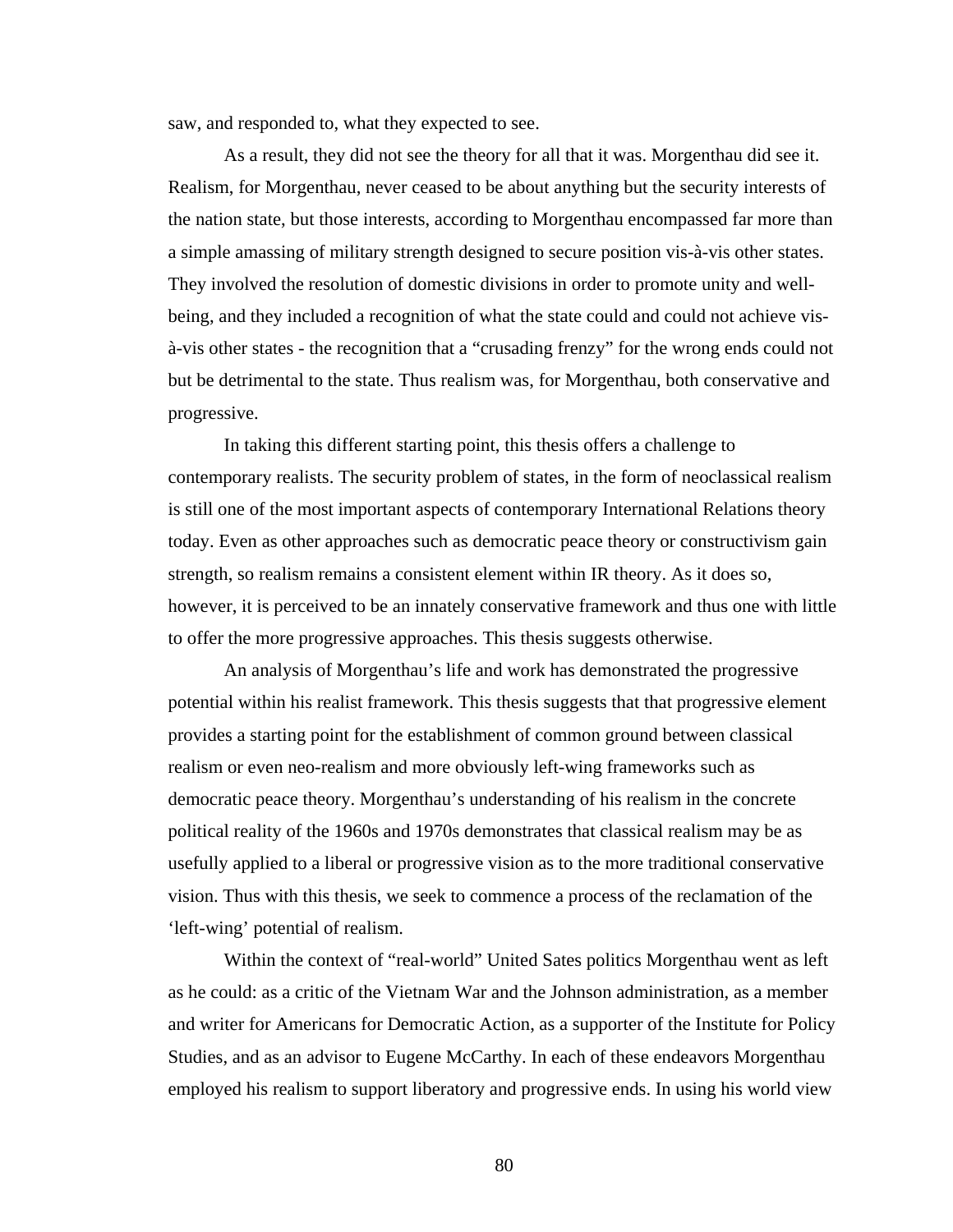to critique the development of the trajectories of domination, control and imperialism of the post-war United States Morgenthau offered a remarkable demonstration of the power and flexibility of realism**.** 

It is the contention of this thesis that any contemporary realist might do the same. Thus it is the challenge of this thesis to invite contemporary realist thinkers to explore, recover and reclaim the liberatory and progressive potential of classical realism. The concerns raised by Morgenthau about the global environment, racism, poverty, militarism, inequality and the rising power of large trans-national corporations are all issues with which many contemporary realists are concerned today. Morgenthau predicated and analyzed these issues in terms of the classical realism he had done so much to revive, reinvigorate, articulate and popularize in his time at the University of Chicago. It is for contemporary realists to now do the same.

Illustrating what has previously been accomplished within the framework of classical realism creates the potential for two new research programs. First, reclaiming the liberatory potential of realism provides for the creation of a new understanding of contemporary realism which can transcend both the internal debates between classic and neoclassical realism and those between classical realism, neo-realism and new classical realism. Second, foregrounding the liberatory possibilities of classical realism offers a fruitful approach for the recreation of common ground between realism and other more 'politically progressive' paradigms in contemporary international relations theory.

Accepting the liberatory possibilities within realism, and the subsequent potential for engagement with other approaches in the field, such as peace research or constructivism suggests a possible path for the reintegration of the whole discipline of international relations. For while considered separately each theory within International Relations might suggest a particular number of policy solutions, it is possible that when considered together, the collective result might be the production of a great many more, and more original policy solutions for any number of contemporary problems. It is thus the somewhat immodest hope of this thesis that in exploring the constancy combined with flexibility that lay at the root of Hans J. Morgenthau's realist understanding, it has gone some way toward the laying of the ground work for an innovative liberatory-based general theory of international politics for the twenty-first century.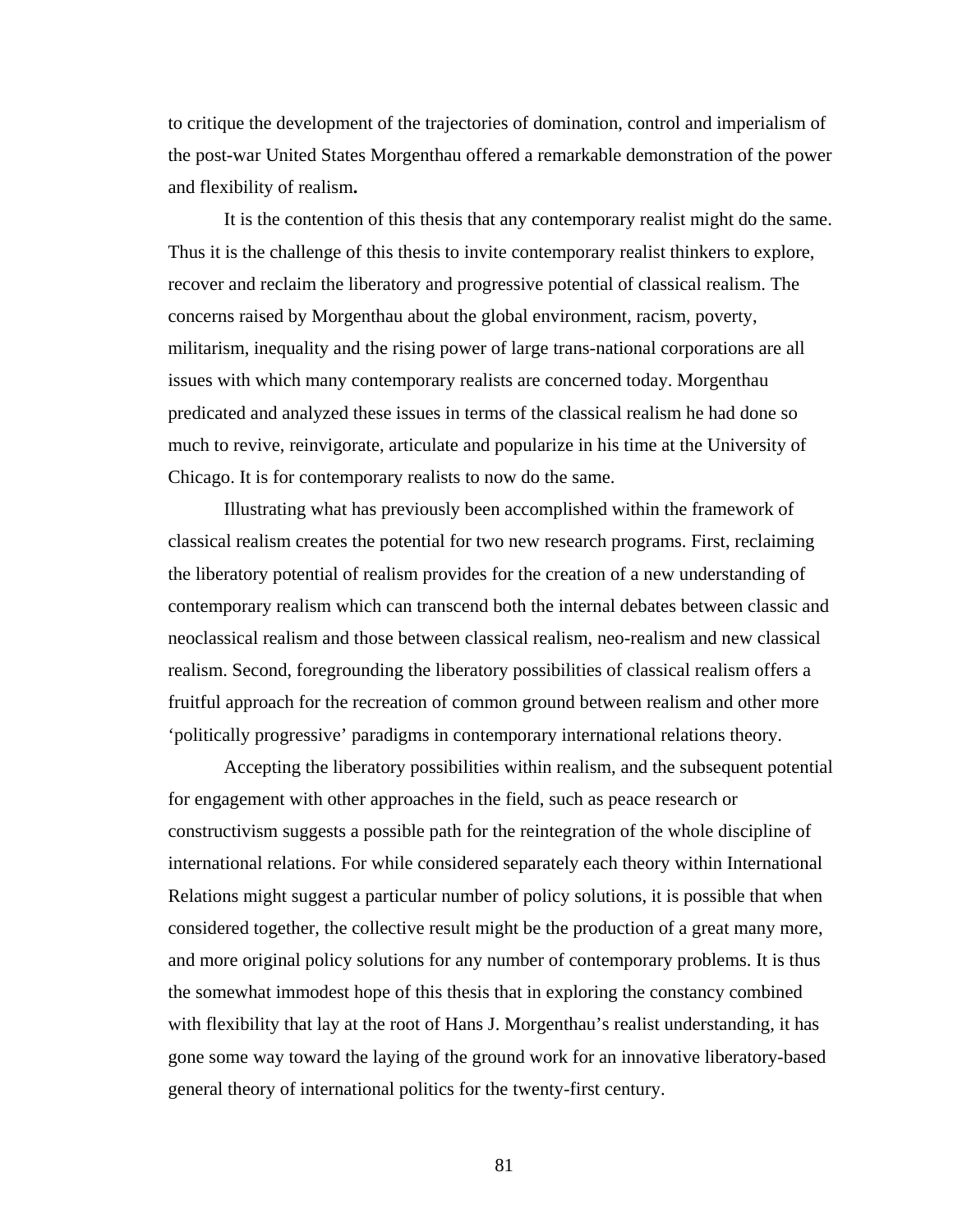#### References

## Primary Monographs

- Hans J. Morgenthau, *Scientific Man vs. Power Politics*, (Chicago: University of Chicago Press, 1946).
- Hans J. Morgenthau, *In Defense of the National Interest: A Critical Examination of American Foreign Policy*, (New York: Alfred A. Knopf, 1951).
- Hans J. Morgenthau, *The Purpose of American Politics*, (Chicago: University of Chicago Press, 1962).
- Hans J. Morgenthau, *Vietnam and The United States*, (Washington: Public Affairs Press, 1965).
- Hans J. Morgenthau, *A New Foreign Policy for the United States*, (New York: Preager, 1969).
- Hans J. Morgenthau, *Politics Among Nations: The Struggle for Power and Peace*, (New York: Alfred A. Knopf, 1948),
- Hans J. Morgenthau, *Politics Among Nations: The Struggle for Power and Peace*, (New York: Alfred A. Knopf,  $2<sup>nd</sup>$  edition, 1954
- Hans J. Morgenthau, *Politics Among Nations: The Struggle for Power and Peace*, (New York: Alfred A. Knopf, 3<sup>rd</sup> edition, 1960).
- Hans J. Morgenthau, *Politics Among Nations: The Struggle for Power and Peace*, (New York: Alfred A. Knopf, 4th edition 1967).
- Hans J. Morgenthau, *Politics Among Nations: The Struggle for Power and Peace*, (New York: Alfred A. Knopf,  $5^{th}$  edition, 1973)
- Hans J. Morgenthau, *Politics Among Nations: The Struggle for Power and Peace*, (New York Alfred A. Knopf,  $5<sup>th</sup>$  edition, revised, 1978)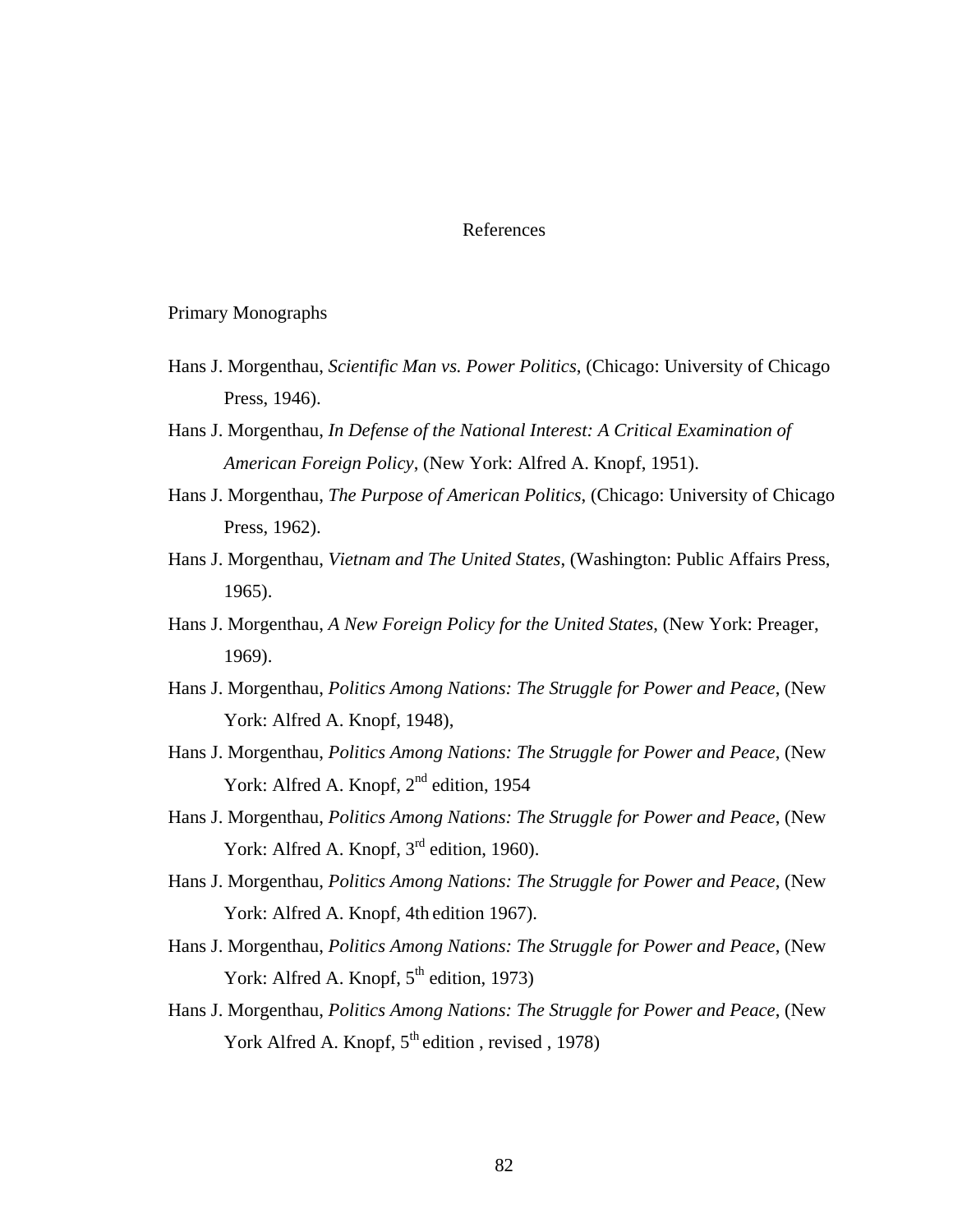Collected Essays

Hans J. Morgenthau, *Dilemmas of Politics*, (Chicago: University of Chicago Press, 1958).

- Hans J. Morgenthau, *Politics in the Twentieth Century: The Decline of Democratic Politics*, (Chicago: University of Chicago Press, 1962).
- Hans J. Morgenthau, *Politics in the Twentieth Century: The Impasses of American Foreign Policy*, (Chicago: University of Chicago Press, 1962).
- Hans J. Morgenthau, *Politics in the Twentieth Century: The Restoration of American Politics*, (Chicago: University of Chicago Press, 1962).
- Hans J. Morgenthau, *The Crossroad Papers: A Look Into The American Future* (New York: W.W. Norton and Company, 1965).
- Hans J. Morgenthau, *Truth and Power: Essays of A Decade* (New York: Praeger, 1970).
- Articles and Chapters
- Hans J. Morgenthau, "Germany: The Political Problem," *Germany and the Future of Europe*, ed. Hans J. Morgenthau, (Chicago: University of Chicago Press, 1951), 76-89.
- Hans. J. Morgenthau, "Foreword," *The Radical Liberal: New Man in American Politics* (New York: Simon and Schuster, 1970), Arnold S. Kaufman, i-v.
- Hans J. Morgenthau, "An Intellectual Autobiography: 1904-1932," *Society*, Vol. 15, No. 2, (Jan/Feb, 1978), 63-69.
- Hans J. Morgenthau, "The Mainspring of American Foreign Policy: The National Interest vs. Moral Abstraction," *The American Political Science Review*, Volume 44, Issue 4 (Dec. 1950), 833-854.
- Hans J. Morgenthau, "Preface to a Political Theory of Foreign Aid," *The American Political Science Review*, June 1962, pp 31-39.
- Hans J. Morgenthau, "The Political Conditions for an International Police Force," *International Organization*, Volume 17, Issue 2 International Force: A Symposium (Spring ,1963), 393-403.
- Hans J. Morgenthau, "The Four Paradoxes of Nuclear Strategy," *The American Political Science Review*, Volume 58, Issue 1 (Mar., 1964) 23-35.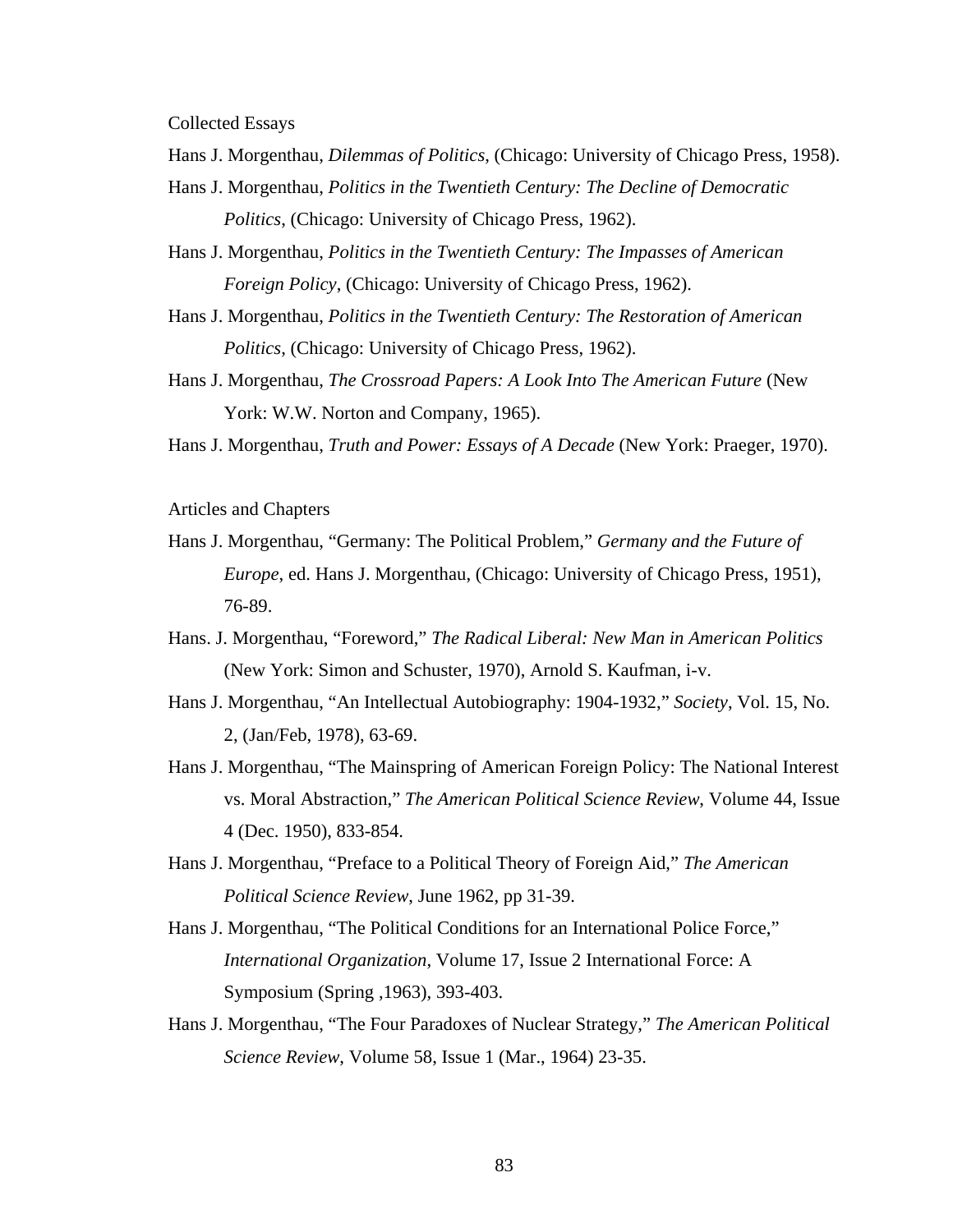Hans J. Morgenthau, "The Pathology of American Power," *International Security*, Vol. 1, No. 3 (Winter, 1977), 3-20.

#### Book Reviews

- Hans J. Morgenthau, Review of *Neo-Neutrality*, Georg Cohen, *The American Political Science Review*, vol. 33, No. 5, (Oct, 1939), pp 893-894.
- Hans J. Morgenthau, Review of *Making International Law Work*, George W. Keeton and Georg Schwarzenberger, *The American Journal of International Law*, Vol. 34, No. 3 (July, 1940), 537.
- Hans J. Morgenthau, Review of *Power Politics,* Georg Schwarzenberger, *The American Journal of International Law*, vol. 36, No. 2 (Apr, 1942), 351-352.
- Hans J. Morgenthau, Review of *Towards An Abiding Peace*, R. M. MacIver, *The Journal of Political Economy*, Vol. 52, No. 1 (Mar., 1944), 91-92.
- Hans J. Morgenthau , Review of *Were the Minorities Treaties a Failure?* Jacob Robinson et al, *Journal of Modern History*, Vol. 16, No. 3 (Sept. 1944), 237.
- Hans J. Morgenthau , Review of *War and Its Causes*, L. L. Bernard, *The American Political Science Review*, Vol. 39, No. 2 (Apr. 1945), 365-366.
- Hans J. Morgenthau, Review of *The Super-Powers*, William T.B. Fox, *Ethics*, (Apr. 1945), 227-228.
- Hans J. Morgenthau, Review of *International Tribunals*, Manley O. Hudson, *The American Political Science Review*, Vol.39, No.4 (Aug., 1945), 802-804.
- Hans J. Morgenthau, Review of *The Device of Government: An Essay on Civil Polity*, John Laird, *The Journal of Political Economy*, vol. 54, No. 6 (Dec., 1946), 566.
- Hans J. Morgenthau, Review of *La Constitution Federale de la Suisse, 1848-1948*. *The American Political Science Review*, Vol. 42, No. 6 (Dec., 1948), 1222-1224.
- Hans J. Morgenthau, Review of *Vietnam: A Diplomatic Tragedy: The Origins of The United States Involvement*, Victor Bator, *American Historical Review*, vol. 71, No. 3, April 1966, 1101.
- Hans J. Morgenthau, Review of *The Cultural Approach: Another Way in International Relations*, Ruth McMurry and Muna Lee, *American Journal of Sociology*, Vol. 53, No. 5, (Mar., 1948), p.397-398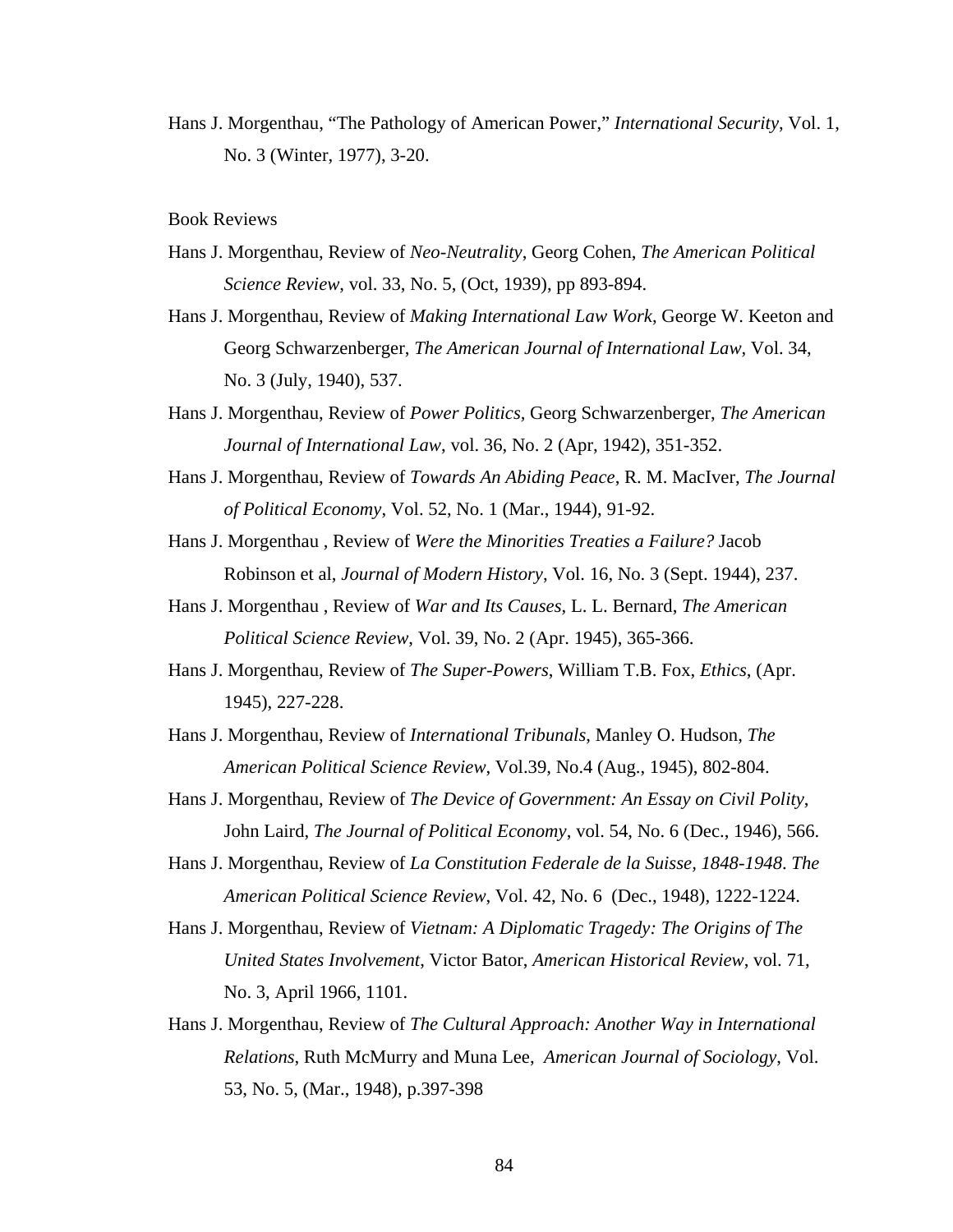- Hans J. Morgenthau, Review of China: *The People's Middle Kingdom and the U.S.A*., John K. Fairbank, *China Quarterly*, No.32 (Oct.-Dec., 1967), 174-175.
- Hans J. Morgenthau, Review of *Pioneers in World Order: An American Appraisal of the League of Nations*, ed. Harriet Eager Davis, *Journal of Political Economy*, vol. 54, No. 6 (Dec. 1946), 568-569.
- Hans J. Morgenthau, Review of *A Free and Responsible Press*, composed by The Commission on Freedom of the Press, *American Journal of Sociology*, vol. 53, No. 3 (Nov., 1947), 225.
- Hans J. Morgenthau, Review of *The Spanish Story*, Herbert Feiss, *The American Political Science Review*, Vol. 42, Issue 4 (Aug., 1948), 791-792.
- Secondary Monographs
- David Blackbourn, *A History of Germany 1780-1918: The Long Nineteenth Century*, 2nd edition, (Oxford: Blackwell, 2003).
- Desmond Dinan, *Ever Closer Union? An Introduction to the European Community*, (Houndmills, Basingstock, Hampshire: MacMillan Press, 1994).
- Christopher Frei, *Hans J. Morgenthau. An Intellectual Biography*, (Baton Rouge: Louisiana State University Press, 2001).
- Michael Foot, Peter Howard, and Frank Owen, *The Guilty Men,* (London: Victor Gollancz,, Left Book Club, 1940).
- Mikhail Gorbachev, *Perestroika*, (Borgo Press, 1991).
- John J. Mearsheimer, *The Tragedy of Great Power Politics*, (New York: W.W. Norton & Company, 2001).
- Robert W. Merry, *Taking on the World: Joseph and Stewart Alsop: Guardians of the American Century*, (New York: Viking, 1996).
- Aogan Mulcahy, *Policing Northern Ireland: Legitimacy, Reform and Social Conflict* (Cullompton: Willan Publishing, 2004).
- Cardinal Armand Jean du Plessis Richelieu, *The Political Testament of Cardinal Richelieu*, trans. Henry Bertram Hill, (Madison: University of Wisconsin Press, 1964).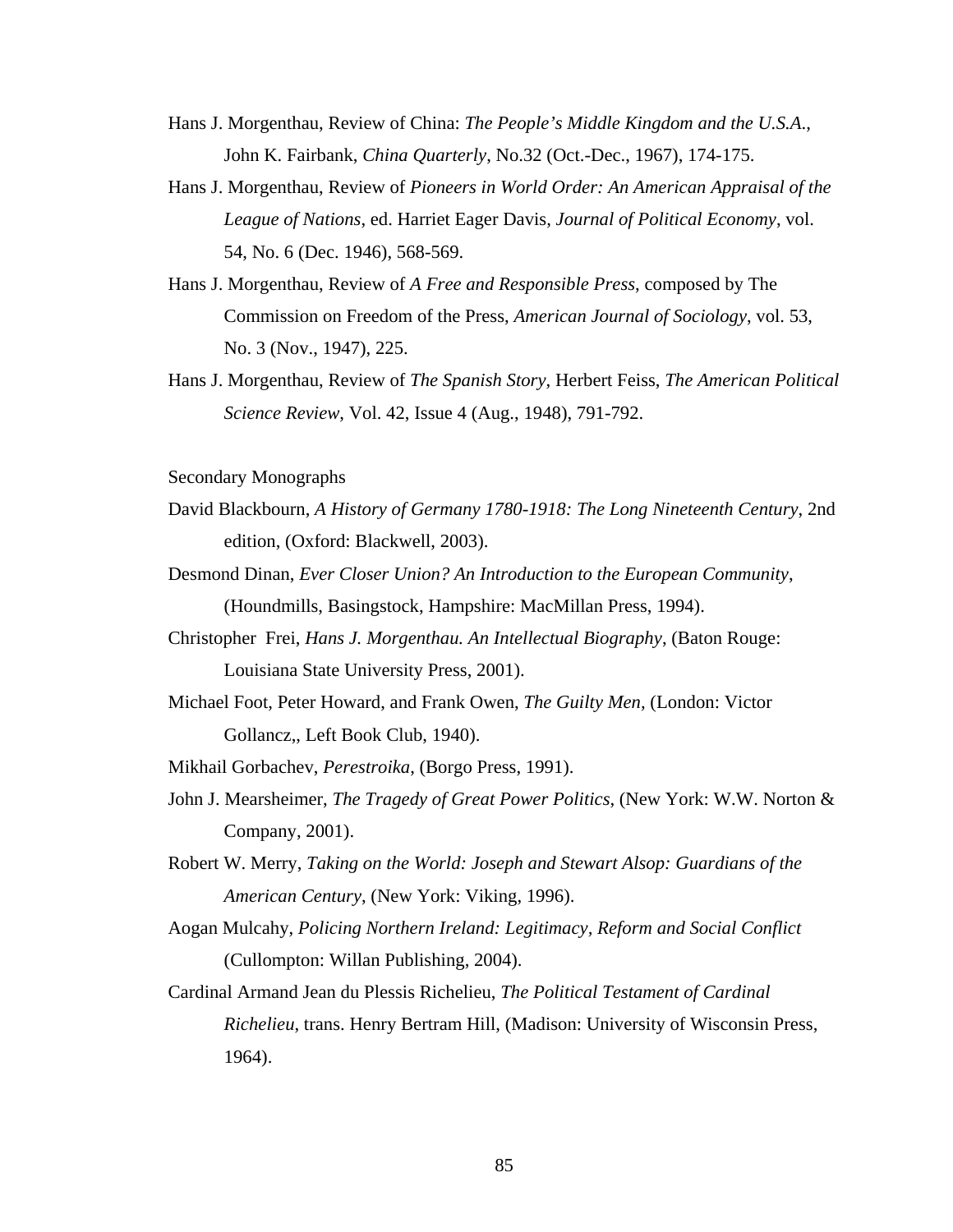- Joel H. Rosenthal, *Righteous Realists : Political Realism, Responsible Power, and American Culture in the Nuclear Age* (Baton Rouge: Louisiana State University Press, 1991).
- Greg Russell, *Hans J. Morgenthau and the Ethics of American Statecraft* (Baton Rouge, La: Louisiana State Press, 1990).
- Chris Ryder, *The RUC: A Force Under Fire*, (London: Methuen Publishing, 1989).
- A.J.P. Taylor, *Bismarck: The Man and Statesman*, (New York: Knopf, 1955).
- John A. Vasquez, *Classics of International Relations*, 3rd Edition, (New Jersey: Prentice Hall, 1996).
- Stephen M. Walt, *The Origins of Alliances* (Ithaca: Cornell University Press, 1987).
- Stephen M. Walt, *Revolution and War* (Ithaca: Cornell University Press, 1996).
- Kenneth Waltz, *Theory of International Politics*, (Reading, MA: Addison Wesley, 1979).
- Alexander Wendt, *Social Theory of International Politics* (Cambridge: Cambridge University Press, 1999).
- William Appleman Williams, *The Tragedy of American Diplomacy*, (New York: W.W. Norton, 1972) First published in 1959.
- William C. Wohlforth, *The Elusive Balance: Power and Perceptions during the Cold War* (Ithaca: Cornell University Press, 1990).
- Nancy Zaroulis and Gerald Sullivan, *Who Spoke Up? : American Protest Against the War in Vietnam 1963-1975*, (New York: Henry Holt & Company, 1984).

## Articles

- Francis A. Beer and Robert Hariman, "Realism and Rhetoric in International Relations," in Francis A. Beer and Robert Hariman ed., *Post Realism: The Rhetorical Turn in International Relations*, (East Lansing: Michigan State University Press, 1996).
- John Paul Hill, "A.R. 'Happy' Chandler, George C. Wallace and the Presidential Election of 1968," *The Historian*, vol. 64, No. 3+4 (Spring/Summer 2002), 667-685.
- George F. Kennan, "The Sources of Soviet conduct," Foreign Affairs, XXV (July, 1947), 566-82.
- James Reston, "Ann Arbor: The Strange Bedfellows in Vietnam," *New York Times*,2 May, 1965, E10.